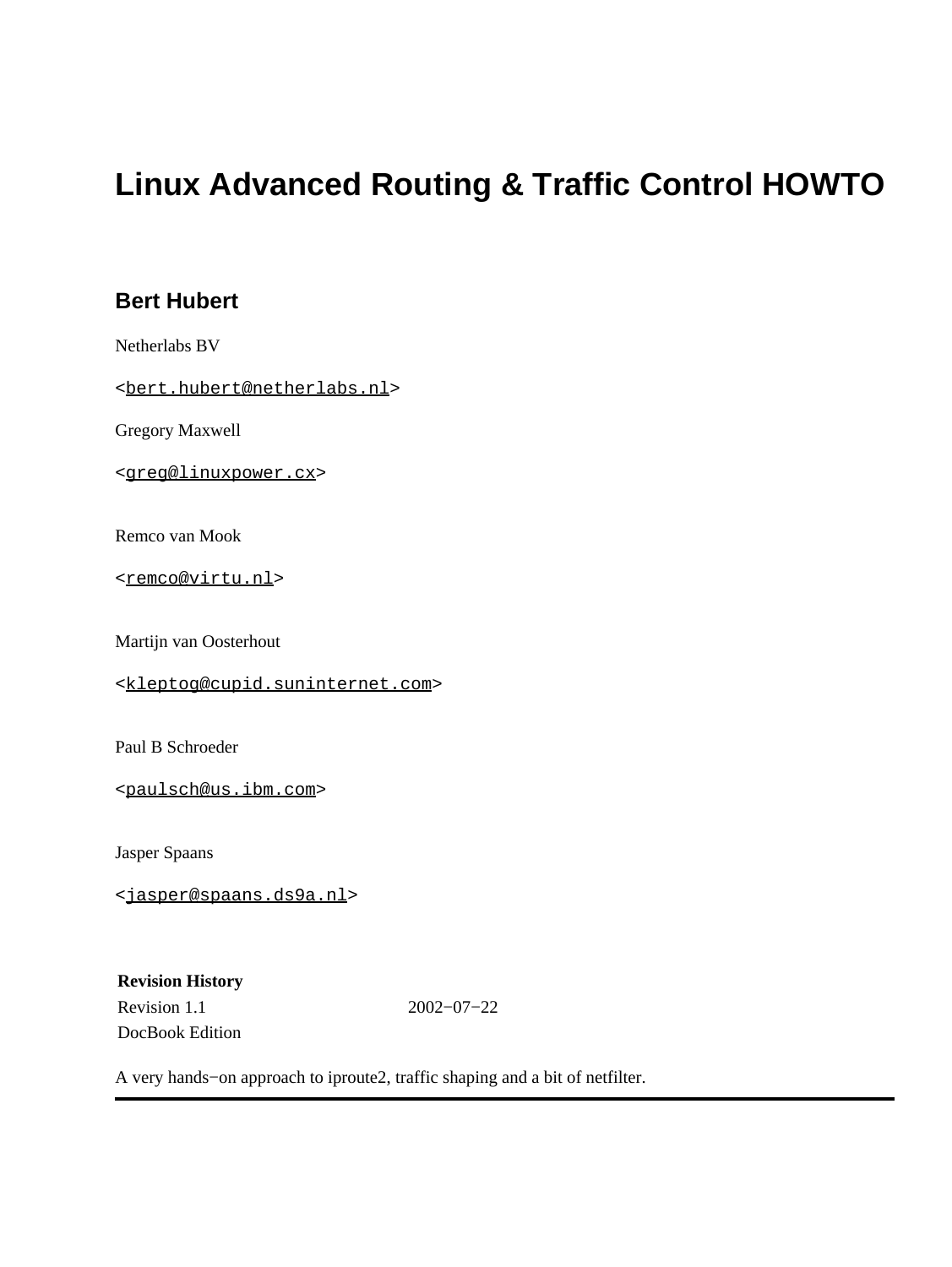# **Table of Contents**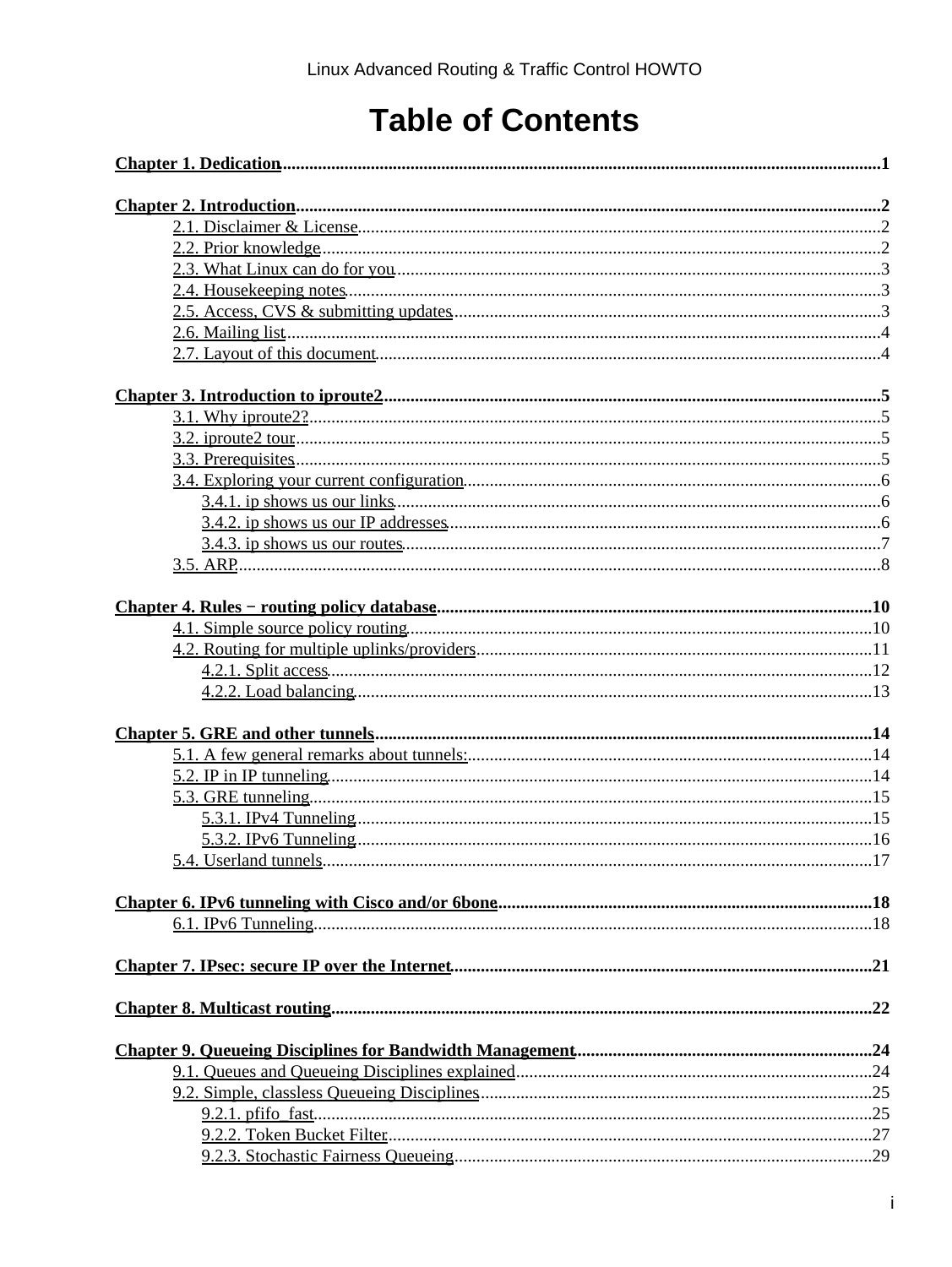# **Table of Contents**

| <b>Chapter 9. Oueueing Disciplines for Bandwidth Management</b> |     |
|-----------------------------------------------------------------|-----|
|                                                                 |     |
|                                                                 |     |
|                                                                 |     |
|                                                                 |     |
|                                                                 |     |
|                                                                 |     |
|                                                                 |     |
|                                                                 |     |
|                                                                 |     |
|                                                                 |     |
|                                                                 |     |
|                                                                 |     |
|                                                                 |     |
|                                                                 |     |
|                                                                 |     |
|                                                                 |     |
|                                                                 |     |
|                                                                 |     |
|                                                                 |     |
|                                                                 |     |
|                                                                 |     |
|                                                                 |     |
|                                                                 |     |
|                                                                 |     |
|                                                                 |     |
|                                                                 |     |
|                                                                 |     |
|                                                                 |     |
| <b>Chapter 13. Kernel network parameters</b>                    | .58 |
|                                                                 |     |
|                                                                 |     |
|                                                                 |     |
|                                                                 |     |
|                                                                 |     |
|                                                                 |     |
|                                                                 |     |
|                                                                 |     |
|                                                                 |     |
|                                                                 |     |
|                                                                 |     |
|                                                                 |     |
|                                                                 |     |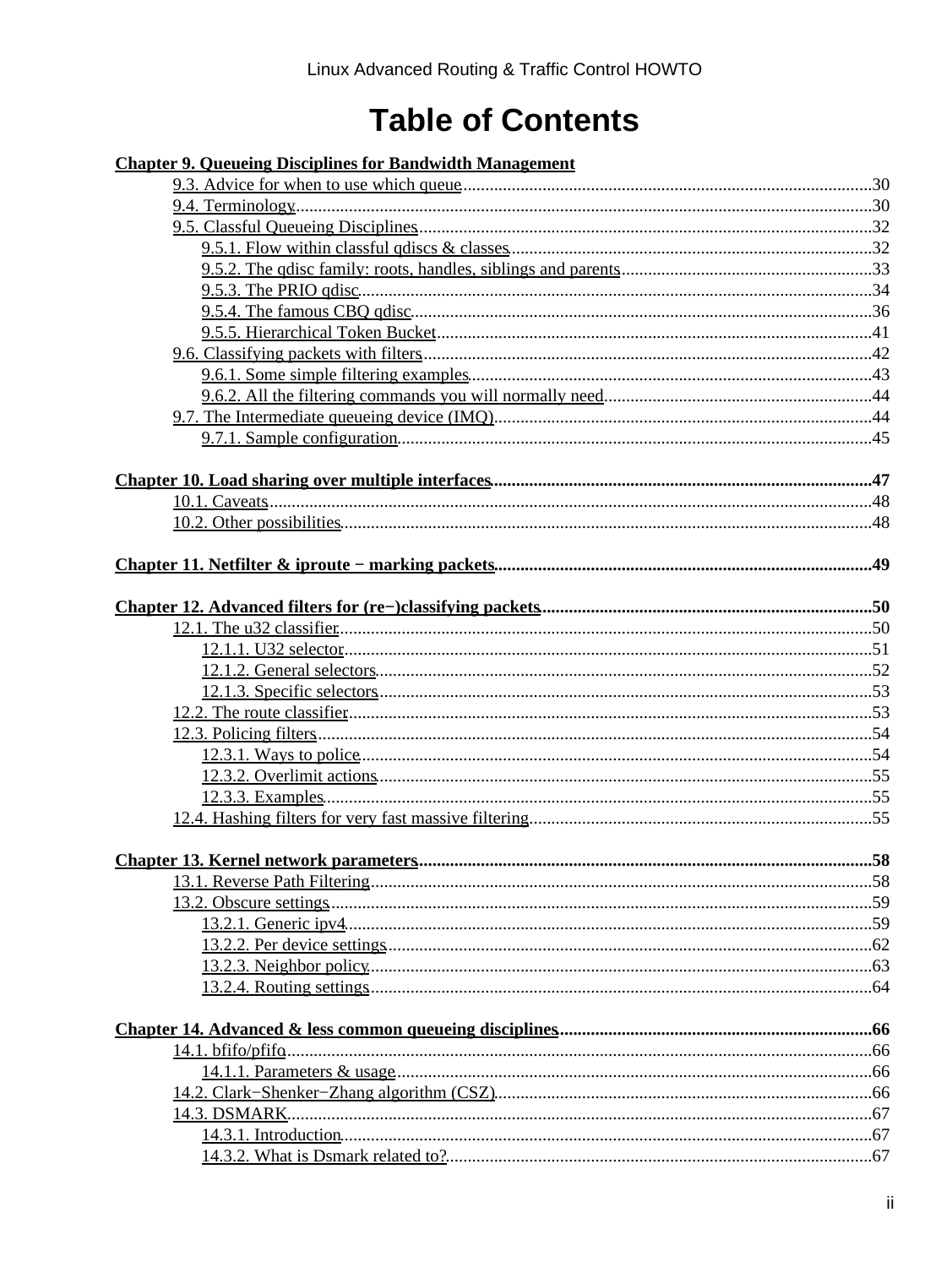## **Table of Contents**

| <b>Chapter 14. Advanced &amp; less common queueing disciplines</b>                      |  |
|-----------------------------------------------------------------------------------------|--|
|                                                                                         |  |
|                                                                                         |  |
|                                                                                         |  |
|                                                                                         |  |
|                                                                                         |  |
|                                                                                         |  |
|                                                                                         |  |
|                                                                                         |  |
|                                                                                         |  |
|                                                                                         |  |
|                                                                                         |  |
|                                                                                         |  |
|                                                                                         |  |
|                                                                                         |  |
|                                                                                         |  |
| 15.5. Transparent web-caching using netfilter, iproute2, ipchains and squid77           |  |
|                                                                                         |  |
|                                                                                         |  |
|                                                                                         |  |
| 15.7. Circumventing Path MTU Discovery issues with MSS Clamping (for ADSL, cable, PPPoE |  |
|                                                                                         |  |
|                                                                                         |  |
|                                                                                         |  |
|                                                                                         |  |
|                                                                                         |  |
|                                                                                         |  |
|                                                                                         |  |
|                                                                                         |  |
|                                                                                         |  |
|                                                                                         |  |
|                                                                                         |  |
|                                                                                         |  |
|                                                                                         |  |
|                                                                                         |  |
|                                                                                         |  |
|                                                                                         |  |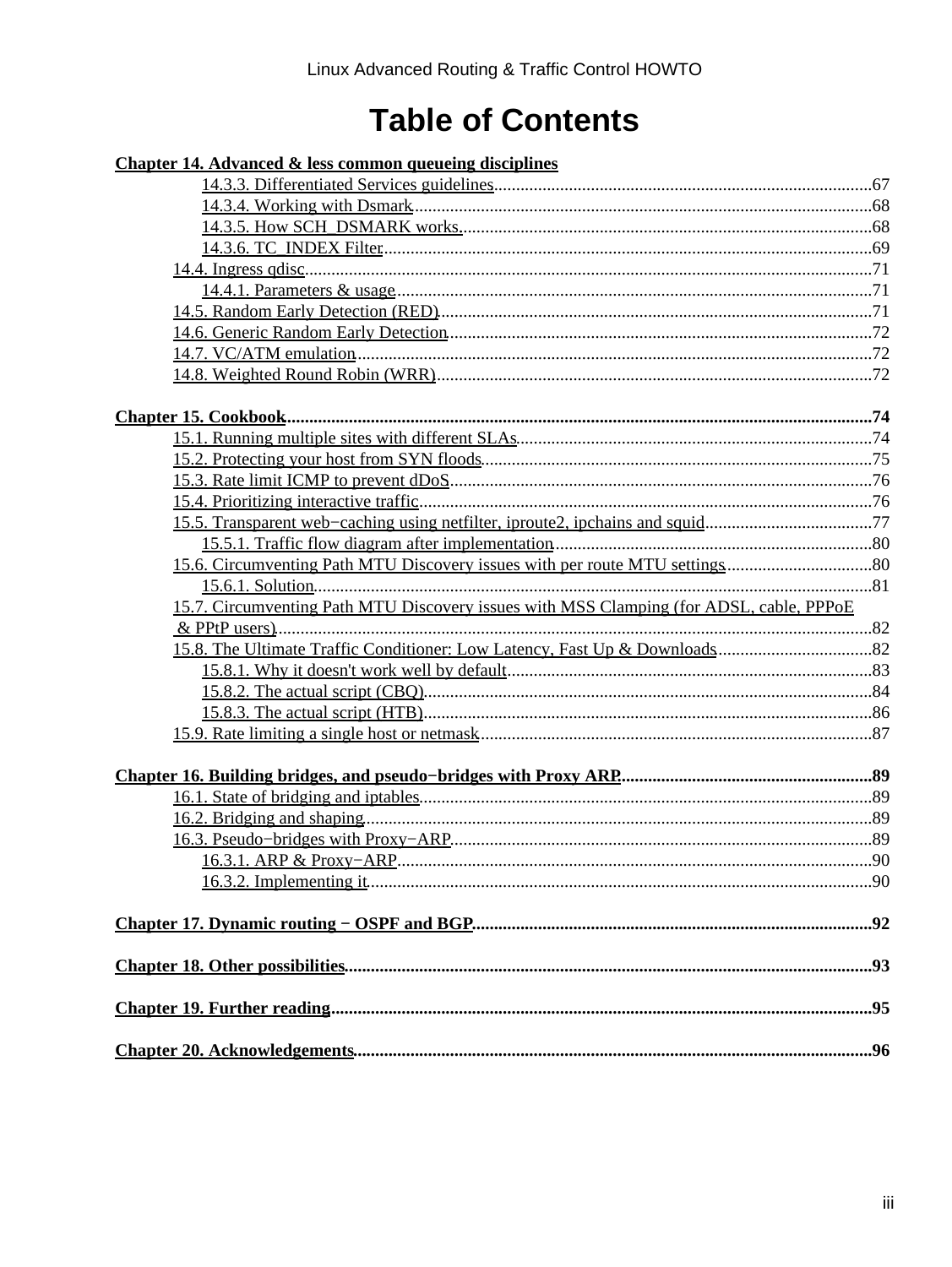# <span id="page-4-0"></span>**Chapter 1. Dedication**

This document is dedicated to lots of people, and is my attempt to do something back. To list but a few:

- Rusty Russell
- Alexey N. Kuznetsov
- The good folks from Google
- The staff of Casema Internet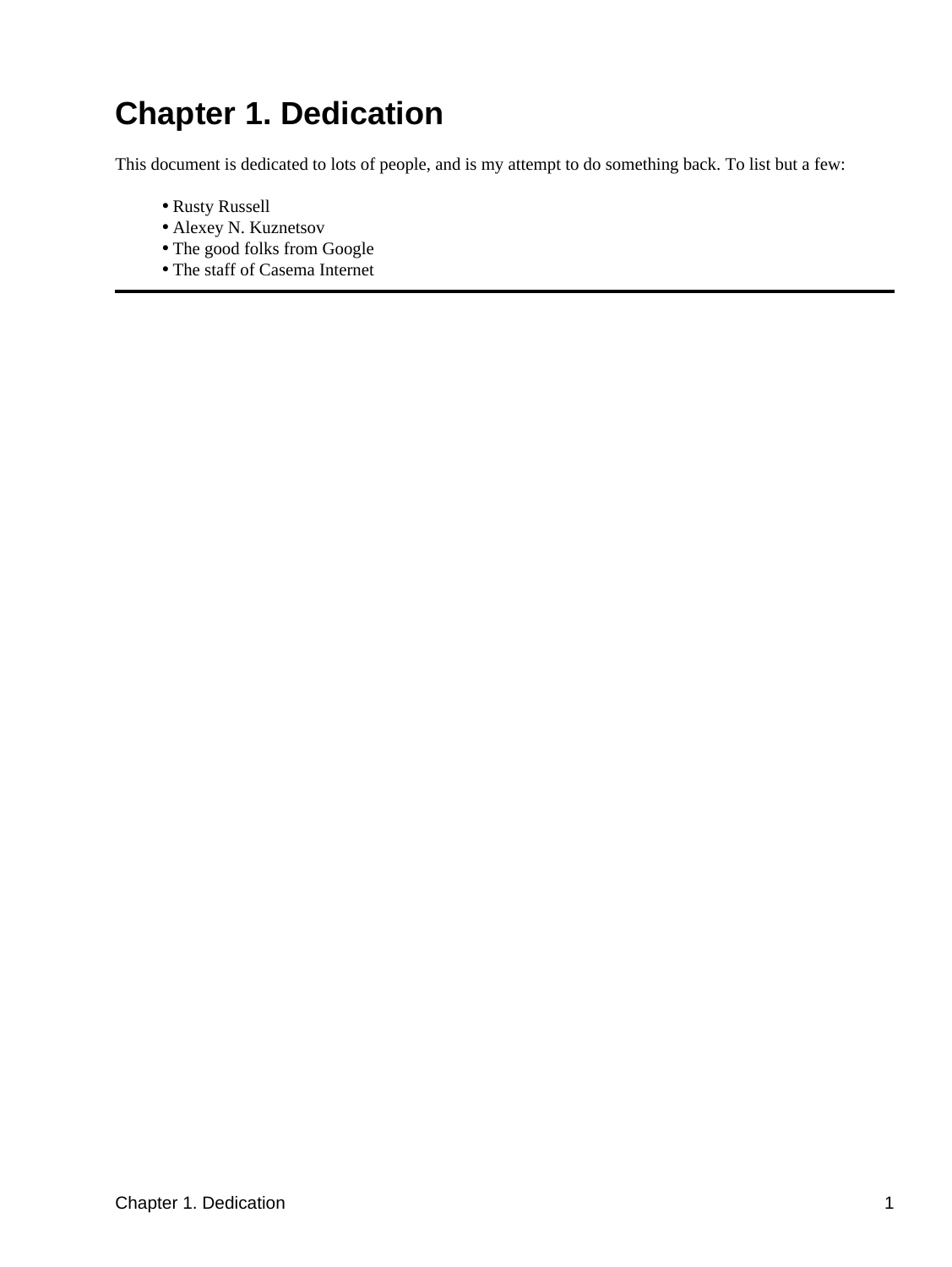# <span id="page-5-0"></span>**Chapter 2. Introduction**

Welcome, gentle reader.

This document hopes to enlighten you on how to do more with Linux 2.2/2.4 routing. Unbeknownst to most users, you already run tools which allow you to do spectacular things. Commands like **route** and **ifconfig** are actually very thin wrappers for the very powerful iproute2 infrastructure.

I hope that this HOWTO will become as readable as the ones by Rusty Russell of (amongst other things) netfilter fame.

You can always reach us by writing to th[e HOWTO team.](mailto:HOWTO@ds9a.nl) However, please consider posting to the mailing list (see the relevant section) if you have questions which are not directly related to this HOWTO. We are no free helpdesk, but we often will answer questions asked on the list.

Before losing your way in this HOWTO, if all you want to do is simple traffic shaping, skip everything and head to the *[Other possibilities](#page-96-0)* chapter, and read about CBQ.init.

## <span id="page-5-1"></span>**2.1. Disclaimer & License**

This document is distributed in the hope that it will be useful, but WITHOUT ANY WARRANTY; without even the implied warranty of MERCHANTABILITY or FITNESS FOR A PARTICULAR PURPOSE.

In short, if your STM−64 backbone breaks down and distributes pornography to your most esteemed customers − it's never our fault. Sorry.

Copyright (c) 2002 by bert hubert, Gregory Maxwell, Martijn van Oosterhout, Remco van Mook, Paul B. Schroeder and others. This material may be distributed only subject to the terms and conditions set forth in the Open Publication License, v1.0 or later (the latest version is presently available at http://www.opencontent.org/openpub/).

Please freely copy and distribute (sell or give away) this document in any format. It's requested that corrections and/or comments be forwarded to the document maintainer.

It is also requested that if you publish this HOWTO in hardcopy that you send the authors some samples for "review purposes" :−)

## <span id="page-5-2"></span>**2.2. Prior knowledge**

As the title implies, this is the "Advanced" HOWTO. While by no means rocket science, some prior knowledge is assumed.

Here are some other references which might help teach you more:

*[Rusty Russell's networking−concepts−HOWTO](http://netfilter.samba.org/unreliable-guides/networking-concepts-HOWTO/index.html)*

Very nice introduction, explaining what a network is, and how it is connected to other networks. *Linux Networking−HOWTO (Previously the Net−3 HOWTO)*

Great stuff, although very verbose. It teaches you a lot of stuff that's already configured if you are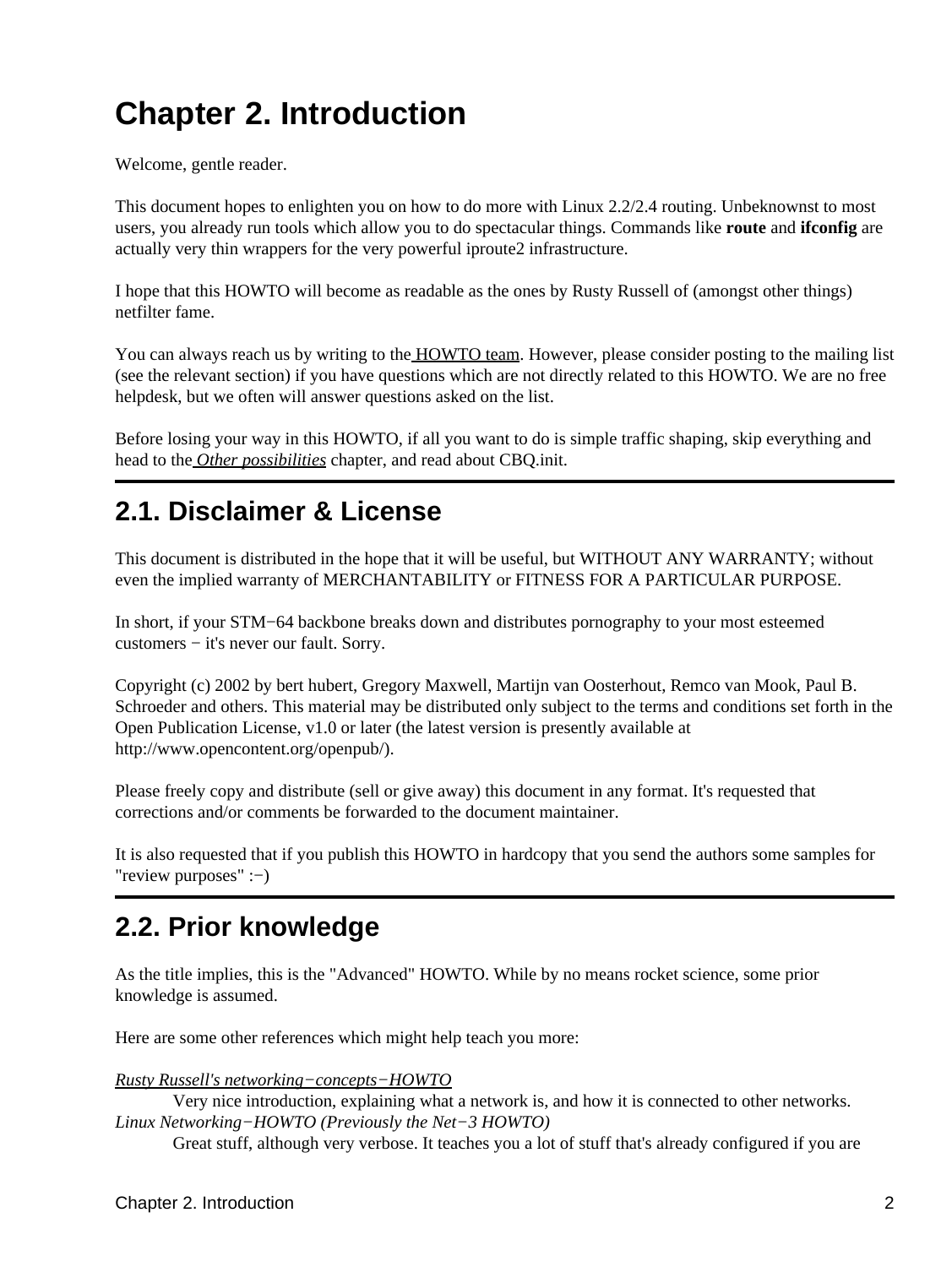able to connect to the Internet. Should be located in /usr/doc/HOWTO/NET3-4-HOWTO.txt but can be also be foun[d online.](http://www.linuxports.com/howto/networking)

### <span id="page-6-0"></span>**2.3. What Linux can do for you**

A small list of things that are possible:

- Throttle bandwidth for certain computers
- Throttle bandwidth TO certain computers
- Help you to fairly share your bandwidth
- Protect your network from DoS attacks
- Protect the Internet from your customers
- Multiplex several servers as one, for load balancing or enhanced availability
- Restrict access to your computers
- Limit access of your users to other hosts
- Do routing based on user id (yes!), MAC address, source IP address, port, type of service, time of day or content

Currently, not many people are using these advanced features. This is for several reasons. While the provided documentation is verbose, it is not very hands−on. Traffic control is almost undocumented.

## <span id="page-6-1"></span>**2.4. Housekeeping notes**

There are several things which should be noted about this document. While I wrote most of it, I really don't want it to stay that way. I am a strong believer in Open Source, so I encourage you to send feedback, updates, patches etcetera. Do not hesitate to inform me of typos or plain old errors. If my English sounds somewhat wooden, please realize that I'm not a native speaker. Feel free to send suggestions.

If you feel to you are better qualified to maintain a section, or think that you can author and maintain new sections, you are welcome to do so. The SGML of this HOWTO is available via CVS, I very much envision more people working on it.

In aid of this, you will find lots of FIXME notices. Patches are always welcome! Wherever you find a FIXME, you should know that you are treading in unknown territory. This is not to say that there are no errors elsewhere, but be extra careful. If you have validated something, please let us know so we can remove the FIXME notice.

About this HOWTO, I will take some liberties along the road. For example, I postulate a 10Mbit Internet connection, while I know full well that those are not very common.

## <span id="page-6-2"></span>**2.5. Access, CVS & submitting updates**

The canonical location for the HOWTO is [here](http://www.ds9a.nl/lartc).

We now have anonymous CVS access available to the world at large. This is good in a number of ways. You can easily upgrade to newer versions of this HOWTO and submitting patches is no work at all.

Furthermore, it allows the authors to work on the source independently, which is good too.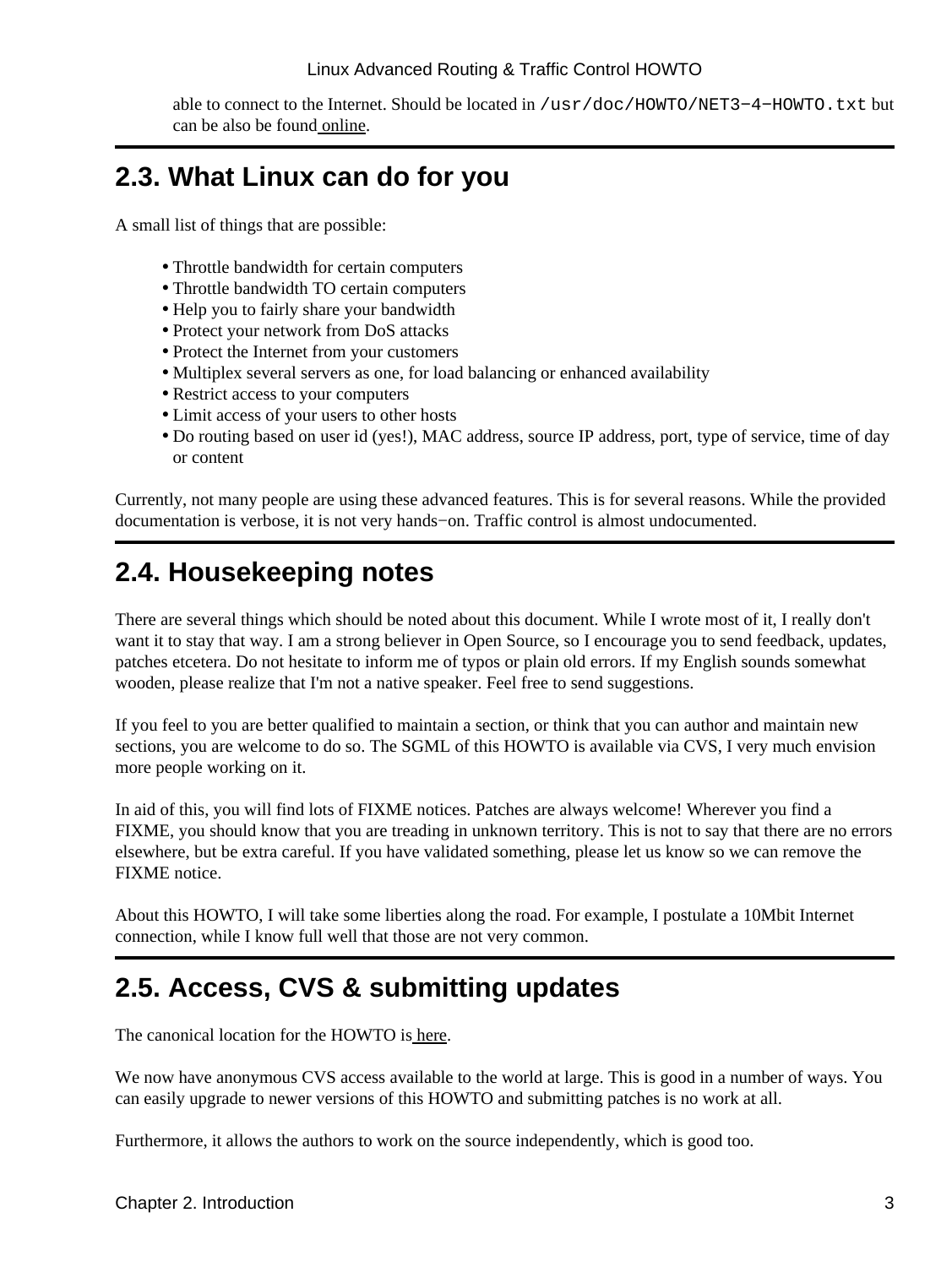```
$ export CVSROOT=:pserver:anon@outpost.ds9a.nl:/var/cvsroot
$ cvs login
CVS password: [enter 'cvs' (without 's)]
$ cvs co 2.4routing
cvs server: Updating 2.4routing
U 2.4routing/2.4routing.sgml
```
If you spot an error, or want to add something, just fix it locally, and run **cvs diff −u**, and send the result off to us.

A Makefile is supplied which should help you create postscript, dvi, pdf, html and plain text. You may need to install docbook, docbook−utils, ghostscript and tetex to get all formats.

## <span id="page-7-0"></span>**2.6. Mailing list**

The authors receive an increasing amount of mail about this HOWTO. Because of the clear interest of the community, it has been decided to start a mailinglist where people can talk to each other about Advanced Routing and Traffic Control. You can subscribe to the lis[t here.](http://mailman.ds9a.nl/mailman/listinfo/lartc)

It should be pointed out that the authors are very hesitant of answering questions not asked on the list. We would like the archive of the list to become some kind of knowledge base. If you have a question, please search the archive, and then post to the mailinglist.

### <span id="page-7-1"></span>**2.7. Layout of this document**

We will be doing interesting stuff almost immediately, which also means that there will initially be parts that are explained incompletely or are not perfect. Please gloss over these parts and assume that all will become clear.

Routing and filtering are two distinct things. Filtering is documented very well by Rusty's HOWTOs, available here:

• [Rusty's Remarkably Unreliable Guides](http://netfilter.samba.org/unreliable-guides/)

We will be focusing mostly on what is possible by combining netfilter and iproute2.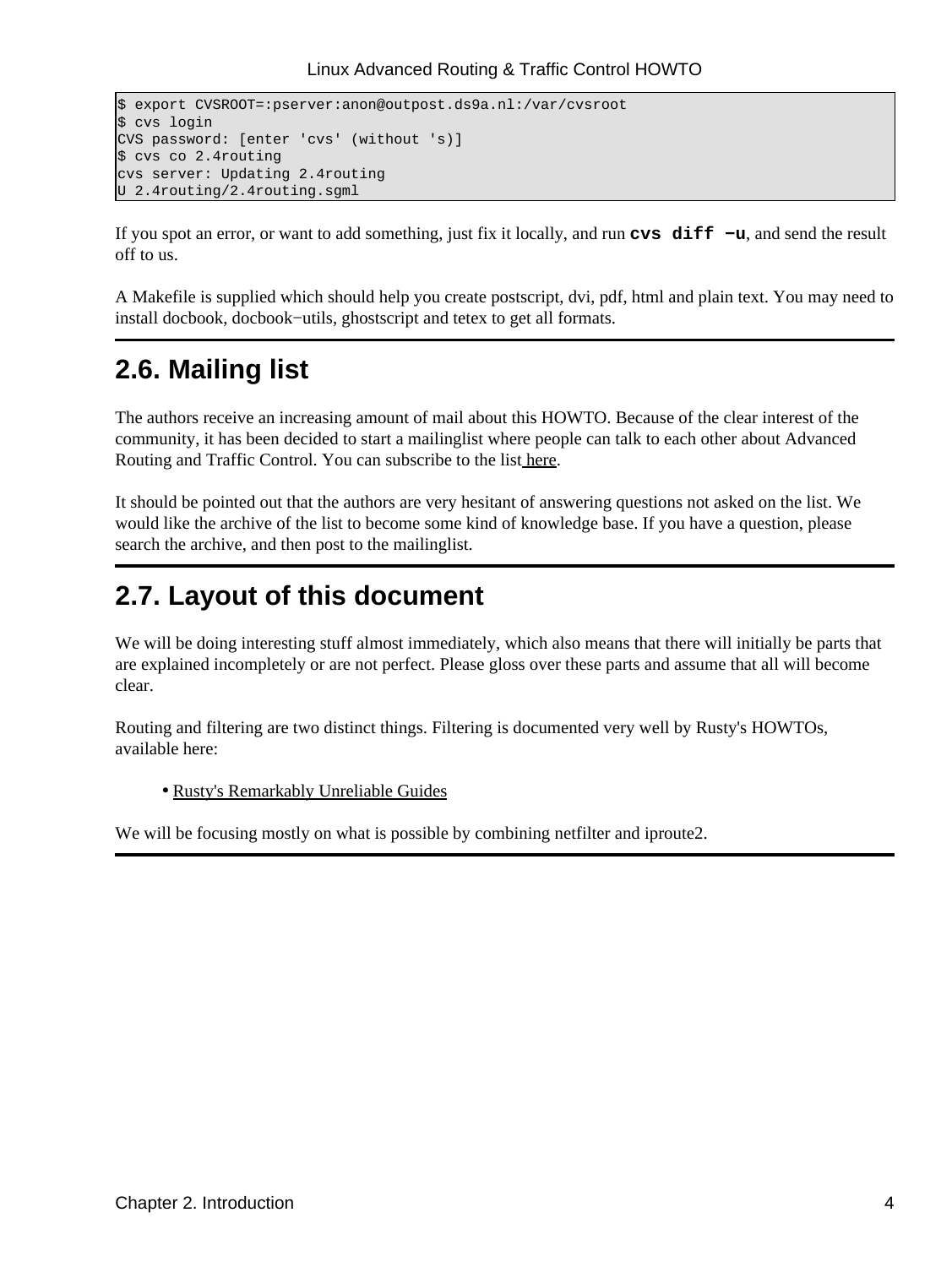# <span id="page-8-0"></span>**Chapter 3. Introduction to iproute2**

## <span id="page-8-1"></span>**3.1. Why iproute2?**

Most Linux distributions, and most UNIX's, currently use the venerable **arp**, **ifconfig** and **route** commands. While these tools work, they show some unexpected behaviour under Linux 2.2 and up. For example, GRE tunnels are an integral part of routing these days, but require completely different tools.

With iproute2, tunnels are an integral part of the tool set.

The 2.2 and above Linux kernels include a completely redesigned network subsystem. This new networking code brings Linux performance and a feature set with little competition in the general OS arena. In fact, the new routing, filtering, and classifying code is more featureful than the one provided by many dedicated routers and firewalls and traffic shaping products.

As new networking concepts have been invented, people have found ways to plaster them on top of the existing framework in existing OSes. This constant layering of cruft has lead to networking code that is filled with strange behaviour, much like most human languages. In the past, Linux emulated SunOS's handling of many of these things, which was not ideal.

This new framework makes it possible to clearly express features previously beyond Linux's reach.

## <span id="page-8-2"></span>**3.2. iproute2 tour**

Linux has a sophisticated system for bandwidth provisioning called Traffic Control. This system supports various method for classifying, prioritizing, sharing, and limiting both inbound and outbound traffic.

We'll start off with a tiny tour of iproute2 possibilities.

## <span id="page-8-3"></span>**3.3. Prerequisites**

You should make sure that you have the userland tools installed. This package is called 'iproute' on both RedHat and Debian, and may otherwise be found at ftp://ftp.inr.ac.ru/ip−routing/iproute2−2.2.4−now−ss??????.tar.gz".

You can also tr[y here](ftp://ftp.inr.ac.ru/ip-routing/iproute2-current.tar.gz) for the latest version.

Some parts of iproute require you to have certain kernel options enabled. It should also be noted that all releases of RedHat up to and including 6.2 come without most of the traffic control features in the default kernel.

RedHat 7.2 has everything in by default.

Also make sure that you have netlink support, should you choose to roll your own kernel. Iproute2 needs it.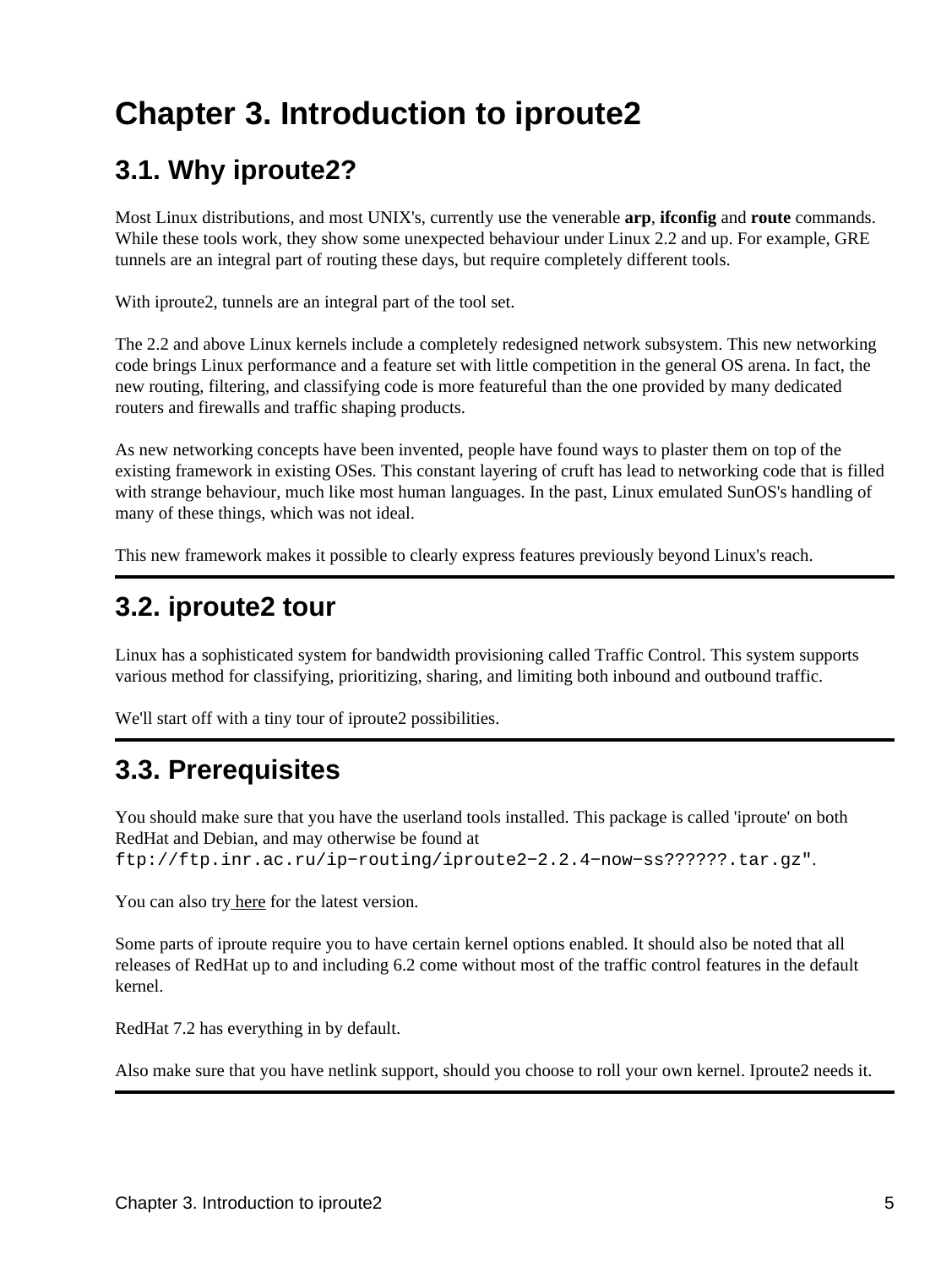### <span id="page-9-0"></span>**3.4. Exploring your current configuration**

This may come as a surprise, but iproute2 is already configured! The current commands **ifconfig** and **route** are already using the advanced syscalls, but mostly with very default (ie. boring) settings.

The **ip** tool is central, and we'll ask it to display our interfaces for us.

### <span id="page-9-1"></span>**3.4.1. ip shows us our links**

```
[ahu@home ahu]$ ip link list
1: lo: <LOOPBACK,UP> mtu 3924 qdisc noqueue 
    link/loopback 00:00:00:00:00:00 brd 00:00:00:00:00:00
2: dummy: <BROADCAST,NOARP> mtu 1500 qdisc noop 
    link/ether 00:00:00:00:00:00 brd ff:ff:ff:ff:ff:ff
3: eth0: <BROADCAST,MULTICAST,PROMISC,UP> mtu 1400 qdisc pfifo_fast qlen 100
   link/ether 48:54:e8:2a:47:16 brd ff:ff:ff:ff:ff:ff
4: eth1: <BROADCAST,MULTICAST,PROMISC,UP> mtu 1500 qdisc pfifo_fast qlen 100
    link/ether 00:e0:4c:39:24:78 brd ff:ff:ff:ff:ff:ff
3764: ppp0: <POINTOPOINT,MULTICAST,NOARP,UP> mtu 1492 qdisc pfifo_fast qlen 10
    link/ppp
```
Your mileage may vary, but this is what it shows on my NAT router at home. I'll only explain part of the output as not everything is directly relevant.

We first see the loopback interface. While your computer may function somewhat without one, I'd advise against it. The MTU size (Maximum Transfer Unit) is 3924 octets, and it is not supposed to queue. Which makes sense because the loopback interface is a figment of your kernel's imagination.

I'll skip the dummy interface for now, and it may not be present on your computer. Then there are my two physical network interfaces, one at the side of my cable modem, the other one serves my home ethernet segment. Furthermore, we see a ppp0 interface.

Note the absence of IP addresses. iproute disconnects the concept of 'links' and 'IP addresses'. With IP aliasing, the concept of 'the' IP address had become quite irrelevant anyhow.

It does show us the MAC addresses though, the hardware identifier of our ethernet interfaces.

### <span id="page-9-2"></span>**3.4.2. ip shows us our IP addresses**

```
[ahu@home ahu]$ ip address show 
1: lo: <LOOPBACK,UP> mtu 3924 qdisc noqueue 
    link/loopback 00:00:00:00:00:00 brd 00:00:00:00:00:00
    inet 127.0.0.1/8 brd 127.255.255.255 scope host lo
2: dummy: <BROADCAST,NOARP> mtu 1500 qdisc noop 
    link/ether 00:00:00:00:00:00 brd ff:ff:ff:ff:ff:ff
3: eth0: <BROADCAST,MULTICAST,PROMISC,UP> mtu 1400 qdisc pfifo_fast qlen 100
    link/ether 48:54:e8:2a:47:16 brd ff:ff:ff:ff:ff:ff
    inet 10.0.0.1/8 brd 10.255.255.255 scope global eth0
4: eth1: <BROADCAST,MULTICAST,PROMISC,UP> mtu 1500 qdisc pfifo_fast qlen 100
     link/ether 00:e0:4c:39:24:78 brd ff:ff:ff:ff:ff:ff
3764: ppp0: <POINTOPOINT,MULTICAST,NOARP,UP> mtu 1492 qdisc pfifo_fast qlen 10
     link/ppp 
     inet 212.64.94.251 peer 212.64.94.1/32 scope global ppp0
```
This contains more information. It shows all our addresses, and to which cards they belong. 'inet' stands for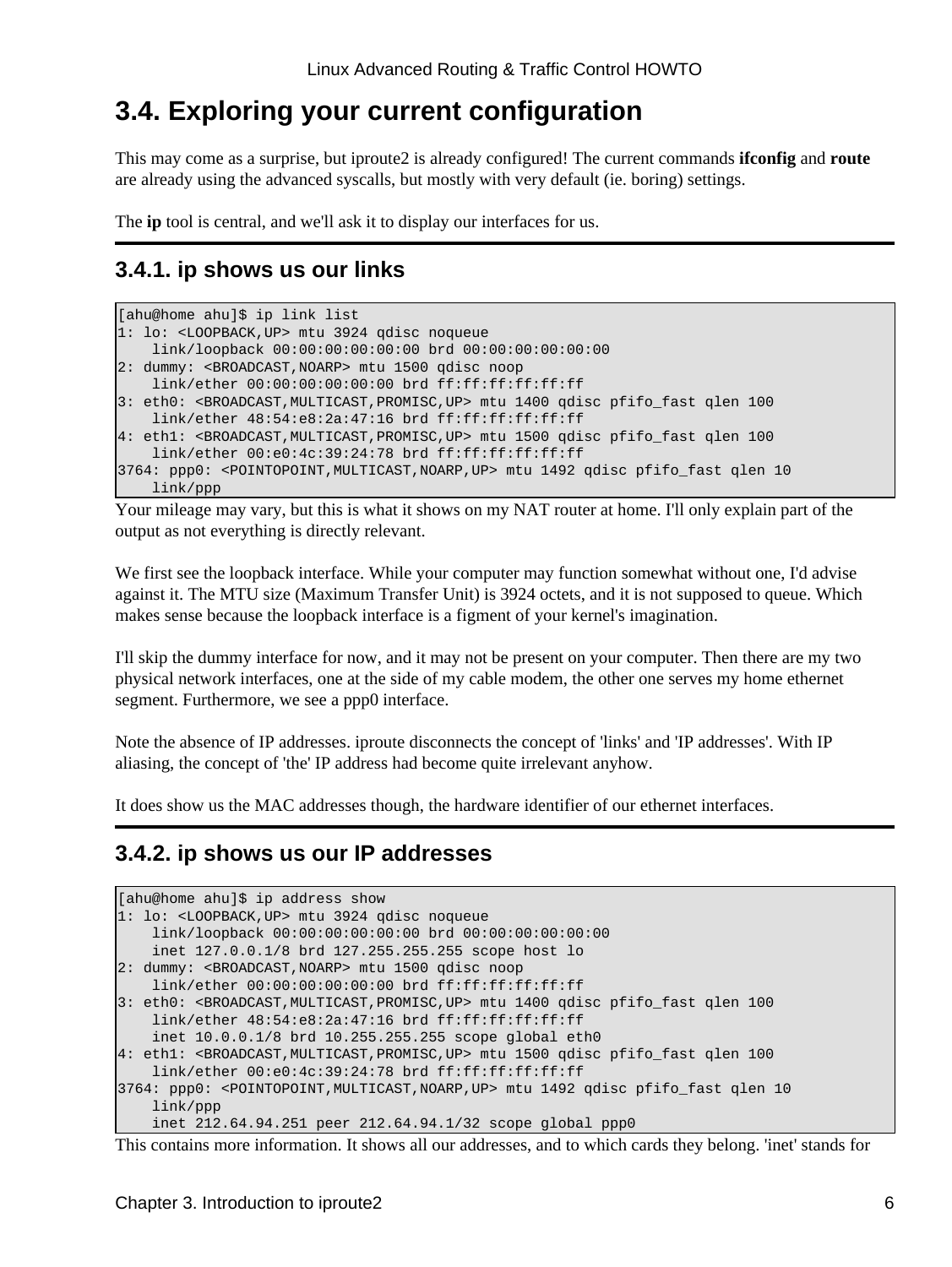Internet (IPv4). There are lots of other address families, but these don't concern us right now.

Let's examine eth0 somewhat closer. It says that it is related to the inet address '10.0.0.1/8'. What does this mean? The /8 stands for the number of bits that are in the Network Address. There are 32 bits, so we have 24 bits left that are part of our network. The first 8 bits of 10.0.0.1 correspond to 10.0.0.0, our Network Address, and our netmask is 255.0.0.0.

The other bits are connected to this interface, so 10.250.3.13 is directly available on eth0, as is 10.0.0.1 for example.

With ppp0, the same concept goes, though the numbers are different. Its address is 212.64.94.251, without a subnet mask. This means that we have a point−to−point connection and that every address, with the exception of 212.64.94.251, is remote. There is more information, however. It tells us that on the other side of the link there is, yet again, only one address, 212.64.94.1. The /32 tells us that there are no 'network bits'.

It is absolutely vital that you grasp these concepts. Refer to the documentation mentioned at the beginning of this HOWTO if you have trouble.

You may also note 'qdisc', which stands for Queueing Discipline. This will become vital later on.

#### <span id="page-10-0"></span>**3.4.3. ip shows us our routes**

Well, we now know how to find 10.x.y.z addresses, and we are able to reach 212.64.94.1. This is not enough however, so we need instructions on how to reach the world. The Internet is available via our ppp connection, and it appears that 212.64.94.1 is willing to spread our packets around the world, and deliver results back to us.

```
[ahu@home ahu]$ ip route show
212.64.94.1 dev ppp0 proto kernel scope link src 212.64.94.251 
10.0.0.0/8 dev eth0 proto kernel scope link src 10.0.0.1 
127.0.0.0/8 dev lo scope link 
default via 212.64.94.1 dev ppp0
```
This is pretty much self explanatory. The first 4 lines of output explicitly state what was already implied by **ip address show**, the last line tells us that the rest of the world can be found via 212.64.94.1, our default gateway. We can see that it is a gateway because of the word via, which tells us that we need to send packets to 212.64.94.1, and that it will take care of things.

For reference, this is what the old **route** utility shows us:

| [ahu@home ahu]\$ route -n<br>Kernel IP routing table |             |                    |    |                  |   |     |             |
|------------------------------------------------------|-------------|--------------------|----|------------------|---|-----|-------------|
| Destination                                          | Gateway     | Genmask            |    | Flags Metric Ref |   | Use |             |
| Iface                                                |             |                    |    |                  |   |     |             |
| 212.64.94.1                                          | 0.0.0.0     | 255.255.255.255 UH |    | $\Omega$         |   |     | $0$ ppp $0$ |
| 10.0.0.0                                             | 0.0.0.0     | 255.0.0.0          | U  | $\Omega$         | 0 |     | $0$ eth $0$ |
| 127.0.0.0                                            | 0.0.0.0     | 255.0.0.0          | U  | $\Omega$         | 0 |     | $0$ lo      |
| 0.0.0.0                                              | 212.64.94.1 | 0.0.0.0            | UG |                  |   |     | $0$ ppp $0$ |
|                                                      |             |                    |    |                  |   |     |             |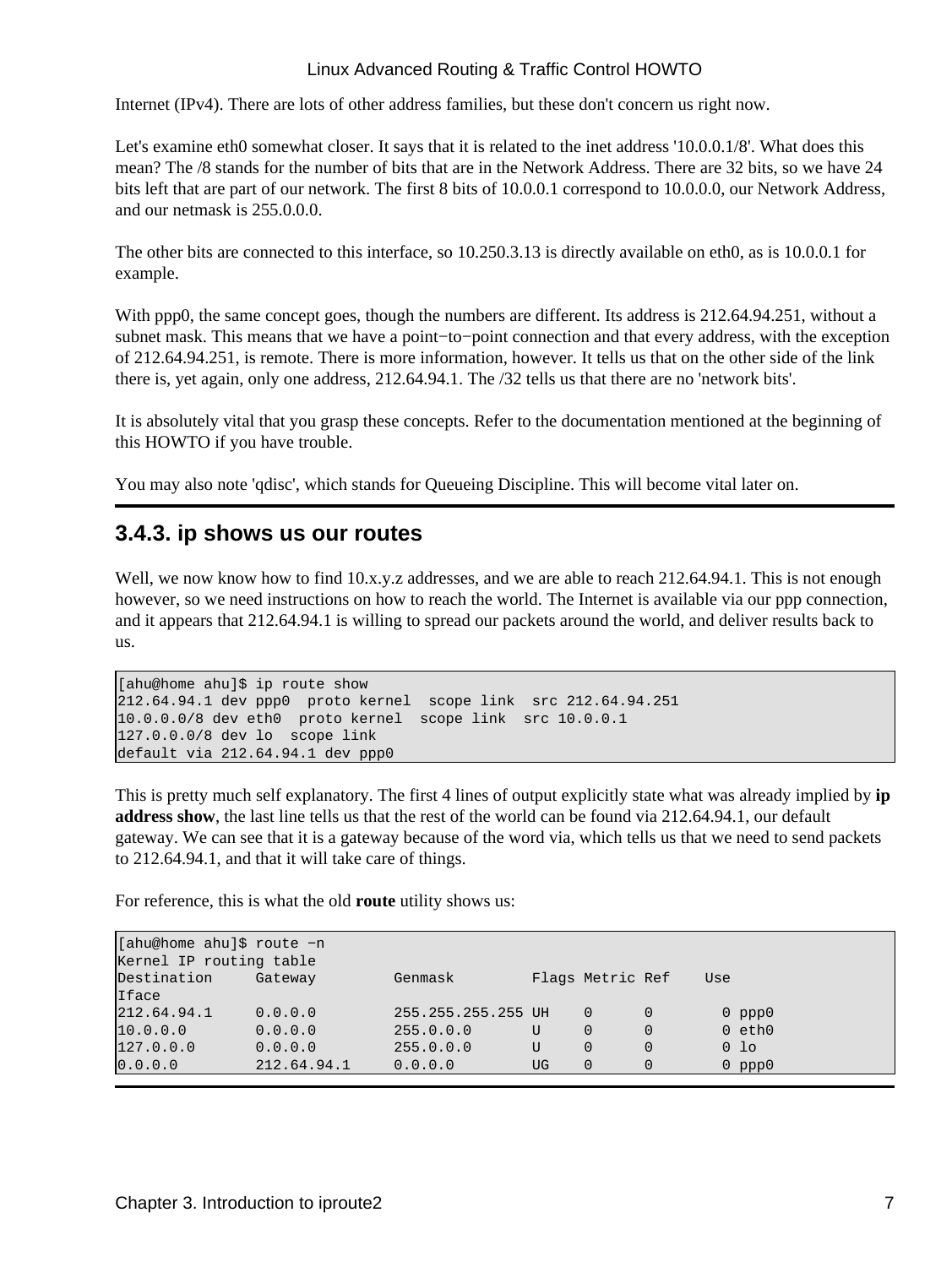## <span id="page-11-0"></span>**3.5. ARP**

ARP is the Address Resolution Protocol as described i[n RFC 826.](http://www.faqs.org/rfcs/rfc826.html) ARP is used by a networked machine to resolve the hardware location/address of another machine on the same local network. Machines on the Internet are generally known by their names which resolve to IP addresses. This is how a machine on the foo.com network is able to communicate with another machine which is on the bar.net network. An IP address, though, cannot tell you the physical location of a machine. This is where ARP comes into the picture.

Let's take a very simple example. Suppose I have a network composed of several machines. Two of the machines which are currently on my network are foo with an IP address of 10.0.0.1 and bar with an IP address of 10.0.0.2. Now foo wants to ping bar to see that he is alive, but alas, foo has no idea where bar is. So when foo decides to ping bar he will need to send out an ARP request. This ARP request is akin to foo shouting out on the network "Bar (10.0.0.2)! Where are you?" As a result of this every machine on the network will hear foo shouting, but only bar (10.0.0.2) will respond. Bar will then send an ARP reply directly back to foo which is akin bar saying, "Foo (10.0.0.1) I am here at 00:60:94:E9:08:12." After this simple transaction that's used to locate his friend on the network, foo is able to communicate with bar until he (his arp cache) forgets where bar is (typically after 15 minutes on Unix).

Now let's see how this works. You can view your machines current arp/neighbor cache/table like so:

[root@espa041 /home/src/iputils]# ip neigh show 9.3.76.42 dev eth0 lladdr 00:60:08:3f:e9:f9 nud reachable 9.3.76.1 dev eth0 lladdr 00:06:29:21:73:c8 nud reachable

As you can see my machine espa041 (9.3.76.41) knows where to find espa042 (9.3.76.42) and espagate (9.3.76.1). Now let's add another machine to the arp cache.

```
[root@espa041 /home/paulsch/.gnome−desktop]# ping −c 1 espa043
PING espa043.austin.ibm.com (9.3.76.43) from 9.3.76.41 : 56(84) bytes of data.
64 bytes from 9.3.76.43: icmp_seq=0 ttl=255 time=0.9 ms
−−− espa043.austin.ibm.com ping statistics −−−
1 packets transmitted, 1 packets received, 0% packet loss
round−trip min/avg/max = 0.9/0.9/0.9 ms
[root@espa041 /home/src/iputils]# ip neigh show
9.3.76.43 dev eth0 lladdr 00:06:29:21:80:20 nud reachable
9.3.76.42 dev eth0 lladdr 00:60:08:3f:e9:f9 nud reachable
9.3.76.1 dev eth0 lladdr 00:06:29:21:73:c8 nud reachable
```
As a result of espa041 trying to contact espa043, espa043's hardware address/location has now been added to the arp/neighbor cache. So until the entry for espa043 times out (as a result of no communication between the two) espa041 knows where to find espa043 and has no need to send an ARP request.

Now let's delete espa043 from our arp cache:

```
[root@espa041 /home/src/iputils]# ip neigh delete 9.3.76.43 dev eth0
[root@espa041 /home/src/iputils]# ip neigh show
9.3.76.43 dev eth0 nud failed
9.3.76.42 dev eth0 lladdr 00:60:08:3f:e9:f9 nud reachable
9.3.76.1 dev eth0 lladdr 00:06:29:21:73:c8 nud stale
```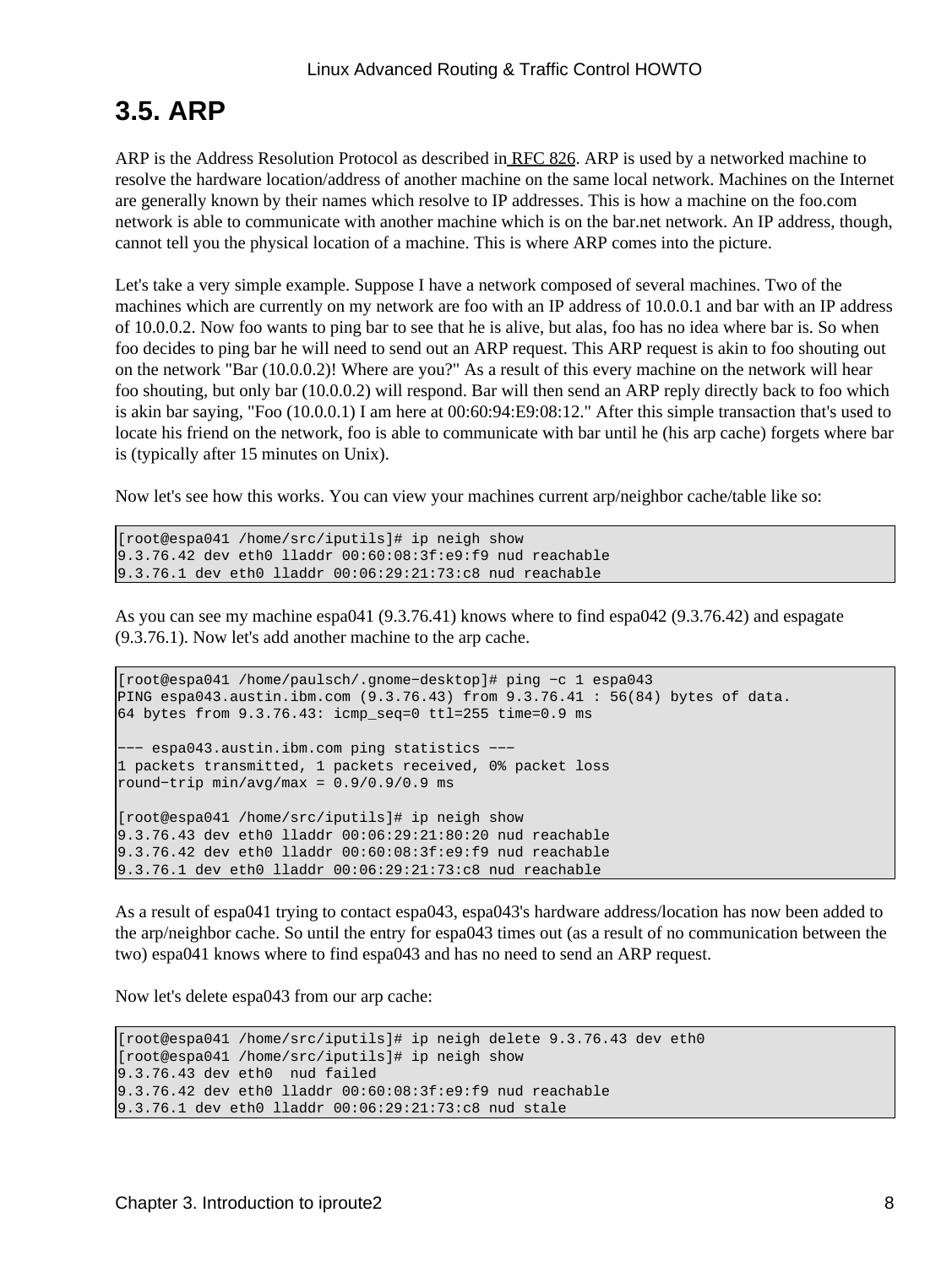Now espa041 has again forgotten where to find espa043 and will need to send another ARP request the next time he needs to communicate with espa043. You can also see from the above output that espagate (9.3.76.1) has been changed to the "stale" state. This means that the location shown is still valid, but it will have to be confirmed at the first transaction to that machine.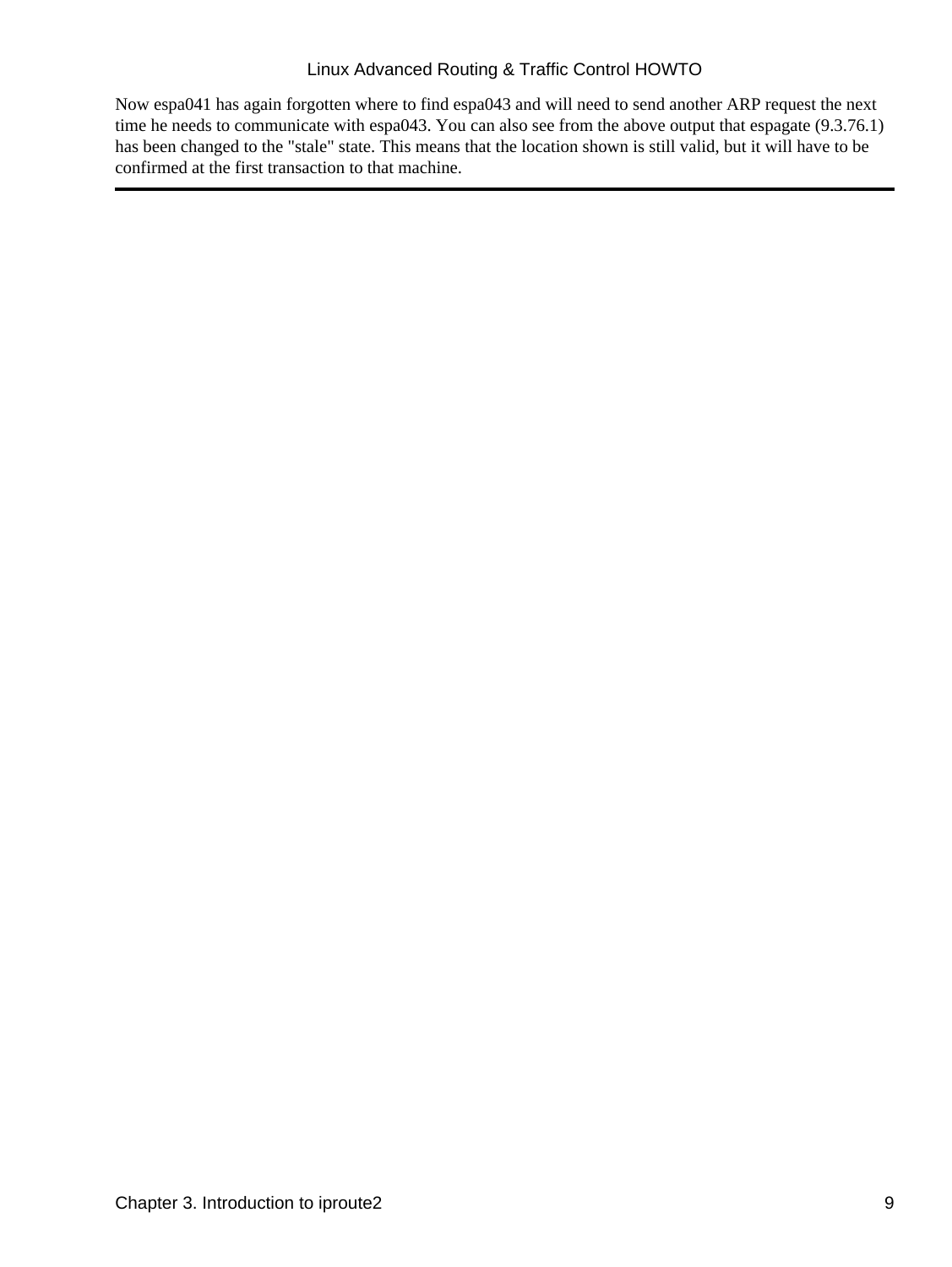# <span id="page-13-0"></span>**Chapter 4. Rules − routing policy database**

If you have a large router, you may well cater for the needs of different people, who should be served differently. The routing policy database allows you to do this by having multiple sets of routing tables.

If you want to use this feature, make sure that your kernel is compiled with the "IP: advanced router" and "IP: policy routing" features.

When the kernel needs to make a routing decision, it finds out which table needs to be consulted. By default, there are three tables. The old 'route' tool modifies the main and local tables, as does the ip tool (by default).

The default rules:

```
[ahu@home ahu]$ ip rule list
0: from all lookup local 
32766: from all lookup main 
32767: from all lookup default
```
This lists the priority of all rules. We see that all rules apply to all packets ('from all'). We've seen the 'main' table before, it is output by **ip route ls**, but the 'local' and 'default' table are new.

If we want to do fancy things, we generate rules which point to different tables which allow us to override system wide routing rules.

For the exact semantics on what the kernel does when there are more matching rules, see Alexey's ip−cref documentation.

### <span id="page-13-1"></span>**4.1. Simple source policy routing**

Let's take a real example once again, I have 2 (actually 3, about time I returned them) cable modems, connected to a Linux NAT ('masquerading') router. People living here pay me to use the Internet. Suppose one of my house mates only visits hotmail and wants to pay less. This is fine with me, but they'll end up using the low−end cable modem.

The 'fast' cable modem is known as 212.64.94.251 and is a PPP link to 212.64.94.1. The 'slow' cable modem is known by various ip addresses, 212.64.78.148 in this example and is a link to 195.96.98.253.

The local table:

[ahu@home ahu]\$ ip route list table local broadcast 127.255.255.255 dev lo proto kernel scope link src 127.0.0.1 local 10.0.0.1 dev eth0 proto kernel scope host src 10.0.0.1 broadcast 10.0.0.0 dev eth0 proto kernel scope link src 10.0.0.1 local 212.64.94.251 dev ppp0 proto kernel scope host src 212.64.94.251 broadcast 10.255.255.255 dev eth0 proto kernel scope link src 10.0.0.1 broadcast 127.0.0.0 dev lo proto kernel scope link src 127.0.0.1 local 212.64.78.148 dev ppp2 proto kernel scope host src 212.64.78.148 local 127.0.0.1 dev lo proto kernel scope host src 127.0.0.1 local 127.0.0.0/8 dev lo proto kernel scope host src 127.0.0.1

Lots of obvious things, but things that need to be specified somewhere. Well, here they are. The default table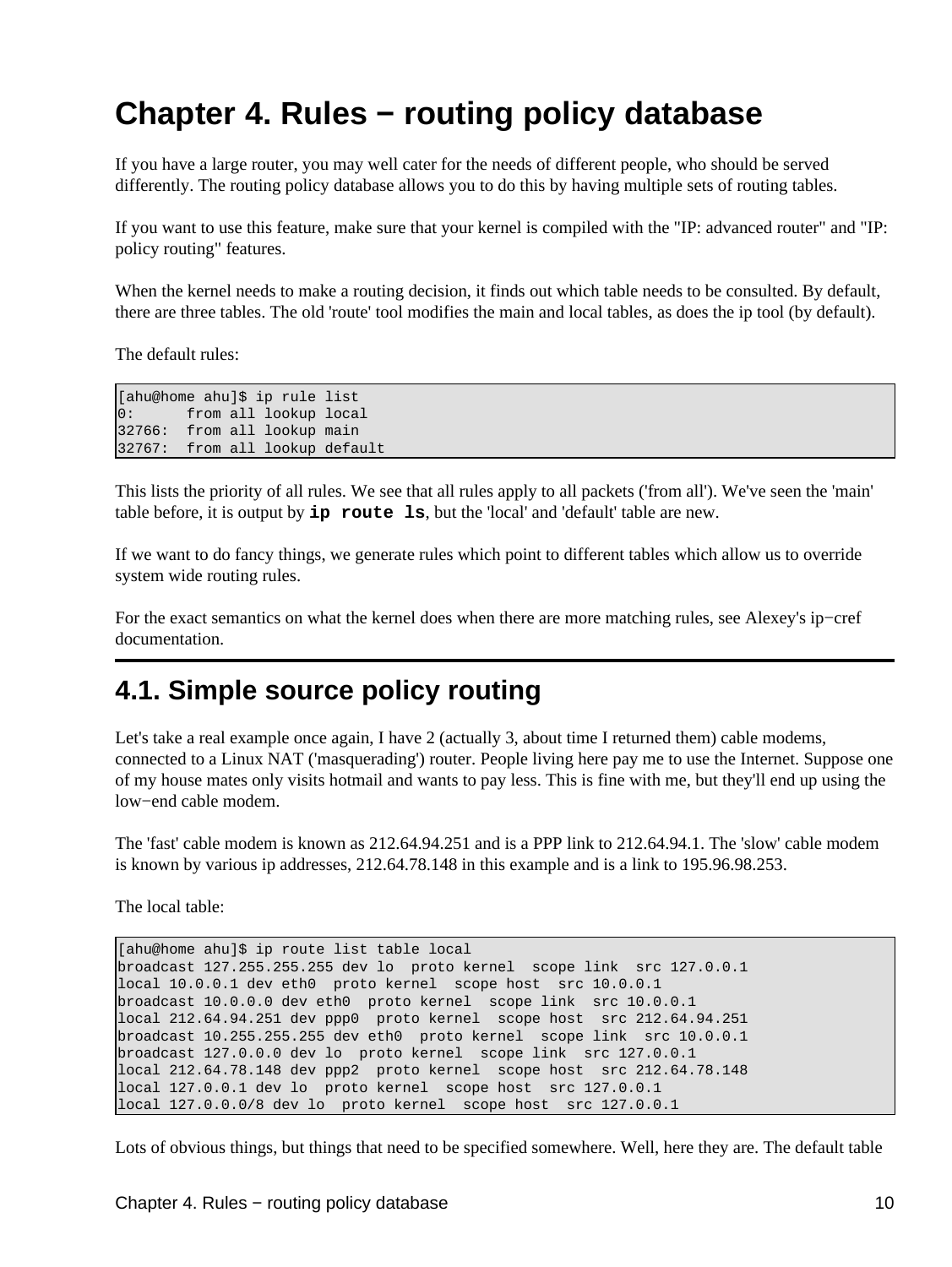is empty.

Let's view the 'main' table:

```
[ahu@home ahu]$ ip route list table main 
195.96.98.253 dev ppp2 proto kernel scope link src 212.64.78.148 
212.64.94.1 dev ppp0 proto kernel scope link src 212.64.94.251 
10.0.0.0/8 dev eth0 proto kernel scope link src 10.0.0.1 
127.0.0.0/8 dev lo scope link 
default via 212.64.94.1 dev ppp0
```
We now generate a new rule which we call 'John', for our hypothetical house mate. Although we can work with pure numbers, it's far easier if we add our tables to /etc/iproute2/rt\_tables.

```
# echo 200 John >> /etc/iproute2/rt_tables
# ip rule add from 10.0.0.10 table John
# ip rule ls
0: from all lookup local 
32765: from 10.0.0.10 lookup John
32766: from all lookup main 
32767: from all lookup default
```
Now all that is left is to generate John's table, and flush the route cache:

```
# ip route add default via 195.96.98.253 dev ppp2 table John
# ip route flush cache
```
And we are done. It is left as an exercise for the reader to implement this in ip−up.

### <span id="page-14-0"></span>**4.2. Routing for multiple uplinks/providers**

A common configuration is the following, in which there are two providers that connect a local network (or even a single machine) to the big Internet.



There are usually two questions given this setup.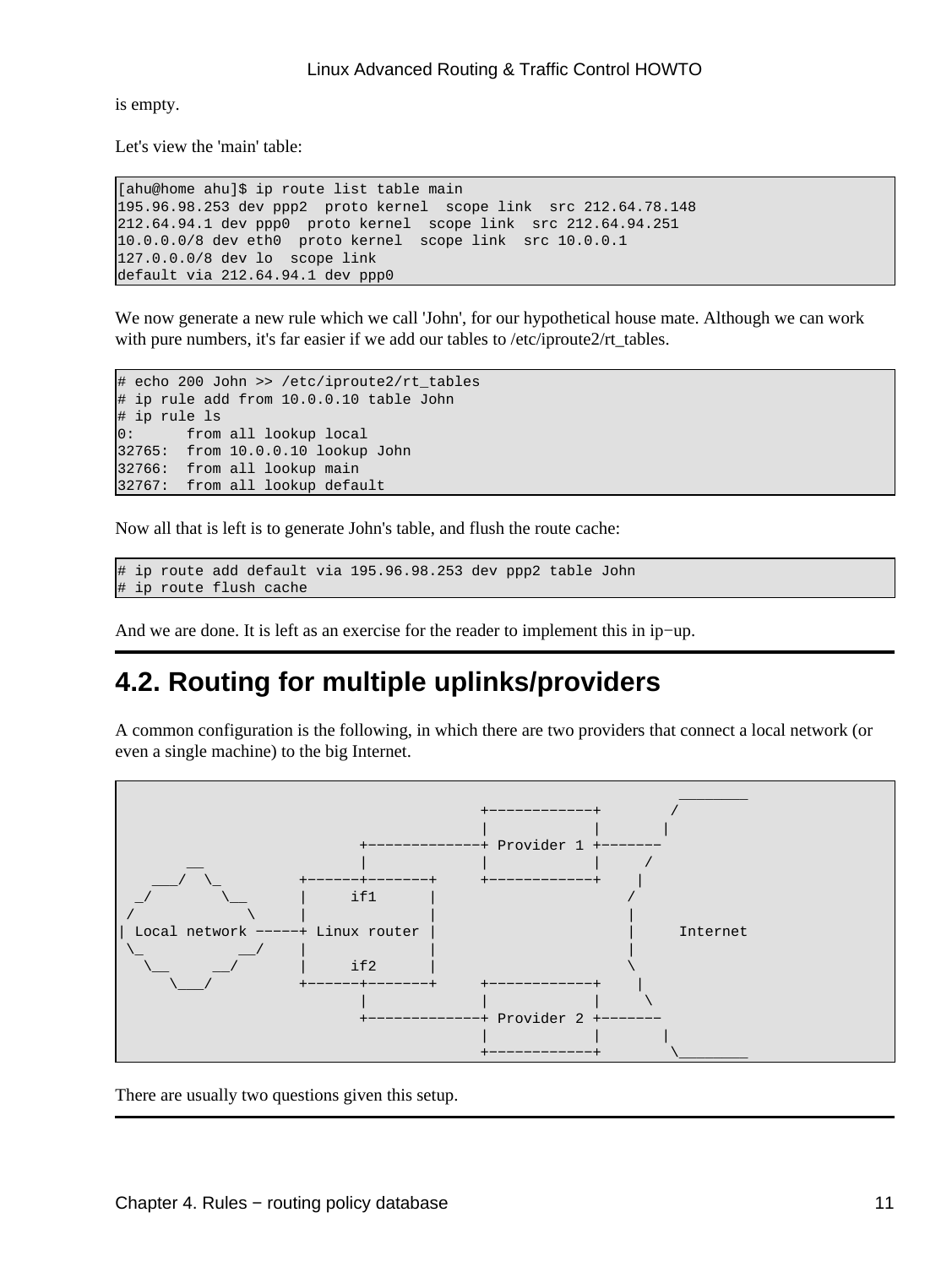### <span id="page-15-0"></span>**4.2.1. Split access**

The first is how to route answers to packets coming in over a particular provider, say Provider 1, back out again over that same provider.

Let us first set some symbolical names. Let **\$IF1** be the name of the first interface (if1 in the picture above) and **\$IF2** the name of the second interface. Then let **\$IP1** be the IP address associated with **\$IF1** and **\$IP2** the IP address associated with **\$IF2**. Next, let **\$P1** be the IP address of the gateway at Provider 1, and **\$P2** the IP address of the gateway at provider 2. Finally, let **\$P1\_NET** be the IP network **\$P1** is in, and **\$P2\_NET** the IP network **\$P2** is in.

One creates two additional routing tables, say **T1** and **T2**. These are added in /etc/iproute2/rt\_tables. Then you set up routing in these tables as follows:

> ip route add \$P1\_NET dev \$IF1 src \$IP1 table T1 ip route add default via \$P1 table T1 ip route add \$P2\_NET dev \$IF2 src \$IP2 table T2 ip route add default via \$P2 table T2

Nothing spectacular, just build a route to the gateway and build a default route via that gateway, as you would do in the case of a single upstream provider, but put the routes in a separate table per provider. Note that the network route suffices, as it tells you how to find any host in that network, which includes the gateway, as specified above.

Next you set up the main routing table. It is a good idea to route things to the direct neighbour through the interface connected to that neighbour. Note the `src' arguments, they make sure the right outgoing IP address is chosen.

> ip route add \$P1\_NET dev \$IF1 src \$IP1 ip route add \$P2\_NET dev \$IF2 src \$IP2

Then, your preference for default route:

ip route add default via \$P1

Next, you set up the routing rules. These actually choose what routing table to route with. You want to make sure that you route out a given interface if you already have the corresponding source address:

```
 ip rule add from $IP1 table T1
 ip rule add from $IP2 table T2
```
This set of commands makes sure all answers to traffic coming in on a particular interface get answered from that interface.

Now, this is just the very basic setup. It will work for all processes running on the router itself, and for the local network, if it is masqueraded. If it is not, then you either have IP space from both providers or you are going to want to masquerade to one of the two providers. In both cases you will want to add rules selecting which provider to route out from based on the IP address of the machine in the local network.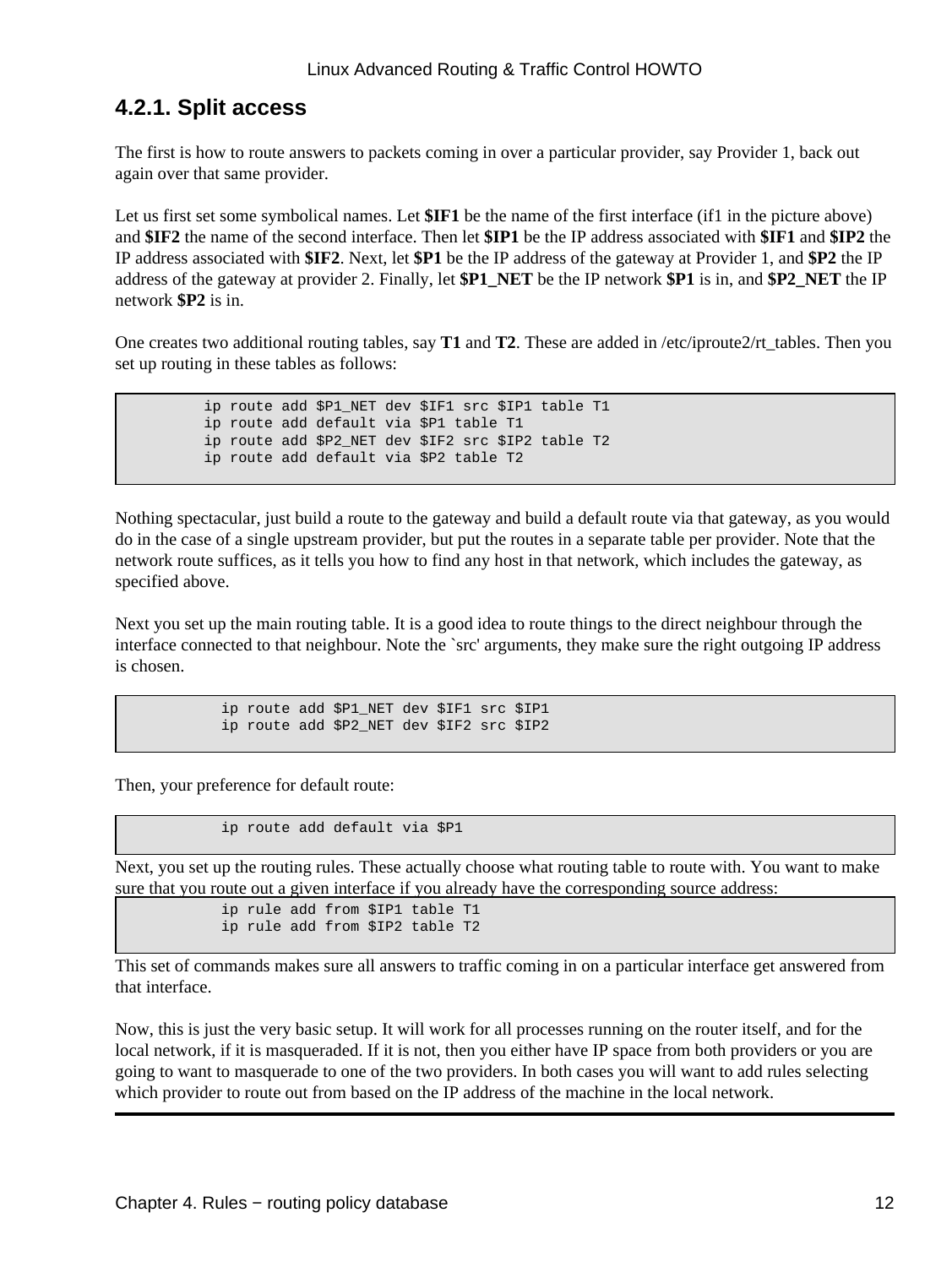### <span id="page-16-0"></span>**4.2.2. Load balancing**

The second question is how to balance traffic going out over the two providers. This is actually not hard if you already have set up split access as above.

Instead of choosing one of the two providers as your default route, you now set up the default route to be a multipath route. In the default kernel this will balance routes over the two providers. It is done as follows (once more building on the example in the section on split−access):

> ip route add default scope global nexthop via \$P1 dev \$IF1 weight  $1 \setminus$ nexthop via \$P2 dev \$IF2 weight 1

This will balance the routes over both providers. The **weight** parameters can be tweaked to favor one provider over the other.

Note that balancing will not be perfect, as it is route based, and routes are cached. This means that routes to often−used sites will always be over the same provider.

Furthermore, if you really want to do this, you probably also want to look at Julian Anastasov's patches at <http://www.linuxvirtualserver.org/~julian/#routes>, Julian's route patch page. They will make things nicer to work with.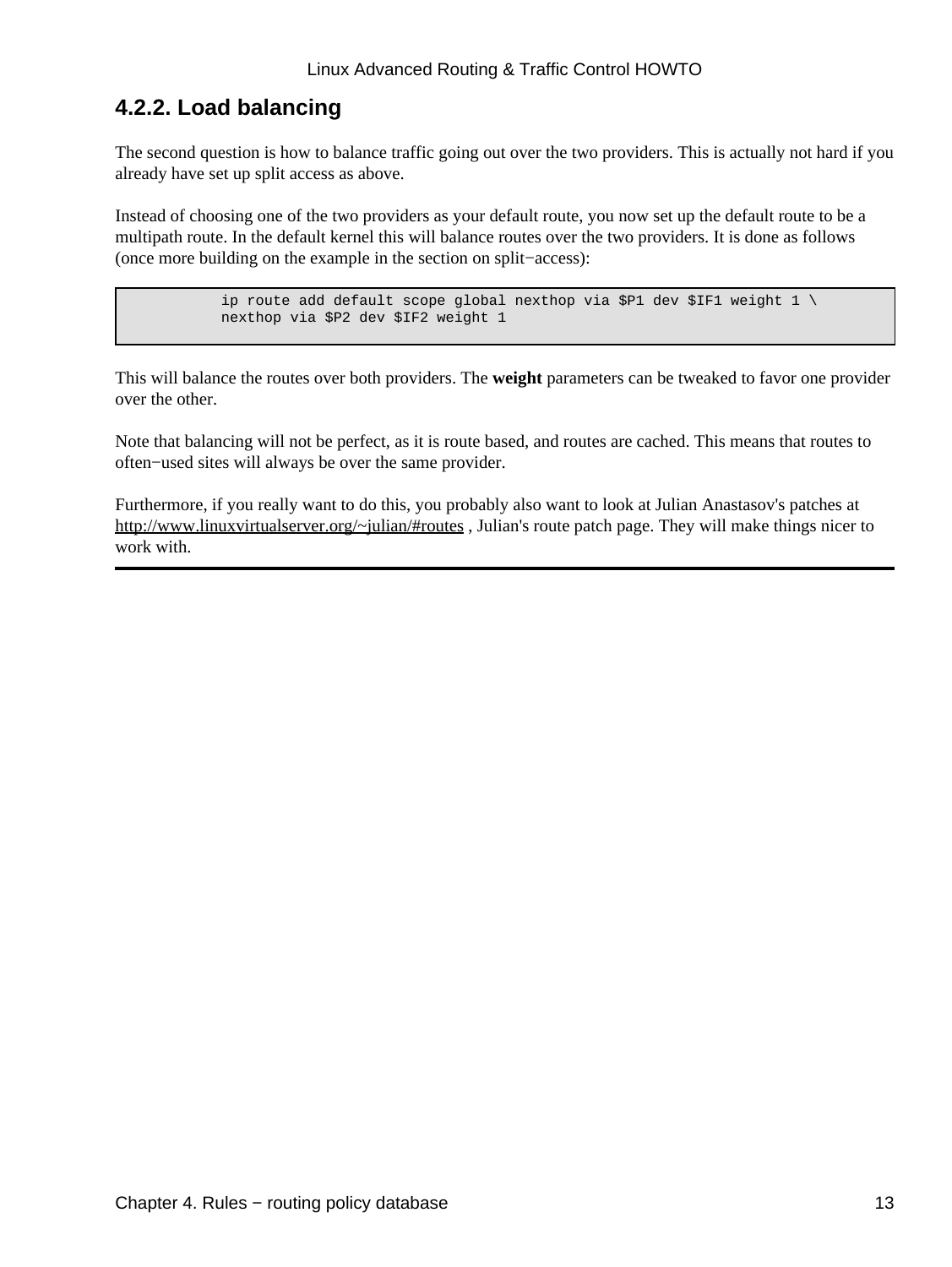# <span id="page-17-0"></span>**Chapter 5. GRE and other tunnels**

There are 3 kinds of tunnels in Linux. There's IP in IP tunneling, GRE tunneling and tunnels that live outside the kernel (like, for example PPTP).

### <span id="page-17-1"></span>**5.1. A few general remarks about tunnels:**

Tunnels can be used to do some very unusual and very cool stuff. They can also make things go horribly wrong when you don't configure them right. Don't point your default route to a tunnel device unless you know *EXACTLY* what you are doing :−). Furthermore, tunneling increases overhead, because it needs an extra set of IP headers. Typically this is 20 bytes per packet, so if the normal packet size (MTU) on a network is 1500 bytes, a packet that is sent through a tunnel can only be 1480 bytes big. This is not necessarily a problem, but be sure to read up on IP packet fragmentation/reassembly when you plan to connect large networks with tunnels. Oh, and of course, the fastest way to dig a tunnel is to dig at both sides.

## <span id="page-17-2"></span>**5.2. IP in IP tunneling**

This kind of tunneling has been available in Linux for a long time. It requires 2 kernel modules, ipip.o and new tunnel.o.

Let's say you have 3 networks: Internal networks A and B, and intermediate network C (or let's say, Internet). So we have network A:

network 10.0.1.0 netmask 255.255.255.0 router 10.0.1.1

The router has address 172.16.17.18 on network C.

and network B:

```
network 10.0.2.0
netmask 255.255.255.0
router 10.0.2.1
```
The router has address 172.19.20.21 on network C.

As far as network C is concerned, we assume that it will pass any packet sent from A to B and vice versa. You might even use the Internet for this.

Here's what you do:

First, make sure the modules are installed:

```
insmod ipip.o
insmod new_tunnel.o
```
Then, on the router of network A, you do the following: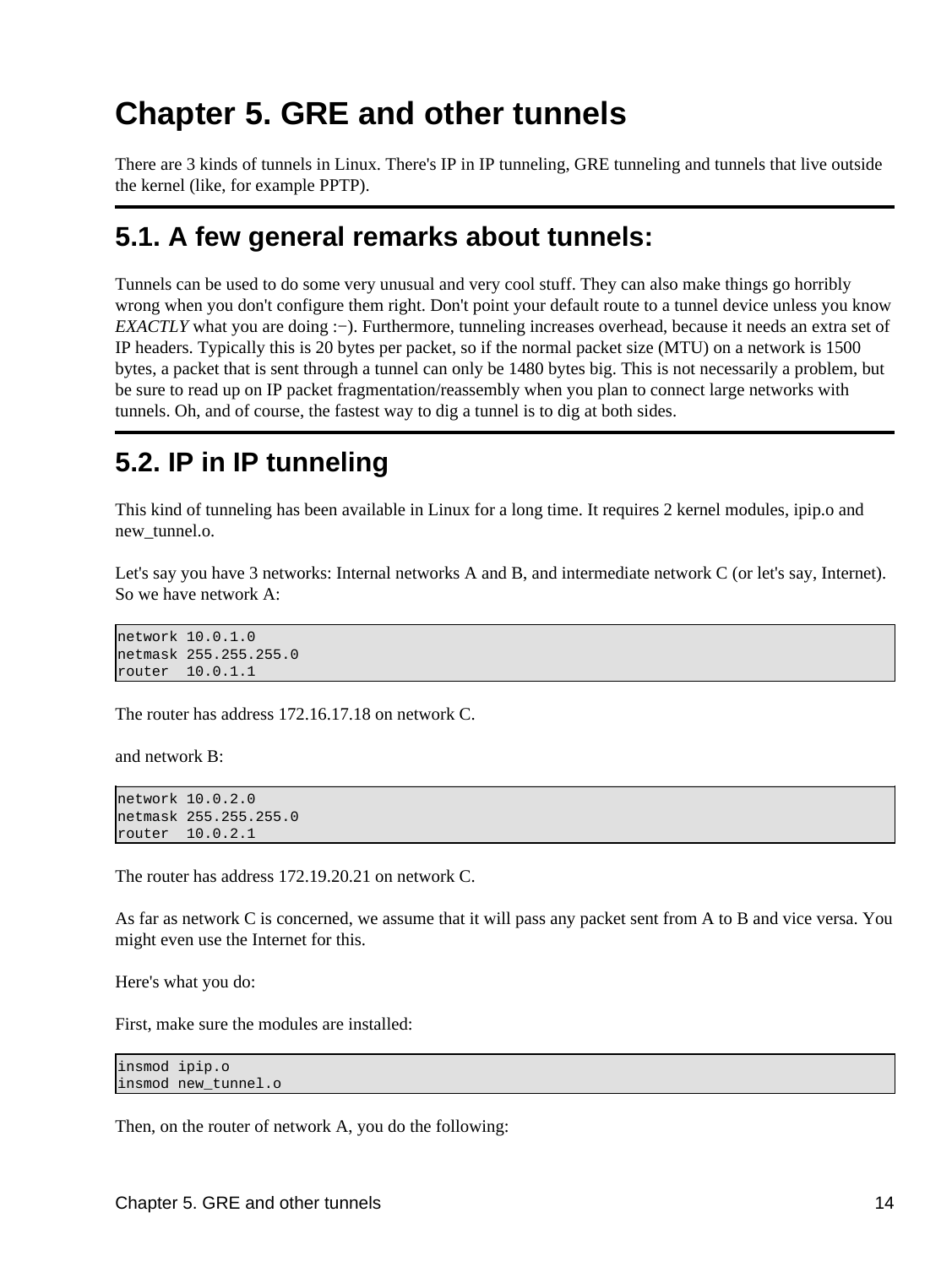ifconfig tunl0 10.0.1.1 pointopoint 172.19.20.21 route add −net 10.0.2.0 netmask 255.255.255.0 dev tunl0

And on the router of network B:

ifconfig tunl0 10.0.2.1 pointopoint 172.16.17.18 route add −net 10.0.1.0 netmask 255.255.255.0 dev tunl0

And if you're finished with your tunnel:

ifconfig tunl0 down

Presto, you're done. You can't forward broadcast or IPv6 traffic through an IP−in−IP tunnel, though. You just connect 2 IPv4 networks that normally wouldn't be able to talk to each other, that's all. As far as compatibility goes, this code has been around a long time, so it's compatible all the way back to 1.3 kernels. Linux IP−in−IP tunneling doesn't work with other Operating Systems or routers, as far as I know. It's simple, it works. Use it if you have to, otherwise use GRE.

### <span id="page-18-0"></span>**5.3. GRE tunneling**

GRE is a tunneling protocol that was originally developed by Cisco, and it can do a few more things than IP−in−IP tunneling. For example, you can also transport multicast traffic and IPv6 through a GRE tunnel.

In Linux, you'll need the ip\_gre.o module.

### <span id="page-18-1"></span>**5.3.1. IPv4 Tunneling**

Let's do IPv4 tunneling first:

Let's say you have 3 networks: Internal networks A and B, and intermediate network C (or let's say, Internet).

So we have network A:

```
network 10.0.1.0
netmask 255.255.255.0
router 10.0.1.1
```
The router has address 172.16.17.18 on network C. Let's call this network neta (ok, hardly original)

and network B:

```
network 10.0.2.0
netmask 255.255.255.0
router 10.0.2.1
```
The router has address 172.19.20.21 on network C. Let's call this network netb (still not original)

As far as network C is concerned, we assume that it will pass any packet sent from A to B and vice versa. How and why, we do not care.

On the router of network A, you do the following:

Chapter 5. GRE and other tunnels 15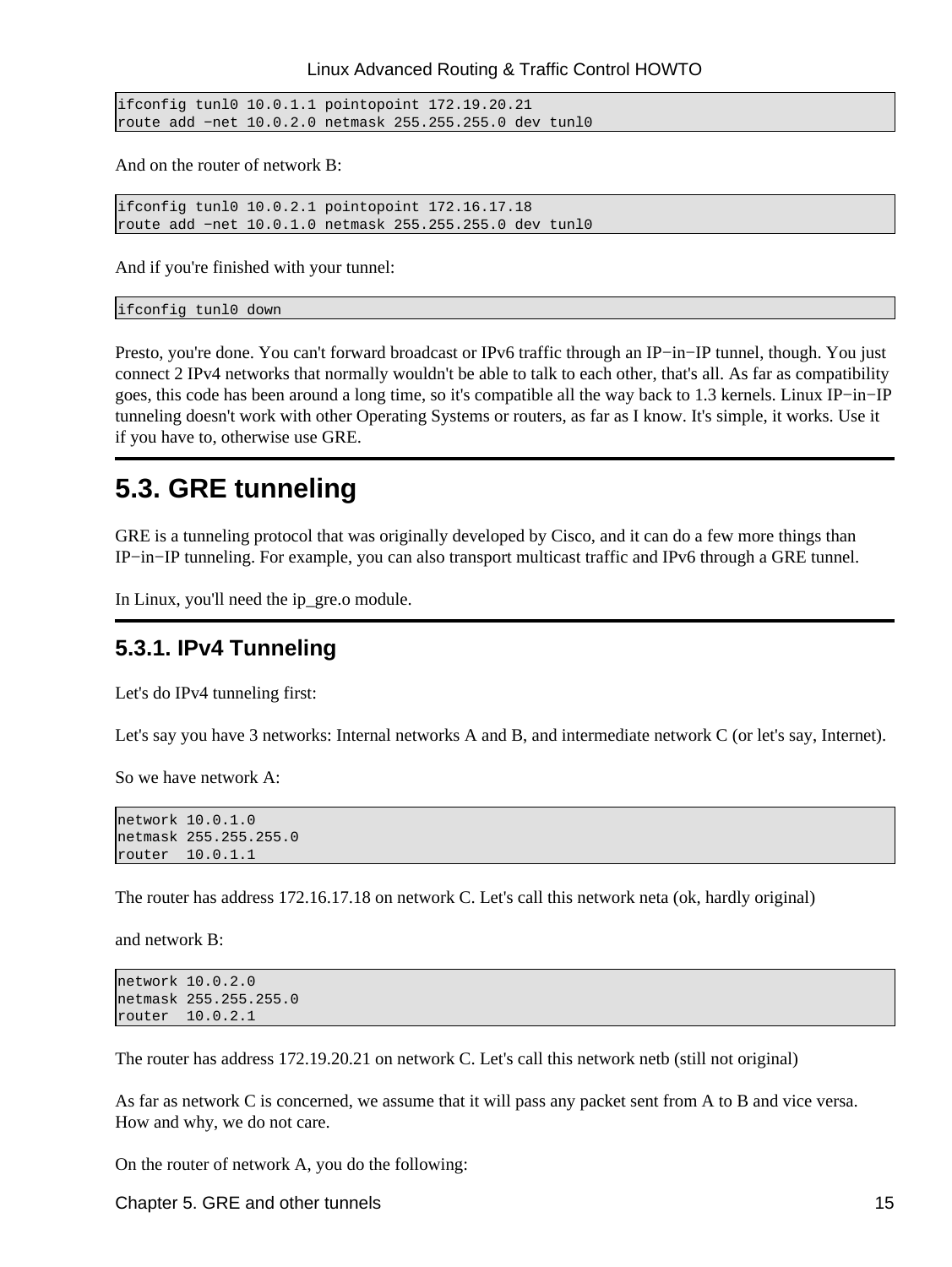```
ip tunnel add netb mode gre remote 172.19.20.21 local 172.16.17.18 ttl 255
ip link set netb up
ip addr add 10.0.1.1 dev netb
ip route add 10.0.2.0/24 dev netb
```
Let's discuss this for a bit. In line 1, we added a tunnel device, and called it netb (which is kind of obvious because that's where we want it to go). Furthermore we told it to use the GRE protocol (mode gre), that the remote address is 172.19.20.21 (the router at the other end), that our tunneling packets should originate from 172.16.17.18 (which allows your router to have several IP addresses on network C and let you decide which one to use for tunneling) and that the TTL field of the packet should be set to 255 (ttl 255).

The second line enables the device.

In the third line we gave the newly born interface netb the address 10.0.1.1. This is OK for smaller networks, but when you're starting up a mining expedition (LOTS of tunnels), you might want to consider using another IP range for tunneling interfaces (in this example, you could use 10.0.3.0).

In the fourth line we set the route for network B. Note the different notation for the netmask. If you're not familiar with this notation, here's how it works: you write out the netmask in binary form, and you count all the ones. If you don't know how to do that, just remember that 255.0.0.0 is /8, 255.255.0.0 is /16 and 255.255.255.0 is /24. Oh, and 255.255.254.0 is /23, in case you were wondering.

But enough about this, let's go on with the router of network B.

```
ip tunnel add neta mode gre remote 172.16.17.18 local 172.19.20.21 ttl 255
ip link set neta up
ip addr add 10.0.2.1 dev neta
ip route add 10.0.1.0/24 dev neta
```
And when you want to remove the tunnel on router A:

```
ip link set netb down
ip tunnel del netb
```
Of course, you can replace netb with neta for router B.

### <span id="page-19-0"></span>**5.3.2. IPv6 Tunneling**

See Section 6 for a short bit about IPv6 Addresses.

On with the tunnels.

Let's assume that you have the following IPv6 network, and you want to connect it to 6bone, or a friend.

Network 3ffe:406:5:1:5:a:2:1/96

Your IPv4 address is 172.16.17.18, and the 6bone router has IPv4 address 172.22.23.24.

```
ip tunnel add sixbone mode sit remote 172.22.23.24 local 172.16.17.18 ttl 255
ip link set sixbone up
ip addr add 3ffe:406:5:1:5:a:2:1/96 dev sixbone
ip route add 3ffe::/15 dev sixbone
```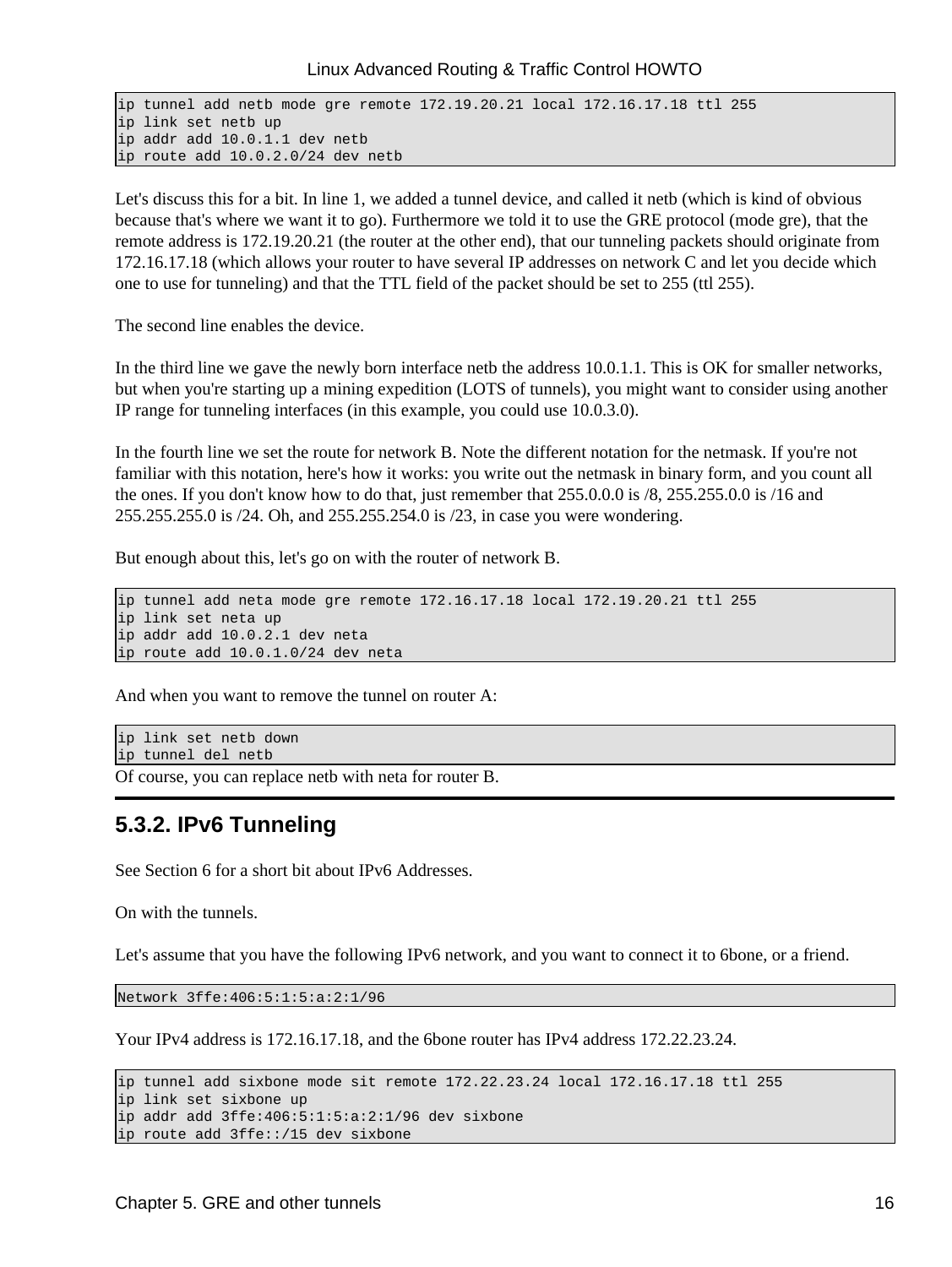Let's discuss this. In the first line, we created a tunnel device called sixbone. We gave it mode sit (which is IPv6 in IPv4 tunneling) and told it where to go to (remote) and where to come from (local). TTL is set to maximum, 255. Next, we made the device active (up). After that, we added our own network address, and set a route for 3ffe::/15 (which is currently all of 6bone) through the tunnel.

GRE tunnels are currently the preferred type of tunneling. It's a standard that is also widely adopted outside the Linux community and therefore a Good Thing.

## <span id="page-20-0"></span>**5.4. Userland tunnels**

There are literally dozens of implementations of tunneling outside the kernel. Best known are of course PPP and PPTP, but there are lots more (some proprietary, some secure, some that don't even use IP) and that is really beyond the scope of this HOWTO.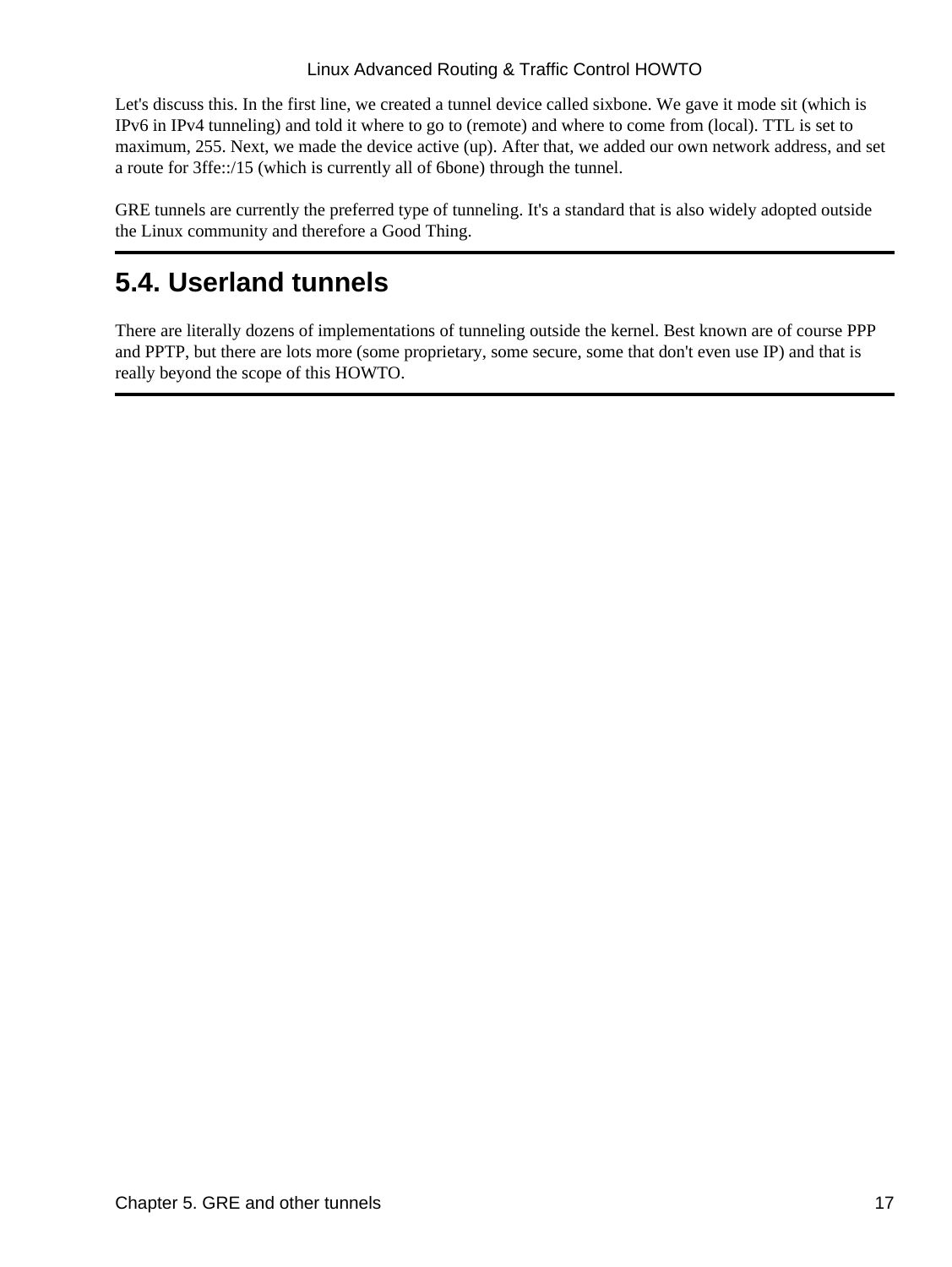# <span id="page-21-0"></span>**Chapter 6. IPv6 tunneling with Cisco and/or 6bone**

By Marco Davids <marco@sara.nl>

NOTE to maintainer:

As far as I am concerned, this IPv6−IPv4 tunneling is not per definition GRE tunneling. You could tunnel IPv6 over IPv4 by means of GRE tunnel devices (GRE tunnels ANY to IPv4), but the device used here ("sit") only tunnels IPv6 over IPv4 and is therefore something different.

## <span id="page-21-1"></span>**6.1. IPv6 Tunneling**

This is another application of the tunneling capabilities of Linux. It is popular among the IPv6 early adopters, or pioneers if you like. The 'hands−on' example described below is certainly not the only way to do IPv6 tunneling. However, it is the method that is often used to tunnel between Linux and a Cisco IPv6 capable router and experience tells us that this is just the thing many people are after. Ten to one this applies to you  $\text{too} :=$ )

A short bit about IPv6 addresses:

IPv6 addresses are, compared to IPv4 addresses, really big: 128 bits against 32 bits. And this provides us just with the thing we need: many, many IP−addresses: 340,282,266,920,938,463,463,374,607,431,768,211,465 to be precise. Apart from this, IPv6 (or IPng, for IP Next Generation) is supposed to provide for smaller routing tables on the Internet's backbone routers, simpler configuration of equipment, better security at the IP level and better support for QoS.

An example: 2002:836b:9820:0000:0000:0000:836b:9886

Writing down IPv6 addresses can be quite a burden. Therefore, to make life easier there are some rules:

- Don't use leading zeroes. Same as in IPv4.
- Use colons to separate every 16 bits or two bytes.
- When you have lots of consecutive zeroes, you can write this down as ::. You can only do this once in an address and only for quantities of 16 bits, though.

The address 2002:836b:9820:0000:0000:0000:836b:9886 can be written down as 2002:836b:9820::836b:9886, which is somewhat friendlier.

Another example, the address 3ffe:0000:0000:0000:0000:0020:34A1:F32C can be written down as 3ffe::20:34A1:F32C, which is a lot shorter.

IPv6 is intended to be the successor of the current IPv4. Because it is relatively new technology, there is no worldwide native IPv6 network yet. To be able to move forward swiftly, the 6bone was introduced.

Native IPv6 networks are connected to each other by encapsulating the IPv6 protocol in IPv4 packets and sending them over the existing IPv4 infrastructure from one IPv6 site to another.

That is precisely where the tunnel steps in.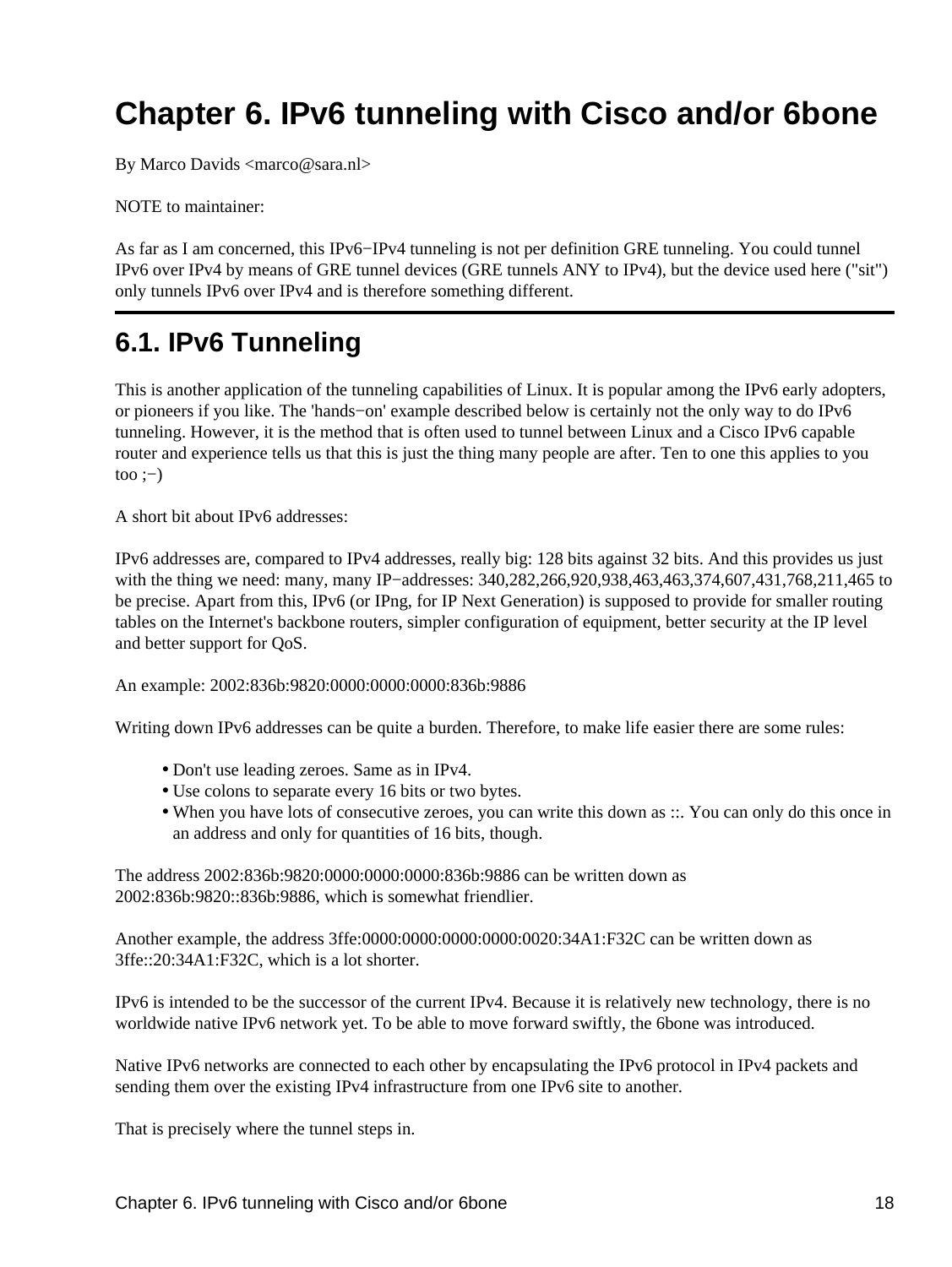To be able to use IPv6, we should have a kernel that supports it. There are many good documents on how to achieve this. But it all comes down to a few steps:

- Get yourself a recent Linux distribution, with suitable glibc.
- Then get yourself an up−to−date kernel source.

If you are all set, then you can go ahead and compile an IPv6 capable kernel:

- Go to /usr/src/linux and type:
- make menuconfig
- Choose "Networking Options"
- Select "The IPv6 protocol", "IPv6: enable EUI−64 token format", "IPv6: disable provider based addresses"

HINT: Don't go for the 'module' option. Often this won't work well.

In other words, compile IPv6 as 'built−in' in your kernel. You can then save your config like usual and go ahead with compiling the kernel.

HINT: Before doing so, consider editing the Makefile: EXTRAVERSION =  $-x$  ;  $-\rightarrow$  ; EXTRAVERSION = −x−IPv6

There is a lot of good documentation about compiling and installing a kernel, however this document is about something else. If you run into problems at this stage, go and look for documentation about compiling a Linux kernel according to your own specifications.

The file /usr/src/linux/README might be a good start. After you accomplished all this, and rebooted with your brand new kernel, you might want to issue an '/sbin/ifconfig −a' and notice the brand new 'sit0−device'. SIT stands for Simple Internet Transition. You may give yourself a compliment; you are now one major step closer to IP, the Next Generation ;−)

Now on to the next step. You want to connect your host, or maybe even your entire LAN to another IPv6 capable network. This might be the "6bone" that is setup especially for this particular purpose.

Let's assume that you have the following IPv6 network: 3ffe:604:6:8::/64 and you want to connect it to 6bone, or a friend. Please note that the /64 subnet notation works just like with regular IP addresses.

Your IPv4 address is 145.100.24.181 and the 6bone router has IPv4 address 145.100.1.5

```
# ip tunnel add sixbone mode sit remote 145.100.1.5 [local 145.100.24.181 ttl 255]
# ip link set sixbone up
# ip addr add 3FFE:604:6:7::2/126 dev sixbone
# ip route add 3ffe::0/16 dev sixbone
```
Let's discuss this. In the first line, we created a tunnel device called sixbone. We gave it mode sit (which is IPv6 in IPv4 tunneling) and told it where to go to (remote) and where to come from (local). TTL is set to maximum, 255.

Next, we made the device active (up). After that, we added our own network address, and set a route for 3ffe::/15 (which is currently all of 6bone) through the tunnel. If the particular machine you run this on is your IPv6 gateway, then consider adding the following lines: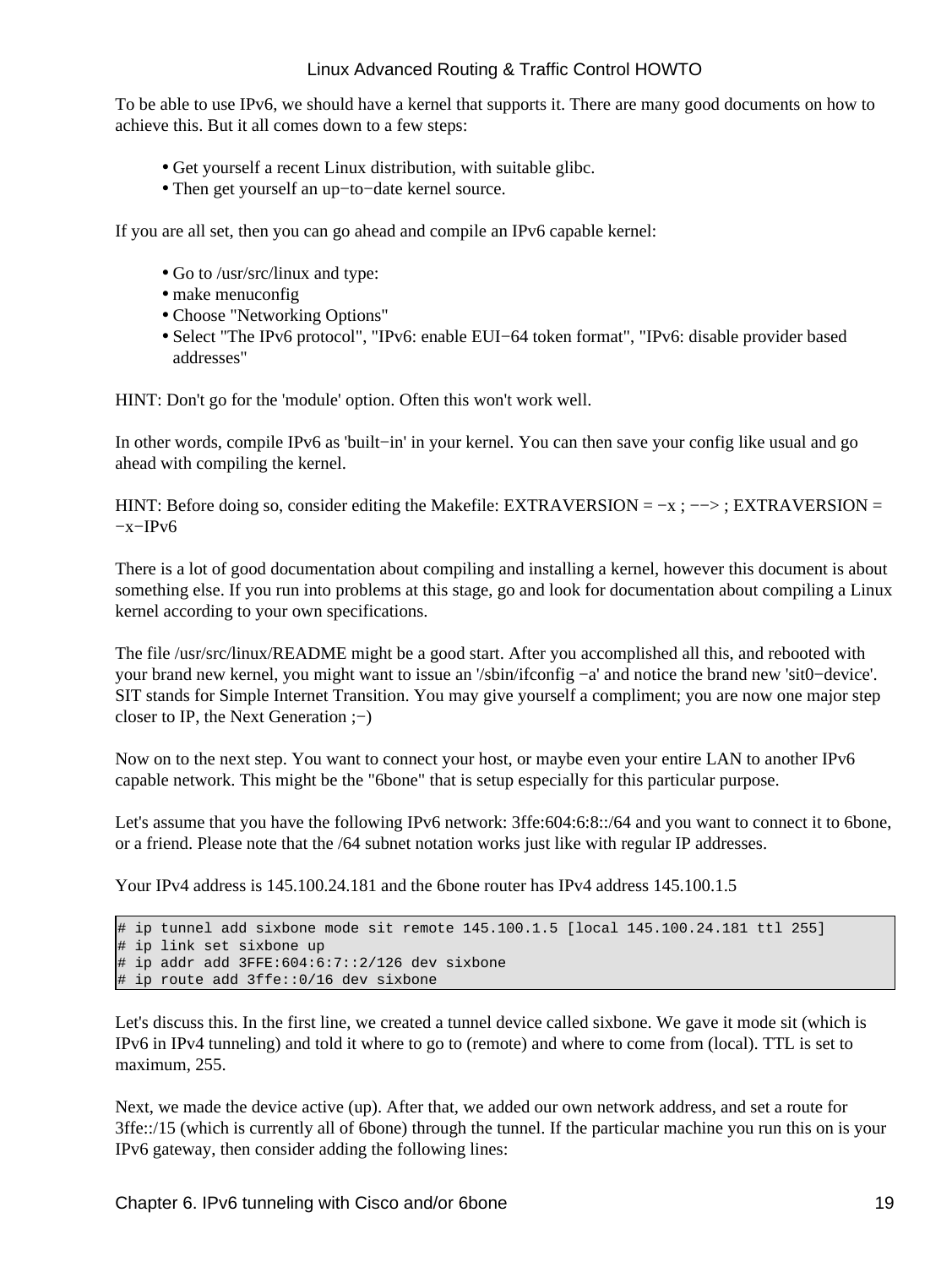```
# echo 1 >/proc/sys/net/ipv6/conf/all/forwarding
# /usr/local/sbin/radvd
```
The latter, radvd is −like zebra− a router advertisement daemon, to support IPv6's autoconfiguration features. Search for it with your favourite search–engine if you like. You can check things like this:

```
# /sbin/ip −f inet6 addr
```
If you happen to have radvd running on your IPv6 gateway and boot your IPv6 capable Linux on a machine on your local LAN, you would be able to enjoy the benefits of IPv6 autoconfiguration:

```
# /sbin/ip −f inet6 addr
1: lo: <LOOPBACK,UP> mtu 3924 qdisc noqueue inet6 ::1/128 scope host
3: eth0: <BROADCAST,MULTICAST,UP> mtu 1500 qdisc pfifo_fast qlen 100
inet6 3ffe:604:6:8:5054:4cff:fe01:e3d6/64 scope global dynamic
valid_lft forever preferred_lft 604646sec inet6 fe80::5054:4cff:fe01:e3d6/10 
scope link
```
You could go ahead and configure your bind for IPv6 addresses. The A type has an equivalent for IPv6: AAAA. The in−addr.arpa's equivalent is: ip6.int. There's a lot of information available on this topic.

There is an increasing number of IPv6−aware applications available, including secure shell, telnet, inetd, Mozilla the browser, Apache the webserver and a lot of others. But this is all outside the scope of this Routing document ;−)

On the Cisco side the configuration would be something like this:

```
!
interface Tunnel1
description IPv6 tunnel
no ip address
no ip directed−broadcast
ipv6 enable
ipv6 address 3FFE:604:6:7::1/126
tunnel source Serial0
tunnel destination 145.100.24.181
tunnel mode ipv6ip
!
ipv6 route 3FFE:604:6:8::/64 Tunnel1
```
But if you don't have a Cisco at your disposal, try one of the many IPv6 tunnel brokers available on the Internet. They are willing to configure their Cisco with an extra tunnel for you. Mostly by means of a friendly web interface. Search for "ipv6 tunnel broker" on your favourite search engine.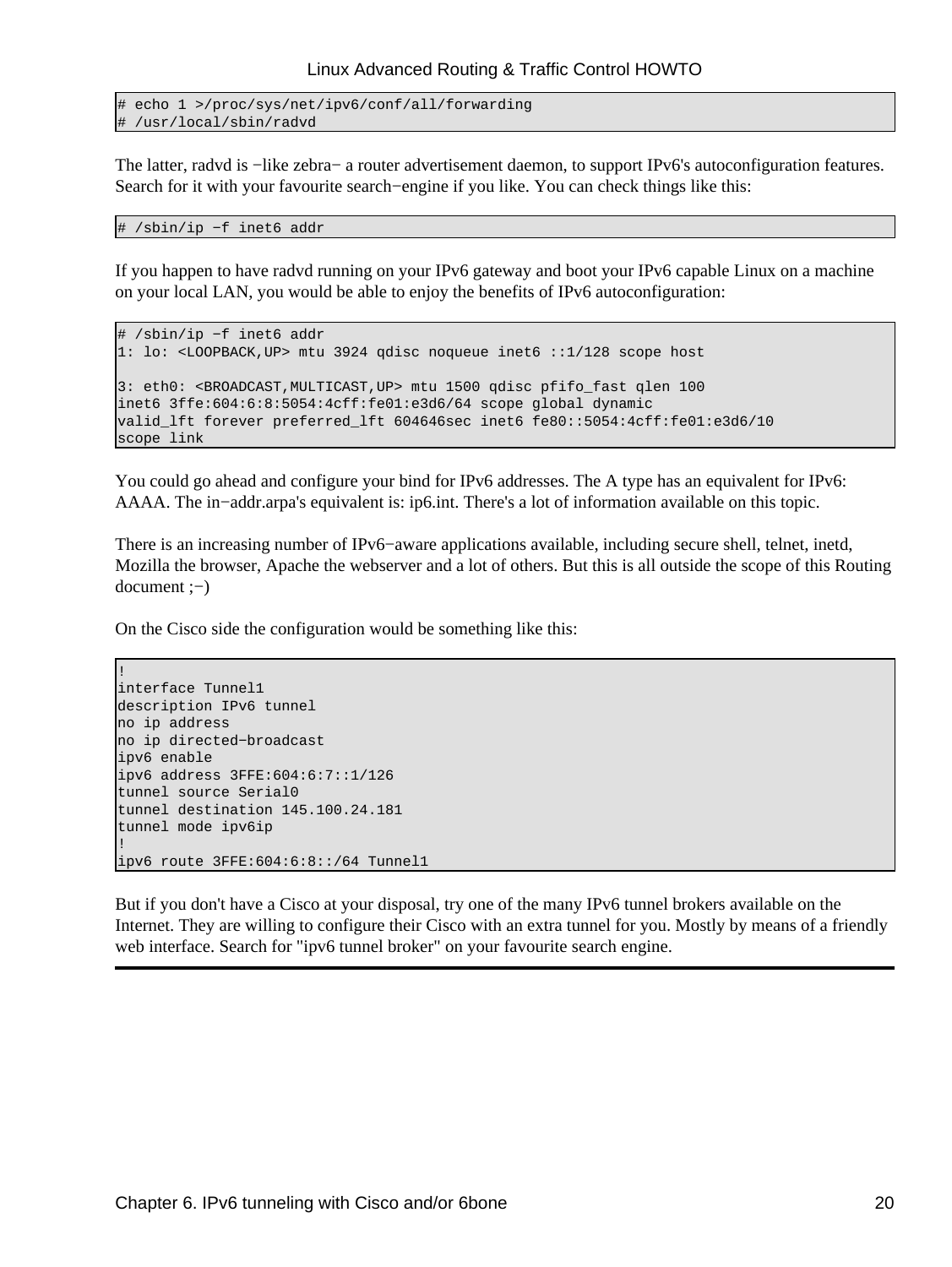# <span id="page-24-0"></span>**Chapter 7. IPsec: secure IP over the Internet**

FIXME: editor vacancy. In the meantime, see[: The FreeS/WAN project.](http://www.freeswan.org/) Another IPSec implementation for Linux is Cerberus, by NIST. However, their web pages have not been updated in over a year, and their version tended to trail well behind the current Linux kernel. USAGI, an alternative IPv6 implementation for Linux, also includes an IPSec implementation, but that might only be for IPv6.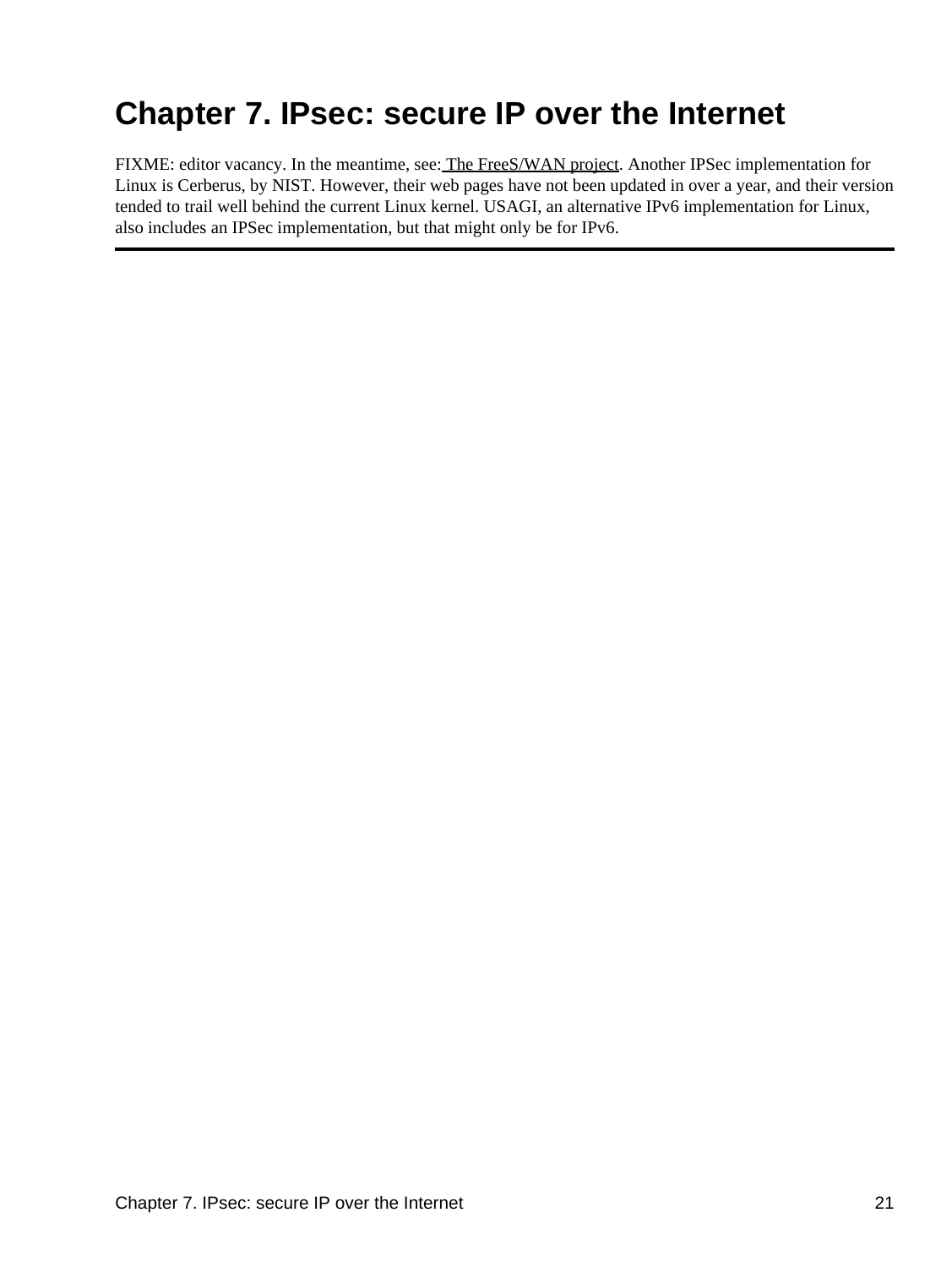# <span id="page-25-0"></span>**Chapter 8. Multicast routing**

#### FIXME: Editor Vacancy!

The Multicast−HOWTO is ancient (relatively−speaking) and may be inaccurate or misleading in places, for that reason.

Before you can do any multicast routing, you need to configure the Linux kernel to support the type of multicast routing you want to do. This, in turn, requires you to decide what type of multicast routing you expect to be using. There are essentially four "common" types − DVMRP (the Multicast version of the RIP unicast protocol), MOSPF (the same, but for OSPF), PIM−SM ("Protocol Independent Multicasting − Sparse Mode", which assumes that users of any multicast group are spread out, rather than clumped) and PIM−DM (the same, but "Dense Mode", which assumes that there will be significant clumps of users of the same multicast group).

In the Linux kernel, you will notice that these options don't appear. This is because the protocol itself is handled by a routing application, such as Zebra, mrouted, or pimd. However, you still have to have a good idea of which you're going to use, to select the right options in the kernel.

For all multicast routing, you will definitely need to enable "multicasting" and "multicast routing". For DVMRP and MOSPF, this is sufficient. If you are going to use PIM, you must also enable PIMv1 or PIMv2, depending on whether the network you are connecting to uses version 1 or 2 of the PIM protocol.

Once you have all that sorted out, and your new Linux kernel compiled, you will see that the IP protocols listed, at boot time, now include IGMP. This is a protocol for managing multicast groups. At the time of writing, Linux supports IGMP versions 1 and 2 only, although version 3 does exist and has been documented. This doesn't really affect us that much, as IGMPv3 is still new enough that the extra capabilities of IGMPv3 aren't going to be that much use. Because IGMP deals with groups, only the features present in the simplest version of IGMP over the entire group are going to be used. For the most part, that will be IGMPv2, although IGMPv1 is sill going to be encountered.

So far, so good. We've enabled multicasting. Now, we have to tell the Linux kernel to actually do something with it, so we can start routing. This means adding the Multicast virtual network to the router table:

ip route add 224.0.0.0/4 dev eth0

(Assuming, of course, that you're multicasting over eth0! Substitute the device of your choice, for this.)

Now, tell Linux to forward packets...

echo 1 > /proc/sys/net/ipv4/ip\_forward

At this point, you may be wondering if this is ever going to do anything. So, to test our connection, we ping the default group, 224.0.0.1, to see if anyone is alive. All machines on your LAN with multicasting enabled *should* respond, but nothing else. You'll notice that none of the machines that respond have an IP address of 224.0.0.1. What a surprise! :) This is a group address (a "broadcast" to subscribers), and all members of the group will respond with their own address, not the group address.

ping −c 2 224.0.0.1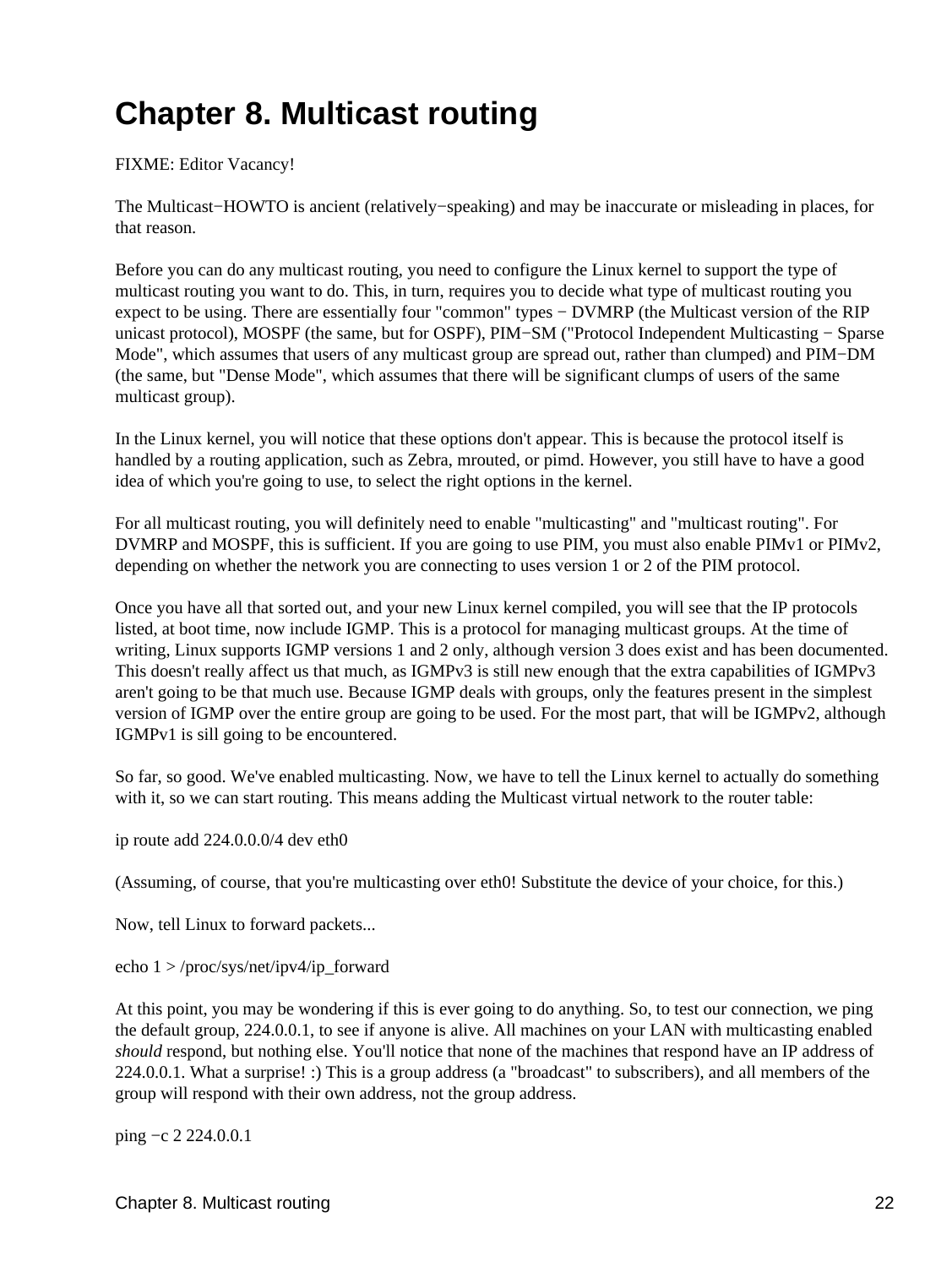At this point, you're ready to do actual multicast routing. Well, assuming that you have two networks to route between.

(To Be Continued!)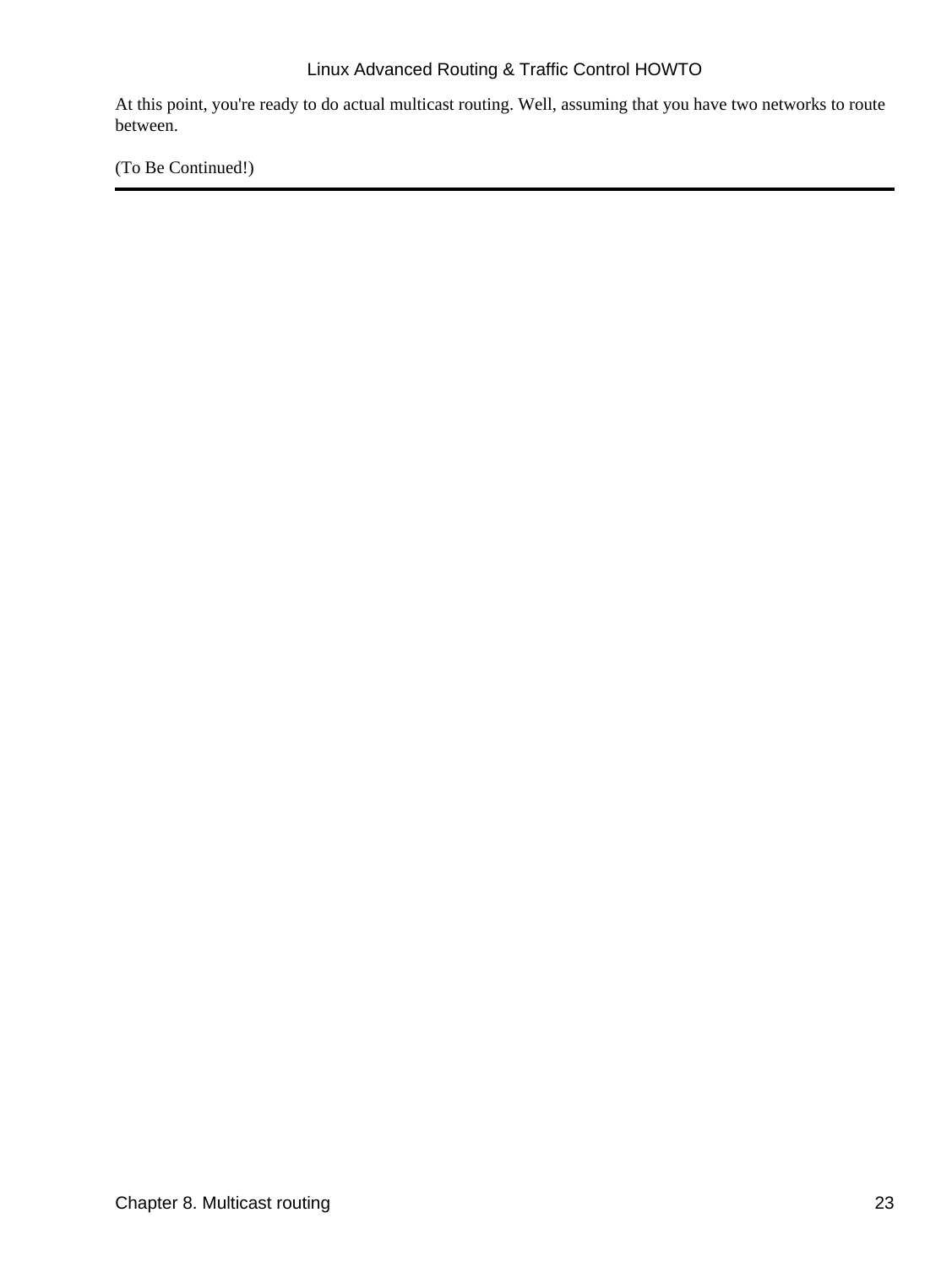# <span id="page-27-0"></span>**Chapter 9. Queueing Disciplines for Bandwidth Management**

Now, when I discovered this, it *really* blew me away. Linux 2.2/2.4 comes with everything to manage bandwidth in ways comparable to high−end dedicated bandwidth management systems.

Linux even goes far beyond what Frame and ATM provide.

Just to prevent confusion, **tc** uses the following rules for bandwith specification:

```
mbps = 1024 kbps = 1024 * 1024 bps => byte/s
mbit = 1024 kbit => kilo bit/s.
mb = 1024 kb = 1024 * 1024 b => byte
mbit = 1024 kbit => kilo bit.
```
Internally, the number is stored in bps and b.

But when **tc** prints the rate, it uses following :

1Mbit = 1024 Kbit = 1024 \* 1024 bps => bit/s

### <span id="page-27-1"></span>**9.1. Queues and Queueing Disciplines explained**

With queueing we determine the way in which data is *SENT*. It is important to realise that we can only shape data that we transmit.

With the way the Internet works, we have no direct control of what people send us. It's a bit like your (physical!) mailbox at home. There is no way you can influence the world to modify the amount of mail they send you, short of contacting everybody.

However, the Internet is mostly based on TCP/IP which has a few features that help us. TCP/IP has no way of knowing the capacity of the network between two hosts, so it just starts sending data faster and faster ('slow start') and when packets start getting lost, because there is no room to send them, it will slow down. In fact it is a bit smarter than this, but more about that later.

This is the equivalent of not reading half of your mail, and hoping that people will stop sending it to you. With the difference that it works for the Internet :−)

If you have a router and wish to prevent certain hosts within your network from downloading too fast, you need to do your shaping on the \*inner\* interface of your router, the one that sends data to your own computers.

You also have to be sure you are controlling the bottleneck of the link. If you have a 100Mbit NIC and you have a router that has a 256kbit link, you have to make sure you are not sending more data than your router can handle. Otherwise, it will be the router who is controlling the link and shaping the available bandwith. We need to 'own the queue' so to speak, and be the slowest link in the chain. Luckily this is easily possible.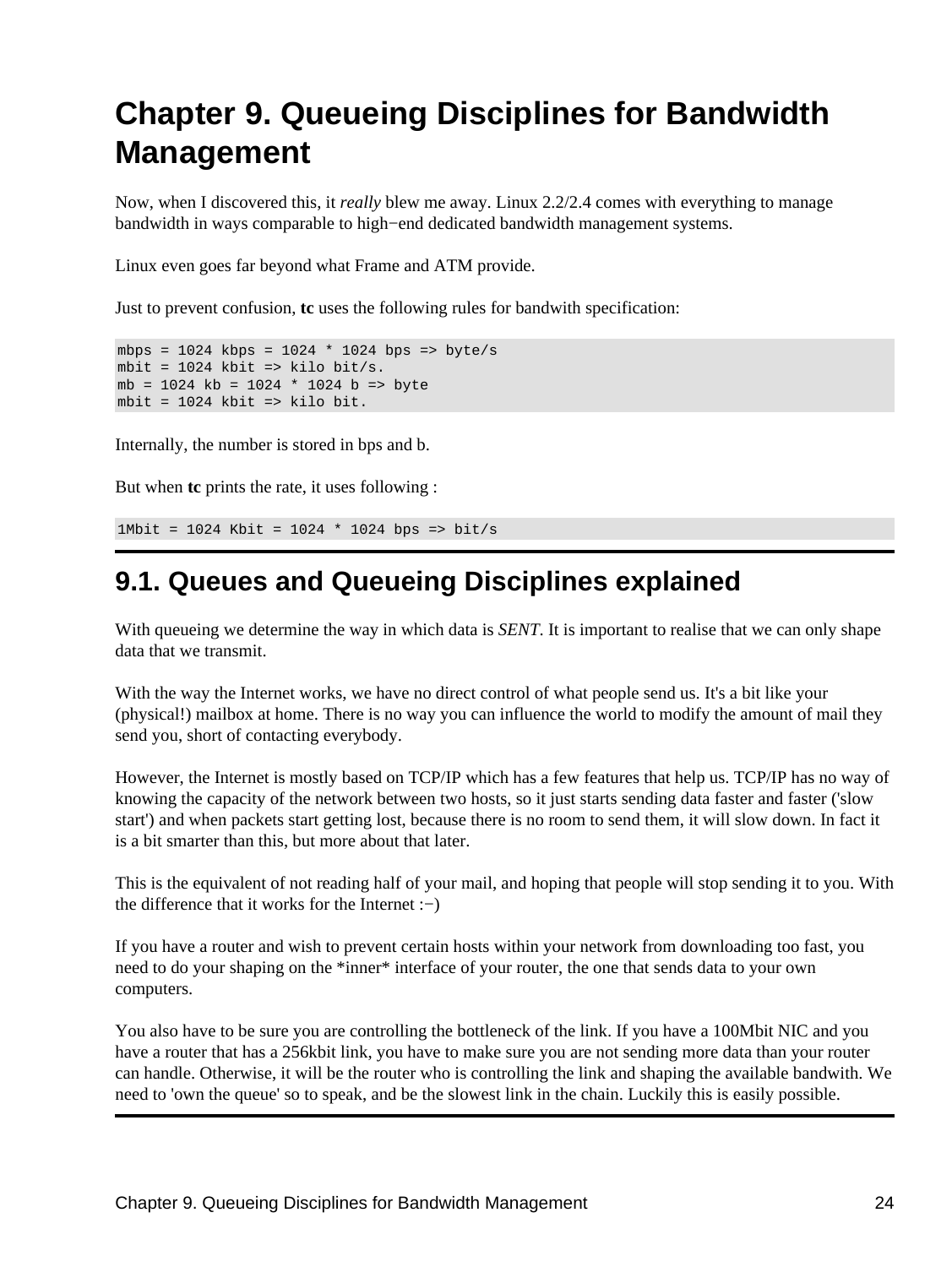### <span id="page-28-0"></span>**9.2. Simple, classless Queueing Disciplines**

As said, with queueing disciplines, we change the way data is sent. Classless queueing disciplines are those that, by and large accept data and only reschedule, delay or drop it.

These can be used to shape traffic for an entire interface, without any subdivisions. It is vital that you understand this part of queueing before we go on the the classful qdisc−containing−qdiscs!

By far the most widely used discipline is the pfifo\_fast qdisc − this is the default. This also explains why these advanced features are so robust. They are nothing more than 'just another queue'.

Each of these queues has specific strengths and weaknesses. Not all of them may be as well tested.

### <span id="page-28-1"></span>**9.2.1. pfifo\_fast**

This queue is, as the name says, First In, First Out, which means that no packet receives special treatment. At least, not quite. This queue has 3 so called 'bands'. Within each band, FIFO rules apply. However, as long as there are packets waiting in band 0, band 1 won't be processed. Same goes for band 1 and band 2.

The kernel honors the so called Type of Service flag of packets, and takes care to insert 'minimum delay' packets in band 0.

Do not confuse this classless simple qdisc with the classful PRIO one! Although they behave similarly, pfifo\_fast is classless and you cannot add other qdiscs to it with the tc command.

#### **9.2.1.1. Parameters & usage**

You can't configure the pfifo\_fast qdisc as it is the hardwired default. This is how it is configured by default:

*priomap*

Determines how packet priorities, as assigned by the kernel, map to bands. Mapping occurs based on the TOS octet of the packet, which looks like this:

The four TOS bits (the 'TOS field') are defined as:

|      | Binary Decimcal Meaning |                              |
|------|-------------------------|------------------------------|
| 1000 | 8                       | Minimize delay (md)          |
| 0100 | 4                       | Maximize throughput (mt)     |
| 0010 | 2                       | Maximize reliability (mr)    |
| 0001 |                         | Minimize monetary cost (mmc) |
| 0000 |                         | Normal Service               |

As there is 1 bit to the right of these four bits, the actual value of the TOS field is double the value of the TOS bits. Tcpdump −v −v shows you the value of the entire TOS field, not just the four bits. It is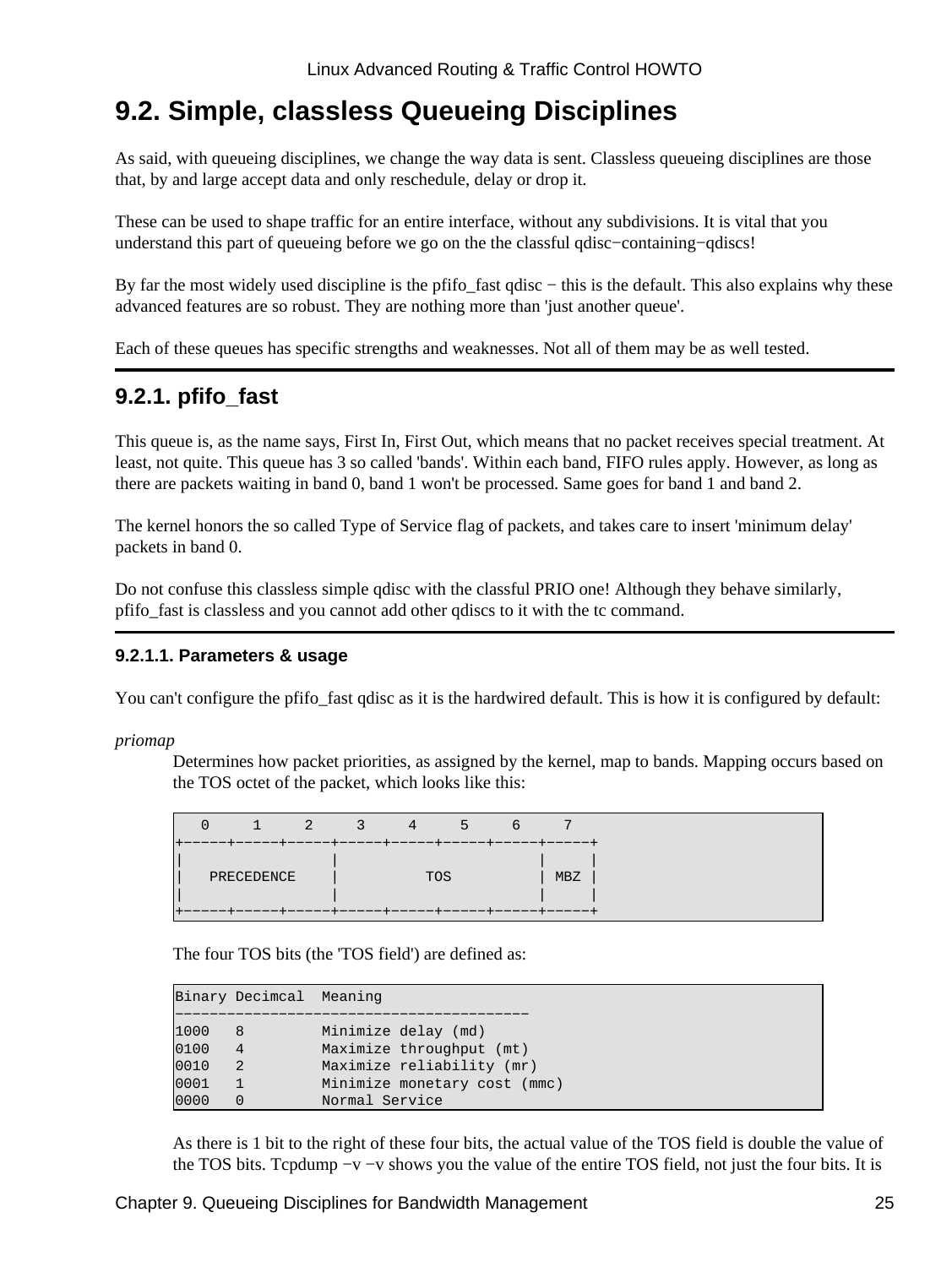| TOS Bits Means |                                                                                                                                                                                                                                                                                                                     |                                       | Linux Priority Band              |                |
|----------------|---------------------------------------------------------------------------------------------------------------------------------------------------------------------------------------------------------------------------------------------------------------------------------------------------------------------|---------------------------------------|----------------------------------|----------------|
|                |                                                                                                                                                                                                                                                                                                                     | 0x0 0 Normal Service 0 Best Effort    |                                  | $\mathbf{1}$   |
|                |                                                                                                                                                                                                                                                                                                                     | 0x2 1 Minimize Monetary Cost 1 Filler |                                  | 2              |
| $0 \times 4$ 2 |                                                                                                                                                                                                                                                                                                                     | Maximize Reliability 0 Best Effort    |                                  | $\mathbf{1}$   |
| 0x6            | $\overline{\phantom{a}}$ 3                                                                                                                                                                                                                                                                                          | $mmc + mr$                            | 0 Best Effort                    |                |
| 0x8            | $\frac{1}{2}$ $\frac{1}{2}$ $\frac{1}{2}$ $\frac{1}{2}$ $\frac{1}{2}$ $\frac{1}{2}$ $\frac{1}{2}$ $\frac{1}{2}$ $\frac{1}{2}$ $\frac{1}{2}$ $\frac{1}{2}$ $\frac{1}{2}$ $\frac{1}{2}$ $\frac{1}{2}$ $\frac{1}{2}$ $\frac{1}{2}$ $\frac{1}{2}$ $\frac{1}{2}$ $\frac{1}{2}$ $\frac{1}{2}$ $\frac{1}{2}$ $\frac{1}{2}$ | Maximize Throughput 2 Bulk            |                                  | $\overline{2}$ |
| $0x^2$         | $5 - 1$                                                                                                                                                                                                                                                                                                             | $mmc+mt$                              | 2 Bulk                           | $\overline{2}$ |
| 0xc            | $\overline{6}$                                                                                                                                                                                                                                                                                                      | $mr+mt$                               | 2 Bulk                           | $\overline{2}$ |
| $0xe$ 7        |                                                                                                                                                                                                                                                                                                                     | $mmc + mr + mt$                       | and the 2 Bulk                   | $\overline{2}$ |
| $0x10$ 8       |                                                                                                                                                                                                                                                                                                                     | Minimize Delay                        | and the following of Interactive | $\overline{0}$ |
| 0x12           | 9                                                                                                                                                                                                                                                                                                                   | $mmc+md$                              | 6 Interactive                    | $\overline{0}$ |
| $0x14$ 10      |                                                                                                                                                                                                                                                                                                                     | $mr+md$                               | 6 Interactive                    | $\overline{0}$ |
| $0x16$ 11      |                                                                                                                                                                                                                                                                                                                     | $mmc+mr+md$                           | 6 Interactive                    | $\overline{0}$ |
| $0x18$ 12      |                                                                                                                                                                                                                                                                                                                     | $mt+md$                               | 4 Int. Bulk                      |                |
|                |                                                                                                                                                                                                                                                                                                                     | $0x1a$ 13 mmc+mt+md                   | and the 4 Int. Bulk              |                |
|                |                                                                                                                                                                                                                                                                                                                     | $0x1c$ 14 $mr+mt+md$                  | 4 Int. Bulk                      |                |
| $0x1e$ 15      |                                                                                                                                                                                                                                                                                                                     | $mmc+mr+mt+md$                        | 4 Int. Bulk                      |                |

the value you see in the first column of this table:

Lots of numbers. The second column contains the value of the relevant four TOS bits, followed by their translated meaning. For example, 15 stands for a packet wanting Minimal Monetary Cost, Maximum Reliability, Maximum Throughput AND Minimum Delay. I would call this a 'Dutch Packet'.

The fourth column lists the way the Linux kernel interprets the TOS bits, by showing to which Priority they are mapped.

The last column shows the result of the default priomap. On the command line, the default priomap looks like this:

1, 2, 2, 2, 1, 2, 0, 0 , 1, 1, 1, 1, 1, 1, 1, 1

This means that priority 4, for example, gets mapped to band number 1. The priomap also allows you to list higher priorities (> 7) which do not correspond to TOS mappings, but which are set by other means.

This table from RFC 1349 (read it for more details) tells you how applications might very well set their TOS bits:

| <b>TELNET</b><br><b>FTP</b> |                     | 1000 | (minimize delay) |                       |
|-----------------------------|---------------------|------|------------------|-----------------------|
|                             | Control             | 1000 | (minimize delay) |                       |
|                             | Data                | 0100 |                  | (maximize throughput) |
| TFTP                        |                     | 1000 | (minimize delay) |                       |
| <b>SMTP</b>                 |                     |      |                  |                       |
|                             | Command phase       | 1000 | (minimize delay) |                       |
|                             | DATA phase          | 0100 |                  | (maximize throughput) |
|                             | Domain Name Service |      |                  |                       |
|                             | UDP Ouery           | 1000 | (minimize delay) |                       |
|                             | TCP Ouery           | 0000 |                  |                       |
|                             | Zone Transfer       | 0100 |                  | (maximize throughput) |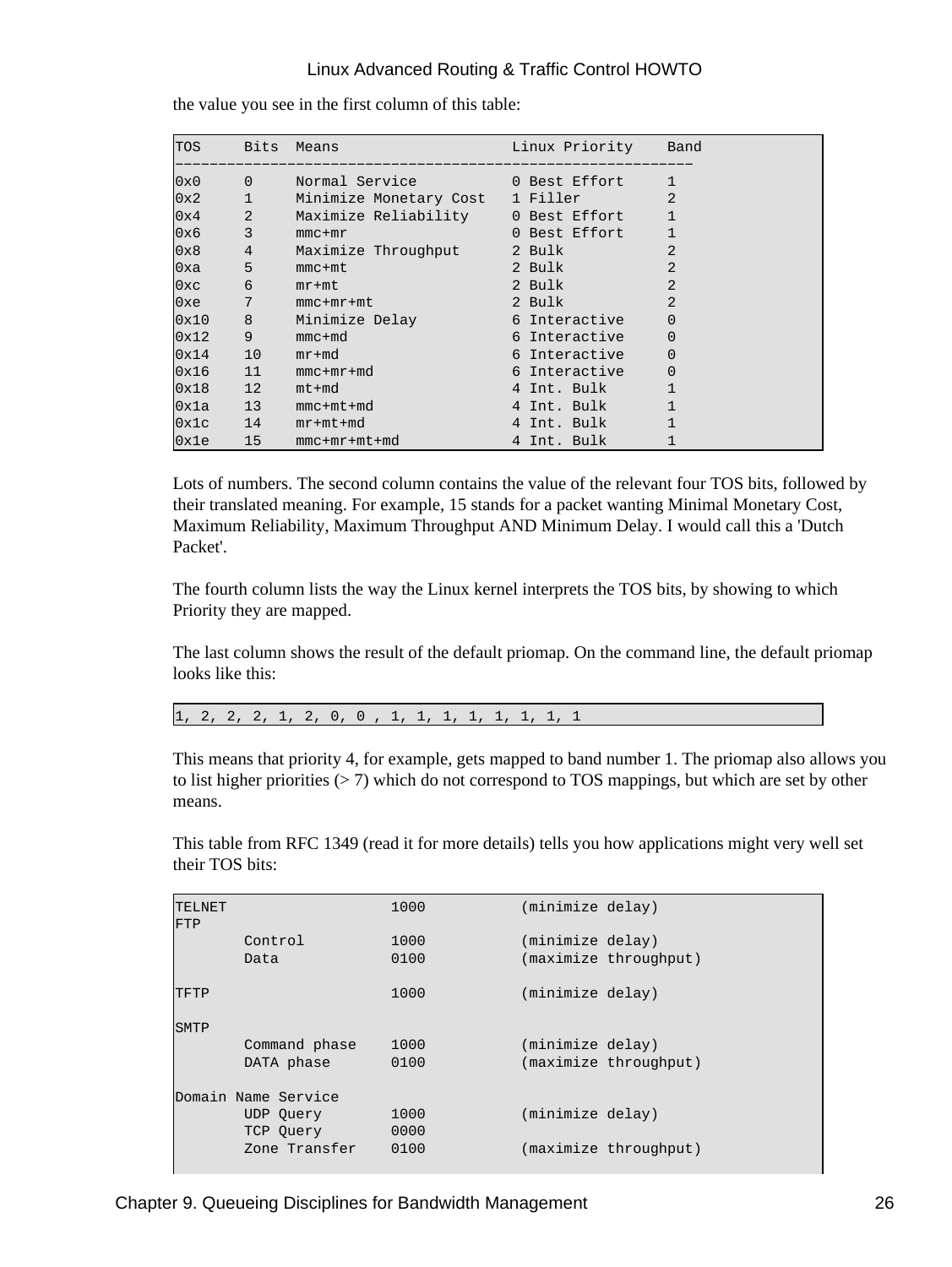| <b>NNTP</b> |           | 0001                           | (minimize monetary cost) |  |
|-------------|-----------|--------------------------------|--------------------------|--|
| ICMP        |           |                                |                          |  |
|             | Errors    | 0000                           |                          |  |
|             | Requests  | $0000$ (mostly)                |                          |  |
|             | Responses | <same as="" request=""></same> | (mostly)                 |  |

*txqueuelen*

The length of this queue is gleaned from the interface configuration, which you can see and set with ifconfig and ip. To set the queue length to 10, execute: ifconfig eth0 txqueuelen 10

You can't set this parameter with tc!

### <span id="page-30-0"></span>**9.2.2. Token Bucket Filter**

The Token Bucket Filter (TBF) is a simple qdisc that only passes packets arriving at a rate which is not exceeding some administratively set rate, but with the possibility to allow short bursts in excess of this rate.

TBF is very precise, network− and processor friendly. It should be your first choice if you simply want to slow an interface down!

The TBF implementation consists of a buffer (bucket), constantly filled by some virtual pieces of information called tokens, at a specific rate (token rate). The most important parameter of the bucket is its size, that is the number of tokens it can store.

Each arriving token collects one incoming data packet from the data queue and is then deleted from the bucket. Associating this algorithm with the two flows −− token and data, gives us three possible scenarios:

- The data arrives in TBF at a rate that's *equal* to the rate of incoming tokens. In this case each incoming packet has its matching token and passes the queue without delay.
- The data arrives in TBF at a rate that's *smaller* than the token rate. Only a part of the tokens are deleted at output of each data packet that's sent out the queue, so the tokens accumulate, up to the bucket size. The unused tokens can then be used to send data a a speed that's exceeding the standard token rate, in case short data bursts occur.
- The data arrives in TBF at a rate *bigger* than the token rate. This means that the bucket will soon be devoid of tokens, which causes the TBF to throttle itself for a while. This is called an 'overlimit situation'. If packets keep coming in, packets will start to get dropped.

The last scenario is very important, because it allows to administratively shape the bandwidth available to data that's passing the filter.

The accumulation of tokens allows a short burst of overlimit data to be still passed without loss, but any lasting overload will cause packets to be constantly delayed, and then dropped.

Please note that in the actual implementation, tokens correspond to bytes, not packets.

#### **9.2.2.1. Parameters & usage**

Even though you will probably not need to change them, tbf has some knobs available. First the parameters that are always available:

*limit or latency*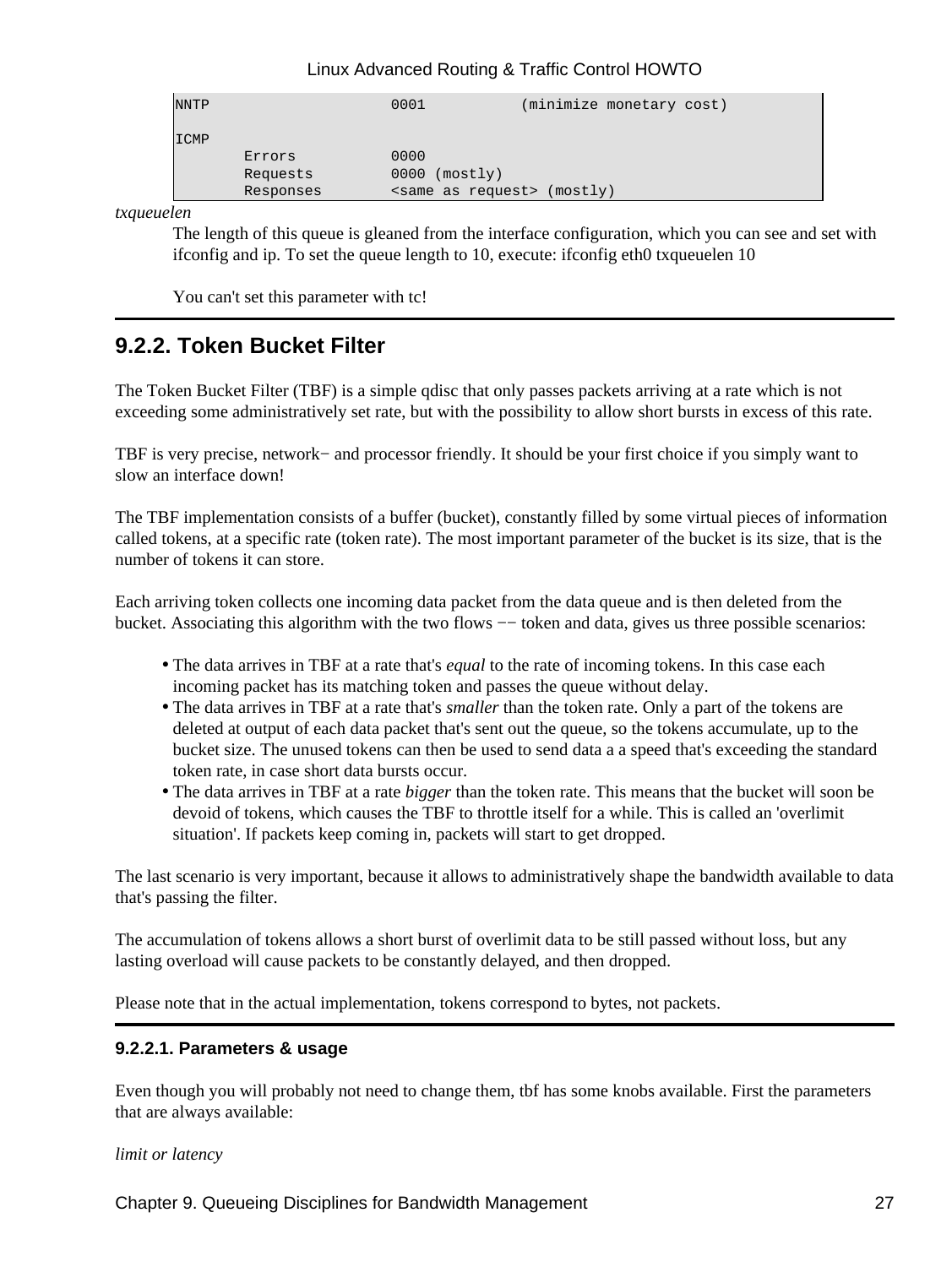Limit is the number of bytes that can be queued waiting for tokens to become available. You can also specify this the other way around by setting the latency parameter, which specifies the maximum amount of time a packet can sit in the TBF. The latter calculation takes into account the size of the bucket, the rate and possibly the peakrate (if set).

*burst/buffer/maxburst*

Size of the bucket, in bytes. This is the maximum amount of bytes that tokens can be available for instantaneously. In general, larger shaping rates require a larger buffer. For 10mbit/s on Intel, you need at least 10kbyte buffer if you want to reach your configured rate!

If your buffer is too small, packets may be dropped because more tokens arrive per timer tick than fit in your bucket.

*mpu*

A zero−sized packet does not use zero bandwidth. For ethernet, no packet uses less than 64 bytes. The Minimum Packet Unit determines the minimal token usage for a packet.

*rate*

The speedknob. See remarks above about limits!

If the bucket contains tokens and is allowed to empty, by default it does so at infinite speed. If this is unacceptable, use the following parameters:

*peakrate*

If tokens are available, and packets arrive, they are sent out immediately by default, at 'lightspeed' so to speak. That may not be what you want, especially if you have a large bucket.

The peakrate can be used to specify how quickly the bucket is allowed to be depleted. If doing everything by the book, this is achieved by releasing a packet, and then wait just long enough, and release the next. We calculated our waits so we send just at peakrate.

However, due to de default 10ms timer resolution of Unix, with 10.000 bits average packets, we are limited to 1mbit/s of peakrate!

*mtu/minburst*

The 1mbit/s peakrate is not very useful if your regular rate is more than that. A higher peakrate is possible by sending out more packets per timertick, which effectively means that we create a second bucket!

This second bucket defaults to a single packet, which is not a bucket at all.

To calculate the maximum possible peakrate, multiply the configured mtu by 100 (or more correctly, HZ, which is 100 on Intel, 1024 on Alpha).

#### **9.2.2.2. Sample configuration**

A simple but \*very\* useful configuration is this:

# tc qdisc add dev ppp0 root tbf rate 220kbit latency 50ms burst 1540

Ok, why is this useful? If you have a networking device with a large queue, like a DSL modem or a cable modem, and you talk to it over a fast device, like over an ethernet interface, you will find that uploading absolutely destroys interactivity.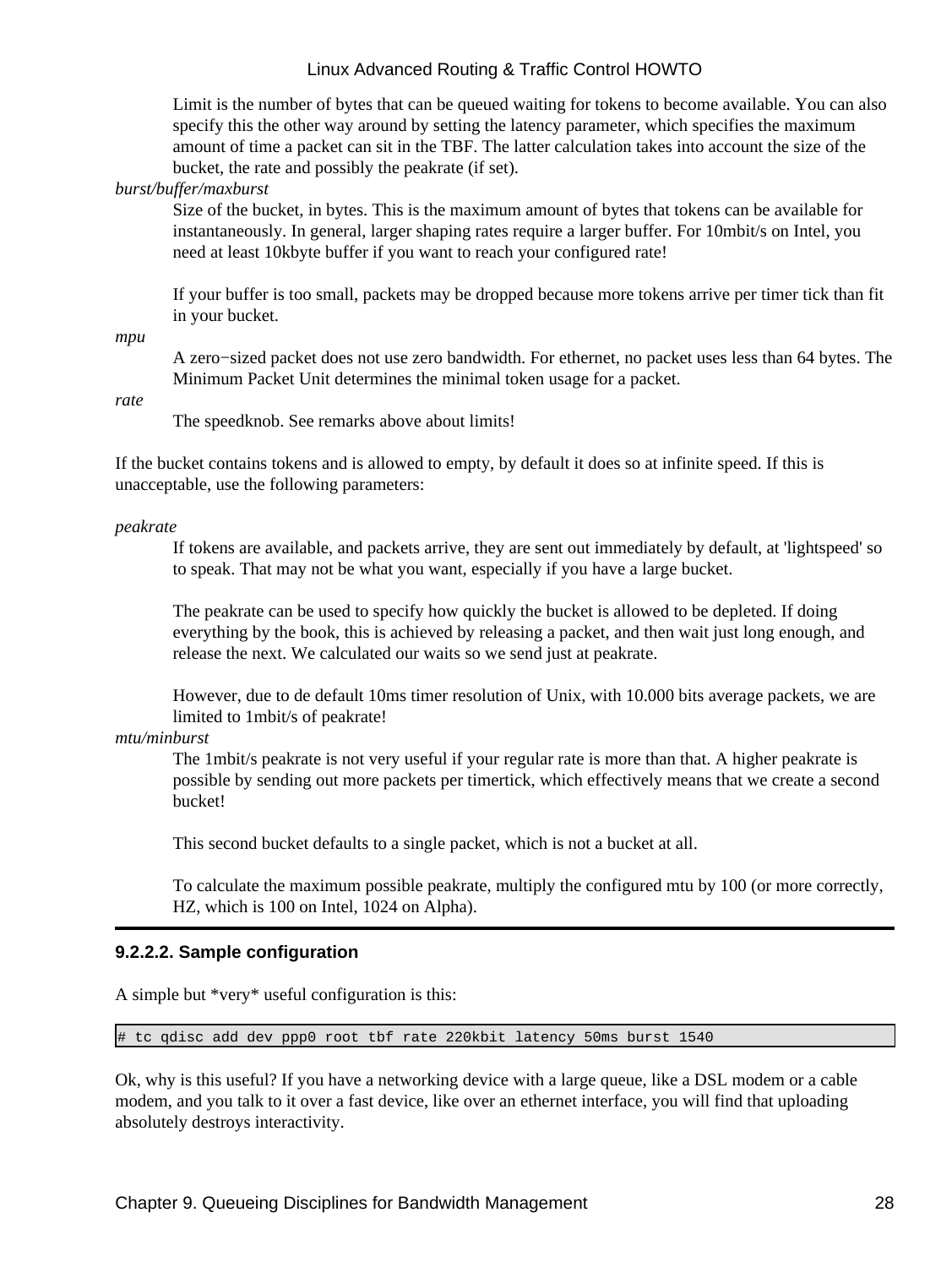This is because uploading will fill the queue in the modem, which is probably \*huge\* because this helps actually achieving good data throughput uploading. But this is not what you want, you want to have the queue not too big so interactivity remains and you can still do other stuff while sending data.

The line above slows down sending to a rate that does not lead to a queue in the modem − the queue will be in Linux, where we can control it to a limited size.

Change 220kbit to your uplink's \*actual\* speed, minus a few percent. If you have a really fast modem, raise 'burst' a bit.

### <span id="page-32-0"></span>**9.2.3. Stochastic Fairness Queueing**

Stochastic Fairness Queueing (SFQ) is a simple implementation of the fair queueing algorithms family. It's less accurate than others, but it also requires less calculations while being almost perfectly fair.

The key word in SFQ is conversation (or flow), which mostly corresponds to a TCP session or a UDP stream. Traffic is divided into a pretty large number of FIFO queues, one for each conversation. Traffic is then sent in a round robin fashion, giving each session the chance to send data in turn.

This leads to very fair behaviour and disallows any single conversation from drowning out the rest. SFQ is called 'Stochastic' because it doesn't really allocate a queue for each session, it has an algorithm which divides traffic over a limited number of queues using a hashing algorithm.

Because of the hash, multiple sessions might end up in the same bucket, which would halve each session's chance of sending a packet, thus halving the effective speed available. To prevent this situation from becoming noticeable, SFQ changes its hashing algorithm quite often so that any two colliding sessions will only do so for a small number of seconds.

It is important to note that SFQ is only useful in case your actual outgoing interface is really full! If it isn't then there will be no queue on your linux machine and hence no effect. Later on we will describe how to combine SFQ with other qdiscs to get a best−of−both worlds situation.

Specifically, setting SFQ on the ethernet interface heading to your cable modem or DSL router is pointless without further shaping!

#### **9.2.3.1. Parameters & usage**

The SFQ is pretty much self tuning:

*perturb*

Reconfigure hashing once this many seconds. If unset, hash will never be reconfigured. Not recommended. 10 seconds is probably a good value.

*quantum*

Amount of bytes a stream is allowed to dequeue before the next queue gets a turn. Defaults to 1 maximum sized packet (MTU−sized). Do not set below the MTU!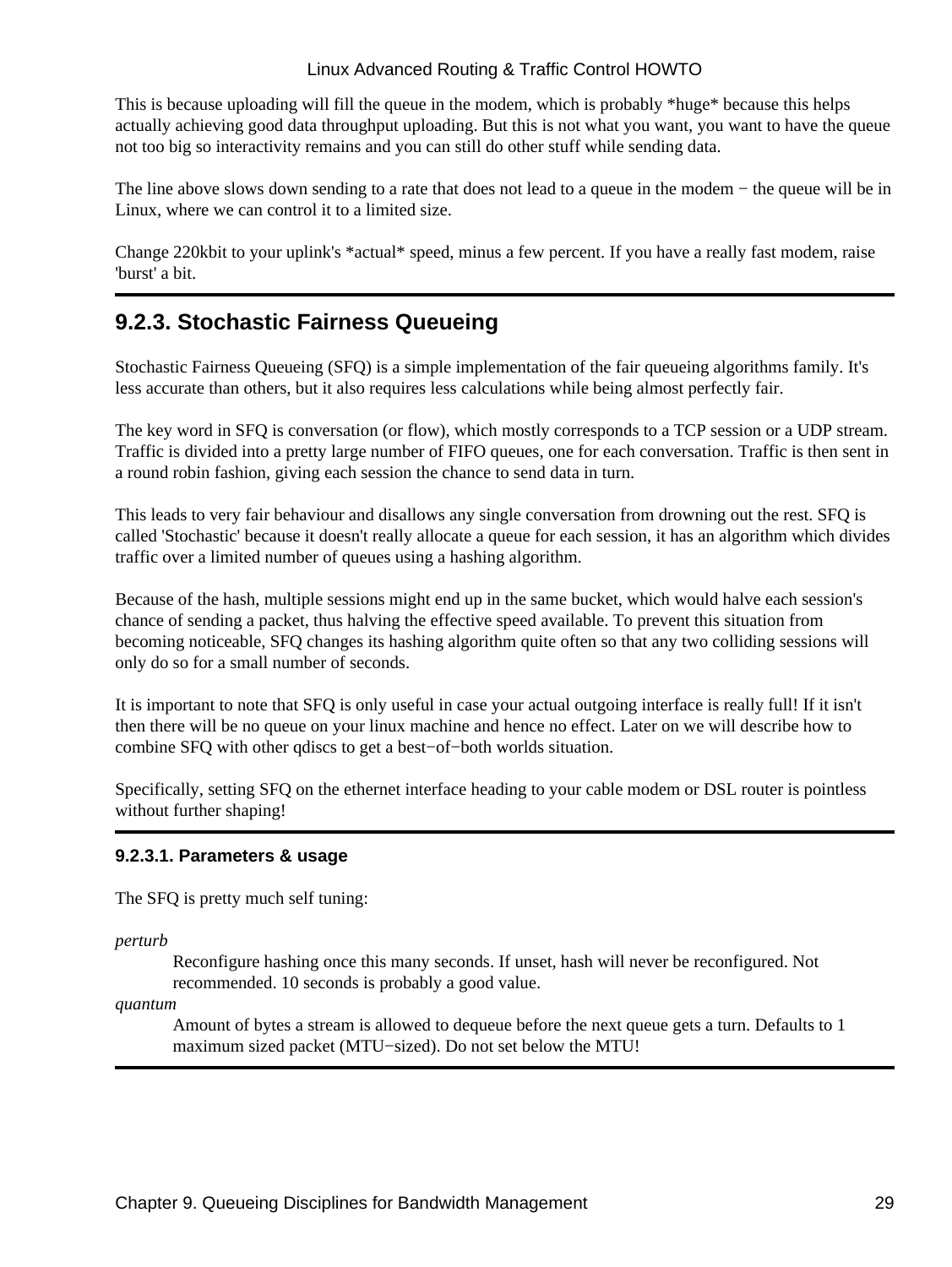#### **9.2.3.2. Sample configuration**

If you have a device which has identical link speed and actual available rate, like a phone modem, this configuration will help promote fairness:

```
# tc qdisc add dev ppp0 root sfq perturb 10
# tc −s −d qdisc ls
qdisc sfq 800c: dev ppp0 quantum 1514b limit 128p flows 128/1024 perturb 10sec 
 Sent 4812 bytes 62 pkts (dropped 0, overlimits 0)
```
The number 800c: is the automatically assigned handle number, limit means that 128 packets can wait in this queue. There are 1024 hashbuckets available for accounting, of which 128 can be active at a time (no more packets fit in the queue!) Once every 10 seconds, the hashes are reconfigured.

### <span id="page-33-0"></span>**9.3. Advice for when to use which queue**

Summarizing, these are the simple queues that actually manage traffic by reordering, slowing or dropping packets.

The following tips may help in choosing which queue to use. It mentions some qdiscs described in the *[Chapter 14](#page-69-0)* chapter.

- To purely slow down outgoing traffic, use the Token Bucket Filter. Works up to huge bandwidths, if you scale the bucket.
- If your link is truly full and you want to make sure that no single session can dominate your outgoing bandwidth, use Stochastical Fairness Queueing.
- If you have a big backbone and know what you are doing, consider Random Early Drop (see Advanced chapter).
- To 'shape' incoming traffic which you are not forwarding, use the Ingress Policer. Incoming shaping is called 'policing', by the way, not 'shaping'.
- If you \*are\* forwarding it, use a TBF on the interface you are forwarding the data to. Unless you want to shape traffic that may go out over several interfaces, in which case the only common factor is the incoming interface. In that case use the Ingress Policer.
- If you don't want to shape, but only want to see if your interface is so loaded that it has to queue, use the pfifo queue (not pfifo\_fast). It lacks internal bands but does account the size of its backlog.
- Finally − you can also do "social shaping". You may not always be able to use technology to achieve what you want. Users experience technical constraints as hostile. A kind word may also help with getting your bandwidth to be divided right!

### <span id="page-33-1"></span>**9.4. Terminology**

To properly understand more complicated configurations it is necessary to explain a few concepts first. Because of the complexity and he relative youth of the subject, a lot of different words are used when people in fact mean the same thing.

The following is loosely based on draft−ietf−diffserv−model−06.txt, *An Informal Management Model for Diffserv Routers*. It can currently be found at [http://www.ietf.org/internet−drafts/draft−ietf−diffserv−model−06.txt](http://www.ietf.org/internet-drafts/draft-ietf-diffserv-model-06.txt).

Read it for the strict definitions of the terms used.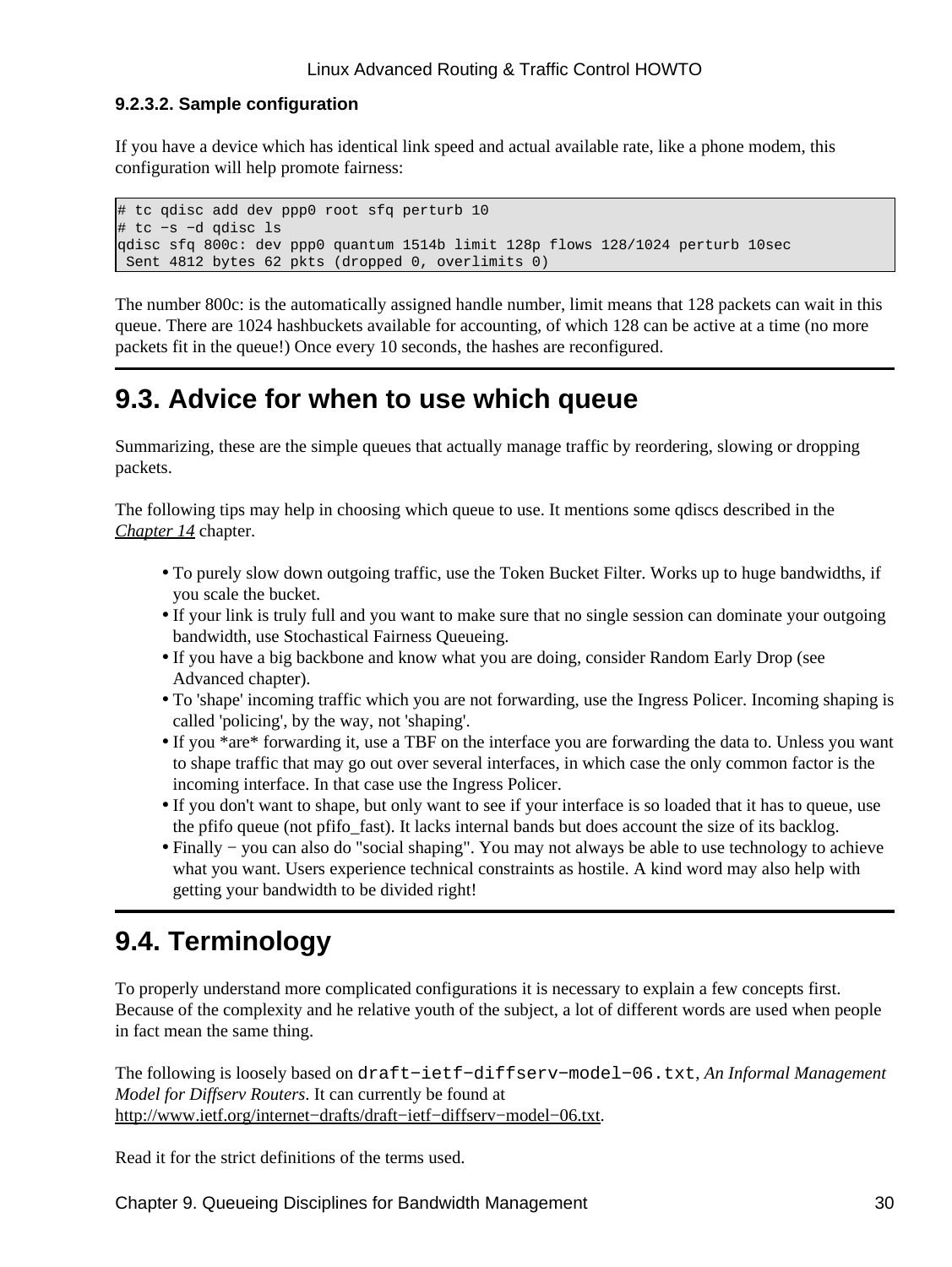#### *Queueing Discipline*

An algorithm that manages the queue of a device, either incoming (ingress) or outgoing (egress). *Classless qdisc*

A qdisc with no configurable internal subdivisions.

#### *Classful qdisc*

A classful qdisc contains multiple classes. Each of these classes contains a further qdisc, which may again be classful, but need not be. According to the strict definition, pfifo\_fast \*is\* classful, because it contains three bands which are, in fact, classes. However, from the user's configuration perspective, it is classless as the classes can't be touched with the tc tool.

#### *Classes*

A classful qdisc may have many classes, which each are internal to the qdisc. Each of these classes may contain a real qdisc.

#### *Classifier*

Each classful qdisc needs to determine to which class it needs to send a packet. This is done using the classifier.

*Filter*

Classification can be performed using filters. A filter contains a number of conditions which if matched, make the filter match.

#### *Scheduling*

A qdisc may, with the help of a classifier, decide that some packets need to go out earlier than others. This process is called Scheduling, and is performed for example by the pfifo\_fast qdisc mentioned earlier. Scheduling is also called 'reordering', but this is confusing.

*Shaping*

The process of delaying packets before they go out to make traffic confirm to a configured maximum rate. Shaping is performed on egress. Colloquially, dropping packets to slow traffic down is also often called Shaping.

#### *Policing*

Delaying or dropping packets in order to make traffic stay below a configured bandwidth. In Linux, policing can only drop a packet and not delay it − there is no 'ingress queue'.

#### *Work−Conserving*

A work−conserving qdisc always delivers a packet if one is available. In other words, it never delays a packet if the network adaptor is ready to send one (in the case of an egress qdisc).

#### *non−Work−Conserving*

Some queues, like for example the Token Bucket Filter, may need to hold on to a packet for a certain time in order to limit the bandwidth. This means that they sometimes refuse to give up a packet, even though they have one available.

Now that we have our terminology straight, let's see where all these things are.

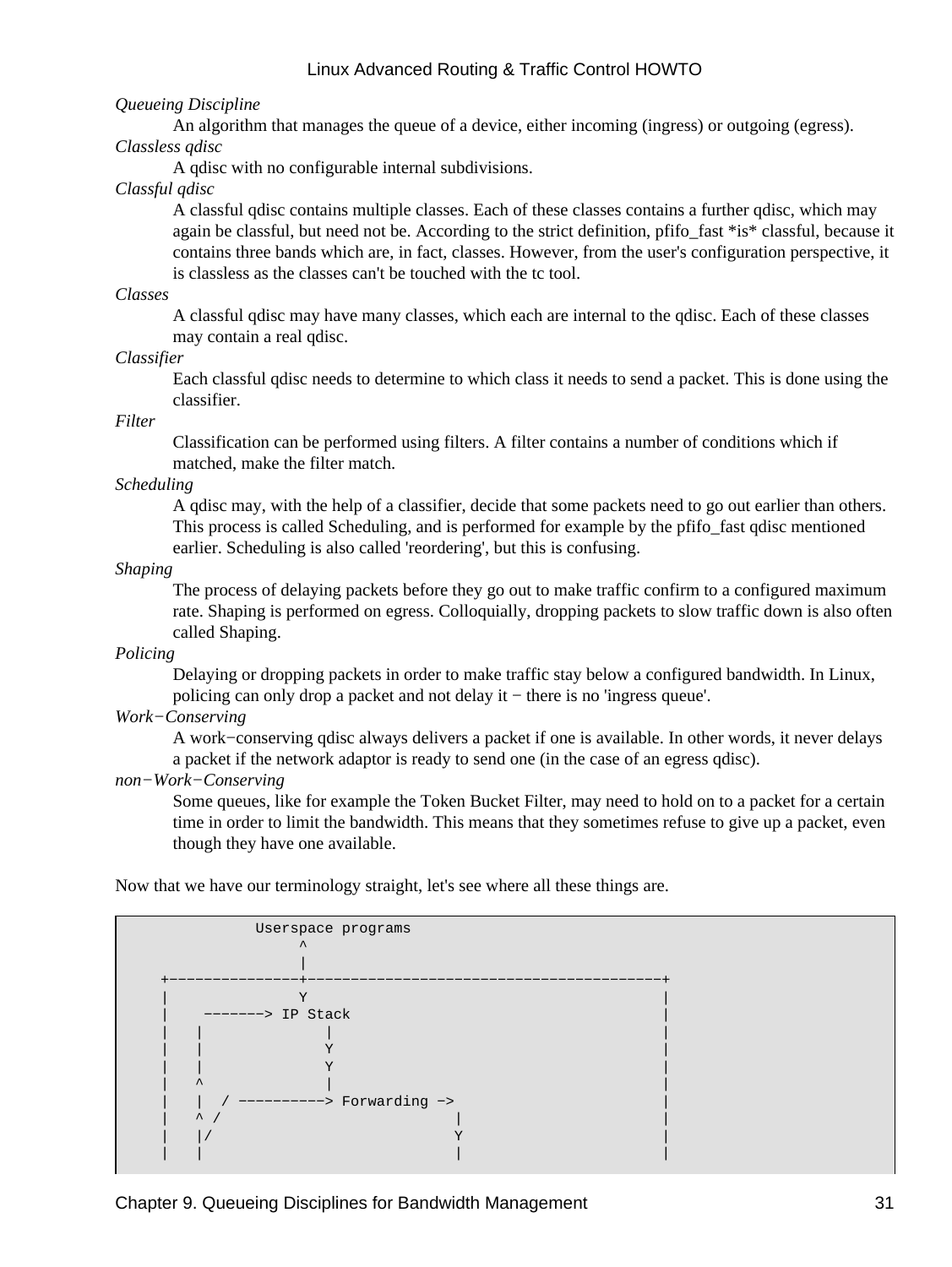```
Y /-qdisc1-\langle | | Egress /−−qdisc2−−\ |
    −−−>−>Ingress Classifier −−−qdisc3−−−− | −>
     \alphadisc\sim \alphadisc4 | \−qdiscN_/ |
 | |
 +−−−−−−−−−−−−−−−−−−−−−−−−−−−−−−−−−−−−−−−−−−−−−−−−−−−−−−−−−−+
```
Thanks to Jamal Hadi Salim for this ASCII representation.

The big block represents the kernel. The leftmost arrow represents traffic entering your machine from the network. It is then fed to the Ingress Qdisc which may apply Filters to a packet, and decide to drop it. This is called 'Policing'.

This happens at a very early stage, before it has seen a lot of the kernel. It is therefore a very good place to drop traffic very early, without consuming a lot of CPU power.

If the packet is allowed to continue, it may be destined for a local application, in which case it enters the IP stack in order to be processed, and handed over to a userspace program. The packet may also be forwarded without entering an application, in which case it is destined for egress. Userspace programs may also deliver data, which is then examined and forwarded to the Egress Classifier.

There it is investigated and enqueued to any of a number of qdiscs. In the unconfigured default case, there is only one egress qdisc installed, the pfifo\_fast, which always receives the packet. This is called 'enqueueing'.

The packet now sits in the qdisc, waiting for the kernel to ask for it for transmission over the network interface. This is called 'dequeueing'.

This picture also holds in case there is only one network adaptor − the arrows entering and leaving the kernel should not be taken too literally. Each network adaptor has both ingress and egress hooks.

## <span id="page-35-0"></span>**9.5. Classful Queueing Disciplines**

Classful qdiscs are very useful if you have different kinds of traffic which should have differing treatment. One of the classful qdiscs is called 'CBQ' , 'Class Based Queueing' and it is so widely mentioned that people identify queueing with classes solely with CBQ, but this is not the case.

CBQ is merely the oldest kid on the block − and also the most complex one. It may not always do what you want. This may come as something of a shock to many who fell for the 'sendmail effect', which teaches us that any complex technology which doesn't come with documentation must be the best available.

More about CBQ and its alternatives shortly.

### <span id="page-35-1"></span>**9.5.1. Flow within classful qdiscs & classes**

When traffic enters a classful qdisc, it needs to be sent to any of the classes within − it needs to be 'classified'. To determine what to do with a packet, the so called 'filters' are consulted. It is important to know that the filters are called from within a qdisc, and not the other way around!

The filters attached to that qdisc then return with a decision, and the qdisc uses this to enqueue the packet into one of the classes. Each subclass may try other filters to see if further instructions apply. If not, the class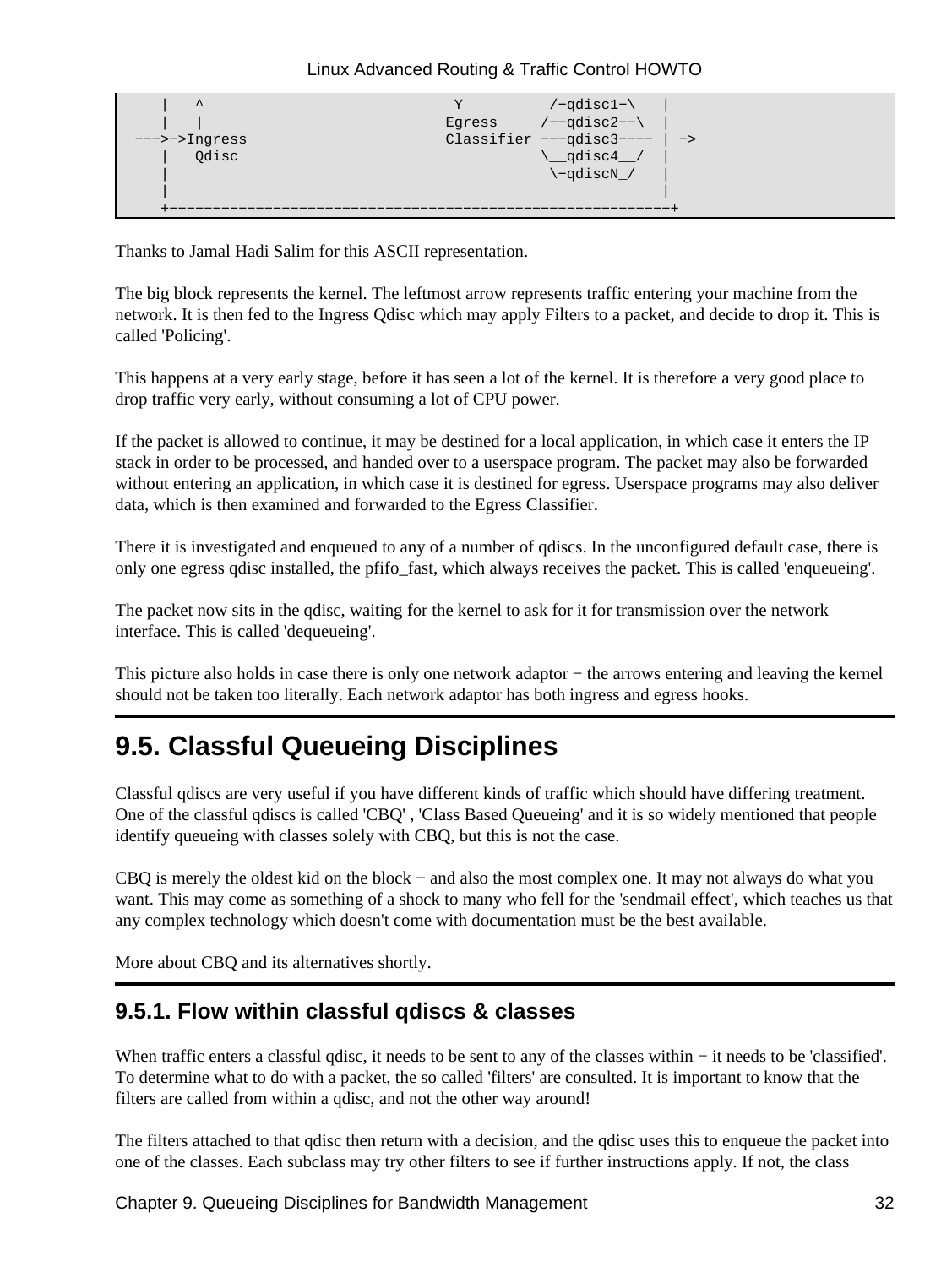enqueues the packet to the qdisc it contains.

Besides containing other qdiscs, most classful qdiscs also perform shaping. This is useful to perform both packet scheduling (with SFQ, for example) and rate control. You need this in cases where you have a high speed interface (for example, ethernet) to a slower device (a cable modem).

If you were only to run SFQ, nothing would happen, as packets enter & leave your router without delay: the output interface is far faster than your actual link speed. There is no queue to schedule then.

## **9.5.2. The qdisc family: roots, handles, siblings and parents**

Each interface has one egress 'root qdisc', by default the earlier mentioned classless pfifo fast queueing discipline. Each qdisc can be assigned a handle, which can be used by later configuration statements to refer to that qdisc. Besides an egress qdisc, an interface may also have an ingress, which polices traffic coming in.

The handles of these qdiscs consist of two parts, a major number and a minor number. It is habitual to name the root qdisc '1:', which is equal to '1:0'. The minor number of a qdisc is always 0.

Classes need to have the same major number as their parent.

## **9.5.2.1. How filters are used to classify traffic**

Recapping, a typical hierarchy might look like this:



But don't let this tree fool you! You should \*not\* imagine the kernel to be at the apex of the tree and the network below, that is just not the case. Packets get enqueued and dequeued at the root qdisc, which is the only thing the kernel talks to.

A packet might get classified in a chain like this:

 $1: \rightarrow 1:1 \rightarrow 12: \rightarrow 12:2$ 

The packet now resides in a queue in a qdisc attached to class 12:2. In this example, a filter was attached to each 'node' in the tree, each choosing a branch to take next. This can make sense. However, this is also possible:

 $1: \rightarrow 12:2$ 

In this case, a filter attached to the root decided to send the packet directly to 12:2.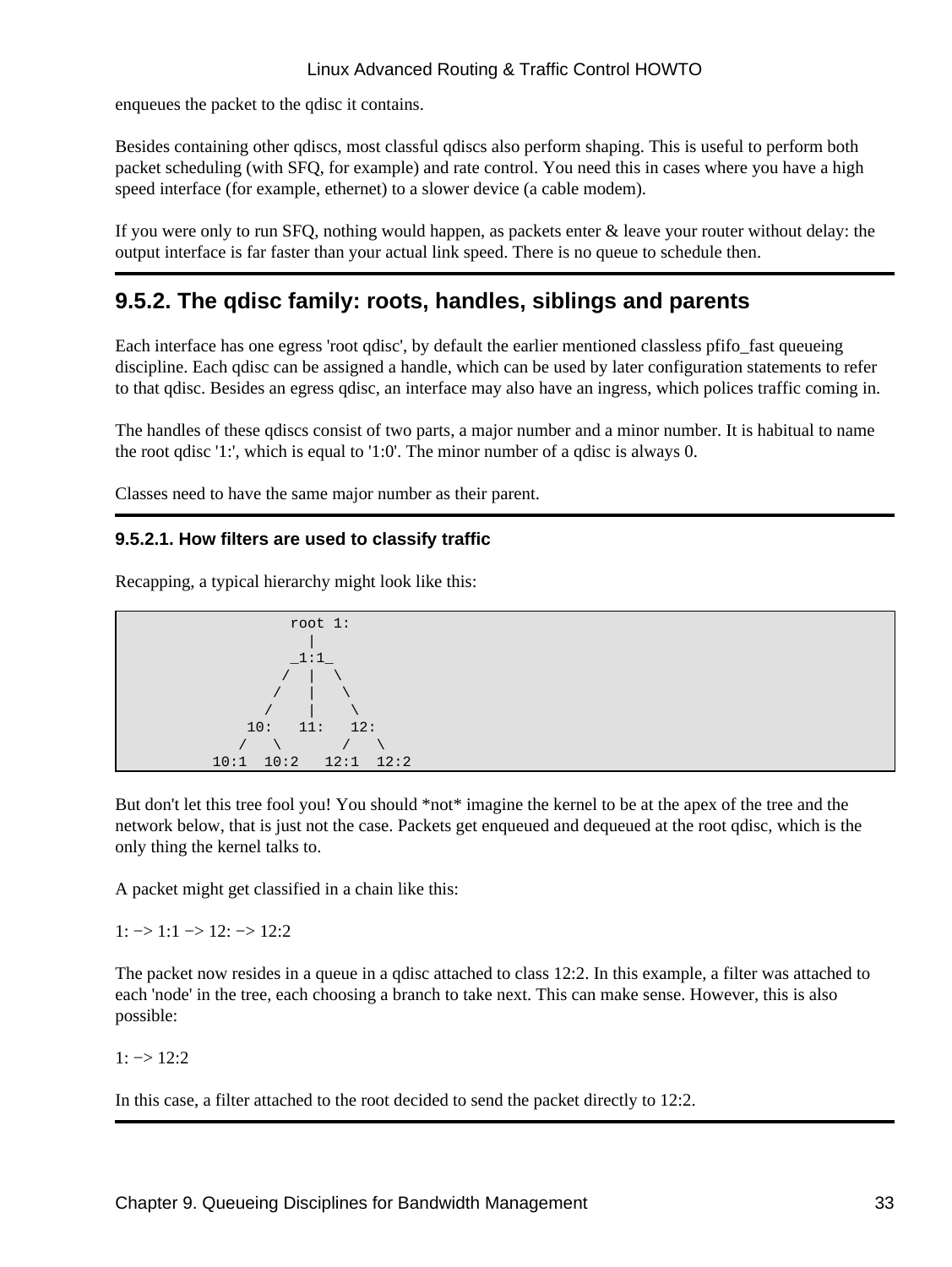### **9.5.2.2. How packets are dequeued to the hardware**

When the kernel decides that it needs to extract packets to send to the interface, the root gdisc 1: gets a dequeue request, which is passed to 1:1, which is in turn passed to 10:, 11: and 12:, which each query their siblings, and try to dequeue() from them. In this case, the kernel needs to walk the entire tree, because only 12:2 contains a packet.

In short, nested classes ONLY talk to their parent qdiscs, never to an interface. Only the root qdisc gets dequeued by the kernel!

The upshot of this is that classes never get dequeued faster than their parents allow. And this is exactly what we want: this way we can have SFQ in an inner class, which doesn't do any shaping, only scheduling, and have a shaping outer qdisc, which does the shaping.

## **9.5.3. The PRIO qdisc**

The PRIO qdisc doesn't actually shape, it only subdivides traffic based on how you configured your filters. You can consider the PRIO qdisc a kind of pfifo\_fast on steroids, whereby each band is a separate class instead of a simple FIFO.

When a packet is enqueued to the PRIO qdisc, a class is chosen based on the filter commands you gave. By default, three classes are created. These classes by default contain pure FIFO qdiscs with no internal structure, but you can replace these by any qdisc you have available.

Whenever a packet needs to be dequeued, class :1 is tried first. Higher classes are only used if lower bands all did not give up a packet.

This qdisc is very useful in case you want to prioritize certain kinds of traffic without using only TOS−flags but using all the power of the tc filters. It can also contain more all qdiscs, whereas pfifo\_fast is limited to simple fifo qdiscs.

Because it doesn't actually shape, the same warning as for SFQ holds: either use it only if your physical link is really full or wrap it inside a classful qdisc that does shape. The last holds for almost all cable modems and DSL devices.

In formal words, the PRIO qdisc is a Work−Conserving scheduler.

### **9.5.3.1. PRIO parameters & usage**

The following parameters are recognized by tc:

*bands*

Number of bands to create. Each band is in fact a class. If you change this number, you must also change:

*priomap*

If you do not provide tc filters to classify traffic, the PRIO qdisc looks at the TC\_PRIO priority to decide how to enqueue traffic.

This works just like with the pfifolarty fast qdisc mentioned earlier, see there for lots of detail.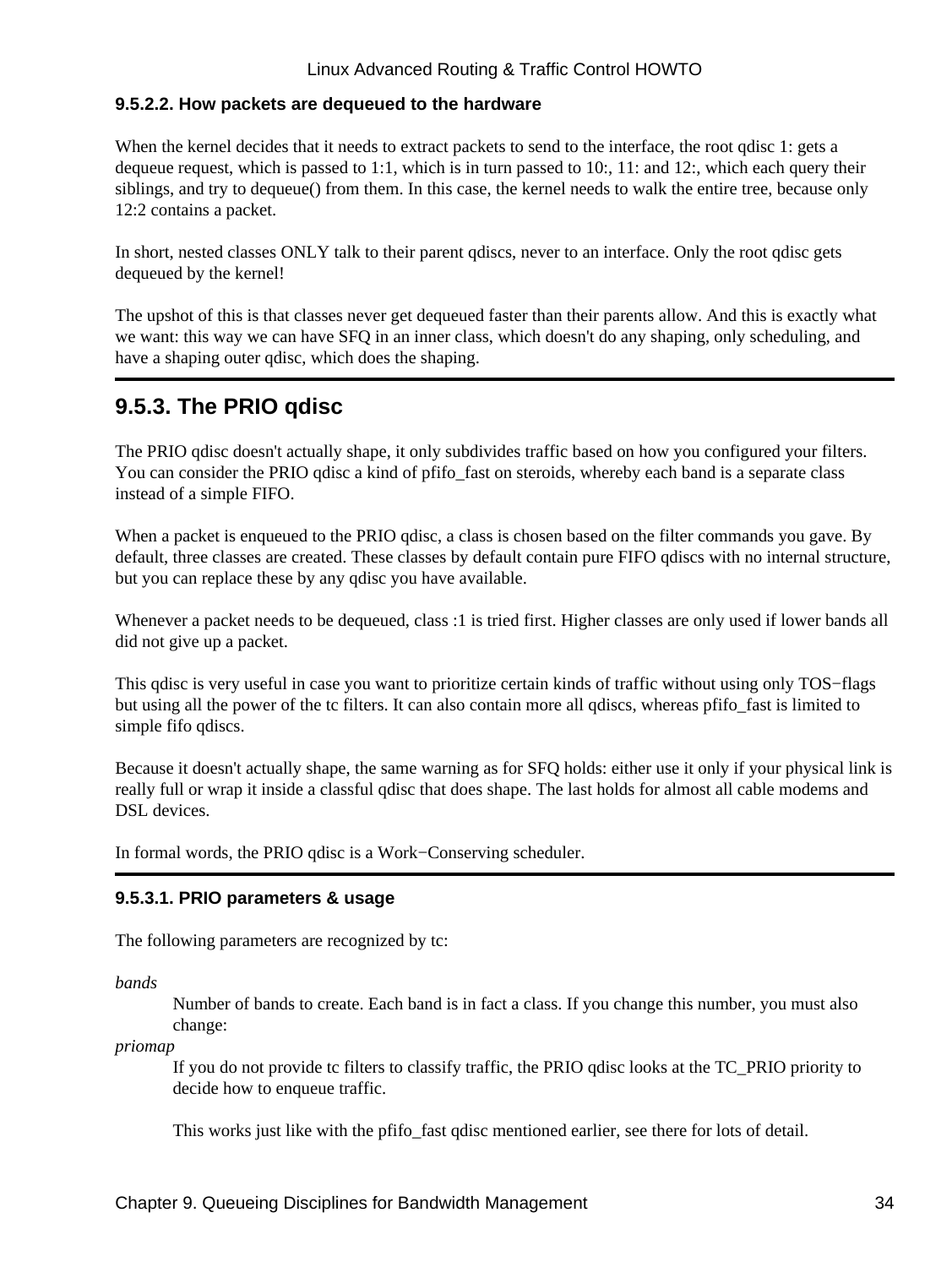The bands are classes, and are called major:1 to major:3 by default, so if your PRIO qdisc is called 12:, tc filter traffic to 12:1 to grant it more priority.

Reiterating, band 0 goes to minor number 1! Band 1 to minor number 2, etc.

#### **9.5.3.2. Sample configuration**

We will create this tree:

 root 1: prio / | \ 1:1 1:2 1:3 | | | 10: 20: 30: sfq tbf sfq band 0 1 2

Bulk traffic will go to 30:, interactive traffic to 20: or 10:.

Command lines:

```
# tc qdisc add dev eth0 root handle 1: prio 
## This *instantly* creates classes 1:1, 1:2, 1:3
# tc qdisc add dev eth0 parent 1:1 handle 10: sfq
# tc qdisc add dev eth0 parent 1:2 handle 20: tbf rate 20kbit buffer 1600 limit 3000
# tc qdisc add dev eth0 parent 1:3 handle 30: sfq
```
Now let's see what we created:

# tc −s qdisc ls dev eth0 qdisc sfq 30: quantum 1514b Sent 0 bytes 0 pkts (dropped 0, overlimits 0) qdisc tbf 20: rate 20Kbit burst 1599b lat 667.6ms Sent 0 bytes 0 pkts (dropped 0, overlimits 0) qdisc sfq 10: quantum 1514b Sent 132 bytes 2 pkts (dropped 0, overlimits 0) qdisc prio 1: bands 3 priomap 1 2 2 2 1 2 0 0 1 1 1 1 1 1 1 1 Sent 174 bytes 3 pkts (dropped 0, overlimits 0)

As you can see, band 0 has already had some traffic, and one packet was sent while running this command!

We now do some bulk data transfer with a tool that properly sets TOS flags, and take another look:

```
# scp tc ahu@10.0.0.11:./
ahu@10.0.0.11's password: 
tc 100% |*****************************| 353 KB 00:00 
# tc −s qdisc ls dev eth0
qdisc sfq 30: quantum 1514b 
 Sent 384228 bytes 274 pkts (dropped 0, overlimits 0) 
 qdisc tbf 20: rate 20Kbit burst 1599b lat 667.6ms 
 Sent 2640 bytes 20 pkts (dropped 0, overlimits 0)
```
Chapter 9. Queueing Disciplines for Bandwidth Management 35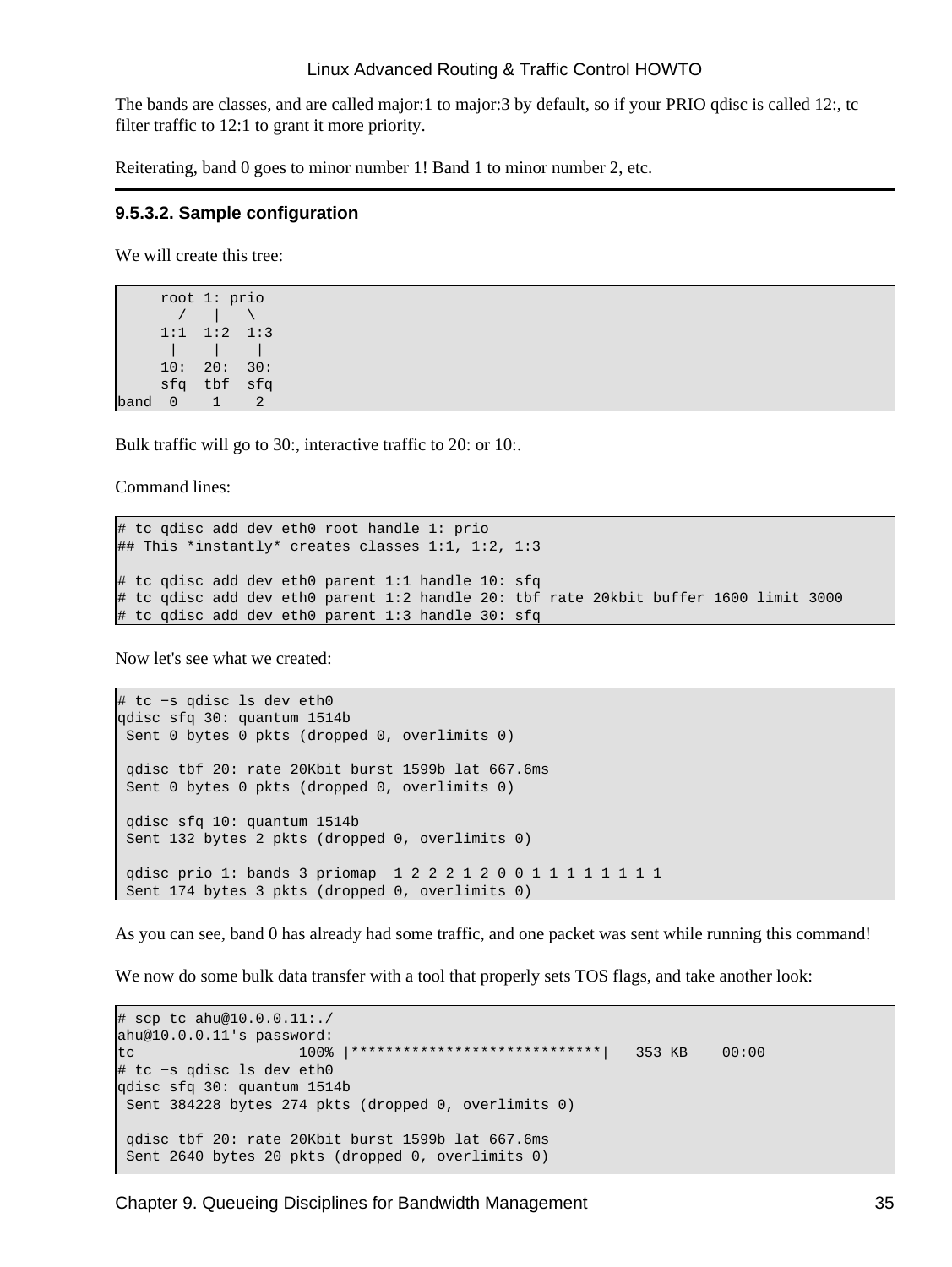```
 qdisc sfq 10: quantum 1514b 
 Sent 2230 bytes 31 pkts (dropped 0, overlimits 0) 
 qdisc prio 1: bands 3 priomap 1 2 2 2 1 2 0 0 1 1 1 1 1 1 1 1
 Sent 389140 bytes 326 pkts (dropped 0, overlimits 0)
```
As you can see, all traffic went to handle 30:, which is the lowest priority band, just as intended. Now to verify that interactive traffic goes to higher bands, we create some interactive traffic:

```
# tc −s qdisc ls dev eth0
qdisc sfq 30: quantum 1514b 
 Sent 384228 bytes 274 pkts (dropped 0, overlimits 0) 
 qdisc tbf 20: rate 20Kbit burst 1599b lat 667.6ms 
 Sent 2640 bytes 20 pkts (dropped 0, overlimits 0) 
 qdisc sfq 10: quantum 1514b 
 Sent 14926 bytes 193 pkts (dropped 0, overlimits 0) 
 qdisc prio 1: bands 3 priomap 1 2 2 2 1 2 0 0 1 1 1 1 1 1 1 1
 Sent 401836 bytes 488 pkts (dropped 0, overlimits 0)
```
It worked − all additional traffic has gone to 10:, which is our highest priority qdisc. No traffic was sent to the lowest priority, which previously received our entire scp.

## **9.5.4. The famous CBQ qdisc**

As said before, CBQ is the most complex qdisc available, the most hyped, the least understood, and probably the trickiest one to get right. This is not because the authors are evil or incompetent, far from it, it's just that the CBQ algorithm isn't all that precise and doesn't really match the way Linux works.

Besides being classful, CBQ is also a shaper and it is in that aspect that it really doesn't work very well. It should work like this. If you try to shape a 10mbit/s connection to 1mbit/s, the link should be idle 90% of the time. If it isn't, we need to throttle so that it IS idle 90% of the time.

This is pretty hard to measure, so CBQ instead derives the idle time from the number of microseconds that elapse between requests from the hardware layer for more data. Combined, this can be used to approximate how full or empty the link is.

This is rather circumspect and doesn't always arrive at proper results. For example, what if the actual link speed of an interface that is not really able to transmit the full 100mbit/s of data, perhaps because of a badly implemented driver? A PCMCIA network card will also never achieve 100mbit/s because of the way the bus is designed − again, how do we calculate the idle time?

It gets even worse if we consider not−quite−real network devices like PPP over Ethernet or PPTP over TCP/IP. The effective bandwidth in that case is probably determined by the efficiency of pipes to userspace − which is huge.

People who have done measurements discover that CBQ is not always very accurate and sometimes completely misses the mark.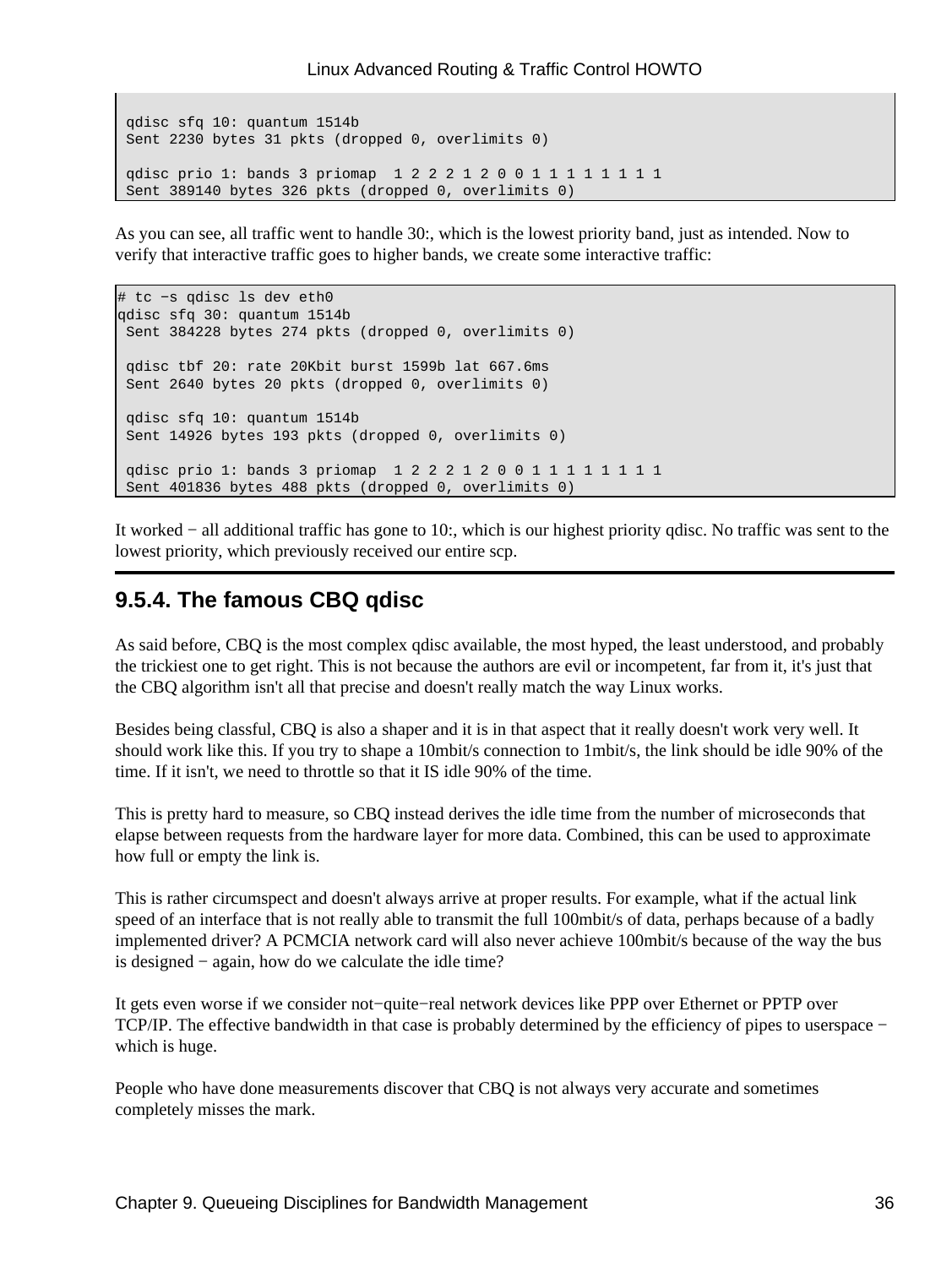In many circumstances however it works well. With the documentation provided here, you should be able to configure it to work well in most cases.

#### **9.5.4.1. CBQ shaping in detail**

As said before, CBQ works by making sure that the link is idle just long enough to bring down the real bandwidth to the configured rate. To do so, it calculates the time that should pass between average packets.

During operations, the effective idletime is measured using an exponential weighted moving average (EWMA), which considers recent packets to be exponentially more important than past ones. The UNIX loadaverage is calculated in the same way.

The calculated idle time is subtracted from the EWMA measured one, the resulting number is called 'avgidle'. A perfectly loaded link has an avgidle of zero: packets arrive exactly once every calculated interval.

An overloaded link has a negative avgidle and if it gets too negative, CBQ shuts down for a while and is then 'overlimit'.

Conversely, an idle link might amass a huge avgidle, which would then allow infinite bandwidths after a few hours of silence. To prevent this, avgidle is capped at maxidle.

If overlimit, in theory, the CBQ could throttle itself for exactly the amount of time that was calculated to pass between packets, and then pass one packet, and throttle again. But see the 'minburst' parameter below.

These are parameters you can specify in order to configure shaping:

*avpkt*

Average size of a packet, measured in bytes. Needed for calculating maxidle, which is derived from maxburst, which is specified in packets.

#### *bandwidth*

The physical bandwidth of your device, needed for idle time calculations.

*cell*

The time a packet takes to be transmitted over a device may grow in steps, based on the packet size. An 800 and an 806 size packet may take just as long to send, for example − this sets the granularity. Most often set to '8'. Must be an integral power of two.

#### *maxburst*

This number of packets is used to calculate maxidle so that when avgidle is at maxidle, this number of average packets can be burst before avgidle drops to 0. Set it higher to be more tolerant of bursts. You can't set maxidle directly, only via this parameter.

#### *minburst*

As mentioned before, CBQ needs to throttle in case of overlimit. The ideal solution is to do so for exactly the calculated idle time, and pass 1 packet. However, Unix kernels generally have a hard time scheduling events shorter than 10ms, so it is better to throttle for a longer period, and then pass minburst packets in one go, and then sleep minburst times longer.

The time to wait is called the offtime. Higher values of minburst lead to more accurate shaping in the long term, but to bigger bursts at millisecond timescales.

*minidle*

If avgidle is below 0, we are overlimits and need to wait until avgidle will be big enough to send one packet. To prevent a sudden burst from shutting down the link for a prolonged period of time, avgidle is reset to minidle if it gets too low.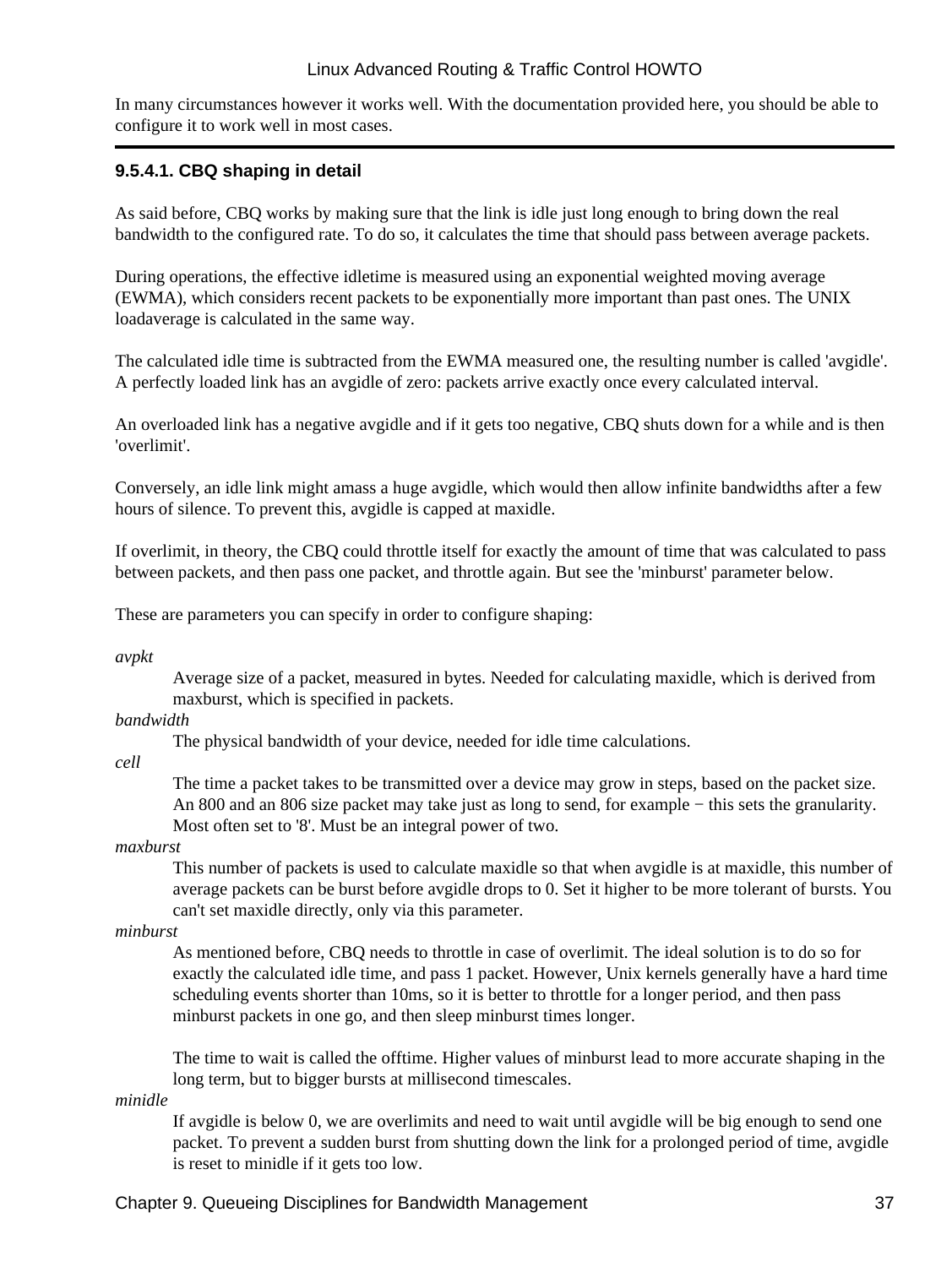Minidle is specified in negative microseconds, so 10 means that avgidle is capped at −10us.

*mpu*

Minimum packet size − needed because even a zero size packet is padded to 64 bytes on ethernet, and so takes a certain time to transmit. CBQ needs to know this to accurately calculate the idle time.

*rate*

Desired rate of traffic leaving this qdisc − this is the 'speed knob'!

Internally, CBQ has a lot of fine tuning. For example, classes which are known not to have data enqueued to them aren't queried. Overlimit classes are penalized by lowering their effective priority. All very smart & complicated.

## **9.5.4.2. CBQ classful behaviour**

Besides shaping, using the aforementioned idletime approximations, CBQ also acts like the PRIO queue in the sense that classes can have differing priorities and that lower priority numbers will be polled before the higher priority ones.

Each time a packet is requested by the hardware layer to be sent out to the network, a weighted round robin process ('WRR') starts, beginning with the lower priority classes.

These are then grouped and queried if they have data available. If so, it is returned. After a class has been allowed to dequeue a number of bytes, the next class within that priority is tried.

The following parameters control the WRR process:

*allot*

When the outer CBQ is asked for a packet to send out on the interface, it will try all inner qdiscs (in the classes) in turn, in order of the 'priority' parameter. Each time a class gets its turn, it can only send out a limited amount of data. 'Allot' is the base unit of this amount. See the 'weight' parameter for more information.

*prio*

The CBQ can also act like the PRIO device. Inner classes with lower priority are tried first and as long as they have traffic, other classes are not polled for traffic.

*weight*

Weight helps in the Weighted Round Robin process. Each class gets a chance to send in turn. If you have classes with significantly more bandwidth than other classes, it makes sense to allow them to send more data in one round than the others.

A CBQ adds up all weights under a class, and normalizes them, so you can use arbitrary numbers: only the ratios are important. People have been using 'rate/10' as a rule of thumb and it appears to work well. The renormalized weight is multiplied by the 'allot' parameter to determine how much data can be sent in one round.

Please note that all classes within an CBQ hierarchy need to share the same major number!

### **9.5.4.3. CBQ parameters that determine link sharing & borrowing**

Besides purely limiting certain kinds of traffic, it is also possible to specify which classes can borrow capacity from other classes or, conversely, lend out bandwidth.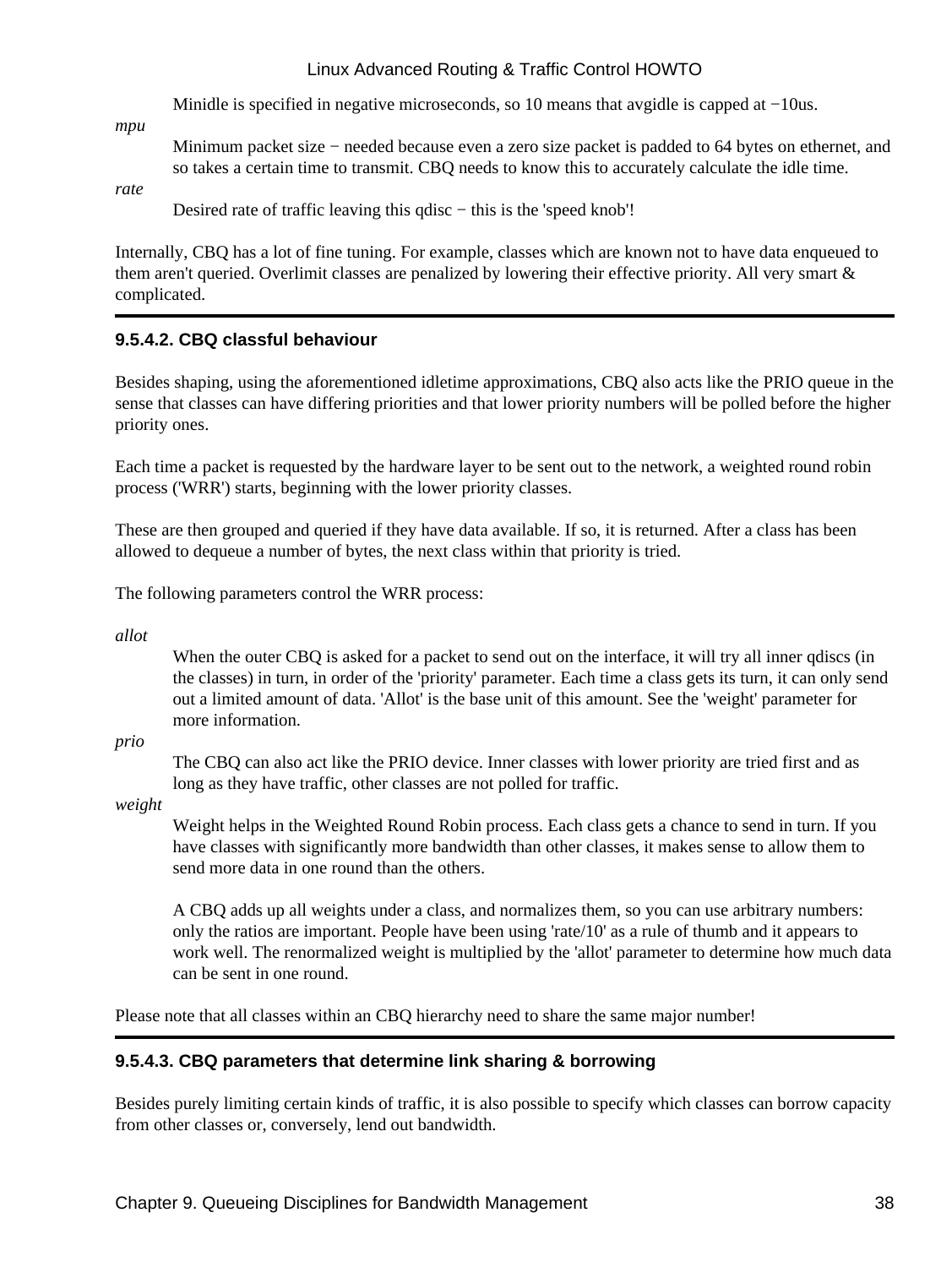#### *Isolated/sharing*

A class that is configured with 'isolated' will not lend out bandwidth to sibling classes. Use this if you have competing or mutually−unfriendly agencies on your link who do want to give each other freebies.

The control program tc also knows about 'sharing', which is the reverse of 'isolated'.

*bounded/borrow*

A class can also be 'bounded', which means that it will not try to borrow bandwidth from sibling classes. tc also knows about 'borrow', which is the reverse of 'bounded'.

A typical situation might be where you have two agencies on your link which are both 'isolated' and 'bounded', which means that they are really limited to their assigned rate, and also won't allow each other to borrow.

Within such an agency class, there might be other classes which are allowed to swap bandwidth.

#### **9.5.4.4. Sample configuration**

This configuration limits webserver traffic to 5mbit and SMTP traffic to 3 mbit. Together, they may not get more than 6mbit. We have a 100mbit NIC and the classes may borrow bandwidth from each other.

```
\# tc qdisc add dev eth0 root handle 1:0 cbq bandwidth 100Mbit
  avpkt 1000 cell 8
# tc class add dev eth0 parent 1:0 classid 1:1 cbq bandwidth 100Mbit \
 rate 6Mbit weight 0.6Mbit prio 8 allot 1514 cell 8 maxburst 20
  avpkt 1000 bounded
```
This part installs the root and the customary 1:0 class. The 1:1 class is bounded, so the total bandwidth can't exceed 6mbit.

As said before, CBQ requires a \*lot\* of knobs. All parameters are explained above, however. The corresponding HTB configuration is lots simpler.

```
\# tc class add dev eth0 parent 1:1 classid 1:3 cbq bandwidth 100Mbit
  rate 5Mbit weight 0.5Mbit prio 5 allot 1514 cell 8 maxburst 20 \
  avpkt 1000 
# tc class add dev eth0 parent 1:1 classid 1:4 cbq bandwidth 100Mbit \
   rate 3Mbit weight 0.3Mbit prio 5 allot 1514 cell 8 maxburst 20 \
   avpkt 1000
```
These are our two classes. Note how we scale the weight with the configured rate. Both classes are not bounded, but they are connected to class 1:1 which is bounded. So the sum of bandwith of the 2 classes will never be more than 6mbit. The classids need to be within the same major number as the parent CBQ, by the way!

```
# tc qdisc add dev eth0 parent 1:3 handle 30: sfq
# tc qdisc add dev eth0 parent 1:4 handle 40: sfq
```
Both classes have a FIFO qdisc by default. But we replaced these with an SFQ queue so each flow of data is treated equally.

```
# tc filter add dev eth0 parent 1:0 protocol ip prio 1 u32 match ip \setminus sport 80 0xffff flowid 1:3
# tc filter add dev eth0 parent 1:0 protocol ip prio 1 u32 match ip \
```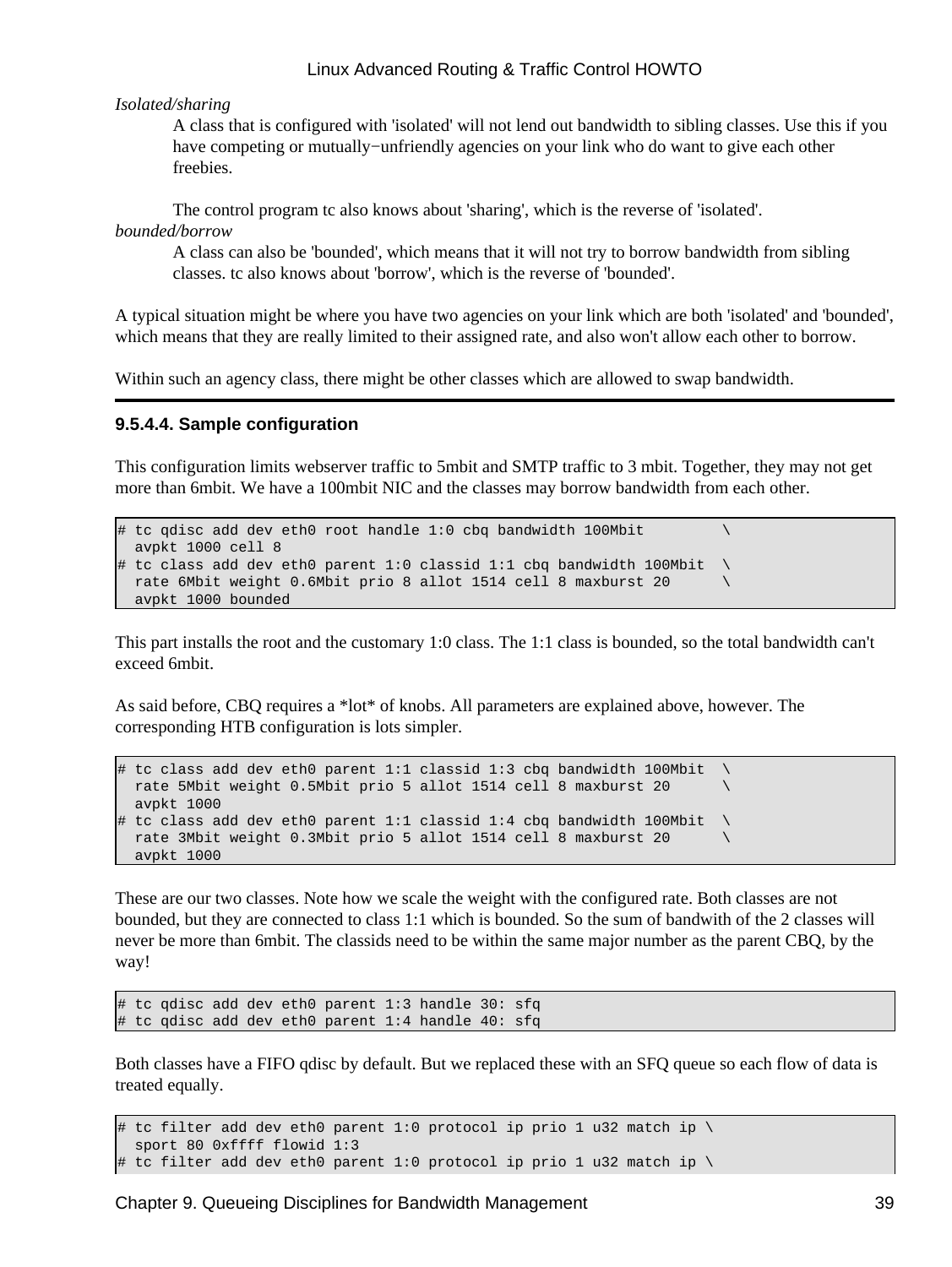#### sport 25 0xffff flowid 1:4

These commands, attached directly to the root, send traffic to the right qdiscs.

Note that we use 'tc class add' to CREATE classes within a qdisc, but that we use 'tc qdisc add' to actually add qdiscs to these classes.

You may wonder what happens to traffic that is not classified by any of the two rules. It appears that in this case, data will then be processed within 1:0, and be unlimited.

If SMTP+web together try to exceed the set limit of 6mbit/s, bandwidth will be divided according to the weight parameter, giving 5/8 of traffic to the webserver and 3/8 to the mail server.

With this configuration you can also say that webserver traffic will always get at minimum  $5/8 * 6$  mbit = 3.75 mbit.

#### **9.5.4.5. Other CBQ parameters: split & defmap**

As said before, a classful qdisc needs to call filters to determine which class a packet will be enqueued to.

Besides calling the filter, CBQ offers other options, defmap & split. This is pretty complicated to understand, and it is not vital. But as this is the only known place where defmap  $\&$  split are properly explained, I'm doing my best.

As you will often want to filter on the Type of Service field only, a special syntax is provided. Whenever the CBQ needs to figure out where a packet needs to be enqueued, it checks if this node is a 'split node'. If so, one of the sub−qdiscs has indicated that it wishes to receive all packets with a certain configured priority, as might be derived from the TOS field, or socket options set by applications.

The packets' priority bits are or−ed with the defmap field to see if a match exists. In other words, this is a short−hand way of creating a very fast filter, which only matches certain priorities. A defmap of ff (hex) will match everything, a map of 0 nothing. A sample configuration may help make things clearer:

```
\# tc qdisc add dev ethl root handle 1: cbq bandwidth 10Mbit allot 1514 \
   cell 8 avpkt 1000 mpu 64
# tc class add dev eth1 parent 1:0 classid 1:1 cbq bandwidth 10Mbit \qquad \setminus rate 10Mbit allot 1514 cell 8 weight 1Mbit prio 8 maxburst 20 \
   avpkt 1000
```
Standard CBQ preamble. I never get used to the sheer amount of numbers required!

Defmap refers to TC\_PRIO bits, which are defined as follows:

| TC PRIO                 | Num            | Corresponds to TOS        |
|-------------------------|----------------|---------------------------|
|                         |                |                           |
| <b>BESTEFFORT</b>       | $\Omega$       | Maximize Reliablity       |
| FILLER                  |                | Minimize Cost             |
| <b>BULK</b>             | 2              | Maximize Throughput (0x8) |
| <b>INTERACTIVE BULK</b> | $\overline{4}$ |                           |
| <b>INTERACTIVE</b>      | 6              | Minimize Delay (0x10)     |
| CONTROL                 |                |                           |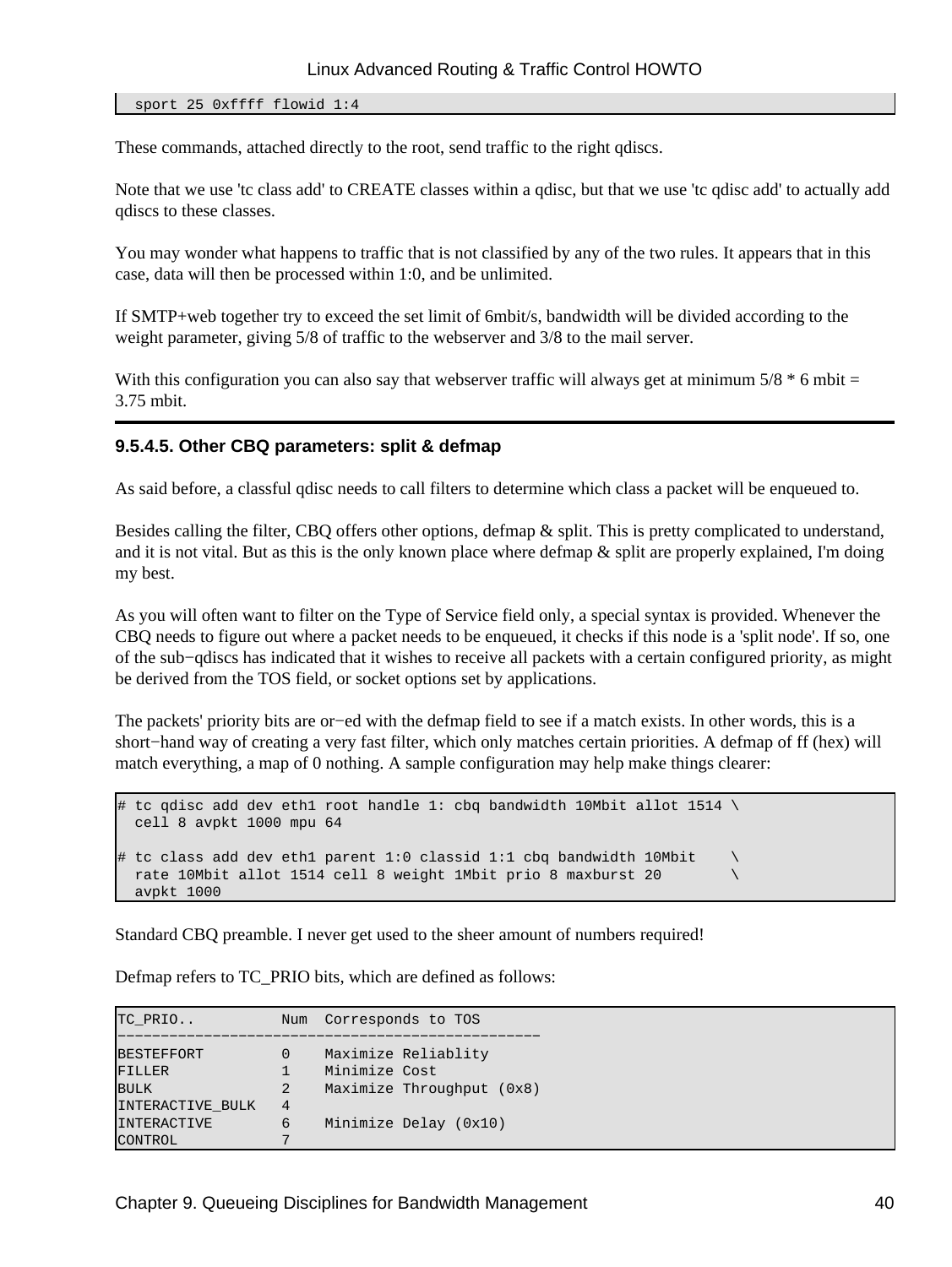The TC\_PRIO.. number corresponds to bits, counted from the right. See the pfifo\_fast section for more details how TOS bits are converted to priorities.

Now the interactive and the bulk classes:

```
# tc class add dev eth1 parent 1:1 classid 1:2 cbq bandwidth 10Mbit
  rate 1Mbit allot 1514 cell 8 weight 100Kbit prio 3 maxburst 20 \
  avpkt 1000 split 1:0 defmap c0
# tc class add dev eth1 parent 1:1 classid 1:3 cbq bandwidth 10Mbit \
  rate 8Mbit allot 1514 cell 8 weight 800Kbit prio 7 maxburst 20 \
  avpkt 1000 split 1:0 defmap 3f
```
The 'split qdisc' is 1:0, which is where the choice will be made. C0 is binary for 11000000, 3F for 00111111, so these two together will match everything. The first class matches bits 7 & 6, and thus corresponds to 'interactive' and 'control' traffic. The second class matches the rest.

Node 1:0 now has a table like this:

| priority       | send to |
|----------------|---------|
| $\overline{0}$ | 1:3     |
| $\mathbf{1}$   | 1:3     |
| $\overline{2}$ | 1:3     |
| $\overline{3}$ | 1:3     |
| $\overline{4}$ | 1:3     |
| 5              | 1:3     |
| 6              | 1:2     |
| $\overline{7}$ | 1:2     |

For additional fun, you can also pass a 'change mask', which indicates exactly which priorities you wish to change. You only need to use this if you are running 'tc class change'. For example, to add best effort traffic to 1:2, we could run this:

# tc class change dev eth1 classid 1:2 cbq defmap 01/01

The priority map over at 1:0 now looks like this:

| priority       | send to |
|----------------|---------|
| $\overline{0}$ | 1:2     |
| $\mathbf{1}$   | 1:3     |
| $\overline{2}$ | 1:3     |
| $\overline{3}$ | 1:3     |
| $\overline{4}$ | 1:3     |
| 5              | 1:3     |
| 6              | 1:2     |
| $\overline{ }$ | 1:2     |

FIXME: did not test 'tc class change', only looked at the source.

## **9.5.5. Hierarchical Token Bucket**

Martin Devera (<devik>) rightly realised that CBQ is complex and does not seem optimized for many typical situations. His Hierarchical approach is well suited for setups where you have a fixed amount of bandwidth which you want to divide for different purposes, giving each purpose a guaranteed bandwidth, with the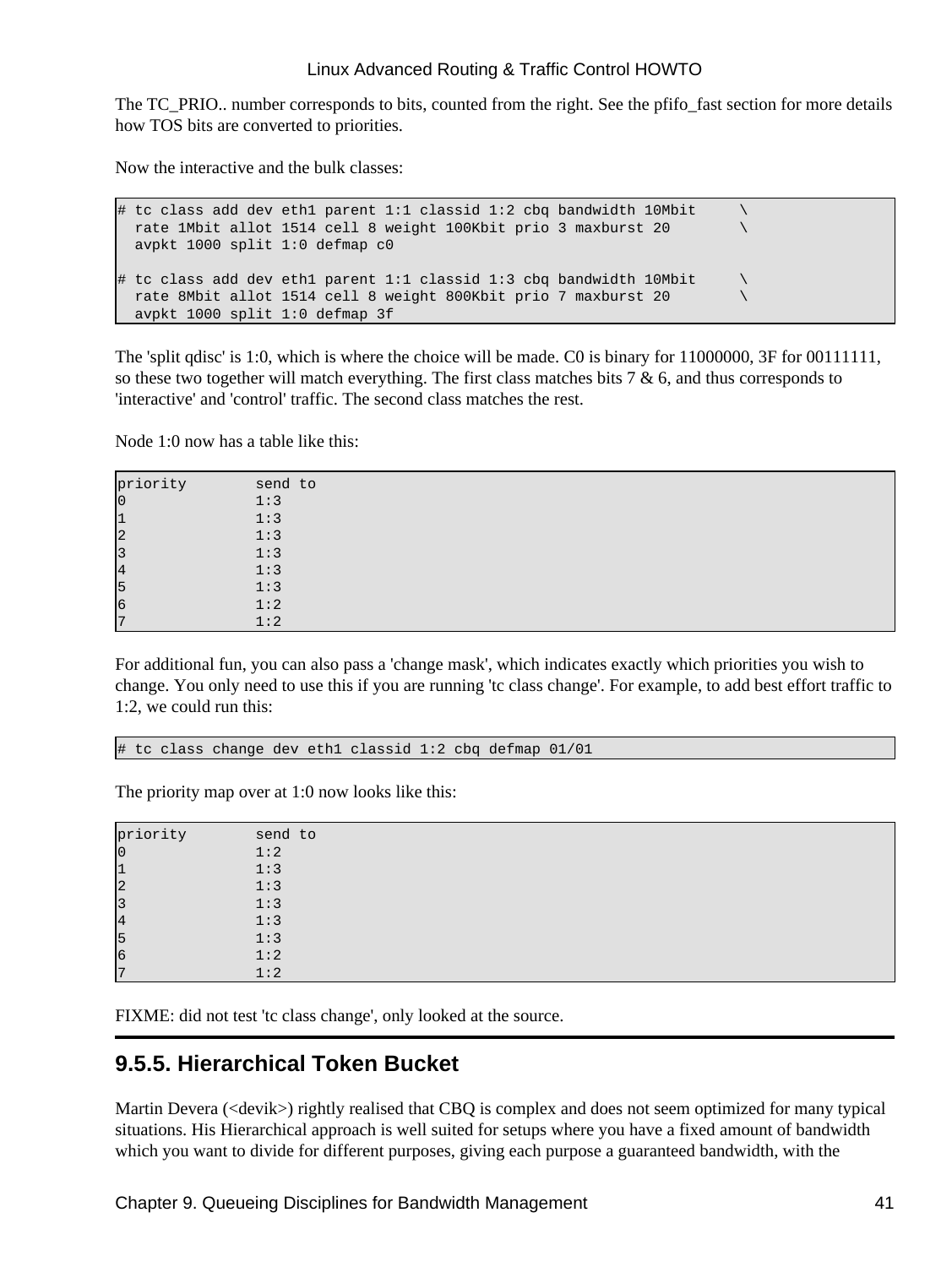possibility of specifying how much bandwidth can be borrowed.

HTB works just like CBQ but does not resort to idle time calculations to shape. Instead, it is a classful Token Bucket Filter – hence the name. It has only a few parameters, which are well documented on his <u>site</u>.

As your HTB configuration gets more complex, your configuration scales well. With CBQ it is already complex even in simple cases! HTB is not yet a part of the standard kernel, but it should soon be!

If you are in a position to patch your kernel, by all means consider HTB.

### **9.5.5.1. Sample configuration**

Functionally almost identical to the CBQ sample configuration above:

# tc qdisc add dev eth0 root handle 1: htb default 30 # tc class add dev eth0 parent 1: classid 1:1 htb rate 6mbit burst 15k # tc class add dev eth0 parent 1:1 classid 1:10 htb rate 5mbit burst 15k # tc class add dev eth0 parent 1:1 classid 1:20 htb rate 3mbit ceil 6mbit burst 15k # tc class add dev eth0 parent 1:1 classid 1:30 htb rate 1kbit ceil 6mbit burst 15k

The author then recommends SFQ for beneath these classes:

# tc qdisc add dev eth0 parent 1:10 handle 10: sfq perturb 10 # tc qdisc add dev eth0 parent 1:20 handle 20: sfq perturb 10 # tc qdisc add dev eth0 parent 1:30 handle 30: sfq perturb 10

Add the filters which direct traffic to the right classes:

```
# U32="tc filter add dev eth0 protocol ip parent 1:0 prio 1 u32"
# $U32 match ip dport 80 0xffff flowid 1:10
# $U32 match ip sport 25 0xffff flowid 1:20
```
And that's it − no unsightly unexplained numbers, no undocumented parameters.

HTB certainly looks wonderful − if 10: and 20: both have their guaranteed bandwidth, and more is left to divide, they borrow in a 5:3 ratio, just as you would expect.

Unclassified traffic gets routed to 30:, which has little bandwidth of its own but can borrow everything that is left over. Because we chose SFQ internally, we get fairness thrown in for free!

## **9.6. Classifying packets with filters**

To determine which class shall process a packet, the so−called 'classifier chain' is called each time a choice needs to be made. This chain consists of all filters attached to the classful qdisc that needs to decide.

To reiterate the tree, which is not a tree:

 root 1: |  $\_1:1\_$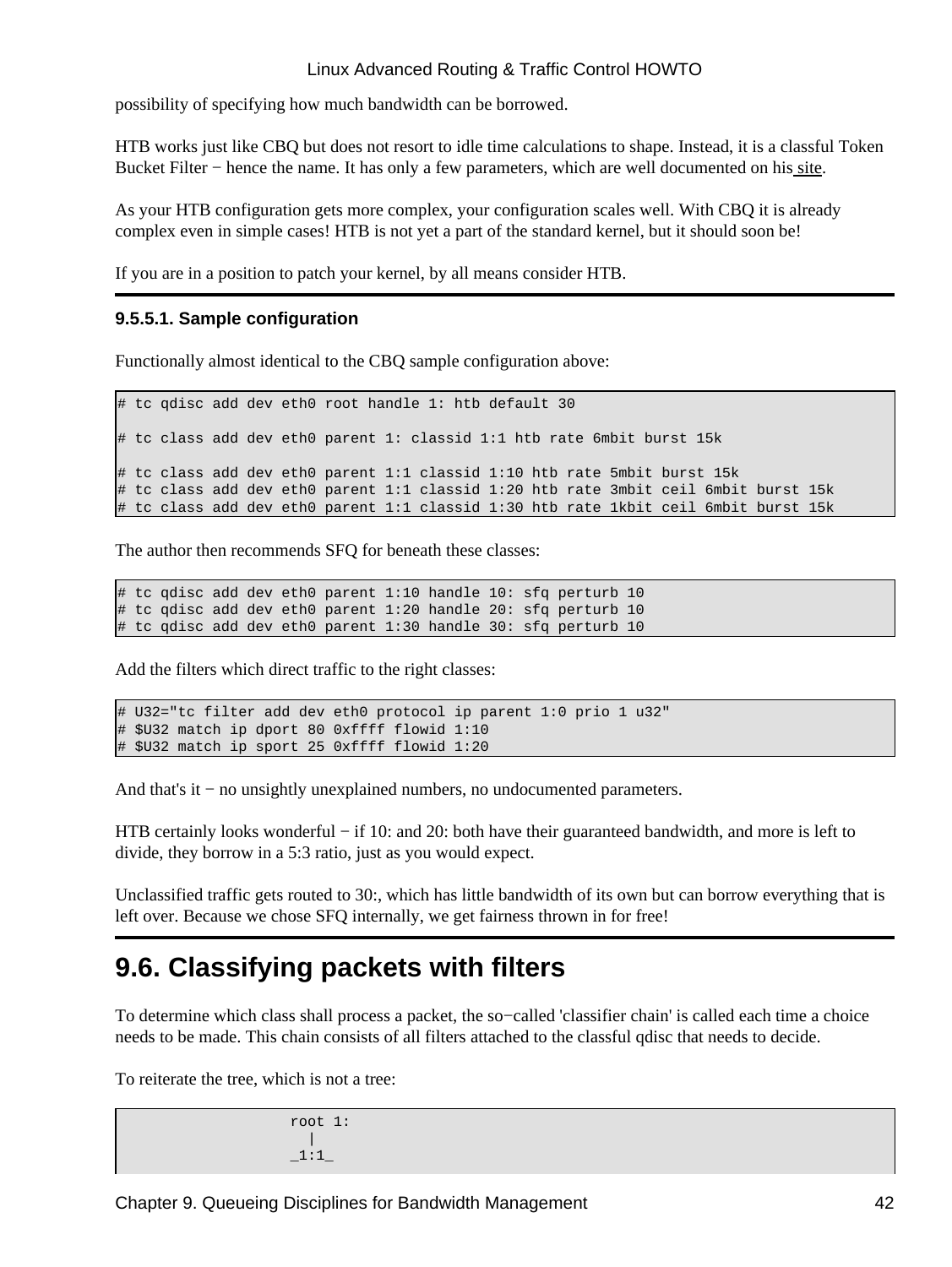

When enqueueing a packet, at each branch the filter chain is consulted for a relevant instruction. A typical setup might be to have a filter in 1:1 that directs a packet to 12: and a filter on 12: that sends the packet to 12:2.

You might also attach this latter rule to 1:1, but you can make efficiency gains by having more specific tests lower in the chain.

You can't filter a packet 'upwards', by the way. Also, with HTB, you should attach all filters to the root!

And again − packets are only enqueued downwards! When they are dequeued, they go up again, where the interface lives. They do NOT fall off the end of the tree to the network adaptor!

## **9.6.1. Some simple filtering examples**

As explained in the Classifier chapter, you can match on literally anything, using a very complicated syntax. To start, we will show how to do the obvious things, which luckily are quite easy.

Let's say we have a PRIO qdisc called '10:' which contains three classes, and we want to assign all traffic from and to port 22 to the highest priority band, the filters would be:

```
# tc filter add dev eth0 protocol ip parent 10: prio 1 u32 match \
  ip dport 22 0xffff flowid 10:1
# tc filter add dev eth0 protocol ip parent 10: prio 1 u32 match \
   ip sport 80 0xffff flowid 10:1
# tc filter add dev eth0 protocol ip parent 10: prio 2 flowid 10:2
```
What does this say? It says: attach to eth0, node 10: a priority 1 u32 filter that matches on IP destination port 22 \*exactly\* and send it to band 10:1. And it then repeats the same for source port 80. The last command says that anything unmatched so far should go to band 10:2, the next−highest priority.

You need to add 'eth0', or whatever your interface is called, because each interface has a unique namespace of handles.

To select on an IP address, use this:

```
# tc filter add dev eth0 parent 10:0 protocol ip prio 1 u32 \
  match ip dst 4.3.2.1/32 flowid 10:1
# tc filter add dev eth0 parent 10:0 protocol ip prio 1 u32 \
  match ip src 1.2.3.4/32 flowid 10:1
# tc filter add dev eth0 protocol ip parent 10: prio 2
   flowid 10:2
```
This assigns traffic to 4.3.2.1 and traffic from 1.2.3.4 to the highest priority queue, and the rest to the next−highest one.

You can concatenate matches, to match on traffic from 1.2.3.4 and from port 80, do this:

Chapter 9. Queueing Disciplines for Bandwidth Management 43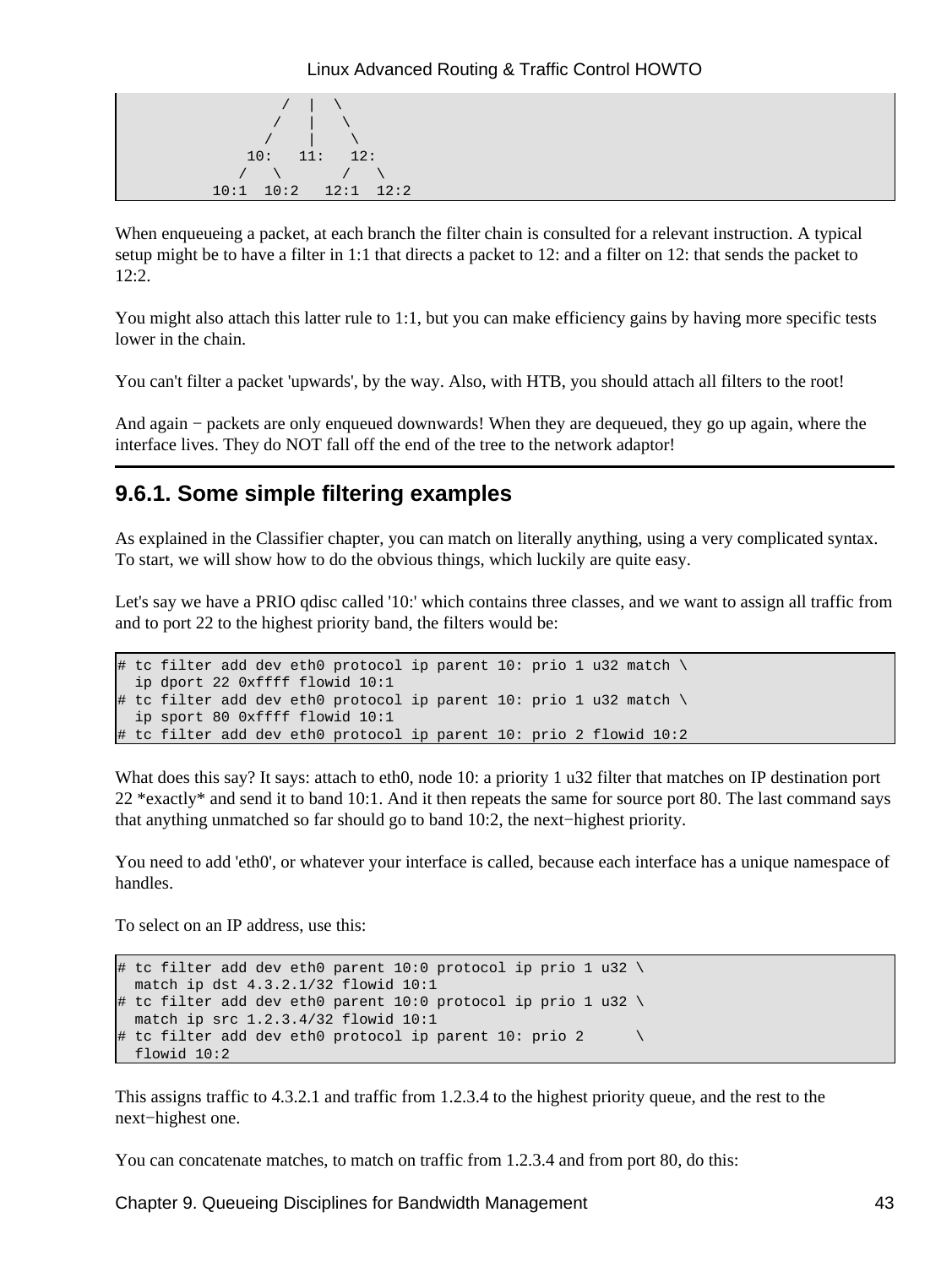```
# tc filter add dev eth0 parent 10:0 protocol ip prio 1 u32 match ip src 4.3.2.1/32
  match ip sport 80 0xffff flowid 10:1
```
## **9.6.2. All the filtering commands you will normally need**

Most shaping commands presented here start with this preamble:

# tc filter add dev eth0 parent 1:0 protocol ip prio 1 u32 ..

These are the so called 'u32' matches, which can match on ANY part of a packet.

*On source/destination address*

Source mask 'match ip src 1.2.3.0/24', destination mask 'match ip dst 4.3.2.0/24'. To match a single host, use /32, or omit the mask.

*On source/destination port, all IP protocols*

Source: 'match ip sport 80 0xffff', 'match ip dport 0xffff'

*On ip protocol (tcp, udp, icmp, gre, ipsec)*

Use the numbers from /etc/protocols, for example, icmp is 1: 'match ip protocol 1 0xff'.

*On fwmark*

You can mark packets with either ipchains and have that mark survive routing across interfaces. This is really useful to for example only shape traffic on eth1 that came in on eth0. Syntax: # tc filter add dev eth1 protocol ip parent 1:0 prio 1 handle 6 fw flowid 1:1 Note that this is not a u32 match!

You can place a mark like this:

# iptables −A PREROUTING −t mangle −i eth0 −j MARK −−set−mark 6

The number 6 is arbitrary.

If you don't want to understand the full tc filter syntax, just use iptables, and only learn to select on fwmark.

#### *On the TOS field*

To select interactive, minimum delay traffic:

```
# tc filter add dev ppp0 parent 1:0 protocol ip prio 10 u32 \
      match ip tos 0x10 0xff \setminus flowid 1:4
```
Use 0x08 0xff for bulk traffic.

For more filtering commands, see the Advanced Filters chapter.

## **9.7. The Intermediate queueing device (IMQ)**

The Intermediate queueing device is not a qdisc but its usage is tightly bound to qdiscs. Within linux, qdiscs are attached to network devices and everything that is queued to the device is first queued to the qdisc. From this concept, two limitations arise:

1. Only egress shaping is possible (an ingress qdisc exists, but its possibilities are very limited compared to classful qdiscs).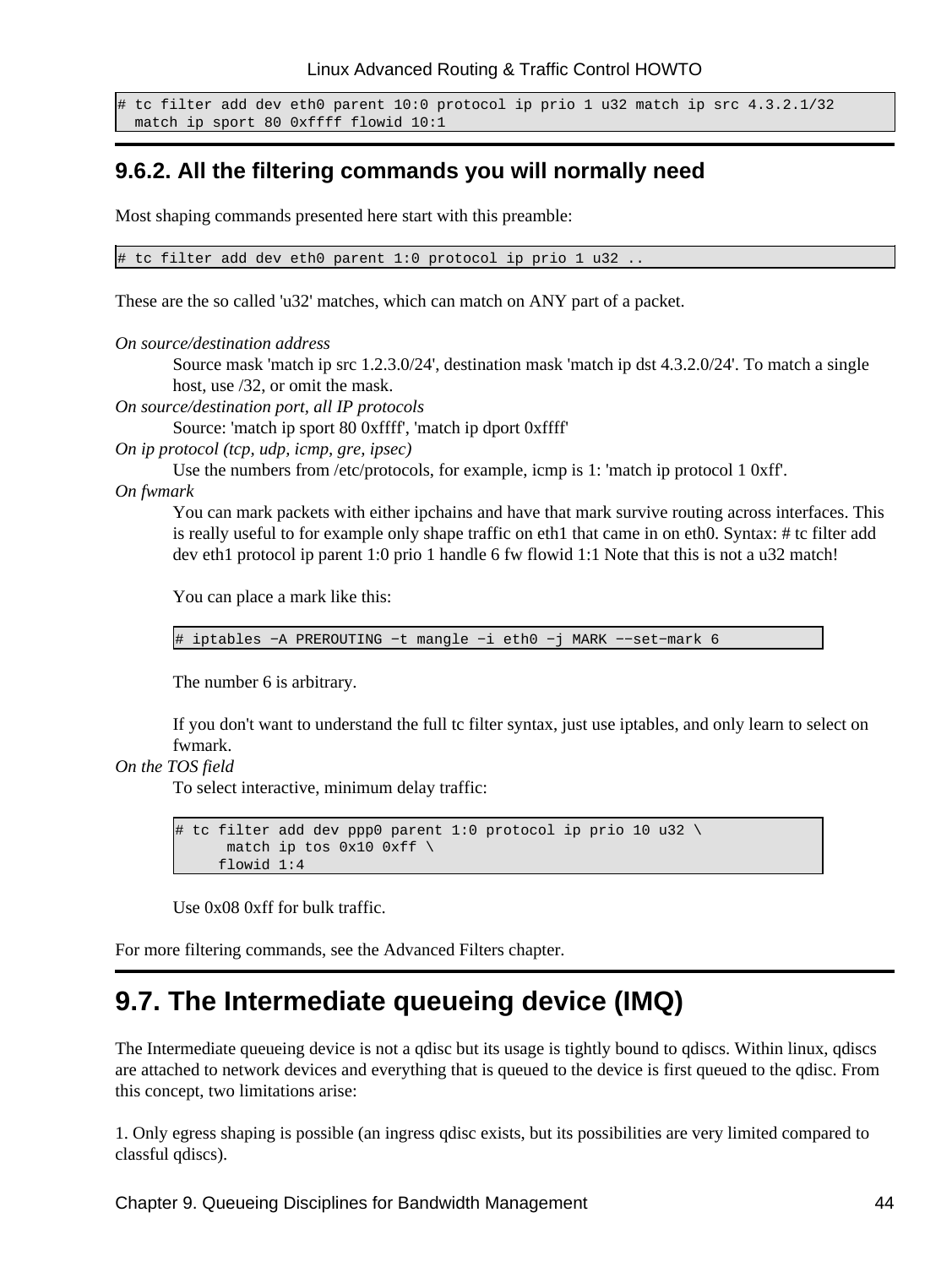2. A qdisc can only see traffic of one interface, global limitations can't be placed.

IMQ is there to help solve those two limitations. In short, you can put everything you choose in a qdisc. Specially marked packets get intercepted in netfilter NF\_IP\_PRE\_ROUTING and NF\_IP\_POST\_ROUTING hooks and pass through the qdisc attached to an imq device. An iptables target is used for marking the packets.

This enables you to do ingress shaping as you can just mark packets coming in from somewhere and/or treat interfaces as classes to set global limits. You can also do lots of other stuff like just putting your http traffic in a qdisc, put new connection requests in a qdisc, ...

## **9.7.1. Sample configuration**

The first thing that might come to mind is use ingress shaping to give yourself a high guaranteed bandwidth. ;) Configuration is just like with any other interface:

tc qdisc add dev imq0 root handle 1: htb default 20 tc class add dev imq0 parent 1: classid 1:1 htb rate 2mbit burst 15k tc class add dev imq0 parent 1:1 classid 1:10 htb rate 1mbit tc class add dev imq0 parent 1:1 classid 1:20 htb rate 1mbit tc qdisc add dev imq0 parent 1:10 handle 10: pfifo tc qdisc add dev imq0 parent 1:20 handle 20: sfq tc filter add dev imq0 parent 10:0 protocol ip prio 1 u32 match  $\setminus$ ip dst 10.0.0.230/32 flowid 1:10

In this example u32 is used for classification. Other classifiers should work as expected. Next traffic has to be selected and marked to be enqueued to imq0.

iptables −t mangle −A PREROUTING −i eth0 −j IMQ −−todev 0

ip link set imq0 up

The IMQ iptables targets is valid in the PREROUTING and POSTROUTING chains of the mangle table. It's syntax is

IMQ [ −−todev n ] n : number of imq device

An ip6tables target is also provided.

Please note traffic is not enqueued when the target is hit but afterwards. The exact location where traffic enters the imq device depends on the direction of the traffic (in/out). These are the predefined netfilter hooks used by iptables:

```
enum nf_ip_hook_priorities {
         NF_IP_PRI_FIRST = INT_MIN,
         NF_IP_PRI_CONNTRACK = −200,
        NF\_IP\_PRI MANGLE = -150,
        NF_IP_PRI_NAT_DST = -100,
         NF_IP_PRI_FILTER = 0,
         NF_IP_PRI_NAT_SRC = 100,
        NF_IP_PRI_LAST = INT_MAX,
```
Chapter 9. Queueing Disciplines for Bandwidth Management 45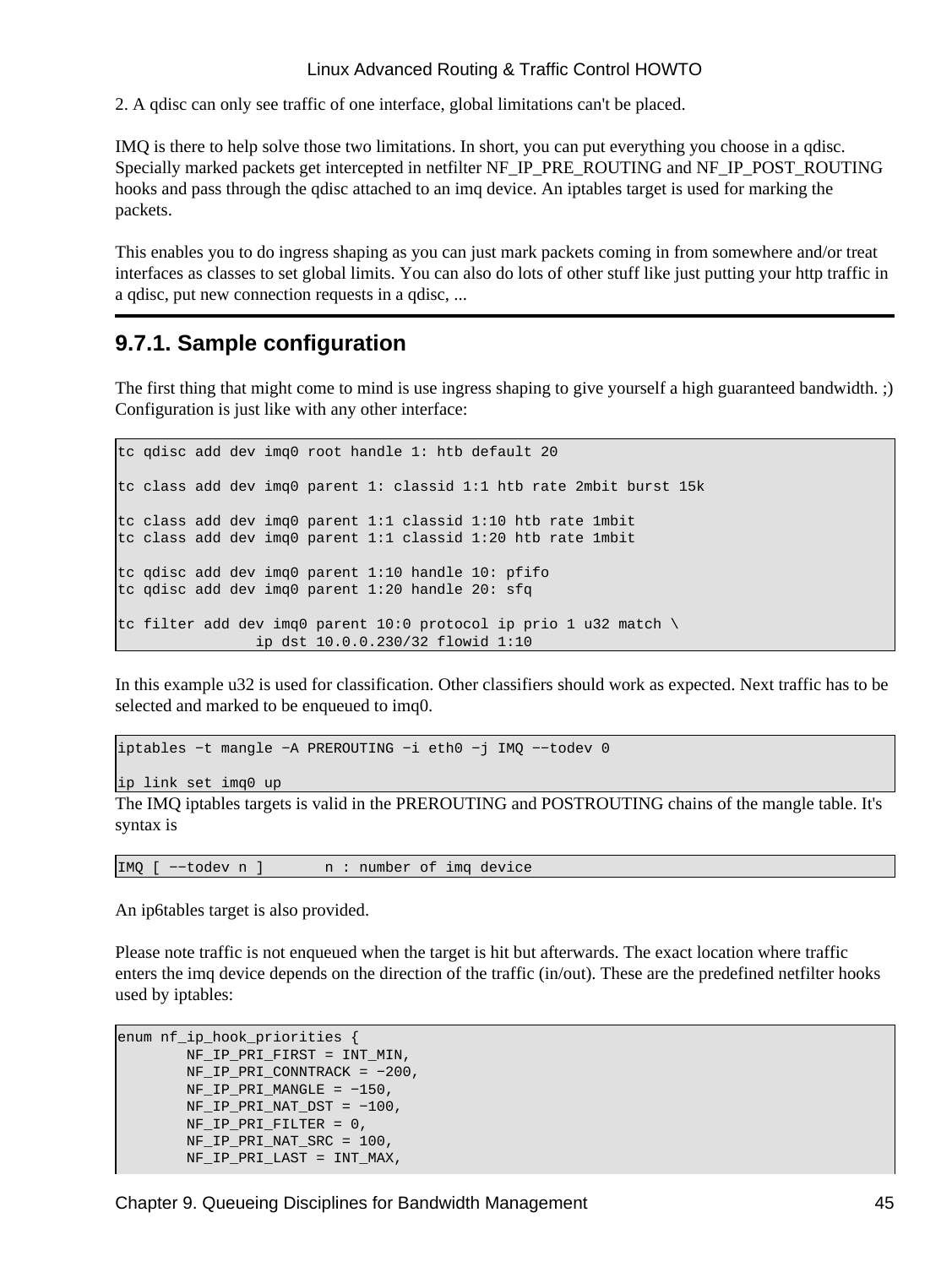#### };

For ingress traffic, imq registers itself with NF\_IP\_PRI\_MANGLE + 1 priority which means packets enter the imq device directly after the mangle PREROUTING chain has been passed.

For egress imq uses NF\_IP\_PRI\_LAST which honours the fact that packets dropped by the filter table won't occupy bandwidth.

The patches and some more information can be found at the [imq site.](http://luxik.cdi.cz/~patrick/imq/)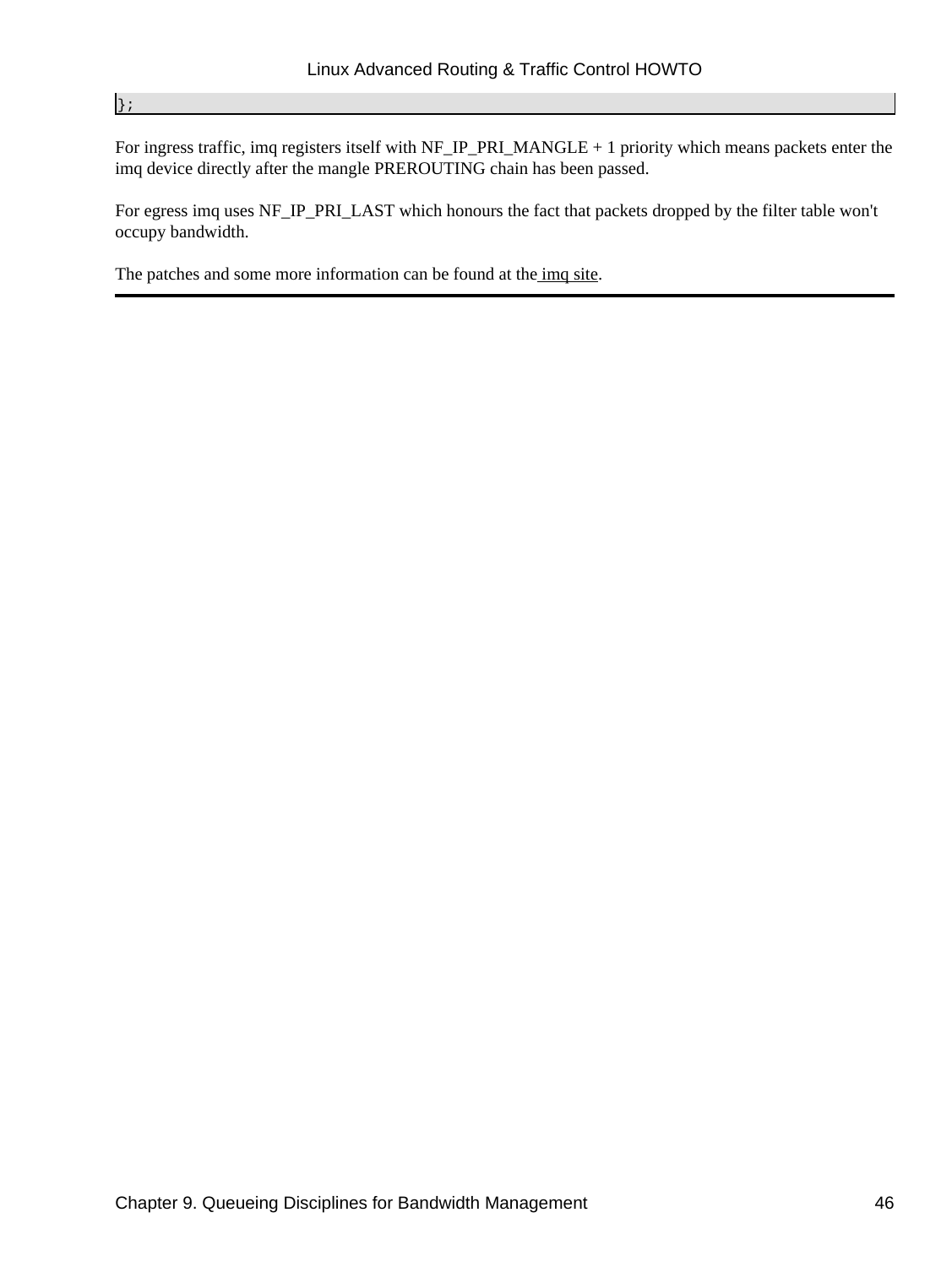# **Chapter 10. Load sharing over multiple interfaces**

There are several ways of doing this. One of the easiest and straightforward ways is 'TEQL' − "True" (or "trivial") link equalizer. Like most things having to do with queueing, load sharing goes both ways. Both ends of a link may need to participate for full effect.

Imagine this situation:

| e <sub>th1</sub><br>$+ - - - - - - +$<br>$+ - - - - - - +$                       |
|----------------------------------------------------------------------------------|
|                                                                                  |
| $'$ network 1' ---- $\vert$ A $\vert$<br>$\overline{B}$ $\vert$ ---- 'network 2' |
|                                                                                  |
| $e$ th2<br>$+ - - - - - - +$<br>$+ - - - - - - +$                                |

A and B are routers, and for the moment we'll assume both run Linux. If traffic is going from network 1 to network 2, router A needs to distribute the packets over both links to B. Router B needs to be configured to accept this. Same goes the other way around, when packets go from network 2 to network 1, router B needs to send the packets over both eth1 and eth2.

The distributing part is done by a 'TEQL' device, like this (it couldn't be easier):

# tc qdisc add dev eth1 root teql0 # tc qdisc add dev eth2 root teql0 # ip link set dev teql0 up

Don't forget the 'ip link set up' command!

This needs to be done on both hosts. The device teql0 is basically a roundrobbin distributor over eth1 and eth2, for sending packets. No data ever comes in over an teql device, that just appears on the 'raw' eth1 and eth2.

But now we just have devices, we also need proper routing. One way to do this is to assign a /31 network to both links, and a /31 to the teql0 device as well:

FIXME: does this need something like 'nobroadcast'? A /31 is too small to house a network address and a broadcast address − if this doesn't work as planned, try a /30, and adjust the ip addresses accordingly. You might even try to make eth1 and eth2 do without an IP address!

On router A:

# ip addr add dev eth1 10.0.0.0/31 # ip addr add dev eth2 10.0.0.2/31 # ip addr add dev teql0 10.0.0.4/31

On router B:

# ip addr add dev eth1  $10.0.0.1/31$ # ip addr add dev eth2 10.0.0.3/31 # ip addr add dev teql0 10.0.0.5/31

Router A should now be able to ping 10.0.0.1, 10.0.0.3 and 10.0.0.5 over the 2 real links and the 1 equalized device. Router B should be able to ping 10.0.0.0, 10.0.0.2 and 10.0.0.4 over the links.

Chapter 10. Load sharing over multiple interfaces 47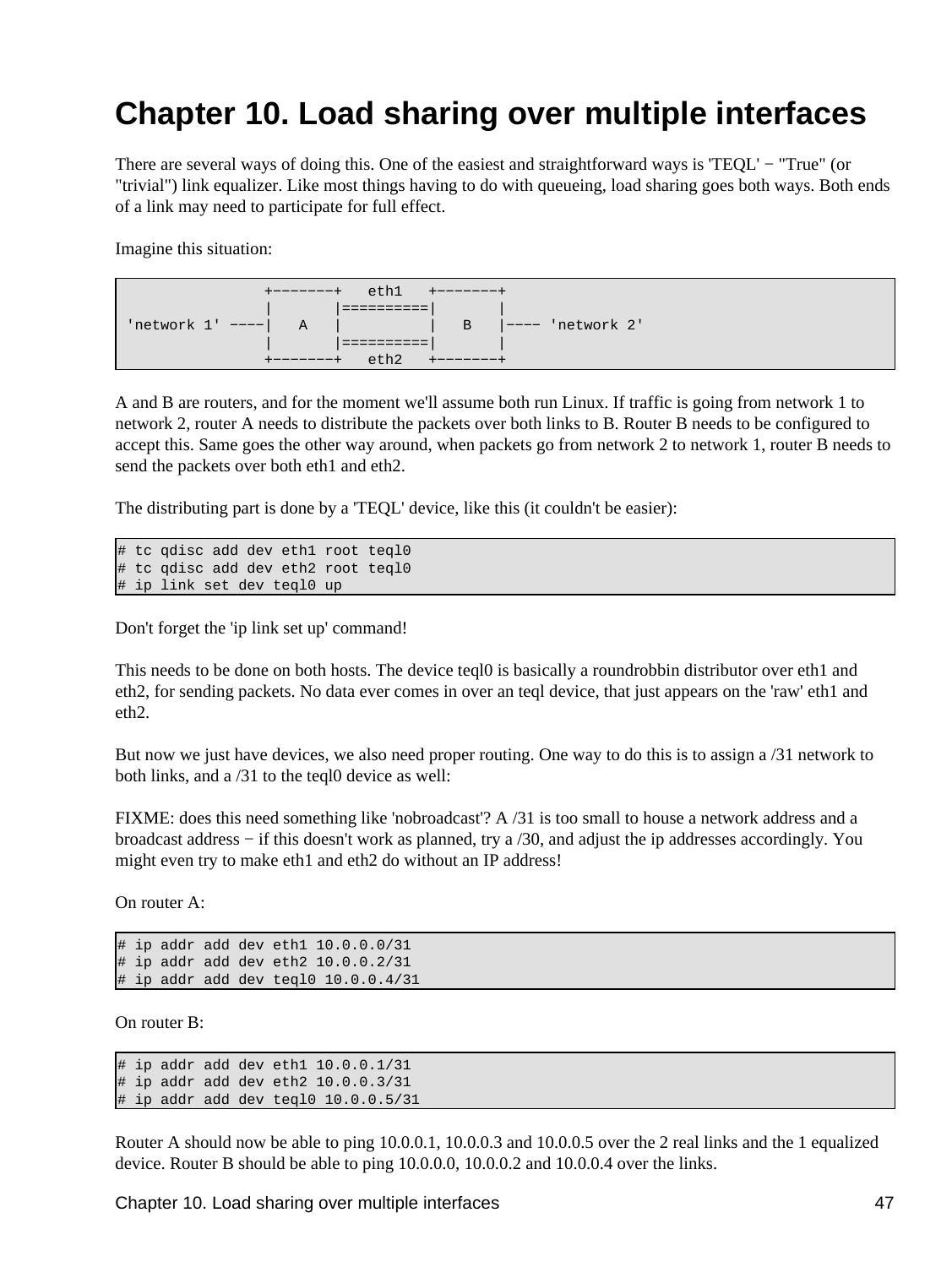If this works, Router A should make 10.0.0.5 its route for reaching network 2, and Router B should make 10.0.0.4 its route for reaching network 1. For the special case where network 1 is your network at home, and network 2 is the Internet, Router A should make 10.0.0.5 its default gateway.

## **10.1. Caveats**

Nothing is as easy as it seems. eth1 and eth2 on both router A and B need to have return path filtering turned off, because they will otherwise drop packets destined for ip addresses other than their own:

```
# echo 0 > /proc/net/ipv4/conf/eth1/rp_filter
# echo 0 > /proc/net/ipv4/conf/eth2/rp_filter
```
Then there is the nasty problem of packet reordering. Let's say 6 packets need to be sent from A to B – eth1 might get 1, 3 and 5. eth2 would then do 2, 4 and 6. In an ideal world, router B would receive this in order, 1, 2, 3, 4, 5, 6. But the possibility is very real that the kernel gets it like this: 2, 1, 4, 3, 6, 5. The problem is that this confuses TCP/IP. While not a problem for links carrying many different TCP/IP sessions, you won't be able to to a bundle multiple links and get to ftp a single file lots faster, except when your receiving or sending OS is Linux, which is not easily shaken by some simple reordering.

However, for lots of applications, link load balancing is a great idea.

## **10.2. Other possibilities**

William Stearns has used an advanced tunneling setup to achieve good use of multiple, unrelated, internet connections together. It can be found on [his tunneling page](http://www.stearns.org/tunnel/).

The HOWTO may feature more about this in the future.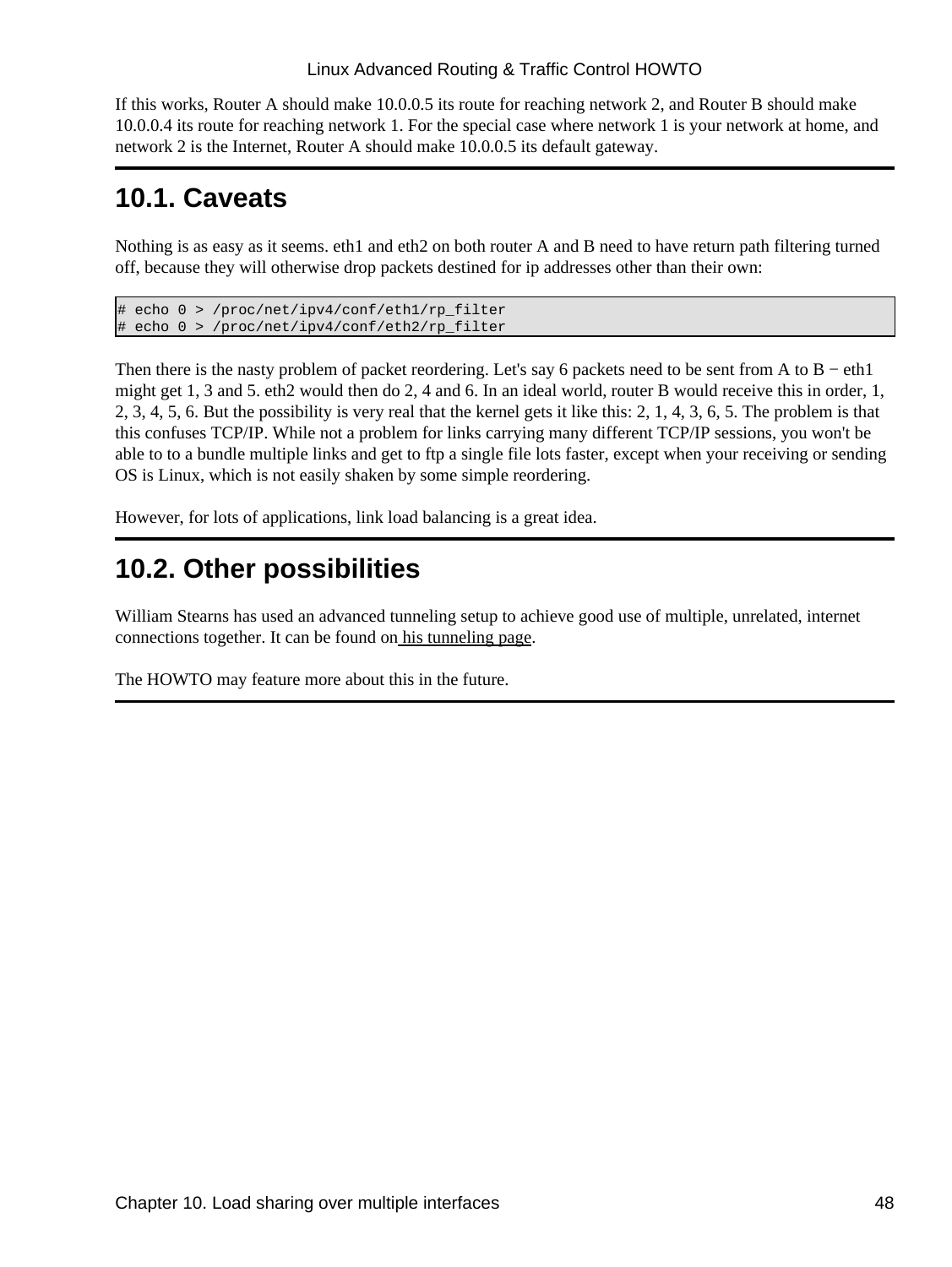# **Chapter 11. Netfilter & iproute − marking packets**

So far we've seen how iproute works, and netfilter was mentioned a few times. This would be a good time to browse through [Rusty's Remarkably Unreliable Guides](http://netfilter.samba.org/unreliable-guides/). Netfilter itself can be foun[d here.](http://netfilter.filewatcher.org/)

Netfilter allows us to filter packets, or mangle their headers. One special feature is that we can mark a packet with a number. This is done with the −−set−mark facility.

As an example, this command marks all packets destined for port 25, outgoing mail:

```
# iptables −A PREROUTING −i eth0 −t mangle −p tcp −−dport 25 \
 −j MARK −−set−mark 1
```
Let's say that we have multiple connections, one that is fast (and expensive, per megabyte) and one that is slower, but flat fee. We would most certainly like outgoing mail to go via the cheap route.

We've already marked the packets with a '1', we now instruct the routing policy database to act on this:

```
# echo 201 mail.out >> /etc/iproute2/rt_tables
# ip rule add fwmark 1 table mail.out
# ip rule ls
0: from all lookup local 
32764: from all fwmark 1 lookup mail.out
32766: from all lookup main 
32767: from all lookup default
```
Now we generate the mail.out table with a route to the slow but cheap link:

# /sbin/ip route add default via 195.96.98.253 dev ppp0 table mail.out

And we are done. Should we want to make exceptions, there are lots of ways to achieve this. We can modify the netfilter statement to exclude certain hosts, or we can insert a rule with a lower priority that points to the main table for our excepted hosts.

We can also use this feature to honour TOS bits by marking packets with a different type of service with different numbers, and creating rules to act on that. This way you can even dedicate, say, an ISDN line to interactive sessions.

Needless to say, this also works fine on a host that's doing NAT ('masquerading').

IMPORTANT: We received a report that MASQ and SNAT at least collide with marking packets. Rusty Russell explains it in [this posting.](http://lists.samba.org/pipermail/netfilter/2000-November/006089.html) Turn off the reverse path filter to make it work properly.

Note: to mark packets, you need to have some options enabled in your kernel:

```
IP: advanced router (CONFIG_IP_ADVANCED_ROUTER) [Y/n/?]
IP: policy routing (CONFIG_IP_MULTIPLE_TABLES) [Y/n/?]
IP: use netfilter MARK value as routing key (CONFIG_IP_ROUTE_FWMARK) [Y/n/?]
```
See also th[e Section 15.5](#page-80-0) in the *[Cookbook](#page-77-0)*.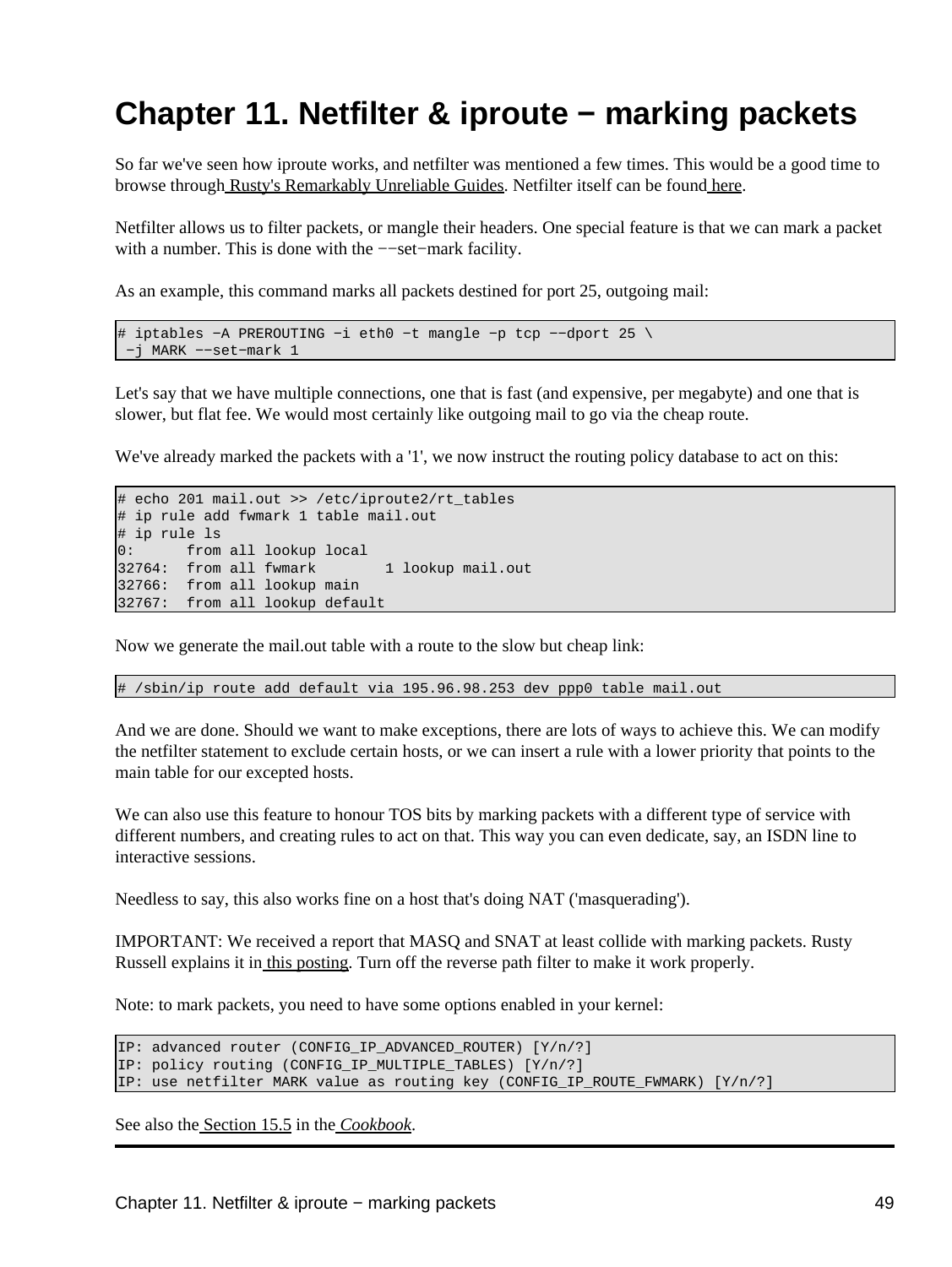# **Chapter 12. Advanced filters for (re−)classifying packets**

As explained in the section on classful queueing disciplines, filters are needed to classify packets into any of the sub−queues. These filters are called from within the classful qdisc.

Here is an incomplete list of classifiers available:

| fw          |                                                                                                                                                                 |
|-------------|-----------------------------------------------------------------------------------------------------------------------------------------------------------------|
|             | Bases the decision on how the firewall has marked the packet. This can be the easy way out if you                                                               |
|             | don't want to learn tc filter syntax. See the Queueing chapter for details.                                                                                     |
| u32         |                                                                                                                                                                 |
|             | Bases the decision on fields within the packet (i.e. source IP address, etc)                                                                                    |
| route       |                                                                                                                                                                 |
|             | Bases the decision on which route the packet will be routed by                                                                                                  |
| rsvp, rsvp6 |                                                                                                                                                                 |
|             | Routes packets based on RSVP. Only useful on networks you control - the Internet does not respect<br>RSVP.                                                      |
| tcindex     |                                                                                                                                                                 |
|             | Used in the DSMARK qdisc, see the relevant section.                                                                                                             |
|             | Note that in general there are many ways in which you can classify packet and that it generally comes down to<br>preference as to which system you wish to use. |
|             | Classifiers in general accept a few arguments in common. They are listed here for convenience:                                                                  |
| protocol    |                                                                                                                                                                 |
|             | The protocol this classifier will accept. Generally you will only be accepting only IP traffic. Required.                                                       |
| parent      |                                                                                                                                                                 |
|             | The handle this classifier is to be attached to. This handle must be an already existing class. Required.                                                       |
| prio        |                                                                                                                                                                 |
|             | The priority of this classifier. Lower numbers get tested first.                                                                                                |
| handle      |                                                                                                                                                                 |
|             | This handle means different things to different filters.                                                                                                        |
|             |                                                                                                                                                                 |

All the following sections will assume you are trying to shape the traffic going to HostA. They will assume that the root class has been configured on 1: and that the class you want to send the selected traffic to is 1:1.

## **12.1. The u32 classifier**

The U32 filter is the most advanced filter available in the current implementation. It entirely based on hashing tables, which make it robust when there are many filter rules.

In its simplest form the U32 filter is a list of records, each consisting of two fields: a selector and an action. The selectors, described below, are compared with the currently processed IP packet until the first match occurs, and then the associated action is performed. The simplest type of action would be directing the packet into defined CBQ class.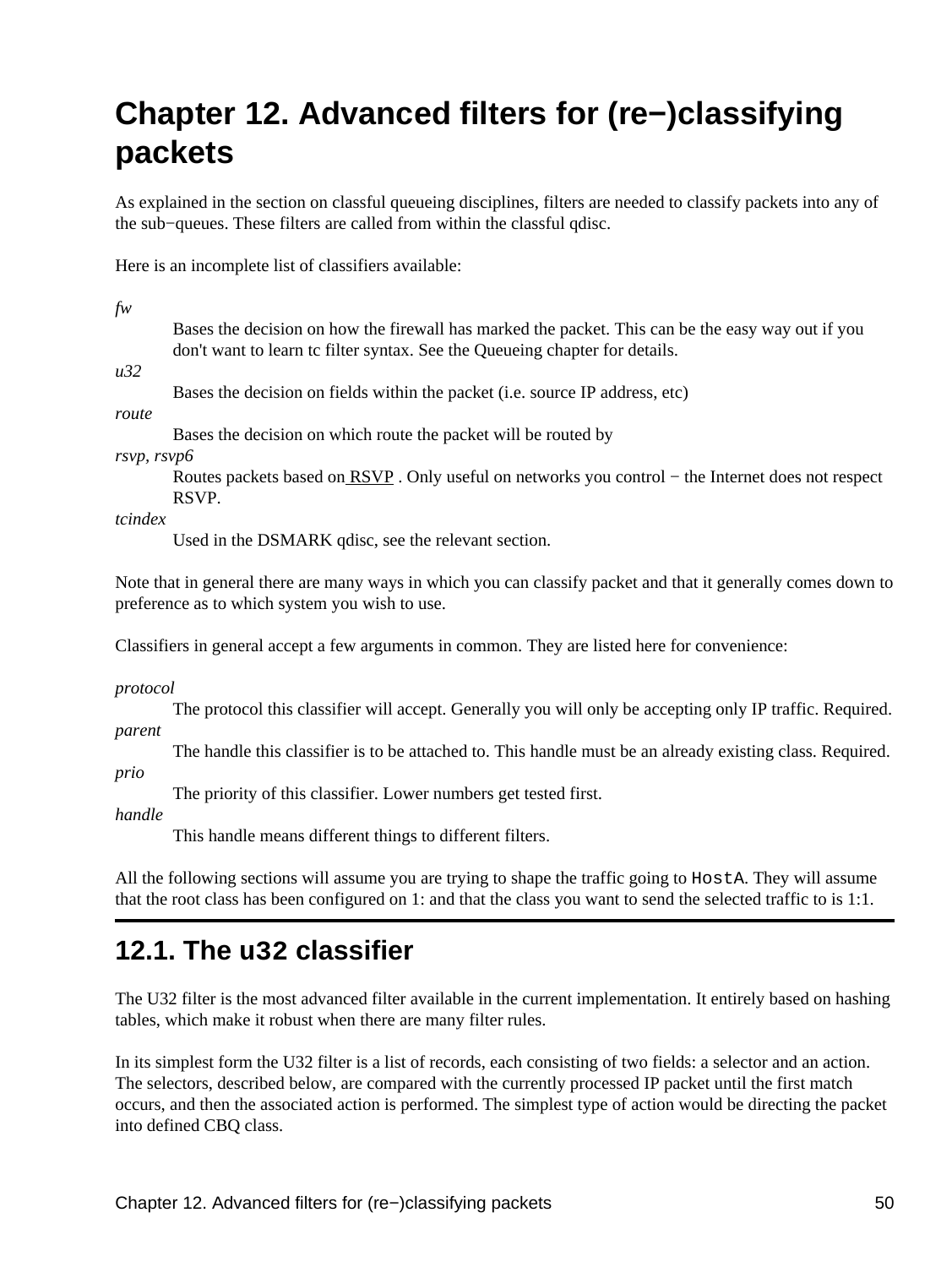The command line of tc filter program, used to configure the filter, consists of three parts: filter specification, a selector and an action. The filter specification can be defined as:

```
tc filter add dev IF [ protocol PROTO ]
                      [ (preference|priority) PRIO ]
                      [ parent CBQ ]
```
The protocol field describes protocol that the filter will be applied to. We will only discuss case of ip protocol. The preference field (priority can be used alternatively) sets the priority of currently defined filter. This is important, since you can have several filters (lists of rules) with different priorities. Each list will be passed in the order the rules were added, then list with lower priority (higher preference number) will be processed. The parent field defines the CBQ tree top (e.g. 1:0), the filter should be attached to.

The options described above apply to all filters, not only U32.

## **12.1.1. U32 selector**

The U32 selector contains definition of the pattern, that will be matched to the currently processed packet. Precisely, it defines which bits are to be matched in the packet header and nothing more, but this simple method is very powerful. Let's take a look at the following examples, taken directly from a pretty complex, real−world filter:

```
# tc filter add dev eth0 protocol ip parent 1:0 pref 10 u32 \
  match u32 00100000 00ff0000 at 0 flowid 1:10
```
For now, leave the first line alone − all these parameters describe the filter's hash tables. Focus on the selector line, containing match keyword. This selector will match to IP headers, whose second byte will be 0x10 (0010). As you can guess, the 00ff number is the match mask, telling the filter exactly which bits to match. Here it's 0xff, so the byte will match if it's exactly 0x10. The at keyword means that the match is to be started at specified offset (in bytes) −− in this case it's beginning of the packet. Translating all that to human language, the packet will match if its Type of Service field will have `low delay' bits set. Let's analyze another rule:

```
# tc filter add dev eth0 protocol ip parent 1:0 pref 10 u32 \
  match u32 00000016 0000ffff at nexthdr+0 flowid 1:10
```
The nexthdr option means next header encapsulated in the IP packet, i.e. header of upper–layer protocol. The match will also start here at the beginning of the next header. The match should occur in the second, 32−bit word of the header. In TCP and UDP protocols this field contains packet's destination port. The number is given in big−endian format, i.e. older bits first, so we simply read 0x0016 as 22 decimal, which stands for SSH service if this was TCP. As you guess, this match is ambiguous without a context, and we will discuss this later.

Having understood all the above, we will find the following selector quite easy to read: match c0a80100 ffffff00 at 16. What we got here is a three byte match at 17−th byte, counting from the IP header start. This will match for packets with destination address anywhere in 192.168.1/24 network. After analyzing the examples, we can summarize what we have learned.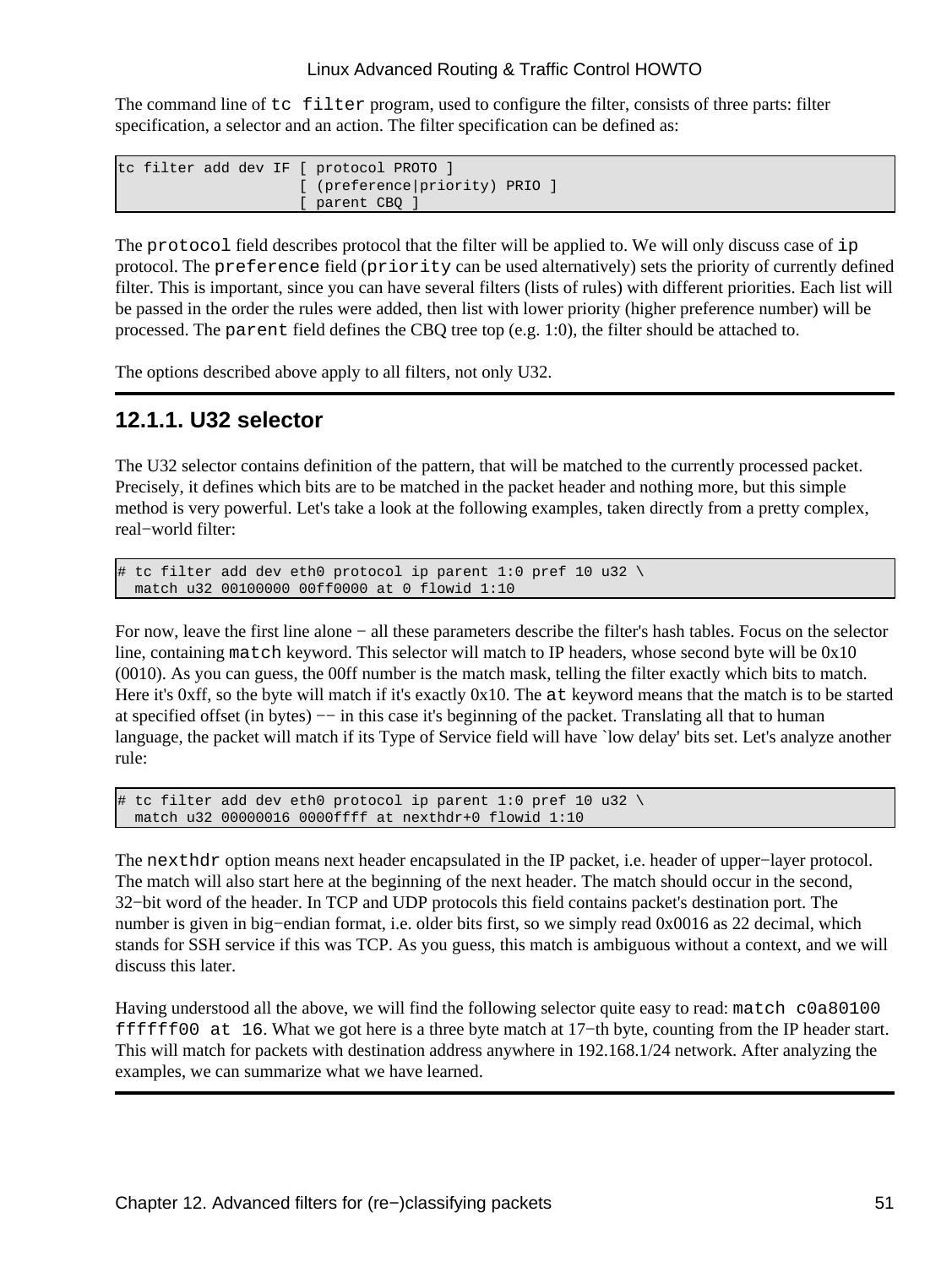## **12.1.2. General selectors**

General selectors define the pattern, mask and offset the pattern will be matched to the packet contents. Using the general selectors you can match virtually any single bit in the IP (or upper layer) header. They are more difficult to write and read, though, than specific selectors that described below. The general selector syntax is:

match [ u32 | u16 | u8 ] PATTERN MASK [ at OFFSET | nexthdr+OFFSET]

One of the keywords u32, u16 or u8 specifies length of the pattern in bits. PATTERN and MASK should follow, of length defined by the previous keyword. The OFFSET parameter is the offset, in bytes, to start matching. If next hdr + keyword is given, the offset is relative to start of the upper layer header.

Some examples:

```
# tc filter add dev ppp14 parent 1:0 prio 10 u32 \
     match u8 64 0xff at 8 \setminus flowid 1:4
```
Packet will match to this rule, if its time to live (TTL) is 64. TTL is the field starting just after 8−th byte of the IP header.

```
# tc filter add dev ppp14 parent 1:0 prio 10 u32 \
      match u8 0x10 0xff at nexthdr+13 \
      protocol tcp \
      flowid 1:3
```
FIXME: it has been pointed out that this syntax does not work currently.

Use this to match ACKs on packets smaller than 64 bytes:

```
## match acks the hard way,
## IP protocol 6,
## IP header length 0x5(32 bit words),
## IP Total length 0x34 (ACK + 12 bytes of TCP options)
## TCP ack set (bit 5, offset 33)
# tc filter add dev ppp14 parent 1:0 protocol ip prio 10 u32 \
           match ip protocol 6 0xff \setminusmatch u8 0x05 0x0f at 0 \setminusmatch u16 0x0000 0xffc0 at 2 \setminusmatch u8 0x10 0xff at 33 \
             flowid 1:3
```
This rule will only match TCP packets with ACK bit set, and no further payload. Here we can see an example of using two selectors, the final result will be logical AND of their results. If we take a look at TCP header diagram, we can see that the ACK bit is second older bit (0x10) in the 14−th byte of the TCP header (at  $nexthdr+13)$ . As for the second selector, if we'd like to make our life harder, we could write match u8  $0x06$  0xff at 9 instead of using the specific selector protocol tcp, because 6 is the number of TCP protocol, present in 10−th byte of the IP header. On the other hand, in this example we couldn't use any specific selector for the first match – simply because there's no specific selector to match TCP ACK bits.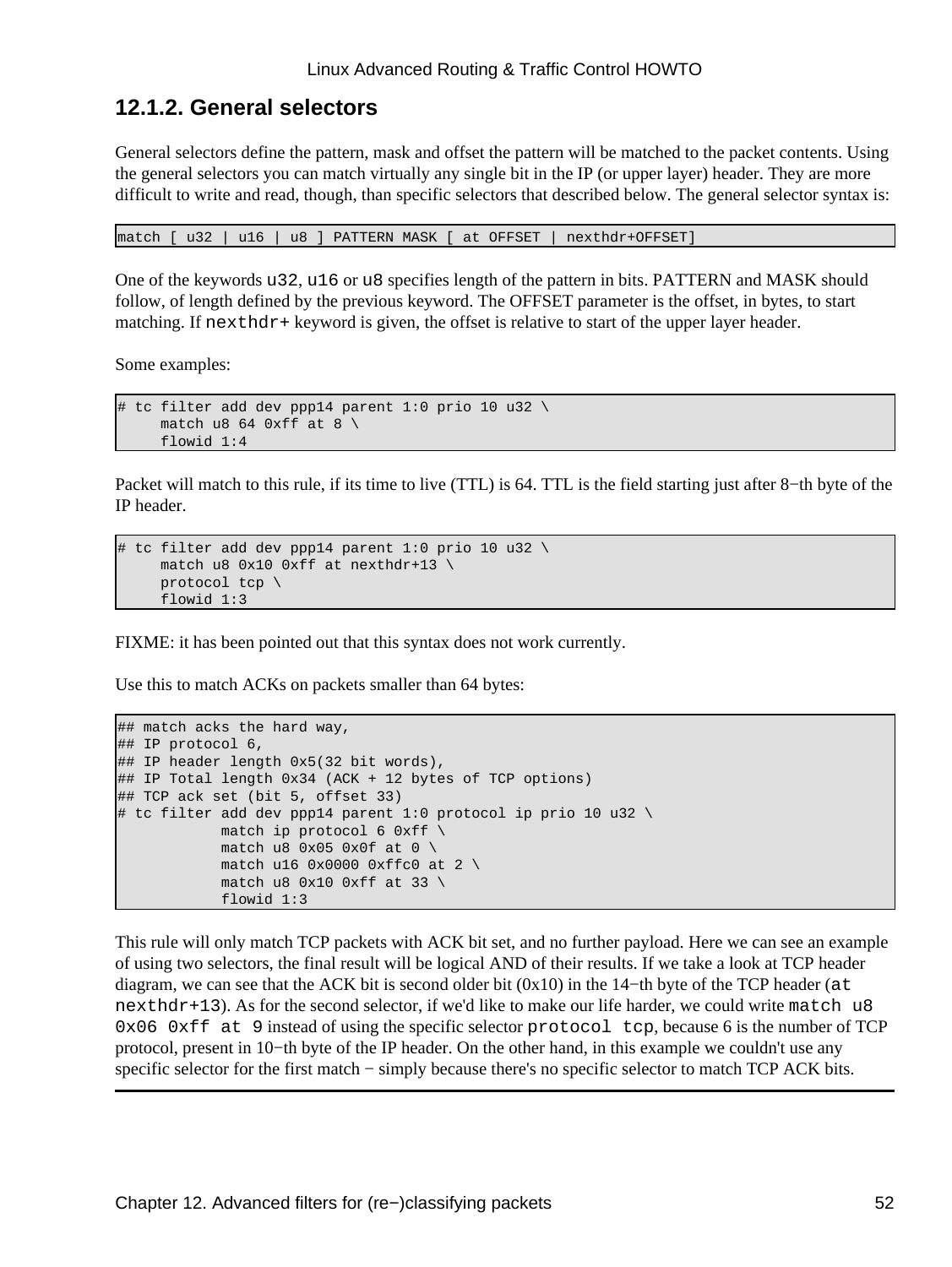## **12.1.3. Specific selectors**

The following table contains a list of all specific selectors the author of this section has found in the  $\pm c$ program source code. They simply make your life easier and increase readability of your filter's configuration.

FIXME: table placeholder − the table is in separate file ,,selector.html''

FIXME: it's also still in Polish :−(

FIXME: must be sgml'ized

Some examples:

```
tc filter add dev ppp0 parent 1:0 prio 10 u32 \
    match ip tos 0x10 0xff \
    flowid 1:4
```
FIXME: tcp dst match does not work as described below:

The above rule will match packets which have the TOS field set to 0x10. The TOS field starts at second byte of the packet and is one byte big, so we could write an equivalent general selector: match u8  $0x10$   $0xff$ at 1. This gives us hint to the internals of U32 filter –− the specific rules are always translated to general ones, and in this form they are stored in the kernel memory. This leads to another conclusion −− the tcp and udp selectors are exactly the same and this is why you can't use single match tcp dst 53 0xffff selector to match TCP packets sent to given port — they will also match UDP packets sent to this port. You must remember to also specify the protocol and end up with the following rule:

```
# tc filter add dev ppp0 parent 1:0 prio 10 u32 \
         match tcp dst 53 0xffff \
         match ip protocol 0x6 0xff \
         flowid 1:2
```
## **12.2. The route classifier**

This classifier filters based on the results of the routing tables. When a packet that is traversing through the classes reaches one that is marked with the "route" filter, it splits the packets up based on information in the routing table.

# tc filter add dev eth1 parent 1:0 protocol ip prio 100 route

Here we add a route classifier onto the parent node 1:0 with priority 100. When a packet reaches this node (which, since it is the root, will happen immediately) it will consult the routing table and if one matches will send it to the given class and give it a priority of 100. Then, to finally kick it into action, you add the appropriate routing entry:

The trick here is to define 'realm' based on either destination or source. The way to do it is like this:

# ip route add Host/Network via Gateway dev Device realm RealmNumber

For instance, we can define our destination network 192.168.10.0 with a realm number 10: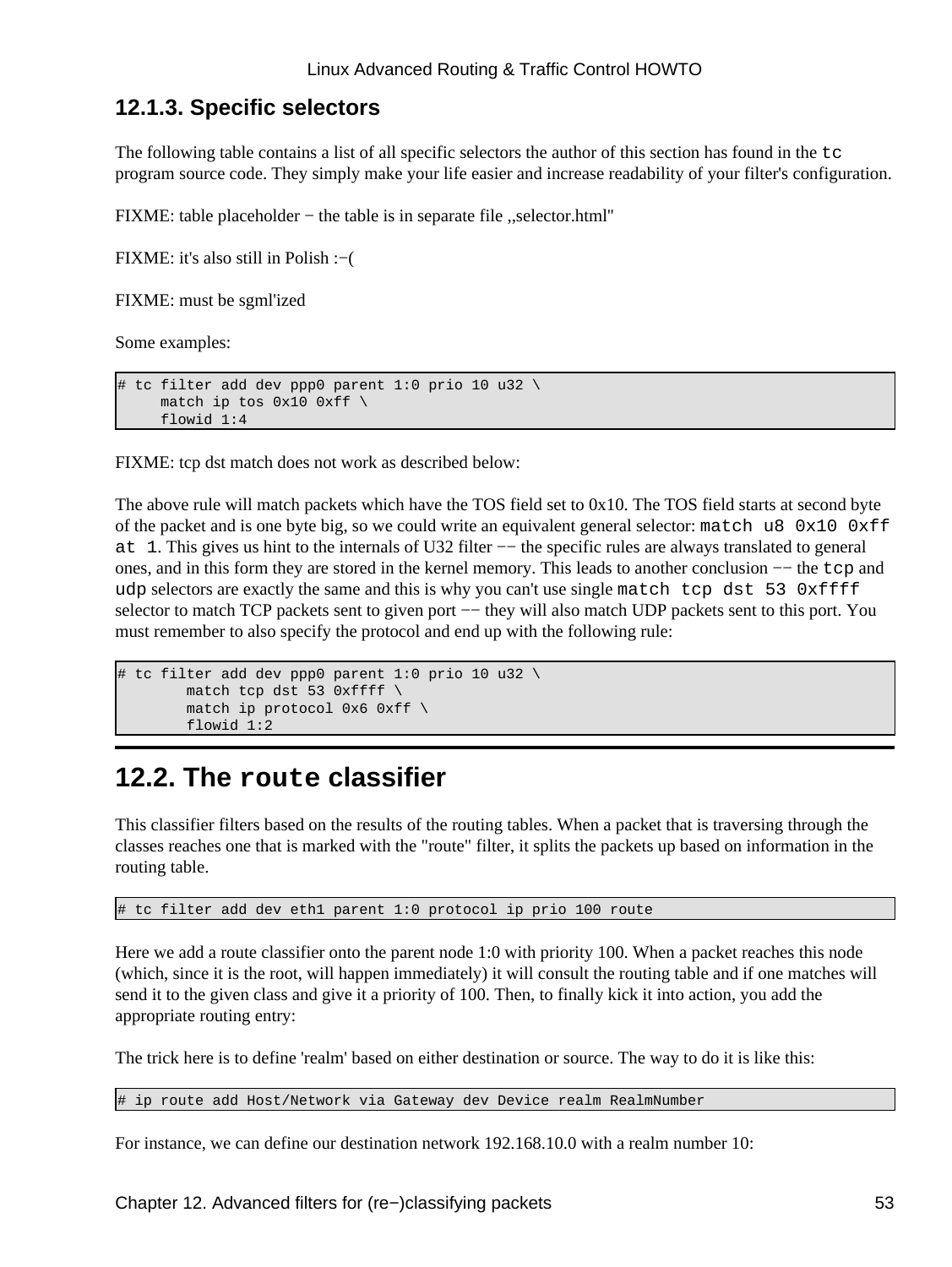# ip route add 192.168.10.0/24 via 192.168.10.1 dev eth1 realm 10

When adding route filters, we can use realm numbers to represent the networks or hosts and specify how the routes match the filters.

```
# tc filter add dev eth1 parent 1:0 protocol ip prio 100 \
  route to 10 classid 1:10
```
The above rule says packets going to the network 192.168.10.0 match class id 1:10.

Route filter can also be used to match source routes. For example, there is a subnetwork attached to the Linux router on eth2.

```
# ip route add 192.168.2.0/24 dev eth2 realm 2
# tc filter add dev eth1 parent 1:0 protocol ip prio 100 \
  route from 2 classid 1:2
```
Here the filter specifies that packets from the subnetwork 192.168.2.0 (realm 2) will match class id 1:2.

## **12.3. Policing filters**

To make even more complicated setups possible, you can have filters that only match up to a certain bandwidth. You can declare a filter to entirely cease matching above a certain rate, or only to not match only the bandwidth exceeding a certain rate.

So if you decided to police at 4mbit/s, but 5mbit/s of traffic is present, you can stop matching either the entire 5mbit/s, or only not match 1mbit/s, and do send 4mbit/s to the configured class.

If bandwidth exceeds the configured rate, you can drop a packet, reclassify it, or see if another filter will match it.

## **12.3.1. Ways to police**

There are basically two ways to police. If you compiled the kernel with 'Estimators', the kernel can measure for each filter how much traffic it is passing, more or less. These estimators are very easy on the CPU, as they simply count 25 times per second how many data has been passed, and calculate the bitrate from that.

The other way works again via a Token Bucket Filter, this time living within your filter. The TBF only matches traffic UP TO your configured bandwidth, if more is offered, only the excess is subject to the configured overlimit action.

### **12.3.1.1. With the kernel estimator**

This is very simple and has only one parameter: avrate. Either the flow remains below avrate, and the filter classifies the traffic to the classid configured, or your rate exceeds it in which case the specified action is taken, which is 'reclassify' by default.

The kernel uses an Exponential Weighted Moving Average for your bandwidth which makes it less sensitive to short bursts.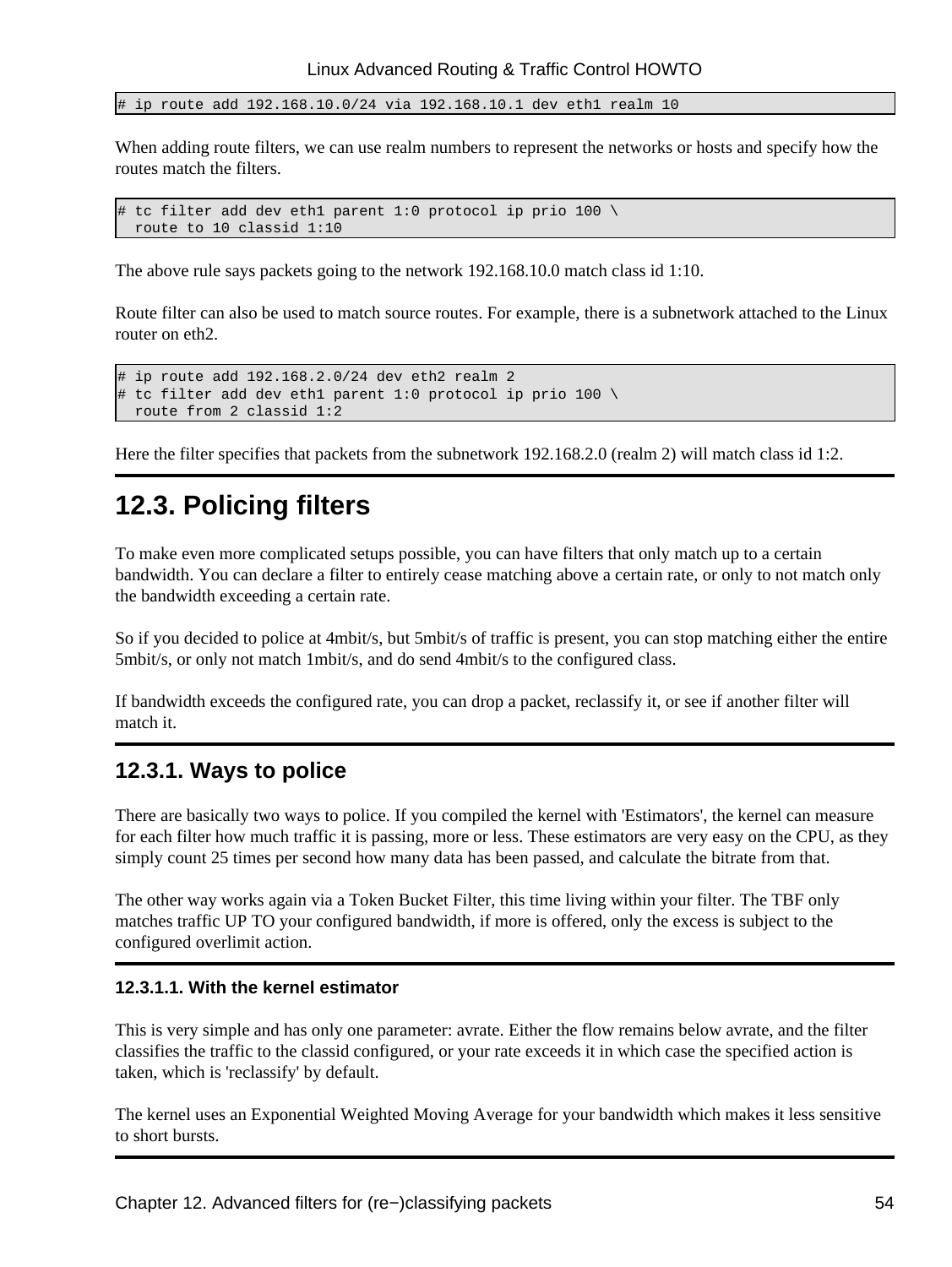### **12.3.1.2. With Token Bucket Filter**

Uses the following parameters:

- buffer/maxburst
- mtu/minburst
- mpu
- rate

Which behave mostly identical to those described in the Token Bucket Filter section. Please note however that if you set the mtu of a TBF policer too low, \*no\* packets will pass, whereas the egress TBF qdisc will just pass them slower.

Another difference is that a policer can only let a packet pass, or drop it. It cannot delay hold on to it in order to delay it.

## **12.3.2. Overlimit actions**

If your filter decides that it is overlimit, it can take 'actions'. Currently, three actions are available:

*continue*

Causes this filter not to match, but perhaps other filters will.

*drop*

This is a very fierce option which simply discards traffic exceeding a certain rate. It is often used in the ingress policer and has limited uses. For example, you may have a name server that falls over if offered more than 5mbit/s of packets, in which case an ingress filter could be used to make sure no more is ever offered.

*Pass/OK*

Pass on traffic ok. Might be used to disable a complicated filter, but leave it in place.

*reclassify*

Most often comes down to reclassification to Best Effort. This is the default action.

## **12.3.3. Examples**

The only real example known is mentioned in the 'Protecting your host from SYN floods' section.

FIXME: if you have used this, please share your experience with us

## **12.4. Hashing filters for very fast massive filtering**

If you have a need for thousands of rules, for example if you have a lot of clients or computers, all with different QoS specifications, you may find that the kernel spends a lot of time matching all those rules.

By default, all filters reside in one big chain which is matched in descending order of priority. If you have 1000 rules, 1000 checks may be needed to determine what to do with a packet.

Matching would go much quicker if you would have 256 chains with each four rules – if you could divide packets over those 256 chains, so that the right rule will be there.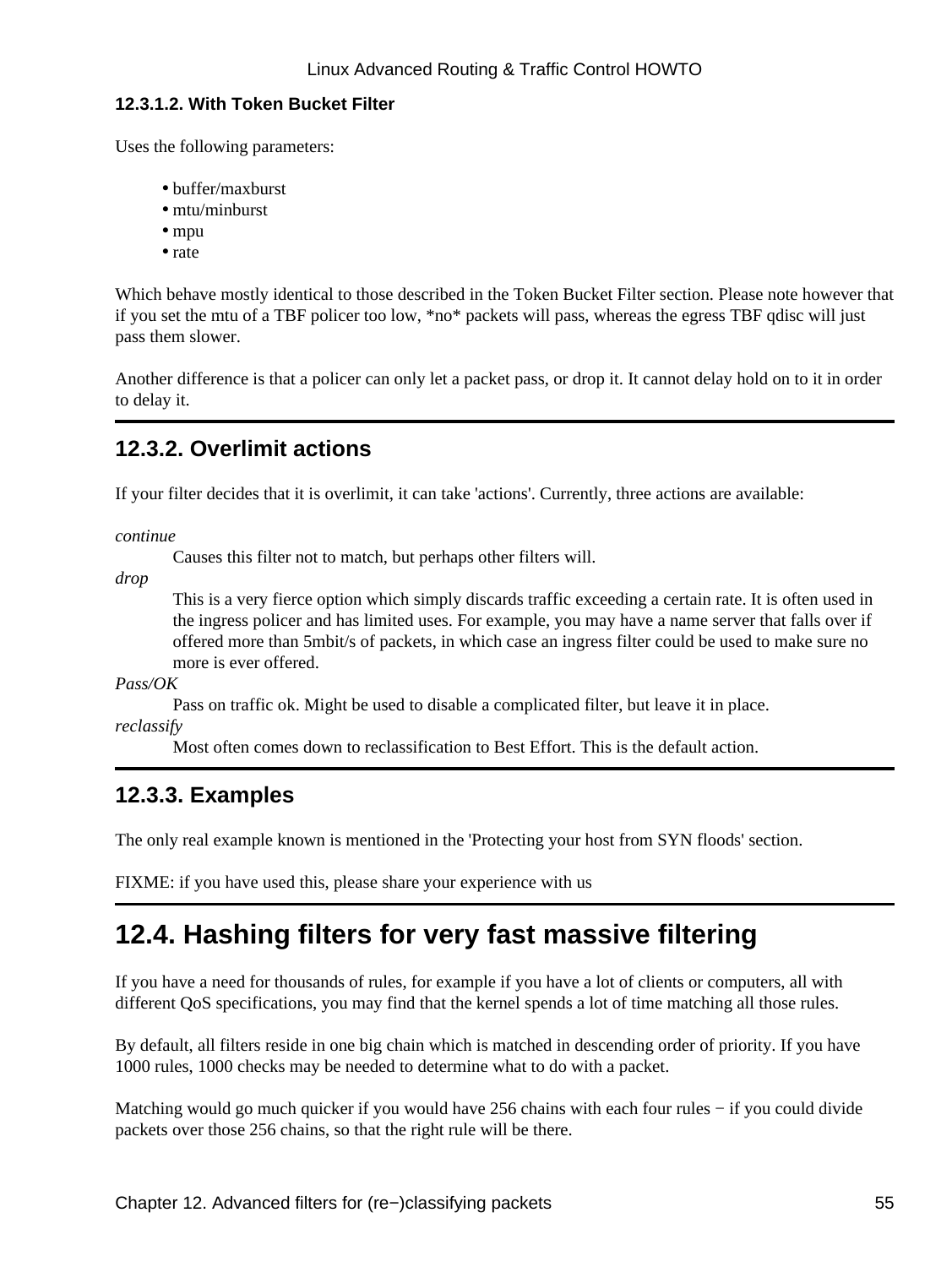Hashing makes this possible. Let's say you have 1024 cable modem customers in your network, with IP addresses ranging from 1.2.0.0 to 1.2.3.255, and each has to go in another bin, for example 'lite', 'regular' and 'premium'. You would then have 1024 rules like this:

```
# tc filter add dev ethl parent 1:0 protocol ip prio 100 match ip src \setminus 1.2.0.0 classid 1:1
# tc filter add dev eth1 parent 1:0 protocol ip prio 100 match ip src \setminus 1.2.0.1 classid 1:1
...
# tc filter add dev ethl parent 1:0 protocol ip prio 100 match ip src \setminus 1.2.3.254 classid 1:3
# tc filter add dev eth1 parent 1:0 protocol ip prio 100 match ip src \
  1.2.3.255 classid 1:2
```
To speed this up, we can use the last part of the IP address as a 'hash key'. We then get 256 tables, the first of which looks like this:

```
# tc filter add dev eth1 parent 1:0 protocol ip prio 100 match ip src \
 1.2.0.0 classid 1:1
# tc filter add dev eth1 parent 1:0 protocol ip prio 100 match ip src \
 1.2.1.0 classid 1:1
# tc filter add dev eth1 parent 1:0 protocol ip prio 100 match ip src \
 1.2.2.0 classid 1:3
# tc filter add dev eth1 parent 1:0 protocol ip prio 100 match ip src \
  1.2.3.0 classid 1:2
```
The next one starts like this:

```
# tc filter add dev ethl parent 1:0 protocol ip prio 100 match ip src \
  1.2.0.1 classid 1:1
...
```
This way, only four checks are needed at most, two on average.

Configuration is pretty complicated, but very worth it by the time you have this many rules. First we make a filter root, then we create a table with 256 entries:

 $\#$  tc filter add dev ethl parent 1:0 prio 5 protocol ip u32 # tc filter add dev eth1 parent 1:0 prio 5 handle 2: protocol ip u32 divisor 256

Now we add some rules to entries in the created table:

```
# tc filter add dev eth1 protocol ip parent 1:0 prio 5 u32 ht 2:7b: \
        match ip src 1.2.0.123 flowid 1:1
# tc filter add dev eth1 protocol ip parent 1:0 prio 5 u32 ht 2:7b: \
        match ip src 1.2.1.123 flowid 1:2
# tc filter add dev eth1 protocol ip parent 1:0 prio 5 u32 ht 2:7b: \
        match ip src 1.2.3.123 flowid 1:3
# tc filter add dev eth1 protocol ip parent 1:0 prio 5 u32 ht 2:7b: \
        match ip src 1.2.4.123 flowid 1:2
```
This is entry 123, which contains matches for 1.2.0.123, 1.2.1.123, 1.2.2.123, 1.2.3.123, and sends them to 1:1, 1:2, 1:3 and 1:2 respectively. Note that we need to specify our hash bucket in hex, 0x7b is 123.

Next create a 'hashing filter' that directs traffic to the right entry in the hashing table: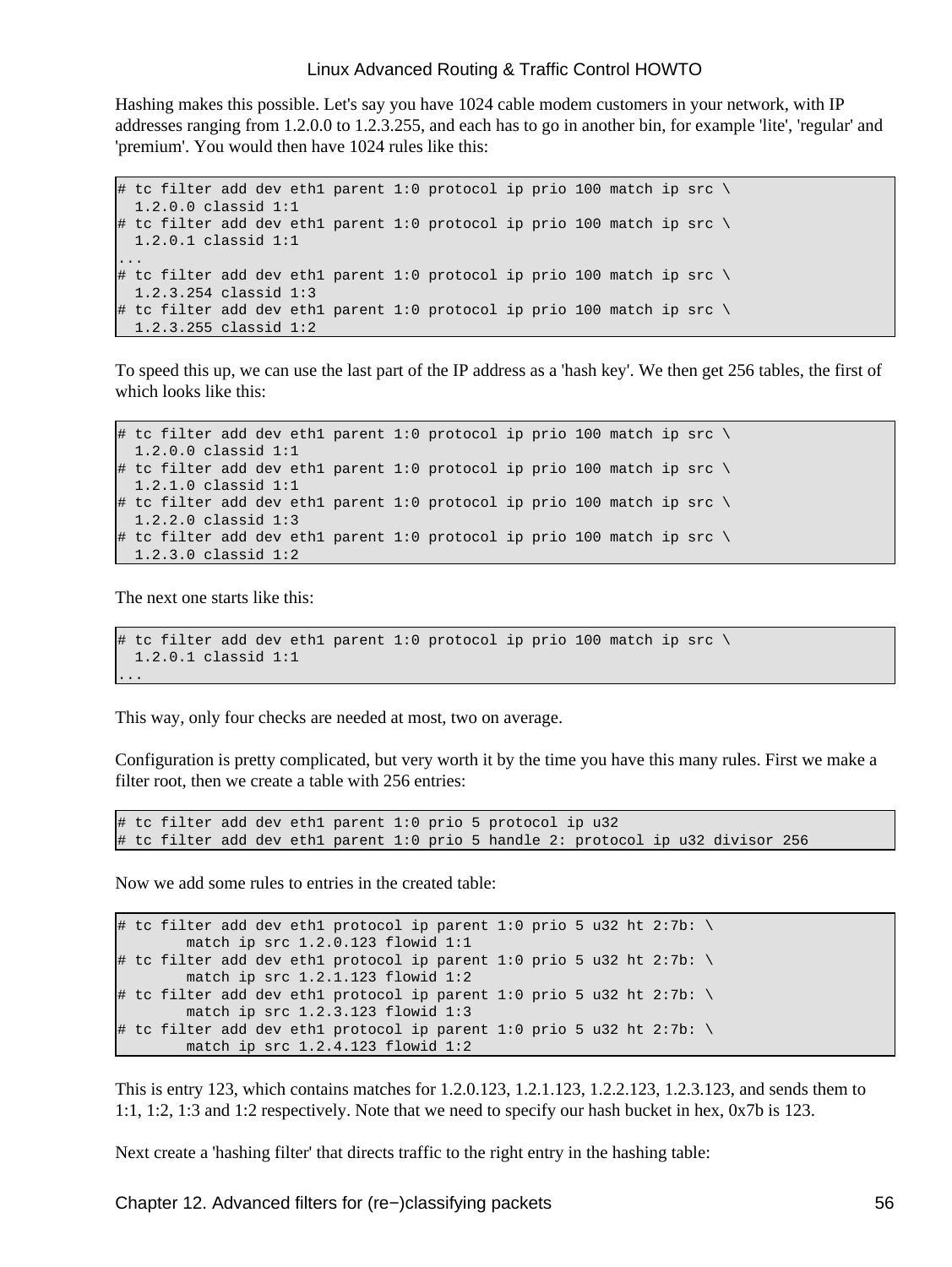```
# tc filter add dev eth1 protocol ip parent 1:0 prio 5 u32 ht 800:: \
       match ip src 1.2.0.0/16 hashkey mask 0x000000ff at 12 \
        link 2:
```
Ok, some numbers need explaining. The default hash table is called 800:: and all filtering starts there. Then we select the source address, which lives as position 12, 13, 14 and 15 in the IP header, and indicate that we are only interested in the last part. This we send to hash table 2:, which we created earlier.

It is quite complicated, but it does work in practice and performance will be staggering. Note that this example could be improved to the ideal case where each chain contains 1 filter!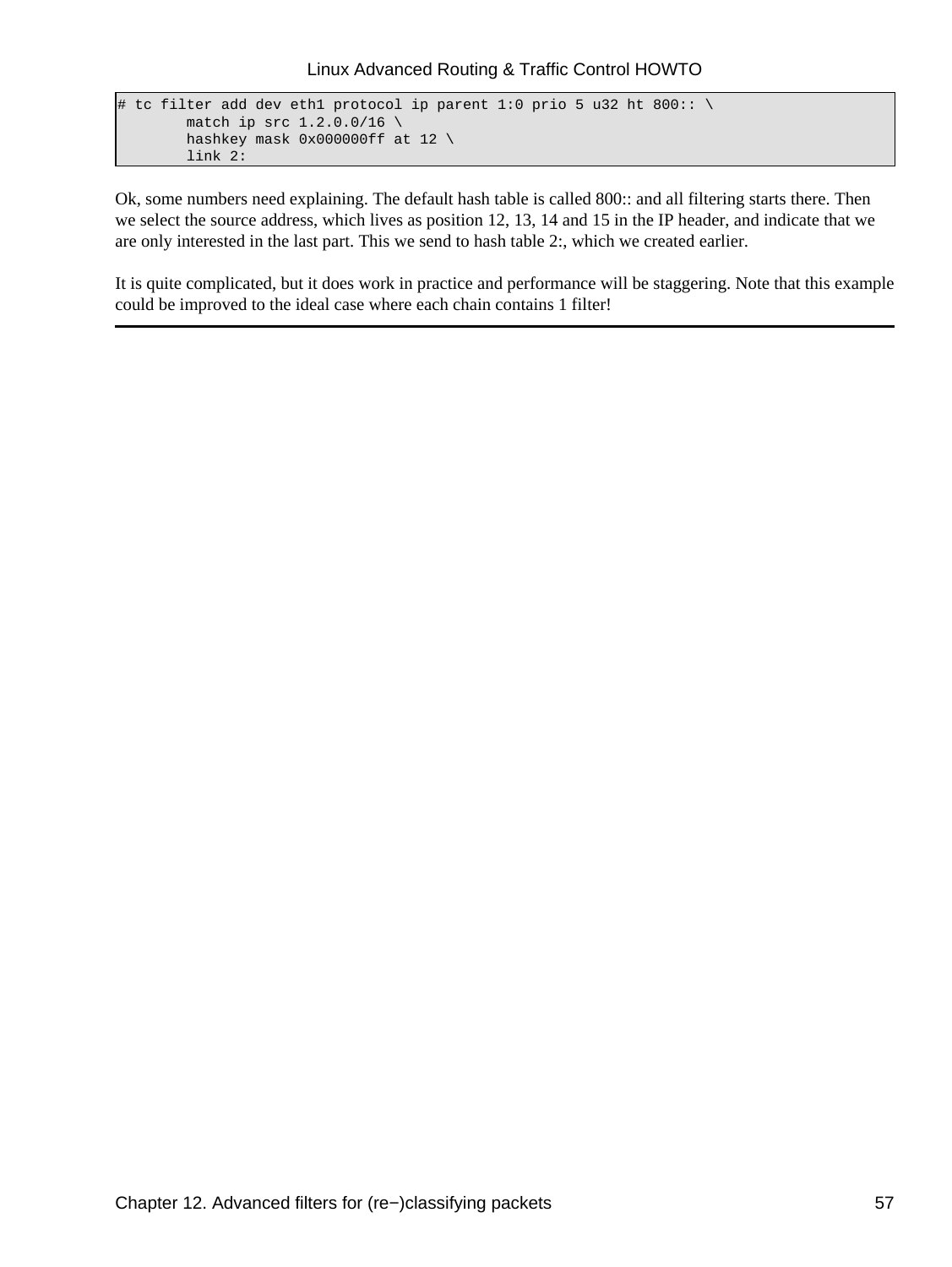# **Chapter 13. Kernel network parameters**

The kernel has lots of parameters which can be tuned for different circumstances. While, as usual, the default parameters serve 99% of installations very well, we don't call this the Advanced HOWTO for the fun of it!

The interesting bits are in /proc/sys/net, take a look there. Not everything will be documented here initially, but we're working on it.

In the meantime you may want to have a look at the Linux−Kernel sources; read the file Documentation/filesystems/proc.txt. Most of the features are explained there.

(FIXME)

## <span id="page-61-0"></span>**13.1. Reverse Path Filtering**

By default, routers route everything, even packets which 'obviously' don't belong on your network. A common example is private IP space escaping onto the Internet. If you have an interface with a route of 195.96.96.0/24 to it, you do not expect packets from 212.64.94.1 to arrive there.

Lots of people will want to turn this feature off, so the kernel hackers have made it easy. There are files in /proc where you can tell the kernel to do this for you. The method is called "Reverse Path Filtering". Basically, if the reply to this packet wouldn't go out the interface this packet came in, then this is a bogus packet and should be ignored.

The following fragment will turn this on for all current and future interfaces.

```
# for i in /proc/sys/net/ipv4/conf/*/rp_filter ; do
 echo 2 > $i> done
```
Going by the example above, if a packet arrived on the Linux router on eth1 claiming to come from the Office+ISP subnet, it would be dropped. Similarly, if a packet came from the Office subnet, claiming to be from somewhere outside your firewall, it would be dropped also.

The above is full reverse path filtering. The default is to only filter based on IPs that are on directly connected networks. This is because the full filtering breaks in the case of asymmetric routing (where packets come in one way and go out another, like satellite traffic, or if you have dynamic (bgp, ospf, rip) routes in your network. The data comes down through the satellite dish and replies go back through normal land−lines).

If this exception applies to you (and you'll probably know if it does) you can simply turn off the rp\_filter on the interface where the satellite data comes in. If you want to see if any packets are being dropped, the log\_martians file in the same directory will tell the kernel to log them to your syslog.

# echo 1 >/proc/sys/net/ipv4/conf/<interfacename>/log\_martians

FIXME: is setting the conf/{default,all}/\* files enough? − martijn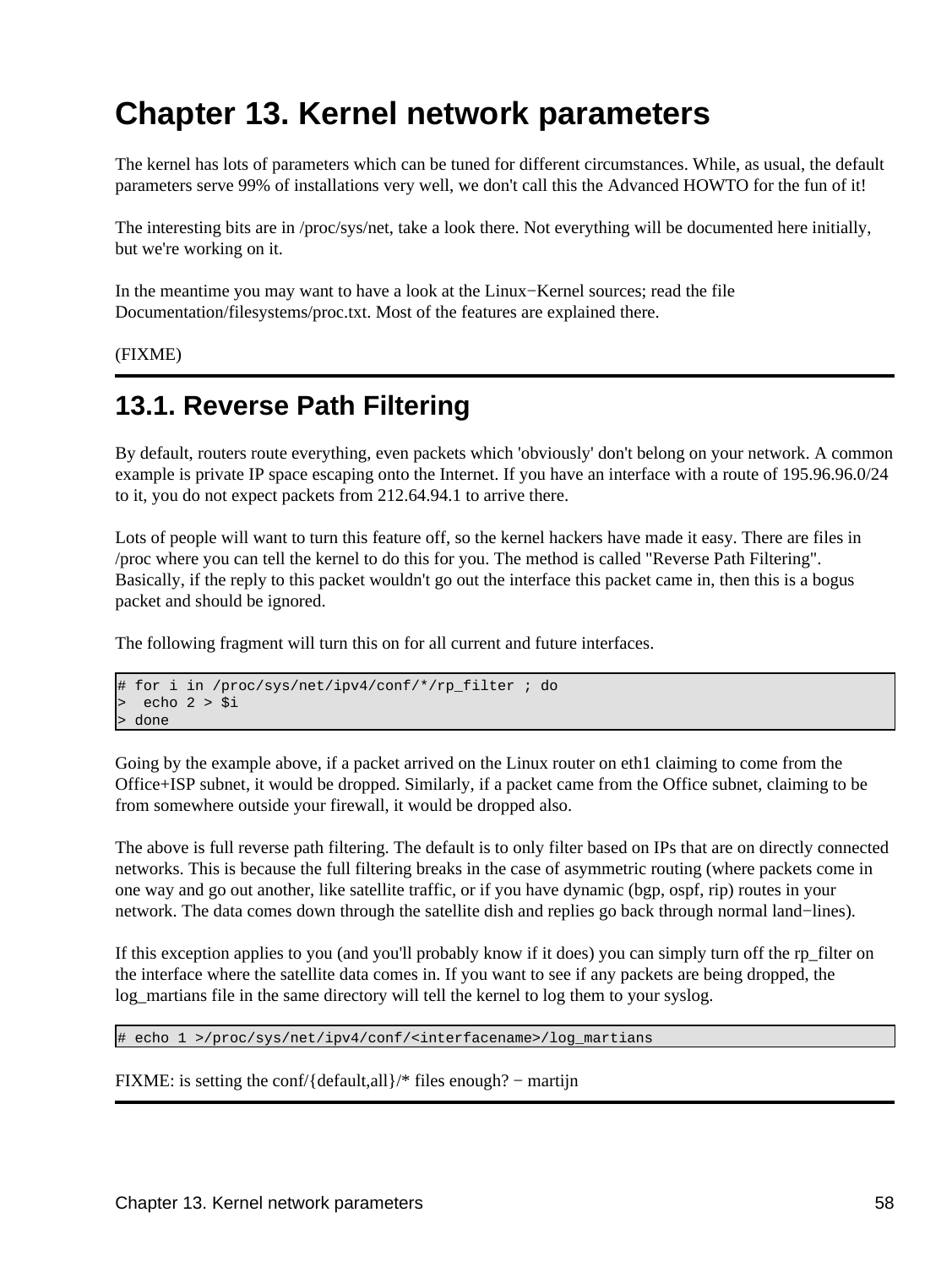## **13.2. Obscure settings**

Ok, there are a lot of parameters which can be modified. We try to list them all. Also documented (partly) in Documentation/ip−sysctl.txt.

Some of these settings have different defaults based on whether you answered 'Yes' to 'Configure as router and not host' while compiling your kernel.

## **13.2.1. Generic ipv4**

As a generic note, most rate limiting features don't work on loopback, so don't test them locally. The limits are supplied in 'jiffies', and are enforced using the earlier mentioned token bucket filter.

The kernel has an internal clock which runs at 'HZ' ticks (or 'jiffies') per second. On Intel, 'HZ' is mostly 100. So setting a \*\_rate file to, say 50, would allow for 2 packets per second. The token bucket filter is also configured to allow for a burst of at most 6 packets, if enough tokens have been earned.

Several entries in the following list have been copied from

/usr/src/linux/Documentation/networking/ip−sysctl.txt, written by Alexey Kuznetsov <kuznet@ms2.inr.ac.ru> and Andi Kleen  $\langle a \rangle$ ak@muc.de>

*/proc/sys/net/ipv4/icmp\_destunreach\_rate*

If the kernel decides that it can't deliver a packet, it will drop it, and send the source of the packet an ICMP notice to this effect.

*/proc/sys/net/ipv4/icmp\_echo\_ignore\_all*

Don't act on echo packets at all. Please don't set this by default, but if you are used as a relay in a DoS attack, it may be useful.

*/proc/sys/net/ipv4/icmp\_echo\_ignore\_broadcasts [Useful]*

If you ping the broadcast address of a network, all hosts are supposed to respond. This makes for a dandy denial−of−service tool. Set this to 1 to ignore these broadcast messages.

*/proc/sys/net/ipv4/icmp\_echoreply\_rate*

The rate at which echo replies are sent to any one destination.

*/proc/sys/net/ipv4/icmp\_ignore\_bogus\_error\_responses*

Set this to ignore ICMP errors caused by hosts in the network reacting badly to frames sent to what they perceive to be the broadcast address.

*/proc/sys/net/ipv4/icmp\_paramprob\_rate*

A relatively unknown ICMP message, which is sent in response to incorrect packets with broken IP or TCP headers. With this file you can control the rate at which it is sent.

*/proc/sys/net/ipv4/icmp\_timeexceed\_rate*

This the famous cause of the 'Solaris middle star' in traceroutes. Limits number of ICMP Time Exceeded messages sent.

*/proc/sys/net/ipv4/igmp\_max\_memberships*

Maximum number of listening igmp (multicast) sockets on the host. FIXME: Is this true? */proc/sys/net/ipv4/inet\_peer\_gc\_maxtime*

FIXME: Add a little explanation about the inet peer storage? Minimum interval between garbage collection passes. This interval is in effect under low (or absent) memory pressure on the pool. Measured in jiffies.

*/proc/sys/net/ipv4/inet\_peer\_gc\_mintime*

Minimum interval between garbage collection passes. This interval is in effect under high memory pressure on the pool. Measured in jiffies.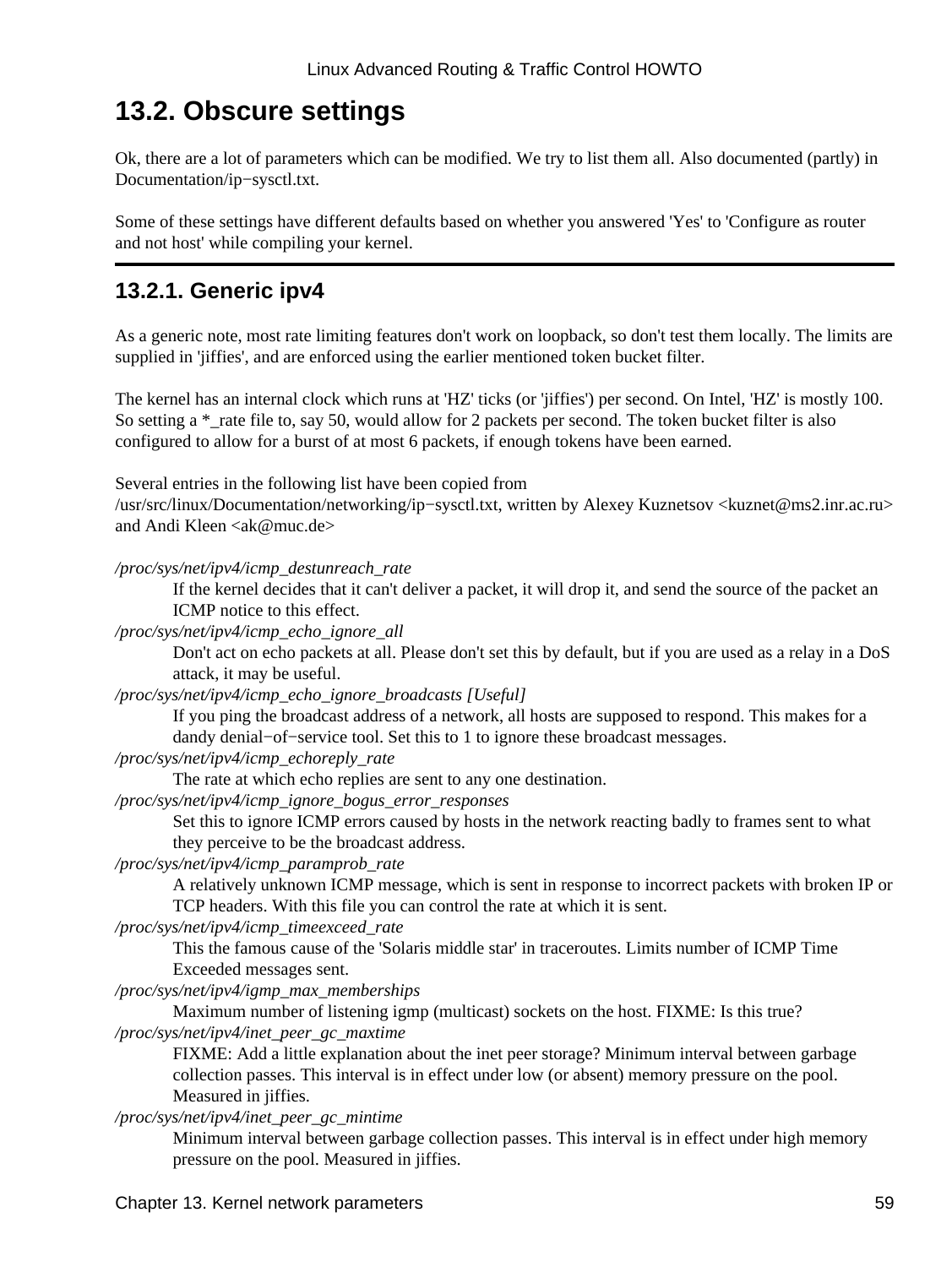*/proc/sys/net/ipv4/inet\_peer\_maxttl*

Maximum time−to−live of entries. Unused entries will expire after this period of time if there is no memory pressure on the pool (i.e. when the number of entries in the pool is very small). Measured in jiffies.

*/proc/sys/net/ipv4/inet\_peer\_minttl*

Minimum time−to−live of entries. Should be enough to cover fragment time−to−live on the reassembling side. This minimum time−to−live is guaranteed if the pool size is less than inet peer threshold. Measured in jiffies.

*/proc/sys/net/ipv4/inet\_peer\_threshold*

The approximate size of the INET peer storage. Starting from this threshold entries will be thrown aggressively. This threshold also determines entries' time−to−live and time intervals between garbage collection passes. More entries, less time−to−live, less GC interval.

#### */proc/sys/net/ipv4/ip\_autoconfig*

This file contains the number one if the host received its IP configuration by RARP, BOOTP, DHCP or a similar mechanism. Otherwise it is zero.

*/proc/sys/net/ipv4/ip\_default\_ttl*

Time To Live of packets. Set to a safe 64. Raise it if you have a huge network. Don't do so for fun − routing loops cause much more damage that way. You might even consider lowering it in some circumstances.

*/proc/sys/net/ipv4/ip\_dynaddr*

You need to set this if you use dial−on−demand with a dynamic interface address. Once your demand interface comes up, any local TCP sockets which haven't seen replies will be rebound to have the right address. This solves the problem that the connection that brings up your interface itself does not work, but the second try does.

#### */proc/sys/net/ipv4/ip\_forward*

If the kernel should attempt to forward packets. Off by default.

*/proc/sys/net/ipv4/ip\_local\_port\_range*

Range of local ports for outgoing connections. Actually quite small by default, 1024 to 4999. */proc/sys/net/ipv4/ip\_no\_pmtu\_disc*

Set this if you want to disable Path MTU discovery – a technique to determine the largest Maximum Transfer Unit possible on your path. See also the section on Path MTU discovery in the *[Cookbook](#page-77-0)* chapter.

*/proc/sys/net/ipv4/ipfrag\_high\_thresh*

Maximum memory used to reassemble IP fragments. When ipfrag\_high\_thresh bytes of memory is allocated for this purpose, the fragment handler will toss packets until ipfrag\_low\_thresh is reached.

*/proc/sys/net/ipv4/ip\_nonlocal\_bind*

Set this if you want your applications to be able to bind to an address which doesn't belong to a device on your system. This can be useful when your machine is on a non−permanent (or even dynamic) link, so your services are able to start up and bind to a specific address when your link is down.

*/proc/sys/net/ipv4/ipfrag\_low\_thresh*

Minimum memory used to reassemble IP fragments.

*/proc/sys/net/ipv4/ipfrag\_time*

Time in seconds to keep an IP fragment in memory.

*/proc/sys/net/ipv4/tcp\_abort\_on\_overflow*

A boolean flag controlling the behaviour under lots of incoming connections. When enabled, this causes the kernel to actively send RST packets when a service is overloaded.

#### */proc/sys/net/ipv4/tcp\_fin\_timeout*

Time to hold socket in state FIN−WAIT−2, if it was closed by our side. Peer can be broken and never close its side, or even died unexpectedly. Default value is 60sec. Usual value used in 2.2 was 180 seconds, you may restore it, but remember that if your machine is even underloaded WEB server, you risk to overflow memory with kilotons of dead sockets, FIN−WAIT−2 sockets are less dangerous than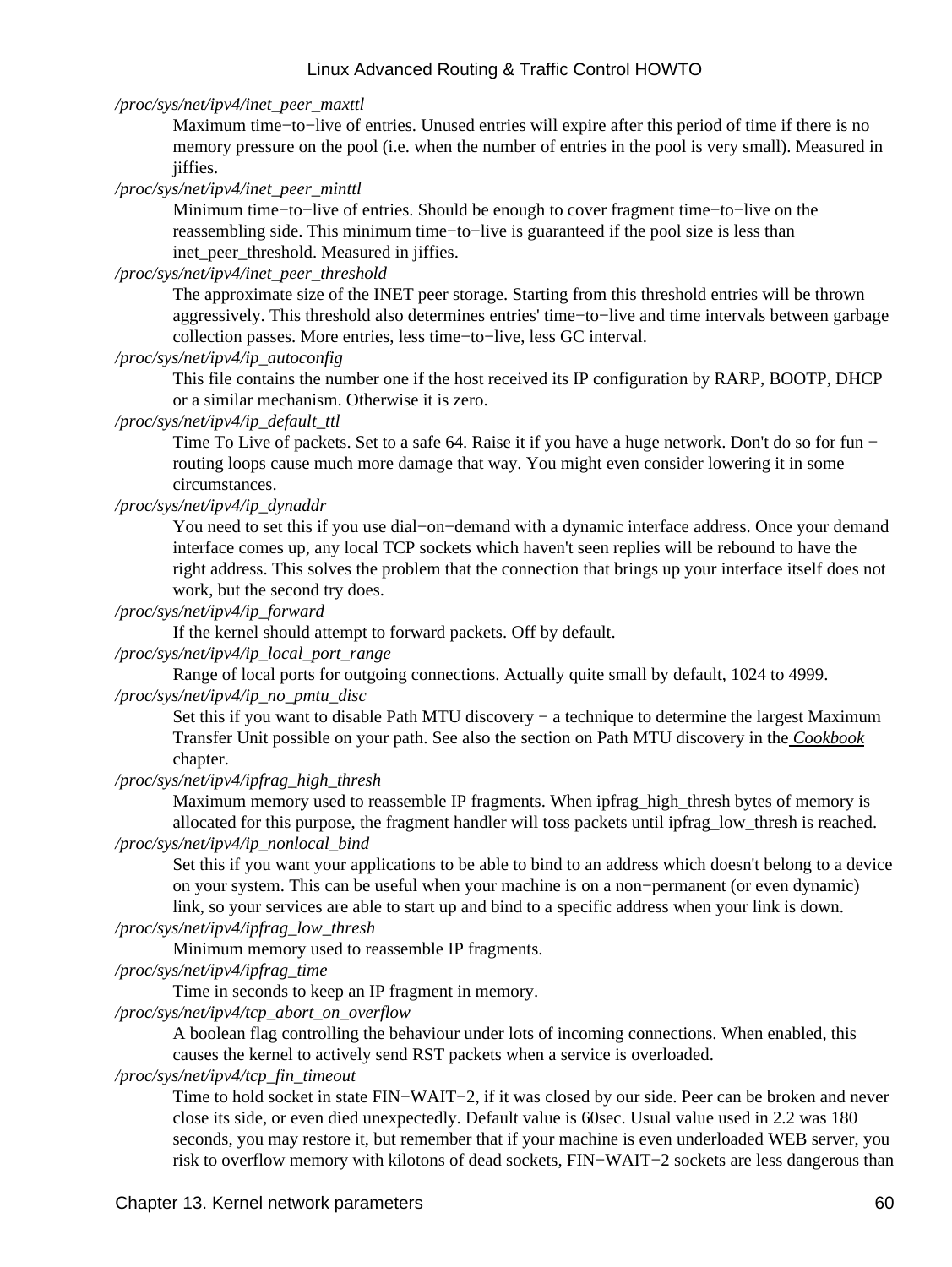FIN−WAIT−1, because they eat maximum 1.5K of memory, but they tend to live longer. Cf. tcp\_max\_orphans.

*/proc/sys/net/ipv4/tcp\_keepalive\_time*

How often TCP sends out keepalive messages when keepalive is enabled. Default: 2hours. */proc/sys/net/ipv4/tcp\_keepalive\_intvl*

How frequent probes are retransmitted, when a probe isn't acknowledged. Default: 75 seconds. */proc/sys/net/ipv4/tcp\_keepalive\_probes*

How many keepalive probes TCP will send, until it decides that the connection is broken. Default value: 9. Multiplied with tcp\_keepalive\_intvl, this gives the time a link can be non−responsive after a keepalive has been sent.

*/proc/sys/net/ipv4/tcp\_max\_orphans*

Maximal number of TCP sockets not attached to any user file handle, held by system. If this number is exceeded orphaned connections are reset immediately and warning is printed. This limit exists only to prevent simple DoS attacks, you must not rely on this or lower the limit artificially, but rather increase it (probably, after increasing installed memory), if network conditions require more than default value, and tune network services to linger and kill such states more aggressively. Let me remind you again: each orphan eats up to 64K of unswappable memory.

*/proc/sys/net/ipv4/tcp\_orphan\_retries*

How may times to retry before killing TCP connection, closed by our side. Default value 7 corresponds to 50sec−16min depending on RTO. If your machine is a loaded WEB server, you should think about lowering this value, such sockets may consume significant resources. Cf. tcp\_max\_orphans.

*/proc/sys/net/ipv4/tcp\_max\_syn\_backlog*

Maximal number of remembered connection requests, which still did not receive an acknowledgment from connecting client. Default value is 1024 for systems with more than 128Mb of memory, and 128 for low memory machines. If server suffers of overload, try to increase this number. Warning! If you make it greater than 1024, it would be better to change TCP\_SYNQ\_HSIZE in include/net/tcp.h to keep TCP\_SYNQ\_HSIZE\*16<=tcp\_max\_syn\_backlog and to recompile kernel.

*/proc/sys/net/ipv4/tcp\_max\_tw\_buckets*

Maximal number of timewait sockets held by system simultaneously. If this number is exceeded time−wait socket is immediately destroyed and warning is printed. This limit exists only to prevent simple DoS attacks, you must not lower the limit artificially, but rather increase it (probably, after increasing installed memory), if network conditions require more than default value.

*/proc/sys/net/ipv4/tcp\_retrans\_collapse*

Bug−to−bug compatibility with some broken printers. On retransmit try to send bigger packets to work around bugs in certain TCP stacks.

### */proc/sys/net/ipv4/tcp\_retries1*

How many times to retry before deciding that something is wrong and it is necessary to report this suspicion to network layer. Minimal RFC value is 3, it is default, which corresponds to 3sec−8min depending on RTO.

*/proc/sys/net/ipv4/tcp\_retries2*

How may times to retry before killing alive TCP connection. [RFC 1122](http://www.ietf.org/rfc/rfc1122.txt) says that the limit should be longer than 100 sec. It is too small number. Default value 15 corresponds to 13−30min depending on RTO.

#### */proc/sys/net/ipv4/tcp\_rfc1337*

This boolean enables a fix for 'time−wait assassination hazards in tcp', described in RFC 1337. If enabled, this causes the kernel to drop RST packets for sockets in the time−wait state. Default: 0 */proc/sys/net/ipv4/tcp\_sack*

Use Selective ACK which can be used to signify that specific packets are missing − therefore helping fast recovery.

*/proc/sys/net/ipv4/tcp\_stdurg*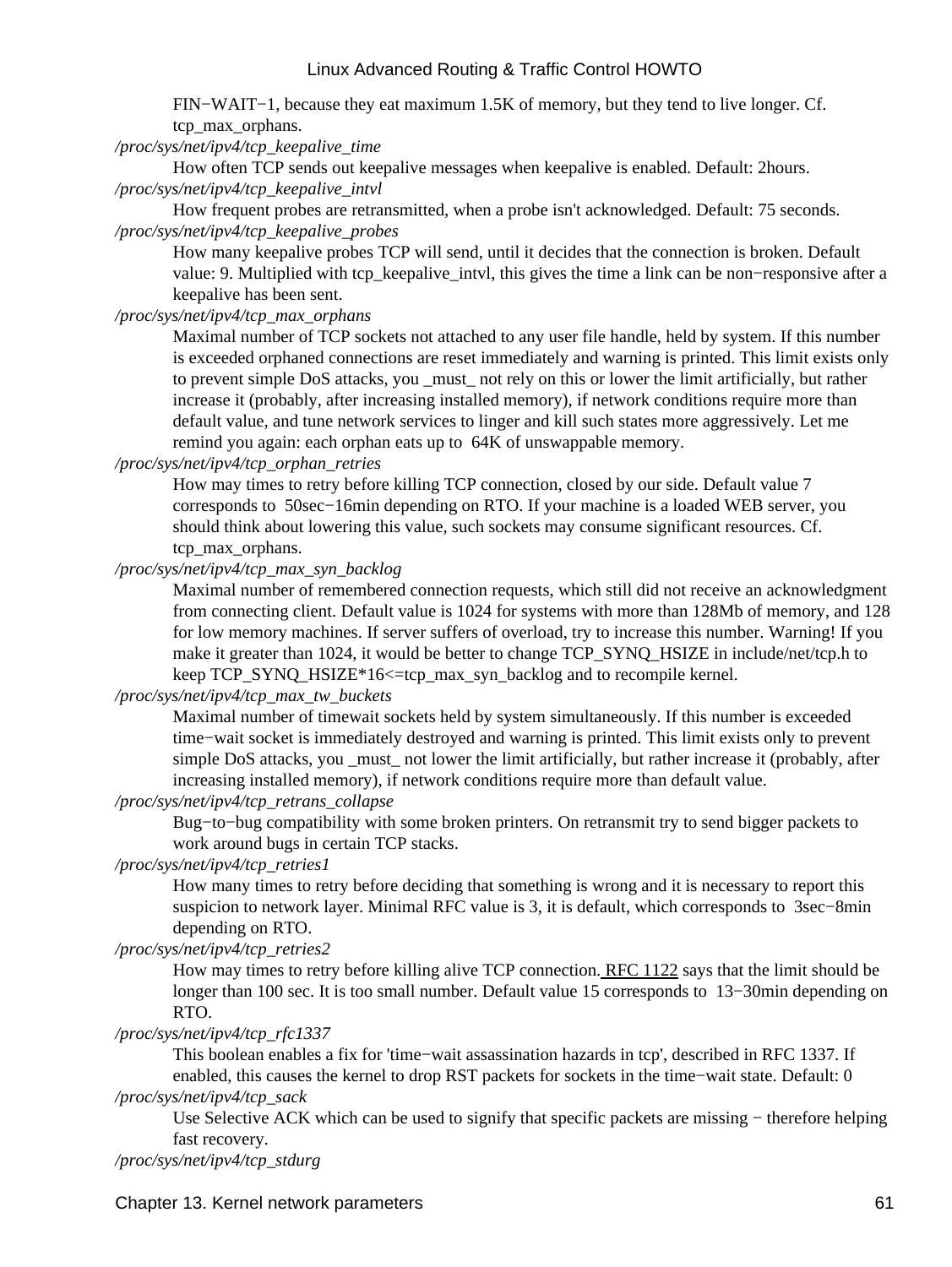Use the Host requirements interpretation of the TCP urg pointer field. Most hosts use the older BSD interpretation, so if you turn this on Linux might not communicate correctly with them. Default: FALSE

*/proc/sys/net/ipv4/tcp\_syn\_retries*

Number of SYN packets the kernel will send before giving up on the new connection.

*/proc/sys/net/ipv4/tcp\_synack\_retries*

To open the other side of the connection, the kernel sends a SYN with a piggybacked ACK on it, to acknowledge the earlier received SYN. This is part 2 of the threeway handshake. This setting determines the number of SYN+ACK packets sent before the kernel gives up on the connection. */proc/sys/net/ipv4/tcp\_timestamps*

Timestamps are used, amongst other things, to protect against wrapping sequence numbers. A 1 gigabit link might conceivably re−encounter a previous sequence number with an out−of−line value, because it was of a previous generation. The timestamp will let it recognize this 'ancient packet'.

*/proc/sys/net/ipv4/tcp\_tw\_recycle*

Enable fast recycling TIME−WAIT sockets. Default value is 1. It should not be changed without advice/request of technical experts.

*/proc/sys/net/ipv4/tcp\_window\_scaling*

TCP/IP normally allows windows up to 65535 bytes big. For really fast networks, this may not be enough. The window scaling options allows for almost gigabyte windows, which is good for high bandwidth\*delay products.

## **13.2.2. Per device settings**

DEV can either stand for a real interface, or for 'all' or 'default'. Default also changes settings for interfaces yet to be created.

*/proc/sys/net/ipv4/conf/DEV/accept\_redirects*

If a router decides that you are using it for a wrong purpose (ie, it needs to resend your packet on the same interface), it will send us a ICMP Redirect. This is a slight security risk however, so you may want to turn it off, or use secure redirects.

*/proc/sys/net/ipv4/conf/DEV/accept\_source\_route*

Not used very much anymore. You used to be able to give a packet a list of IP addresses it should visit on its way. Linux can be made to honor this IP option.

*/proc/sys/net/ipv4/conf/DEV/bootp\_relay*

Accept packets with source address 0.b.c.d with destinations not to this host as local ones. It is supposed that a BOOTP relay daemon will catch and forward such packets.

The default is 0, since this feature is not implemented yet (kernel version 2.2.12).

*/proc/sys/net/ipv4/conf/DEV/forwarding*

Enable or disable IP forwarding on this interface.

*/proc/sys/net/ipv4/conf/DEV/log\_martians*

See the section on *[Reverse Path Filtering](#page-61-0)*.

*/proc/sys/net/ipv4/conf/DEV/mc\_forwarding*

If we do multicast forwarding on this interface

*/proc/sys/net/ipv4/conf/DEV/proxy\_arp*

If you set this to 1, this interface will respond to ARP requests for addresses the kernel has routes to. Can be very useful when building 'ip pseudo bridges'. Do take care that your netmasks are very correct before enabling this! Also be aware that the rp\_filter, mentioned elsewhere, also operates on ARP queries!

```
/proc/sys/net/ipv4/conf/DEV/rp_filter
```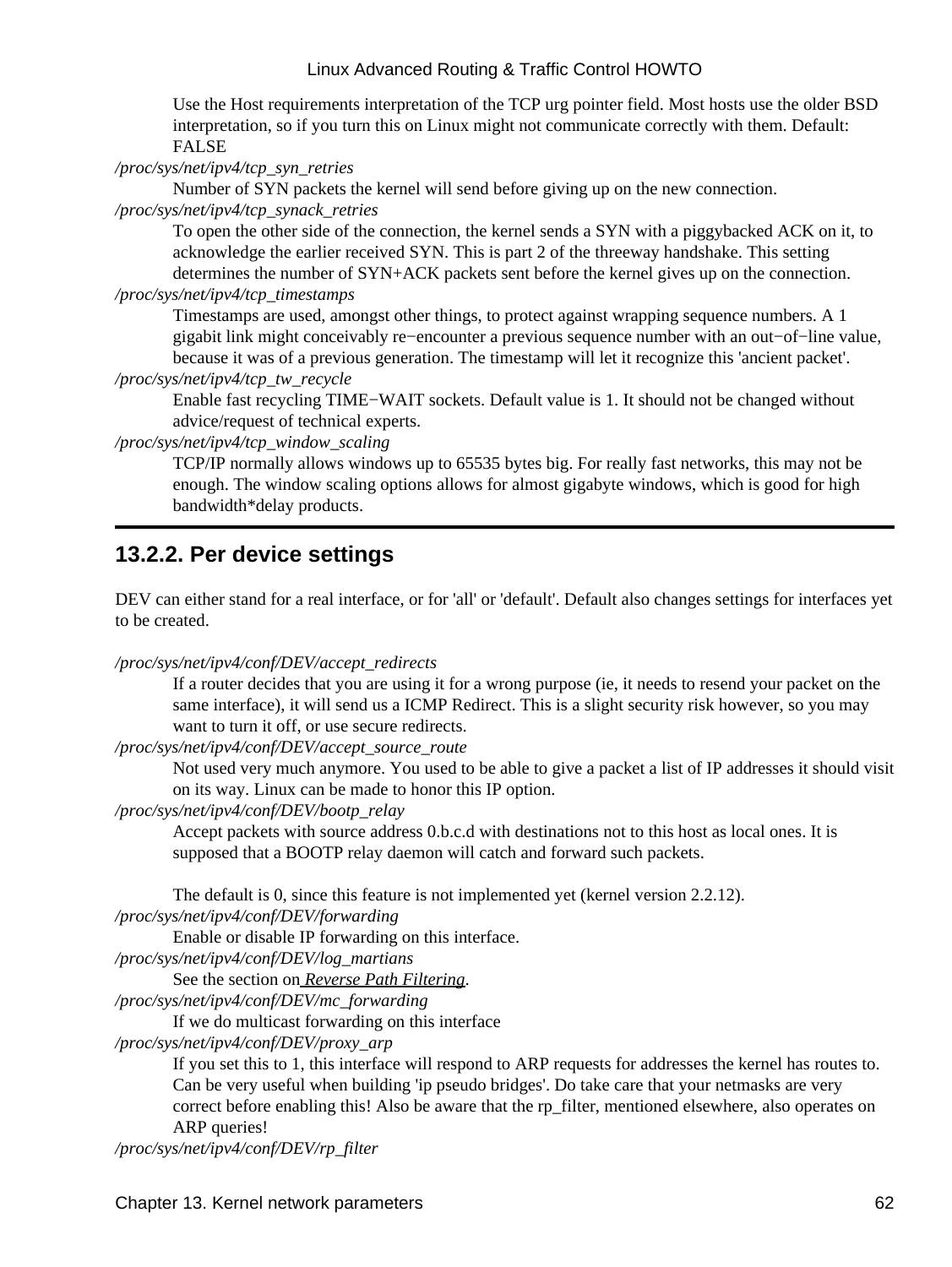See the section on *[Reverse Path Filtering](#page-61-0)*. */proc/sys/net/ipv4/conf/DEV/secure\_redirects* Accept ICMP redirect messages only for gateways, listed in default gateway list. Enabled by default. */proc/sys/net/ipv4/conf/DEV/send\_redirects* If we send the above mentioned redirects. */proc/sys/net/ipv4/conf/DEV/shared\_media* If it is not set the kernel does not assume that different subnets on this device can communicate directly. Default setting is 'yes'. */proc/sys/net/ipv4/conf/DEV/tag*

FIXME: fill this in

## **13.2.3. Neighbor policy**

Dev can either stand for a real interface, or for 'all' or 'default'. Default also changes settings for interfaces yet to be created.

*/proc/sys/net/ipv4/neigh/DEV/anycast\_delay*

Maximum for random delay of answers to neighbor solicitation messages in jiffies (1/100 sec). Not yet implemented (Linux does not have anycast support yet).

*/proc/sys/net/ipv4/neigh/DEV/app\_solicit*

Determines the number of requests to send to the user level ARP daemon. Use 0 to turn off. */proc/sys/net/ipv4/neigh/DEV/base\_reachable\_time*

A base value used for computing the random reachable time value as specified in RFC2461. */proc/sys/net/ipv4/neigh/DEV/delay\_first\_probe\_time*

Delay for the first time probe if the neighbor is reachable. (see gc\_stale\_time)

*/proc/sys/net/ipv4/neigh/DEV/gc\_stale\_time*

Determines how often to check for stale ARP entries. After an ARP entry is stale it will be resolved again (which is useful when an IP address migrates to another machine). When ucast\_solicit is greater than 0 it first tries to send an ARP packet directly to the known host When that fails and mcast\_solicit is greater than 0, an ARP request is broadcast.

*/proc/sys/net/ipv4/neigh/DEV/locktime*

An ARP/neighbor entry is only replaced with a new one if the old is at least locktime old. This prevents ARP cache thrashing.

*/proc/sys/net/ipv4/neigh/DEV/mcast\_solicit*

Maximum number of retries for multicast solicitation.

*/proc/sys/net/ipv4/neigh/DEV/proxy\_delay*

Maximum time (real time is random [0..proxytime]) before answering to an ARP request for which we have an proxy ARP entry. In some cases, this is used to prevent network flooding.

*/proc/sys/net/ipv4/neigh/DEV/proxy\_qlen*

Maximum queue length of the delayed proxy arp timer. (see proxy\_delay).

*/proc/sys/net/ipv4/neigh/DEV/retrans\_time*

The time, expressed in jiffies (1/100 sec), between retransmitted Neighbor Solicitation messages. Used for address resolution and to determine if a neighbor is unreachable.

*/proc/sys/net/ipv4/neigh/DEV/ucast\_solicit*

Maximum number of retries for unicast solicitation.

*/proc/sys/net/ipv4/neigh/DEV/unres\_qlen*

Maximum queue length for a pending arp request – the number of packets which are accepted from other layers while the ARP address is still resolved.

*Internet QoS: Architectures and Mechanisms for Quality of Service, Zheng Wang, ISBN 1−55860−608−4* Hardcover textbook covering topics related to Quality of Service. Good for understanding basic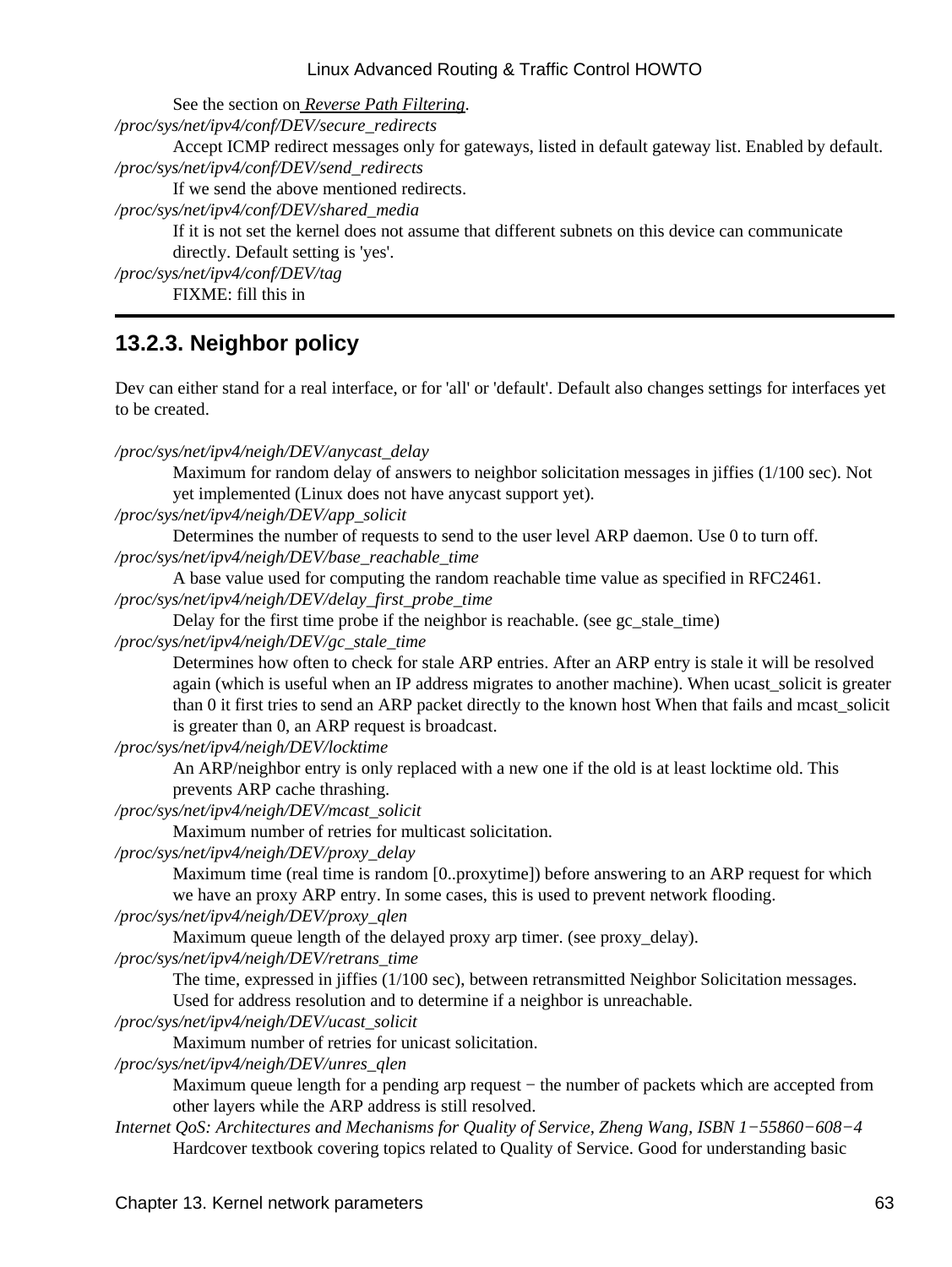## **13.2.4. Routing settings**

#### */proc/sys/net/ipv4/route/error\_burst*

These parameters are used to limit the warning messages written to the kernel log from the routing code. The higher the error cost factor is, the fewer messages will be written. Error burst controls when messages will be dropped. The default settings limit warning messages to one every five seconds.

#### */proc/sys/net/ipv4/route/error\_cost*

These parameters are used to limit the warning messages written to the kernel log from the routing code. The higher the error cost factor is, the fewer messages will be written. Error burst controls when messages will be dropped. The default settings limit warning messages to one every five seconds.

#### */proc/sys/net/ipv4/route/flush*

Writing to this file results in a flush of the routing cache.

*/proc/sys/net/ipv4/route/gc\_elasticity*

Values to control the frequency and behavior of the garbage collection algorithm for the routing cache. This can be important for when doing fail over. At least gc\_timeout seconds will elapse before Linux will skip to another route because the previous one has died. By default set to 300, you may want to lower it if you want to have a speedy fail over.

Also see [this post](http://mailman.ds9a.nl/pipermail/lartc/2002q1/002667.html) by Ard van Breemen.

| /proc/sys/net/ipv4/route/gc_interval                                                                   |
|--------------------------------------------------------------------------------------------------------|
| See /proc/sys/net/ipv4/route/gc_elasticity.                                                            |
| /proc/sys/net/ipv4/route/gc_min_interval                                                               |
| See /proc/sys/net/ipv4/route/gc_elasticity.                                                            |
| /proc/sys/net/ipv4/route/gc_thresh                                                                     |
| See /proc/sys/net/ipv4/route/gc_elasticity.                                                            |
| /proc/sys/net/ipv4/route/gc_timeout                                                                    |
| See /proc/sys/net/ipv4/route/gc_elasticity.                                                            |
| /proc/sys/net/ipv4/route/max_delay                                                                     |
| Delays for flushing the routing cache.                                                                 |
| /proc/sys/net/ipv4/route/max_size                                                                      |
| Maximum size of the routing cache. Old entries will be purged once the cache reached has this size.    |
| /proc/sys/net/ipv4/route/min_adv_mss                                                                   |
| FIXME: fill this in                                                                                    |
| /proc/sys/net/ipv4/route/min_delay                                                                     |
| Delays for flushing the routing cache.                                                                 |
| /proc/sys/net/ipv4/route/min_pmtu                                                                      |
| FIXME: fill this in                                                                                    |
| /proc/sys/net/ipv4/route/mtu_expires                                                                   |
| FIXME: fill this in                                                                                    |
| /proc/sys/net/ipv4/route/redirect_load                                                                 |
| Factors which determine if more ICMP redirects should be sent to a specific host. No redirects will be |
| sent once the load limit or the maximum number of redirects has been reached.                          |
| /proc/sys/net/ipv4/route/redirect_number                                                               |
| See /proc/sys/net/ipv4/route/redirect_load.                                                            |
| /proc/sys/net/ipv4/route/redirect_silence                                                              |
|                                                                                                        |

Timeout for redirects. After this period redirects will be sent again, even if this has been stopped,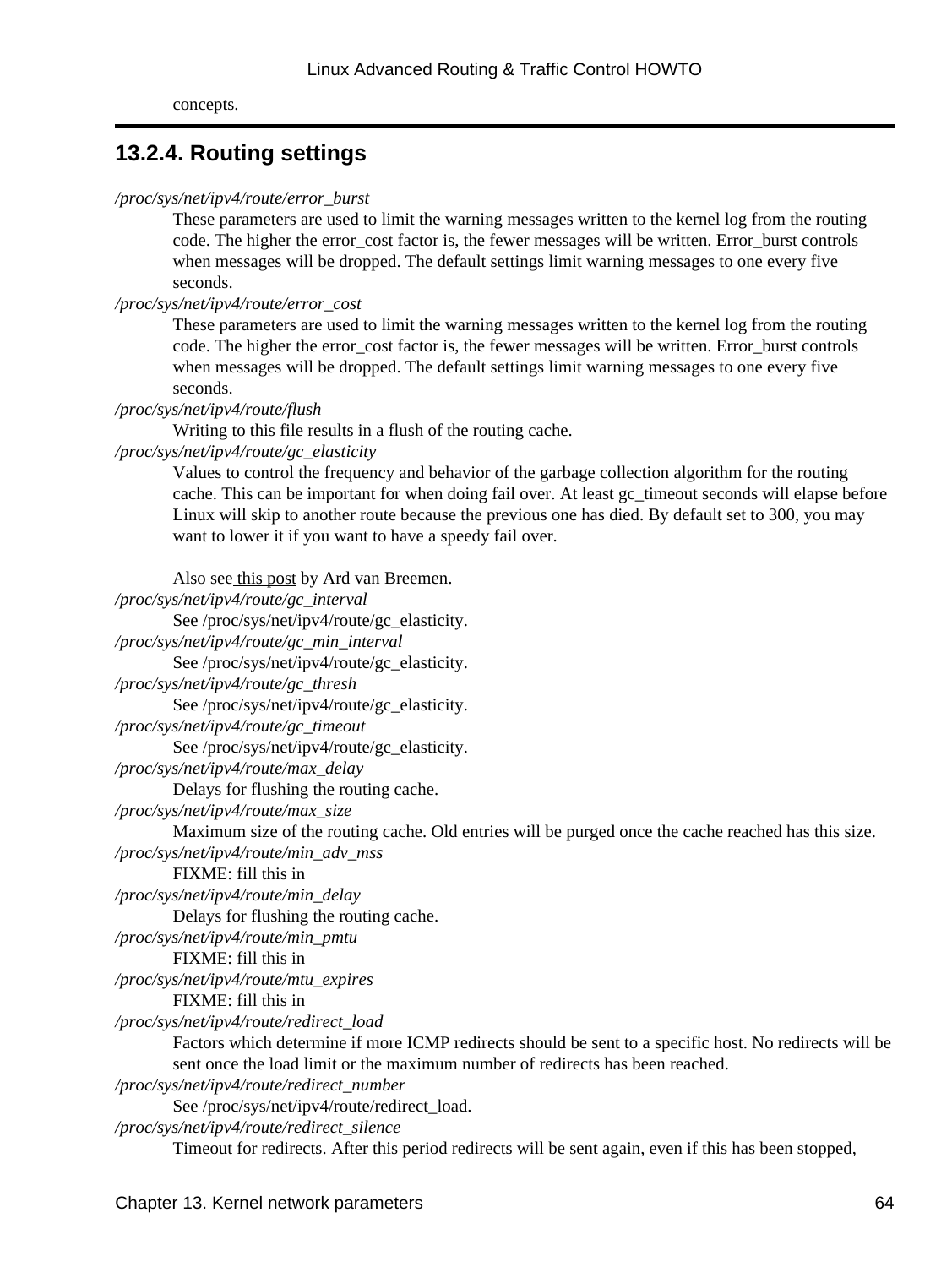because the load or number limit has been reached.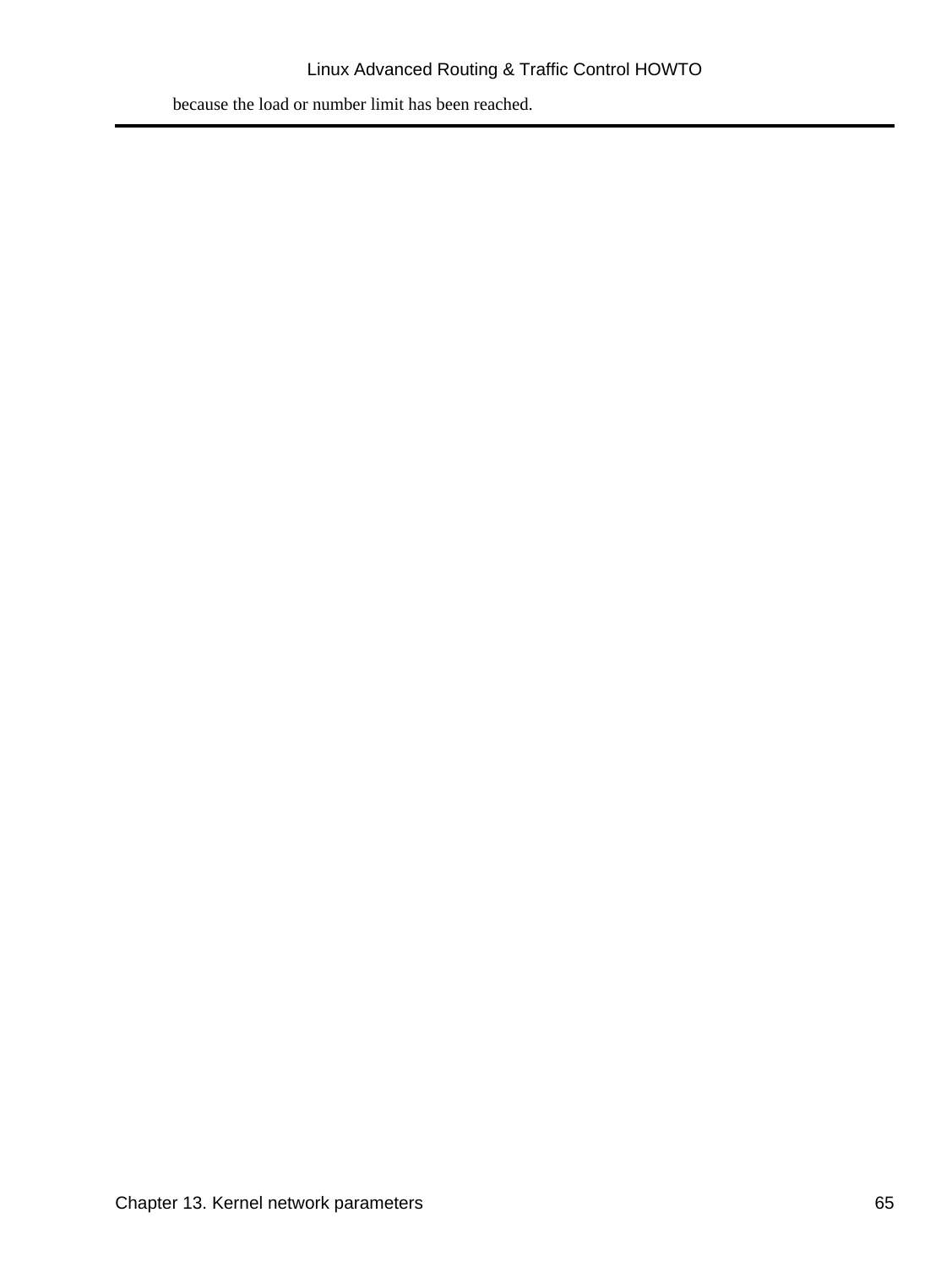# **Chapter 14. Advanced & less common queueing disciplines**

Should you find that you have needs not addressed by the queues mentioned earlier, the kernel contains some other more specialized queues mentioned here.

## **14.1. bfifo/pfifo**

These classless queues are even simpler than pfifo fast in that they lack the internal bands − all traffic is really equal. They have one important benefit though, they have some statistics. So even if you don't need shaping or prioritizing, you can use this qdisc to determine the backlog on your interface.

pfifo has a length measured in packets, bfifo in bytes.

## **14.1.1. Parameters & usage**

*limit*

Specifies the length of the queue. Measured in bytes for bfifo, in packets for pfifo. Defaults to the interface txqueuelen (see pfifo\_fast chapter) packets long or txqueuelen\*mtu bytes for bfifo.

## **14.2. Clark−Shenker−Zhang algorithm (CSZ)**

This is so theoretical that not even Alexey (the main CBQ author) claims to understand it. From his source:

David D. Clark, Scott Shenker and Lixia Zhang *Supporting Real−Time Applications in an Integrated Services Packet Network: Architecture and Mechanism*.

As I understand it, the main idea is to create WFQ flows for each guaranteed service and to allocate the rest of bandwith to dummy flow−0. Flow−0 comprises the predictive services and the best effort traffic; it is handled by a priority scheduler with the highest priority band allocated for predictive services, and the rest −−− to the best effort packets.

Note that in CSZ flows are NOT limited to their bandwidth. It is supposed that the flow passed admission control at the edge of the QoS network and it doesn't need further shaping. Any attempt to improve the flow or to shape it to a token bucket at intermediate hops will introduce undesired delays and raise jitter.

At the moment CSZ is the only scheduler that provides true guaranteed service. Another schemes (including CBQ) do not provide guaranteed delay and randomize jitter."

Does not currently seem like a good candidate to use, unless you've read and understand the article mentioned.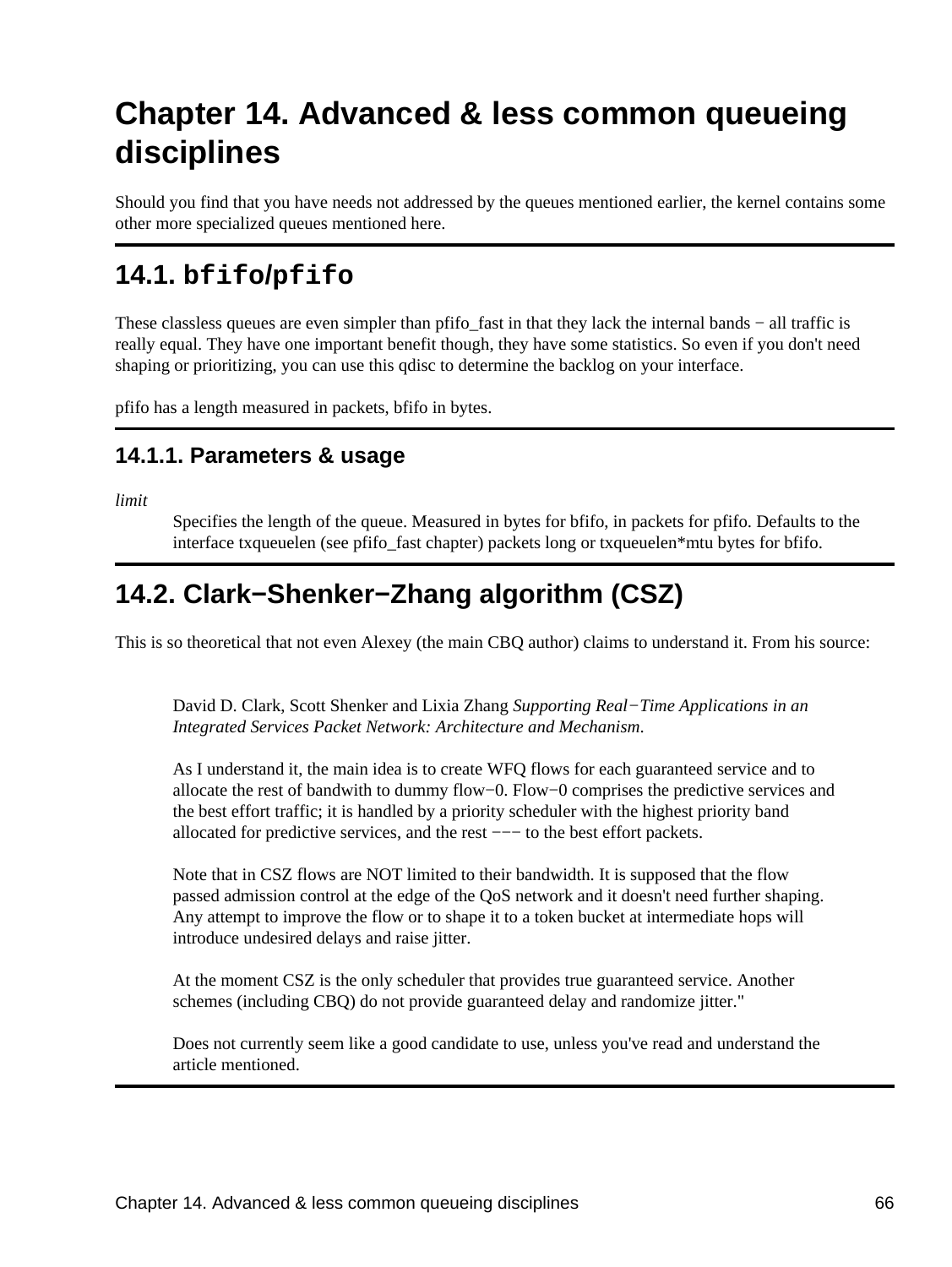## **14.3. DSMARK**

Esteve Camps

<[marvin@grn.es](mailto:marvin@grn.es)>

This text is an extract from my thesis on *QoS Support in Linux*, September 2000.

Source documents:

- [Draft−almesberger−wajhak−diffserv−linux−01.txt.](ftp://icaftp.epfl.ch/pub/linux/diffserv/misc/dsid-01.txt.gz)
- Examples in iproute2 distribution.
- White Paper–QoS protocols and architectures an[d IP QoS Frequently Asked Questions](http://www.qosforum.com/docs/faq) both by *Quality of Service Forum*.

This chapter was written by Esteve Camps <esteve@hades.udg.es>.

## **14.3.1. Introduction**

First of all, first of all, it would be a great idea for you to read RFCs written about this (RFC2474, RFC2475, RFC2597 and RFC2598) a[t IETF DiffServ working Group web site](http://www.ietf.org/html.charters/diffserv-charter.html) an[d Werner Almesberger web site](http://diffserv.sf.net/) (he wrote the code to support Differentiated Services on Linux).

## **14.3.2. What is Dsmark related to?**

Dsmark is a queueing discipline that offers the capabilities needed in Differentiated Services (also called DiffServ or, simply, DS). DiffServ is one of two actual QoS architectures (the other one is called Integrated Services) that is based on a value carried by packets in the DS field of the IP header.

One of the first solutions in IP designed to offer some QoS level was the Type of Service field (TOS byte) in IP header. By changing that value, we could choose a high/low level of throughput, delay or reliability. But this didn't provide sufficient flexibility to the needs of new services (such as real−time applications, interactive applications and others). After this, new architectures appeared. One of these was DiffServ which kept TOS bits and renamed DS field.

## **14.3.3. Differentiated Services guidelines**

Differentiated Services is group−oriented. I mean, we don't know anything about flows (this will be the Integrated Services purpose); we know about flow aggregations and we will apply different behaviours depending on which aggregation a packet belongs to.

When a packet arrives to an edge node (entry node to a DiffServ domain) entering to a DiffServ Domain we'll have to policy, shape and/or mark those packets (marking refers to assigning a value to the DS field. It's just like the cows :−) ). This will be the mark/value that the internal/core nodes on our DiffServ Domain will look at to determine which behaviour or QoS level apply.

As you can deduce, Differentiated Services involves a domain on which all DS rules will have to be applied. In fact you can think I will classify all the packets entering my domain. Once they enter my domain they will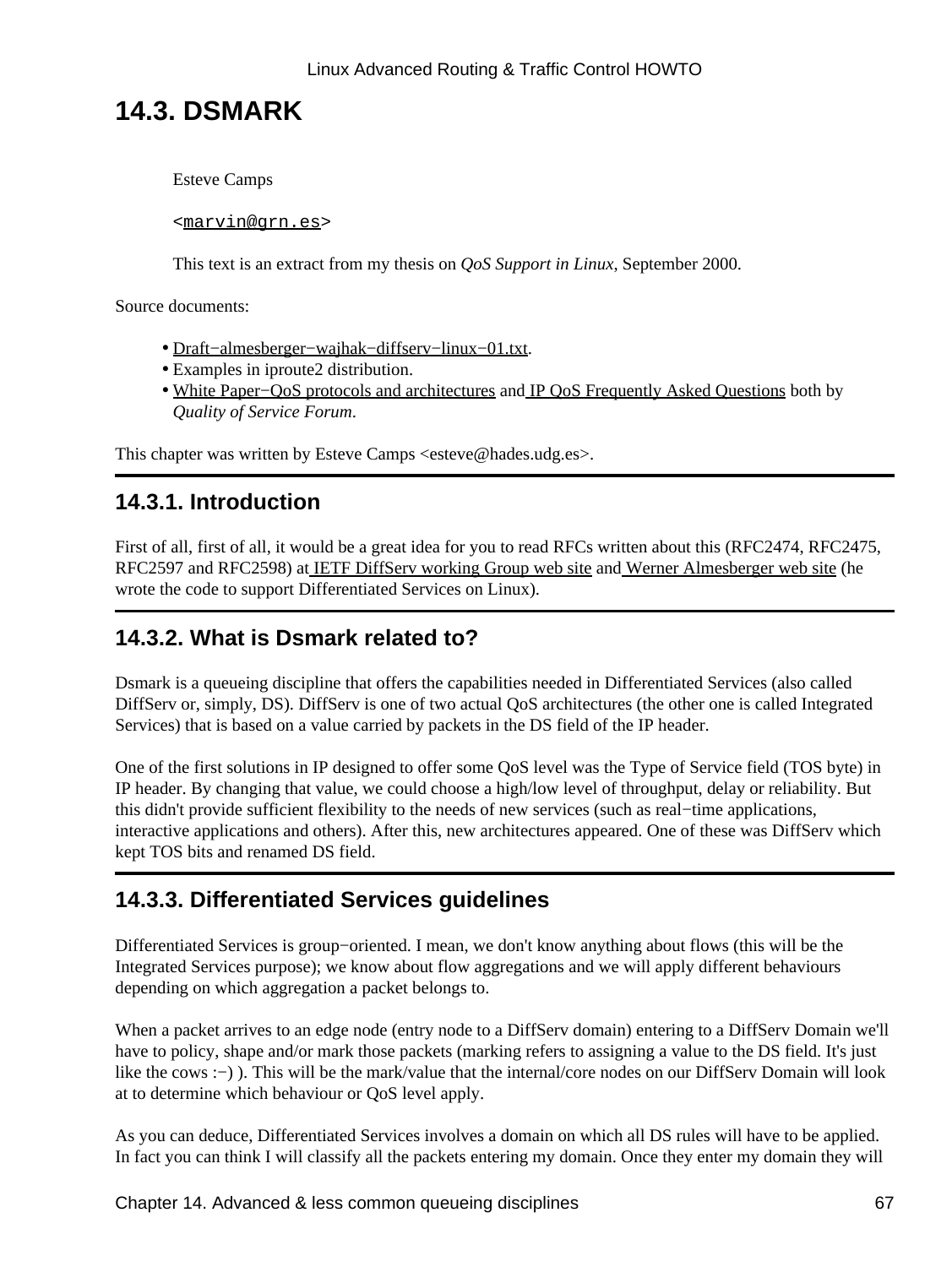be subjected to the rules that my classification dictates and every traversed node will apply that QoS level.

In fact, you can apply your own policies into your local domains, but some *Service Level Agreements* should be considered when connecting to other DS domains.

At this point, you maybe have a lot of questions. DiffServ is more than I've explained. In fact, you can understand that I can not resume more than 3 RFCs in just 50 lines :−).

## **14.3.4. Working with Dsmark**

As the DiffServ bibliography specifies, we differentiate boundary nodes and interior nodes. These are two important points in the traffic path. Both types perform a classification when the packets arrive. Its result may be used in different places along the DS process before the packet is released to the network. It's just because of this that the diffserv code supplies an structure called sk\_buff, including a new field called skb−>tc\_index where we'll store the result of initial classification that may be used in several points in DS treatment.

The skb–>tc\_index value will be initially set by the DSMARK qdisc, retrieving it from the DS field in IP header of every received packet. Besides, cls\_tcindex classifier will read all or part of skb−>tcindex value and use it to select classes.

But, first of all, take a look at DSMARK qdisc command and its parameters:

. dsmark indices INDICES [ default index DEFAULT INDEX ] [ set tc index ]

What do these parameters mean?

- *indices*: size of table of (mask, value) pairs. Maximum value is  $2^n$ , where n  $> = 0$ .
- *Default\_index*: the default table entry index if classifier finds no match.
- *Set\_tc\_index*: instructs dsmark discipline to retrieve the DS field and store it onto skb–>tc\_index.

Let's see the DSMARK process.

## **14.3.5. How SCH\_DSMARK works.**

This qdisc will apply the next steps:

- If we have declared set\_tc\_index option in qdisc command, DS field is retrieved and stored onto skb−>tc\_index variable.
- Classifier is invoked. The classifier will be executed and it will return a class ID that will be stored in skb−>tc\_index variable.If no filter matches are found, we consider the default\_index option to be the classId to store. If neither set\_tc\_index nor default\_index has been declared results may be unpredictable.
- After been sent to internal qdiscs where you can reuse the result of the filter, the classid returned by the internal qdisc is stored into skb−>tc\_index. We will use this value in the future to index a mask− value table. The final result to assign to the packet will be that resulting from next operation:  $New\_Ds\_field = ( Old\_DS\_field & mask )$  | value
- Thus, new value will result from "anding" ds\_field and mask values and next, this result "ORed" with value parameter. See next diagram to understand all this process:

skb−>ihp−>tos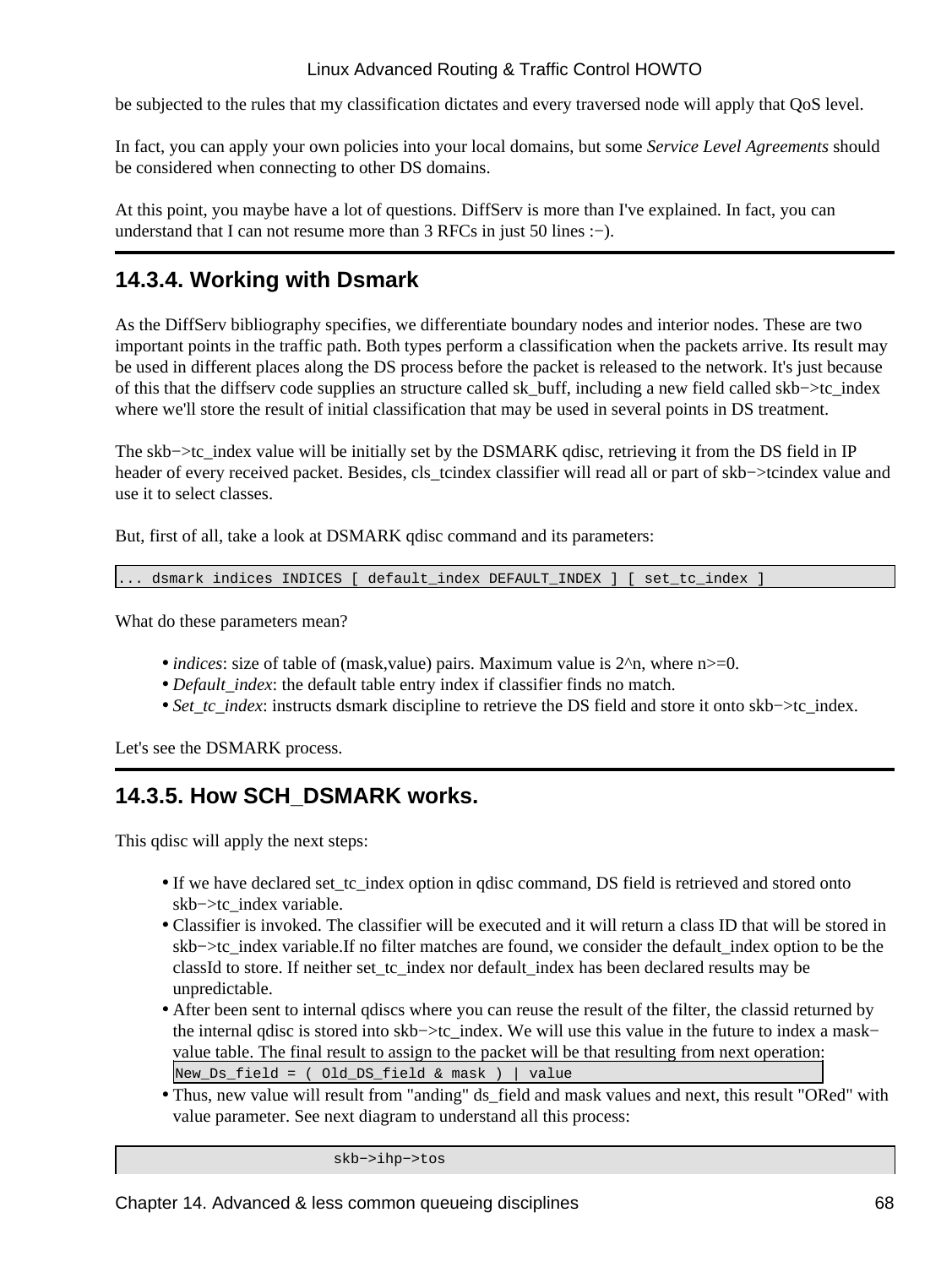

How to do marking? Just change the mask and value of the class you want to remark. See next line of code:

tc class change dev eth0 classid 1:1 dsmark mask 0x3 value 0xb8

This changes the (mask,value) pair in hash table, to remark packets belonging to class 1:1.You have to "change" this values because of default values that (mask,value) gets initially (see table below).

Now, we'll explain how TC\_INDEX filter works and how fits into this. Besides, TCINDEX filter can be used in other configurations rather than those including DS services.

### **14.3.6. TC\_INDEX Filter**

This is the basic command to declare a TC\_INDEX filter:

```
... tcindex [ hash SIZE ] [ mask MASK ] [ shift SHIFT ]
           [ pass_on | fall_through ]
           [ classid CLASSID ] [ police POLICE_SPEC ]
```
Next, we show the example used to explain TC\_INDEX operation mode. Pay attention to bolded words: tc qdisc add dev eth0 handle 1:0 root dsmark indices 64 *set\_tc\_index* tc filter add dev eth0 parent 1:0 protocol ip prio 1 tcindex *mask 0xfc shift 2* tc qdisc add dev eth0 parent 1:0 handle 2:0 cbq bandwidth 10Mbit cell 8 avpkt 1000 mpu 64 # EF traffic class tc class add dev eth0 parent 2:0 classid 2:1 cbq bandwidth 10Mbit rate 1500Kbit avpkt 1000 prio 1 bounded isolated allot 1514 weight 1 maxburst 10 # Packet fifo qdisc for EF traffic tc qdisc add dev eth0 parent 2:1 pfifo limit 5 tc filter add dev eth0 parent 2:0 protocol ip prio 1 *handle 0x2e* tcindex *classid 2:1 pass\_on* (This code is not complete. It's just an extract from EFCBQ example included in iproute2 distribution).

First of all, suppose we receive a packet marked as EF . If you read RFC2598, you'll see that DSCP recommended value for EF traffic is 101110. This means that DS field will be 10111000 (remember that less significant bits in TOS byte are not used in DS) or 0xb8 in hexadecimal codification.

| TC INDEX<br>FILTER |  |         |  |  |          |
|--------------------|--|---------|--|--|----------|
|                    |  | ------+ |  |  | -------+ |
|                    |  |         |  |  |          |

Chapter 14. Advanced & less common queueing disciplines 69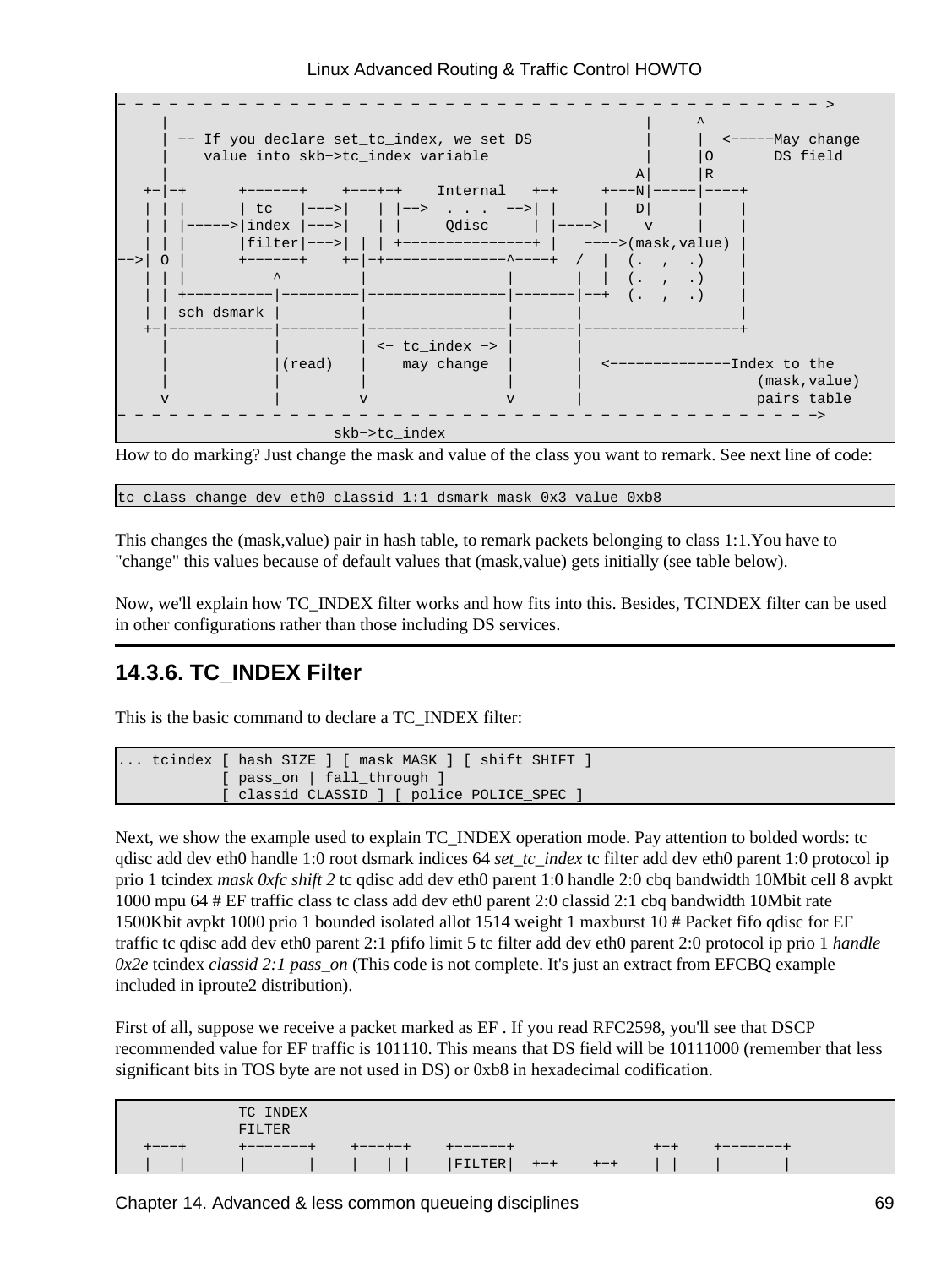

The packet arrives, then, set with 0xb8 value at DS field. As we explained before, dsmark qdisc identified by 1:0 id in the example, retrieves DS field and store it in skb−>tc\_index variable. Next step in the example will correspond to the filter associated to this qdisc (second line in the example). This will perform next operations:

```
Value1 = skb−>tc_index & MASK
Key = Value1 >> SHIFT
```
In the example, MASK=0xFC i SHIFT=2.

```
Value1 = 10111000 & 11111100 = 10111000
Key = 10111000 >> 2 = 00101110 −> 0x2E in hexadecimal
```
The returned value will correspond to a qdisc internal filter handle (in the example, identifier 2:0). If a filter with this id exists, policing and metering conditions will be verified (in case that filter includes this) and the classid will be returned (in our example, classid 2:1) and stored in skb−>tc\_index variable.

But if any filter with that identifier is found, the result will depend on fall through flag declaration. If so, value key is returned as classid. If not, an error is returned and process continues with the rest filters. Be careful if you use fall\_through flag; this can be done if a simple relation exists between values of skb−>tc\_index variable and class id's.

The latest parameters to comment on are hash and pass on. The first one relates to hash table size. Pass on will be used to indicate that if no classid equal to the result of this filter is found, try next filter. The default action is fall\_through (look at next table).

Finally, let's see which possible values can be set to all this TCINDEX parameters:

| TC Name                   | Value                     | Default                  |
|---------------------------|---------------------------|--------------------------|
| Hash                      | $1 \ldots 0 \times 10000$ | Implementation dependent |
| Mask                      | $0 \ldots 0$ xffff        | 0xffff                   |
| Shift                     | 0.15                      | 0                        |
| Fall through /<br>Pass on | Flag                      | Fall through             |
| Classid                   | Major:minor               | None                     |
| Police                    | .                         | None                     |

This kind of filter is very powerful. It's necessary to explore all possibilities. Besides, this filter is not only used in DiffServ configurations. You can use it as any other kind of filter.

I recommend you to look at all DiffServ examples included in iproute2 distribution. I promise I will try to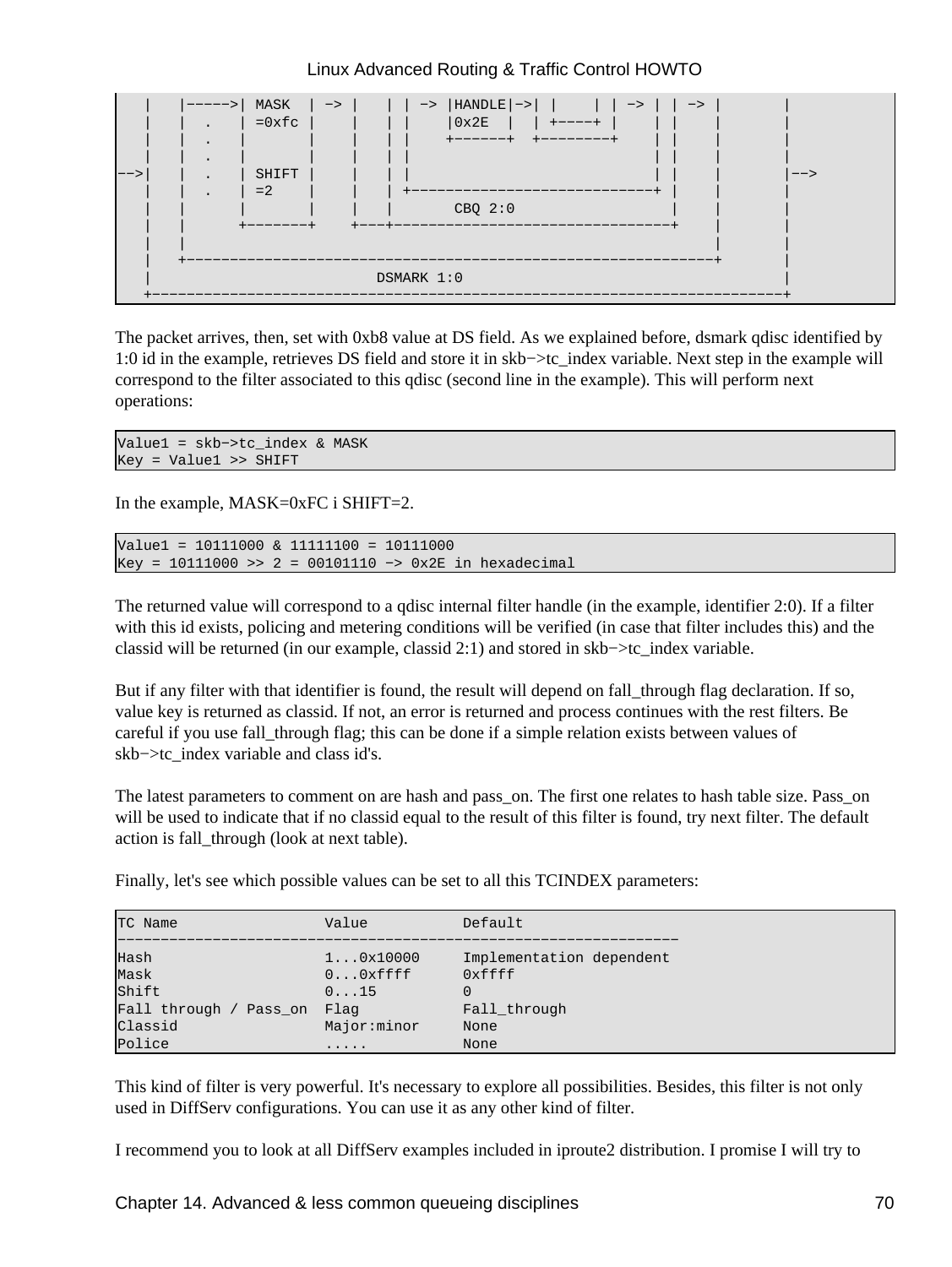complement this text as soon as I can. Besides, all I have explained is the result of a lot of tests. I would thank you tell me if I'm wrong in any point.

## **14.4. Ingress qdisc**

All qdiscs discussed so far are egress qdiscs. Each interface however can also have an ingress qdisc which is not used to send packets out to the network adaptor. Instead, it allows you to apply tc filters to packets coming in over the interface, regardless of whether they have a local destination or are to be forwarded.

As the tc filters contain a full Token Bucket Filter implementation, and are also able to match on the kernel flow estimator, there is a lot of functionality available. This effectively allows you to police incoming traffic, before it even enters the IP stack.

### **14.4.1. Parameters & usage**

The ingress qdisc itself does not require any parameters. It differs from other qdiscs in that it does not occupy the root of a device. Attach it like this:

# tc qdisc add dev eth0 ingress

This allows you to have other, sending, qdiscs on your device besides the ingress qdisc.

For a contrived example how the ingress qdisc could be used, see the Cookbook.

## **14.5. Random Early Detection (RED)**

This section is meant as an introduction to backbone routing, which often involves <100 megabit bandwidths, which requires a different approach than your ADSL modem at home.

The normal behaviour of router queues on the Internet is called tail−drop. Tail−drop works by queueing up to a certain amount, then dropping all traffic that 'spills over'. This is very unfair, and also leads to retransmit synchronization. When retransmit synchronization occurs, the sudden burst of drops from a router that has reached its fill will cause a delayed burst of retransmits, which will over fill the congested router again.

In order to cope with transient congestion on links, backbone routers will often implement large queues. Unfortunately, while these queues are good for throughput, they can substantially increase latency and cause TCP connections to behave very burstily during congestion.

These issues with tail−drop are becoming increasingly troublesome on the Internet because the use of network unfriendly applications is increasing. The Linux kernel offers us RED, short for Random Early Detect, also called Random Early Drop, as that is how it works.

RED isn't a cure−all for this, applications which inappropriately fail to implement exponential backoff still get an unfair share of the bandwidth, however, with RED they do not cause as much harm to the throughput and latency of other connections.

RED statistically drops packets from flows before it reaches its hard limit. This causes a congested backbone link to slow more gracefully, and prevents retransmit synchronization. This also helps TCP find its 'fair' speed faster by allowing some packets to get dropped sooner keeping queue sizes low and latency under control. The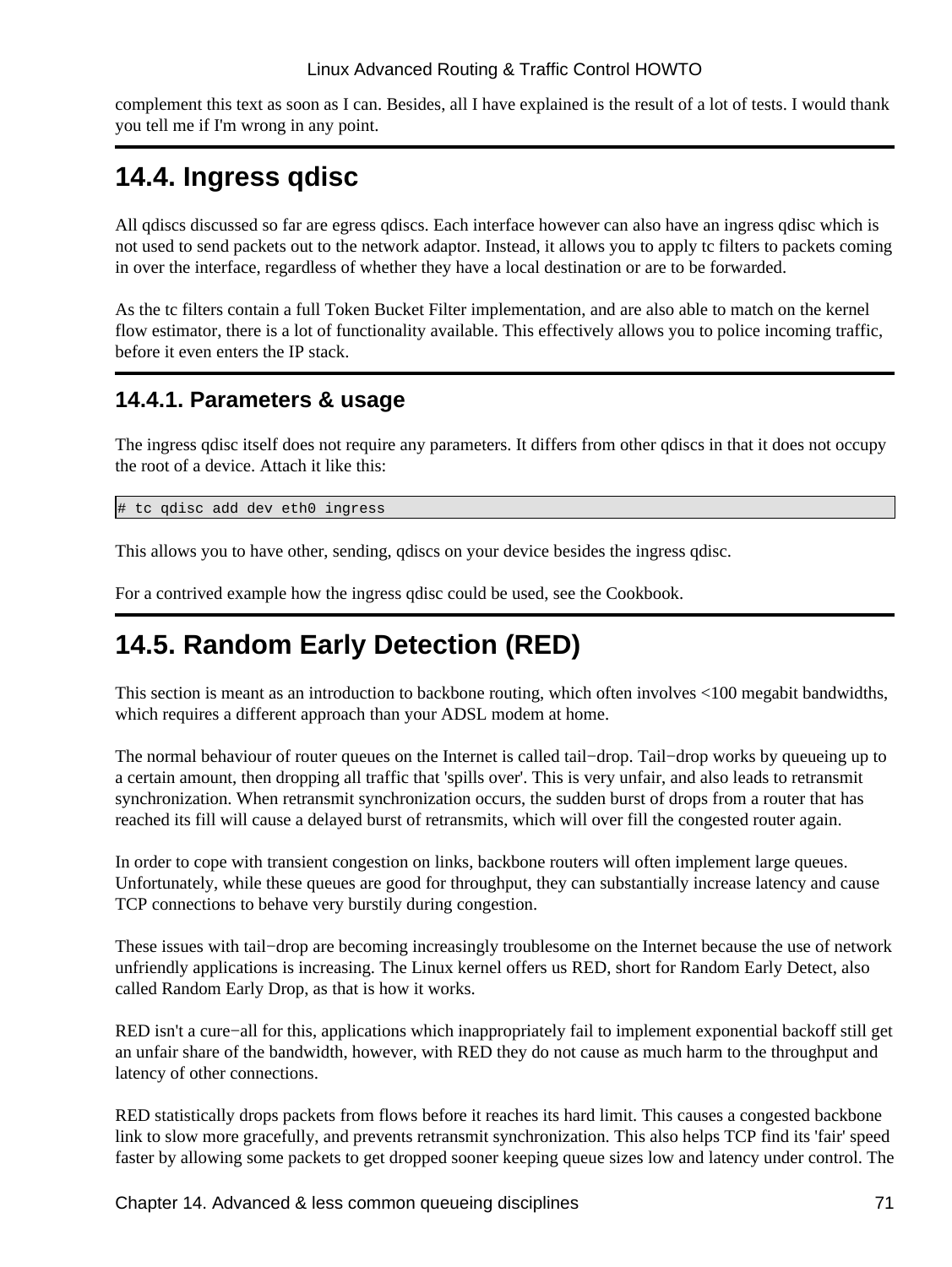probability of a packet being dropped from a particular connection is proportional to its bandwidth usage rather than the number of packets it transmits.

RED is a good queue for backbones, where you can't afford the complexity of per−session state tracking needed by fairness queueing.

In order to use RED, you must decide on three parameters: Min, Max, and burst. Min sets the minimum queue size in bytes before dropping will begin, Max is a soft maximum that the algorithm will attempt to stay under, and burst sets the maximum number of packets that can 'burst through'.

You should set the min by calculating that highest acceptable base queueing latency you wish, and multiply it by your bandwidth. For instance, on my 64kbit/s ISDN link, I might want a base queueing latency of 200ms so I set min to 1600 bytes. Setting min too small will degrade throughput and too large will degrade latency. Setting a small min is not a replacement for reducing the MTU on a slow link to improve interactive response.

You should make max at least twice min to prevent synchronization. On slow links with small Min's it might be wise to make max perhaps four or more times large then min.

Burst controls how the RED algorithm responds to bursts. Burst must be set larger then min/avpkt. Experimentally, I've found (min+min+max)/(3\*avpkt) to work ok.

Additionally, you need to set limit and avpkt. Limit is a safety value, after there are limit bytes in the queue, RED 'turns into' tail−drop. I typical set limit to eight times max. Avpkt should be your average packet size. 1000 works OK on high speed Internet links with a 1500byte MTU.

Read [the paper on RED queueing](http://www.aciri.org/floyd/papers/red/red.html) by Sally Floyd and Van Jacobson for technical information.

## **14.6. Generic Random Early Detection**

Not a lot is known about GRED. It looks like GRED with several internal queues, whereby the internal queue is chosen based on the Diffserv tcindex field. According to a slide found [here](http://www.davin.ottawa.on.ca/ols/img22.htm), it contains the capabilities of Cisco's 'Distributed Weighted RED', as well as Dave Clark's RIO.

Each virtual queue can have its own Drop Parameters specified.

FIXME: get Jamal or Werner to tell us more

## **14.7. VC/ATM emulation**

This is quite a major effort by Werner Almesberger to allow you to build Virtual Circuits over TCP/IP sockets. A Virtual Circuit is a concept from ATM network theory.

For more information, see th[e ATM on Linux homepage.](http://linux-atm.sourceforge.net/)

# **14.8. Weighted Round Robin (WRR)**

This qdisc is not included in the standard kernels but can be downloaded from  $\acute{v}$ . Currently the qdisc is only tested with Linux 2.2 kernels but it will probably work with 2.4/2.5 kernels too.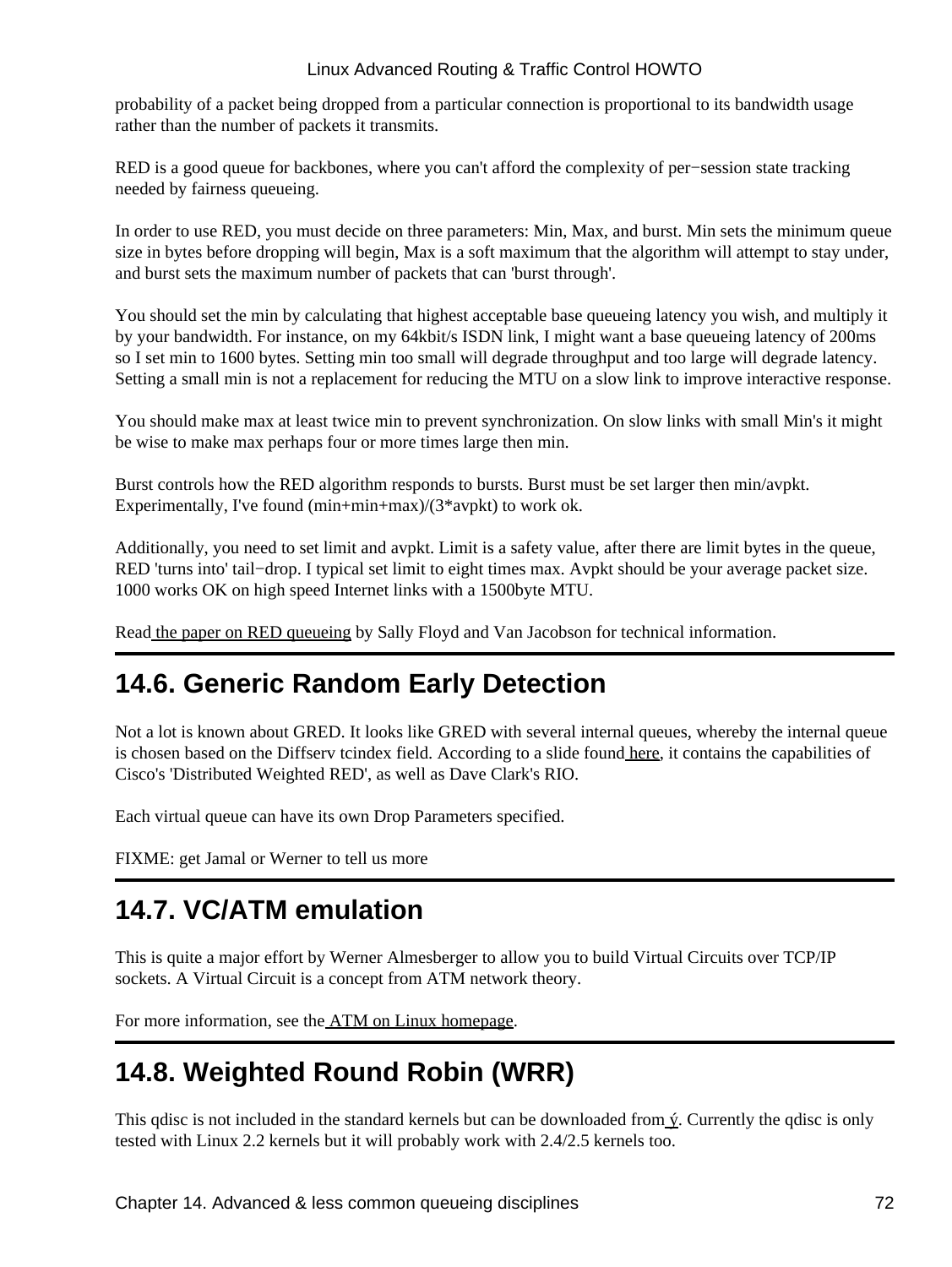The WRR qdisc distributes bandwidth between its classes using the weighted round robin scheme. That is, like the CBQ qdisc it contains classes into which arbitrary qdiscs can be plugged. All classes which have sufficient demand will get bandwidth proportional to the weights associated with the classes. The weights can be set manually using the tc program. But they can also be made automatically decreasing for classes transferring much data.

The qdisc has a built−in classifier which assigns packets coming from or sent to different machines to different classes. Either the MAC or IP and either source or destination addresses can be used. The MAC address can only be used when the Linux box is acting as an ethernet bridge, however. The classes are automatically assigned to machines based on the packets seen.

The qdisc can be very useful at sites such as dorms where a lot of unrelated individuals share an Internet connection. A set of scripts setting up a relevant behavior for such a site is a central part of the WRR distribution.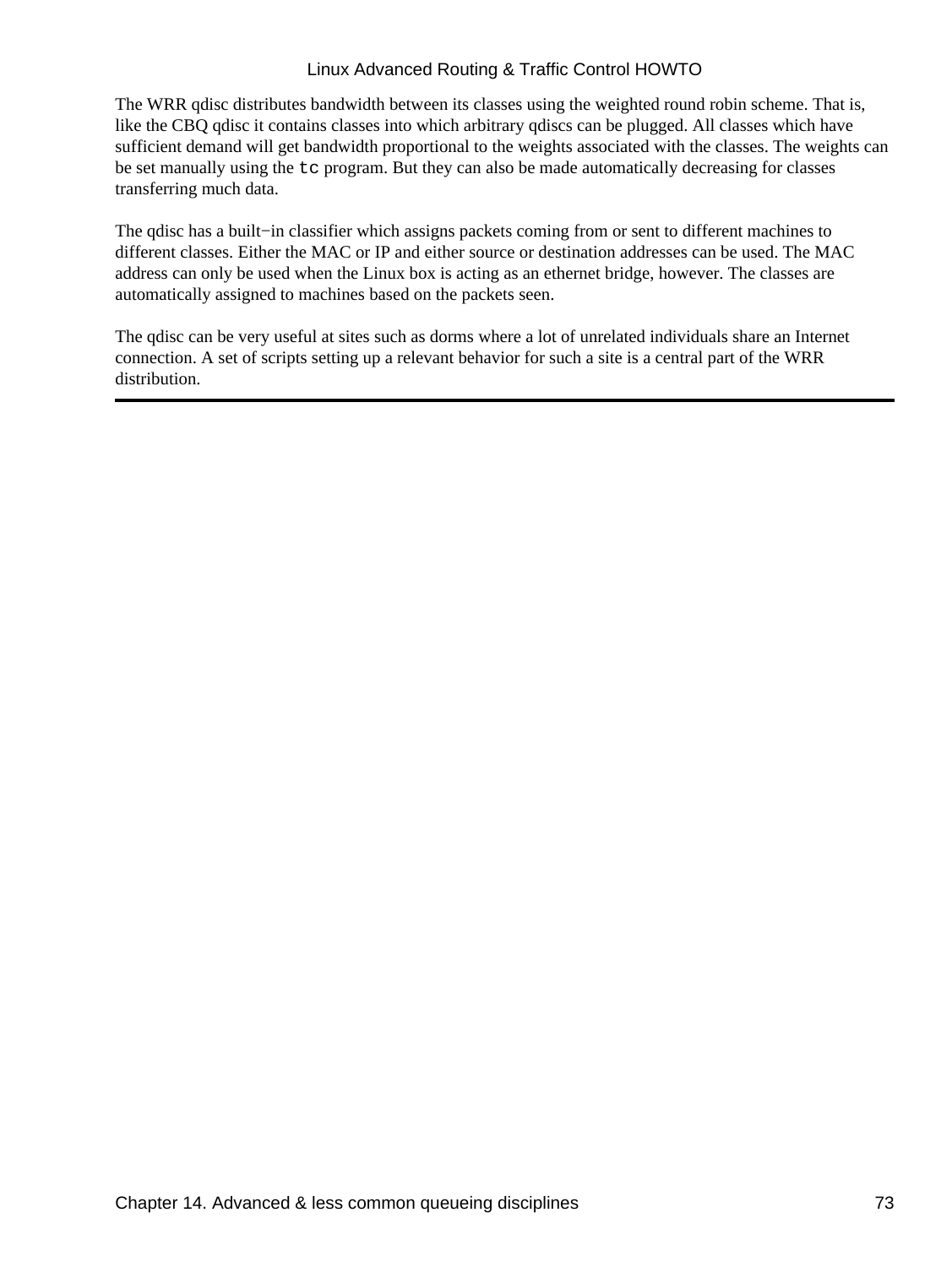# **Chapter 15. Cookbook**

This section contains 'cookbook' entries which may help you solve problems. A cookbook is no replacement for understanding however, so try and comprehend what is going on.

### **15.1. Running multiple sites with different SLAs**

You can do this in several ways. Apache has some support for this with a module, but we'll show how Linux can do this for you, and do so for other services as well. These commands are stolen from a presentation by Jamal Hadi that's referenced below.

Let's say we have two customers, with http, ftp and streaming audio, and we want to sell them a limited amount of bandwidth. We do so on the server itself.

Customer A should have at most 2 megabits, customer B has paid for 5 megabits. We separate our customers by creating virtual IP addresses on our server.

```
# ip address add 188.177.166.1 dev eth0
# ip address add 188.177.166.2 dev eth0
```
It is up to you to attach the different servers to the right IP address. All popular daemons have support for this.

We first attach a CBQ qdisc to eth0:

```
# tc qdisc add dev eth0 root handle 1: cbq bandwidth 10Mbit cell 8 avpkt 1000 \
  mpu 64
```
We then create classes for our customers:

```
# tc class add dev eth0 parent 1:0 classid 1:1 cbq bandwidth 10Mbit rate \
   2MBit avpkt 1000 prio 5 bounded isolated allot 1514 weight 1 maxburst 21
# tc class add dev eth0 parent 1:0 classid 1:2 cbq bandwidth 10Mbit rate \
  5Mbit avpkt 1000 prio 5 bounded isolated allot 1514 weight 1 maxburst 21
```
Then we add filters for our two classes:

```
##FIXME: Why this line, what does it do?, what is a divisor?:
##FIXME: A divisor has something to do with a hash table, and the number of
## buckets − ahu
# tc filter add dev eth0 parent 1:0 protocol ip prio 5 handle 1: u32 divisor 1
# tc filter add dev eth0 parent 1:0 prio 5 u32 match ip src 188.177.166.1
  flowid 1:1
# tc filter add dev eth0 parent 1:0 prio 5 u32 match ip src 188.177.166.2
  flowid 1:2
```
And we're done.

FIXME: why no token bucket filter? is there a default pfifo fast fallback somewhere?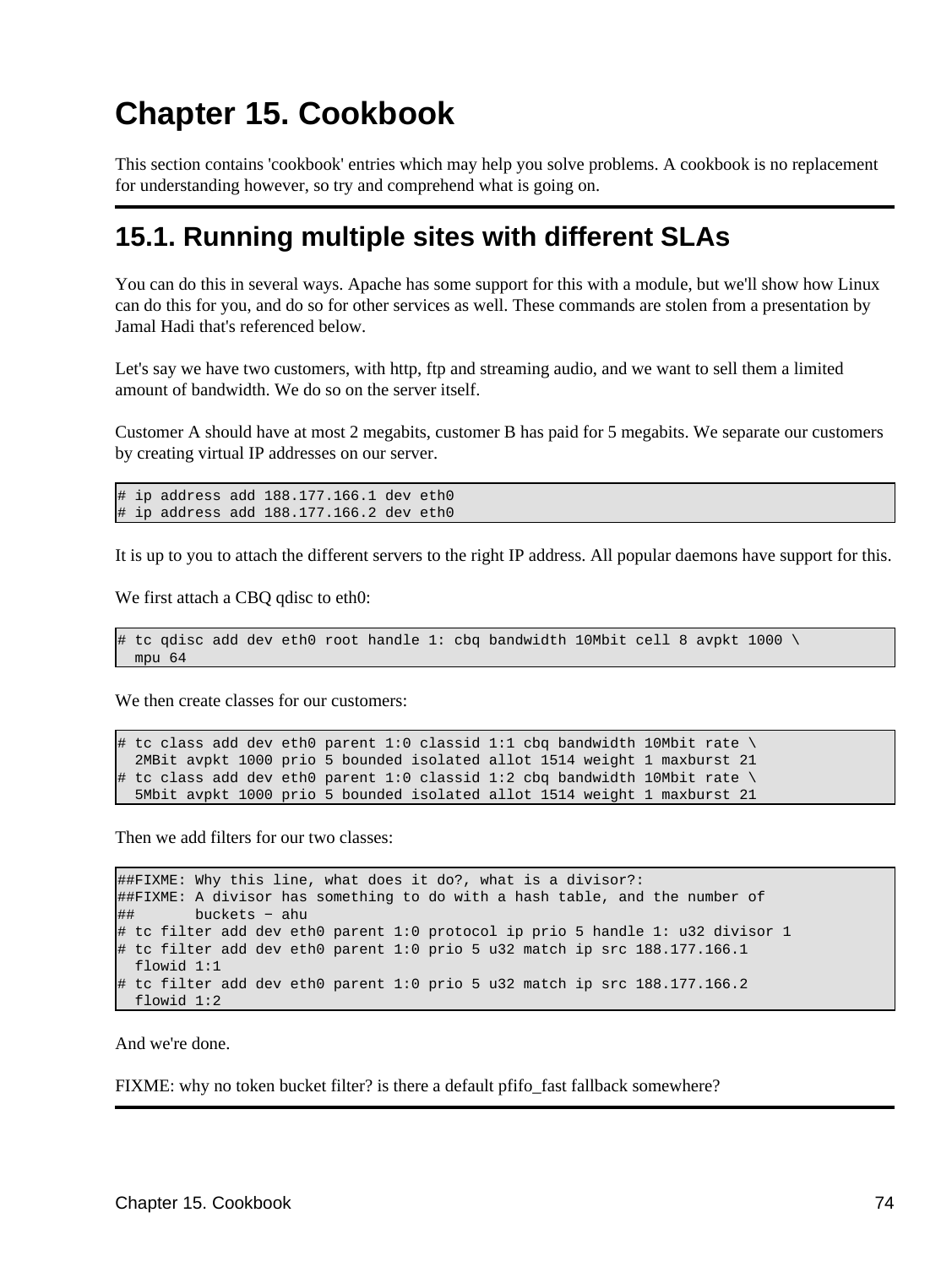### **15.2. Protecting your host from SYN floods**

>From Alexey's iproute documentation, adapted to netfilter and with more plausible paths. If you use this, take care to adjust the numbers to reasonable values for your system.

If you want to protect an entire network, skip this script, which is best suited for a single host.

It appears that you need the very latest version of the iproute2 tools to get this to work with 2.4.0.

```
#! /bin/sh −x
#
# sample script on using the ingress capabilities
# this script shows how one can rate limit incoming SYNs
# Useful for TCP−SYN attack protection. You can use
# IPchains to have more powerful additions to the SYN (eg 
# in addition the subnet)
#
#path to various utilities;
#change to reflect yours.
#
TC=/sbin/tc
IP=/sbin/ip
IPTABLES=/sbin/iptables
INDEV=eth2
#
# tag all incoming SYN packets through $INDEV as mark value 1
############################################################ 
$iptables −A PREROUTING −i $INDEV −t mangle −p tcp −−syn \
   −j MARK −−set−mark 1
############################################################ 
#
# install the ingress qdisc on the ingress interface
############################################################ 
$TC qdisc add dev $INDEV handle ffff: ingress
############################################################ 
#
# 
# SYN packets are 40 bytes (320 bits) so three SYNs equals
# 960 bits (approximately 1kbit); so we rate limit below
# the incoming SYNs to 3/sec (not very useful really; but
#serves to show the point − JHS
############################################################ 
$TC filter add dev $INDEV parent ffff: protocol ip prio 50 handle 1 fw \
police rate 1kbit burst 40 mtu 9k drop flowid :1
############################################################ 
#
echo "−−−− qdisc parameters Ingress −−−−−−−−−−"
$TC qdisc ls dev $INDEV
echo "−−−− Class parameters Ingress −−−−−−−−−−"
$TC class ls dev $INDEV
echo "−−−− filter parameters Ingress −−−−−−−−−−"
$TC filter ls dev $INDEV parent ffff:
#deleting the ingress qdisc
#$TC qdisc del $INDEV ingress
```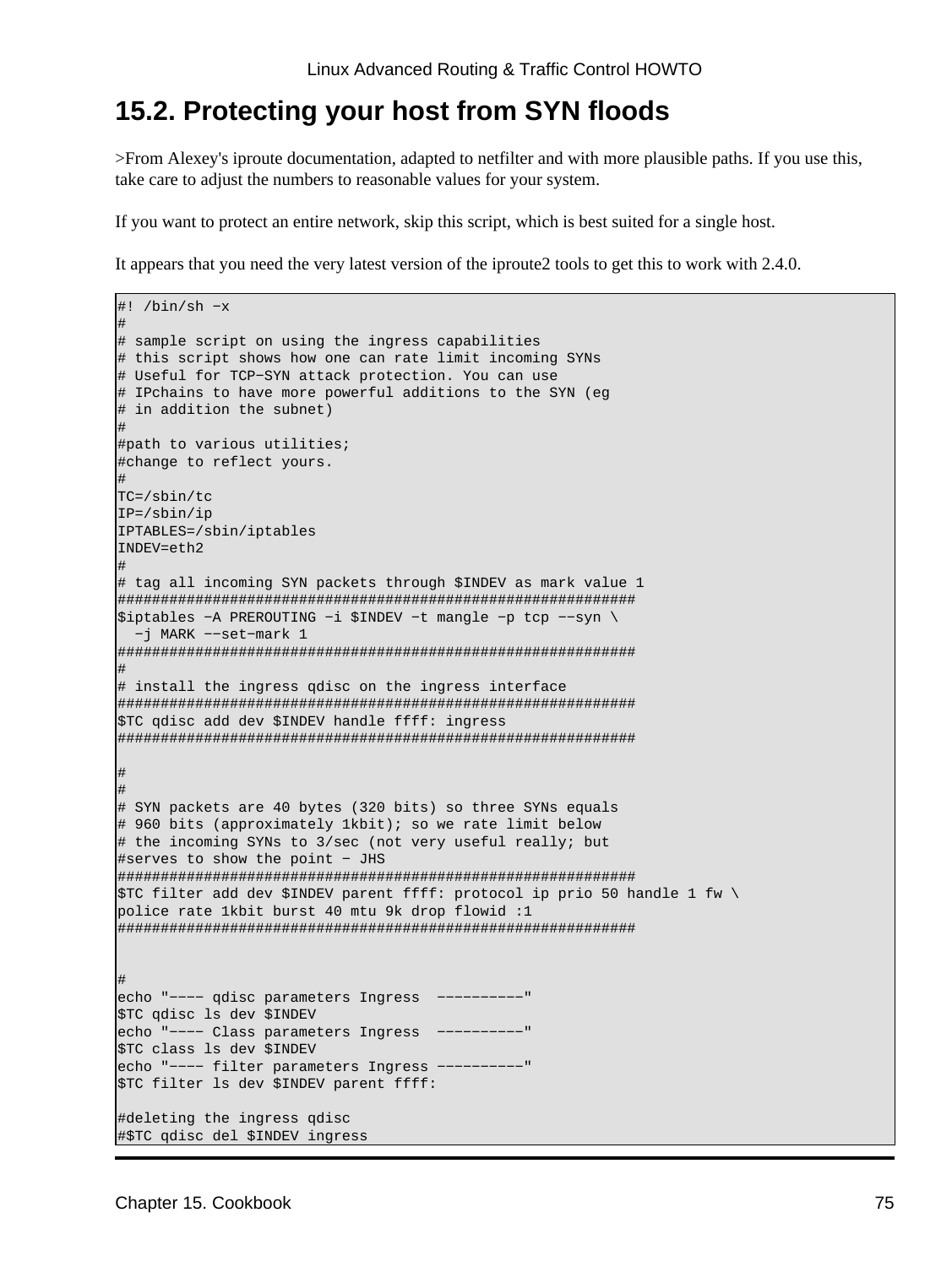### **15.3. Rate limit ICMP to prevent dDoS**

Recently, distributed denial of service attacks have become a major nuisance on the Internet. By properly filtering and rate limiting your network, you can both prevent becoming a casualty or the cause of these attacks.

You should filter your networks so that you do not allow non−local IP source addressed packets to leave your network. This stops people from anonymously sending junk to the Internet.

Rate limiting goes much as shown earlier. To refresh your memory, our ASCIIgram again:

[The Internet] −−−<E3, T3, whatever>−−− [Linux router] −−− [Office+ISP] eth1 eth0

We first set up the prerequisite parts:

```
# tc qdisc add dev eth0 root handle 10: cbq bandwidth 10Mbit avpkt 1000
# tc class add dev eth0 parent 10:0 classid 10:1 cbq bandwidth 10Mbit rate \
  10Mbit allot 1514 prio 5 maxburst 20 avpkt 1000
```
If you have 100Mbit, or more, interfaces, adjust these numbers. Now you need to determine how much ICMP traffic you want to allow. You can perform measurements with tcpdump, by having it write to a file for a while, and seeing how much ICMP passes your network. Do not forget to raise the snapshot length!

If measurement is impractical, you might want to choose 5% of your available bandwidth. Let's set up our class:

```
# tc class add dev eth0 parent 10:1 classid 10:100 cbq bandwidth 10Mbit rate \
  100Kbit allot 1514 weight 800Kbit prio 5 maxburst 20 avpkt 250 \
  bounded
```
This limits at 100Kbit. Now we need a filter to assign ICMP traffic to this class:

# tc filter add dev eth0 parent 10:0 protocol ip prio 100 u32 match ip protocol 1 0xFF flowid 10:100

### **15.4. Prioritizing interactive traffic**

If lots of data is coming down your link, or going up for that matter, and you are trying to do some maintenance via telnet or ssh, this may not go too well. Other packets are blocking your keystrokes. Wouldn't it be great if there were a way for your interactive packets to sneak past the bulk traffic? Linux can do this for you!

As before, we need to handle traffic going both ways. Evidently, this works best if there are Linux boxes on both ends of your link, although other UNIX's are able to do this. Consult your local Solaris/BSD guru for this.

The standard pfifo\_fast scheduler has 3 different 'bands'. Traffic in band 0 is transmitted first, after which traffic in band 1 and 2 gets considered. It is vital that our interactive traffic be in band 0!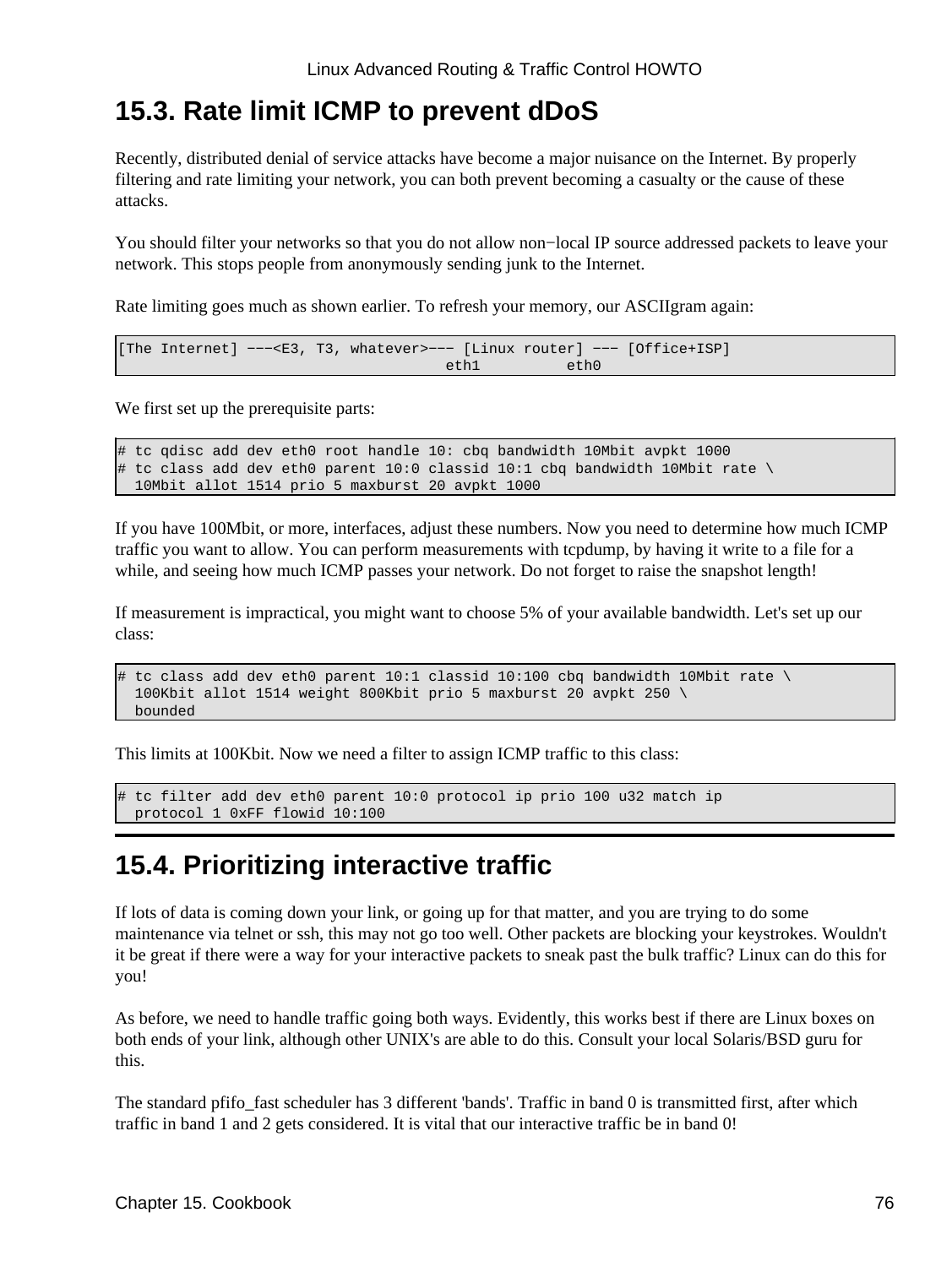We blatantly adapt from the (soon to be obsolete) ipchains HOWTO:

There are four seldom−used bits in the IP header, called the Type of Service (TOS) bits. They effect the way packets are treated; the four bits are "Minimum Delay", "Maximum Throughput", "Maximum Reliability" and "Minimum Cost". Only one of these bits is allowed to be set. Rob van Nieuwkerk, the author of the ipchains TOS−mangling code, puts it as follows:

Especially the "Minimum Delay" is important for me. I switch it on for "interactive" packets in my upstream (Linux) router. I'm behind a 33k6 modem link. Linux prioritizes packets in 3 queues. This way I get acceptable interactive performance while doing bulk downloads at the same time.

The most common use is to set telnet & ftp control connections to "Minimum Delay" and FTP data to "Maximum Throughput". This would be done as follows, on your upstream router:

```
# iptables −A PREROUTING −t mangle −p tcp −−sport telnet \
  −j TOS −−set−tos Minimize−Delay
# iptables −A PREROUTING −t mangle −p tcp −−sport ftp \
 −j TOS −−set−tos Minimize−Delay
# iptables −A PREROUTING −t mangle −p tcp −−sport ftp−data \
  −j TOS −−set−tos Maximize−Throughput
```
Now, this only works for data going from your telnet foreign host to your local computer. The other way around appears to be done for you, ie, telnet, ssh & friends all set the TOS field on outgoing packets automatically.

Should you have an application that does not do this, you can always do it with netfilter. On your local box:

```
# iptables −A OUTPUT −t mangle −p tcp −−dport telnet \
  −j TOS −−set−tos Minimize−Delay
# iptables −A OUTPUT −t mangle −p tcp −−dport ftp \
  −j TOS −−set−tos Minimize−Delay
# iptables −A OUTPUT −t mangle −p tcp −−dport ftp−data \
  −j TOS −−set−tos Maximize−Throughput
```
## **15.5. Transparent web−caching using netfilter, iproute2, ipchains and squid**

This section was sent in by reader Ram Narula from Internet for Education (Thailand).

The regular technique in accomplishing this in Linux is probably with use of ipchains AFTER making sure that the "outgoing" port 80(web) traffic gets routed through the server running squid.

There are 3 common methods to make sure "outgoing" port 80 traffic gets routed to the server running squid and 4th one is being introduced here.

#### *Making the gateway router do it.*

If you can tell your gateway router to match packets that has outgoing destination port of 80 to be sent to the IP address of squid server.

#### BUT

Chapter 15. Cookbook 77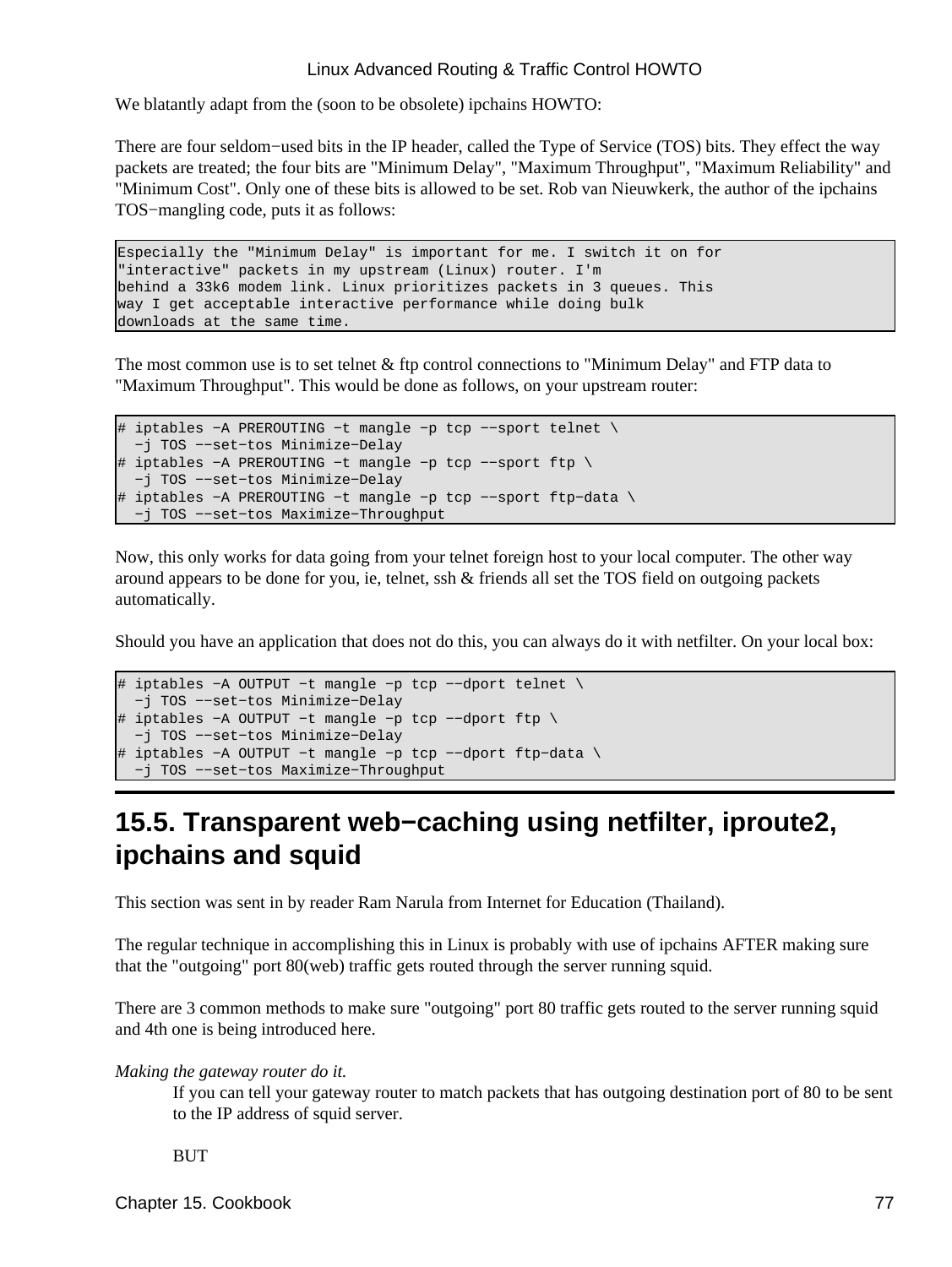This would put additional load on the router and some commercial routers might not even support this.

*Using a Layer 4 switch.*

Layer 4 switches can handle this without any problem.

BUT

The cost for this equipment is usually very high. Typical layer 4 switch would normally cost more than a typical router+good linux server.

*Using cache server as network's gateway.*

You can force ALL traffic through cache server.

#### **BUT**

This is quite risky because Squid does utilize lots of CPU power which might result in slower over−all network performance or the server itself might crash and no one on the network will be able to access the Internet if that occurs.

*Linux+NetFilter router.*

By using NetFilter another technique can be implemented which is using NetFilter for "mark"ing the packets with destination port 80 and using iproute2 to route the "mark"ed packets to the Squid server.

```
|−−−−−−−−−−−−−−−−|
 | Implementation |
```

```
|−−−−−−−−−−−−−−−−|
 Addresses used
 10.0.0.1 naret (NetFilter server)
 10.0.0.2 silom (Squid server)
 10.0.0.3 donmuang (Router connected to the Internet)
  10.0.0.4 kaosarn (other server on network)
 10.0.0.5 RAS
 10.0.0.0/24 main network
 10.0.0.0/19 total network
|−−−−−−−−−−−−−−−|
|Network diagram|
|−−−−−−−−−−−−−−−|
Internet
|
donmuang
|
  −−−−−−−−−−−−hub/switch−−−−−−−−−−
            | | | |
naret silom kaosarn RAS etc.
```
First, make all traffic pass through naret by making sure it is the default gateway except for silom. Silom's default gateway has to be donmuang (10.0.0.3) or this would create web traffic loop.

(all servers on my network had 10.0.0.1 as the default gateway which was the former IP address of donmuang router so what I did was changed the IP address of donmuang to 10.0.0.3 and gave naret ip address of 10.0.0.1)

Silom −−−−− −setup squid and ipchains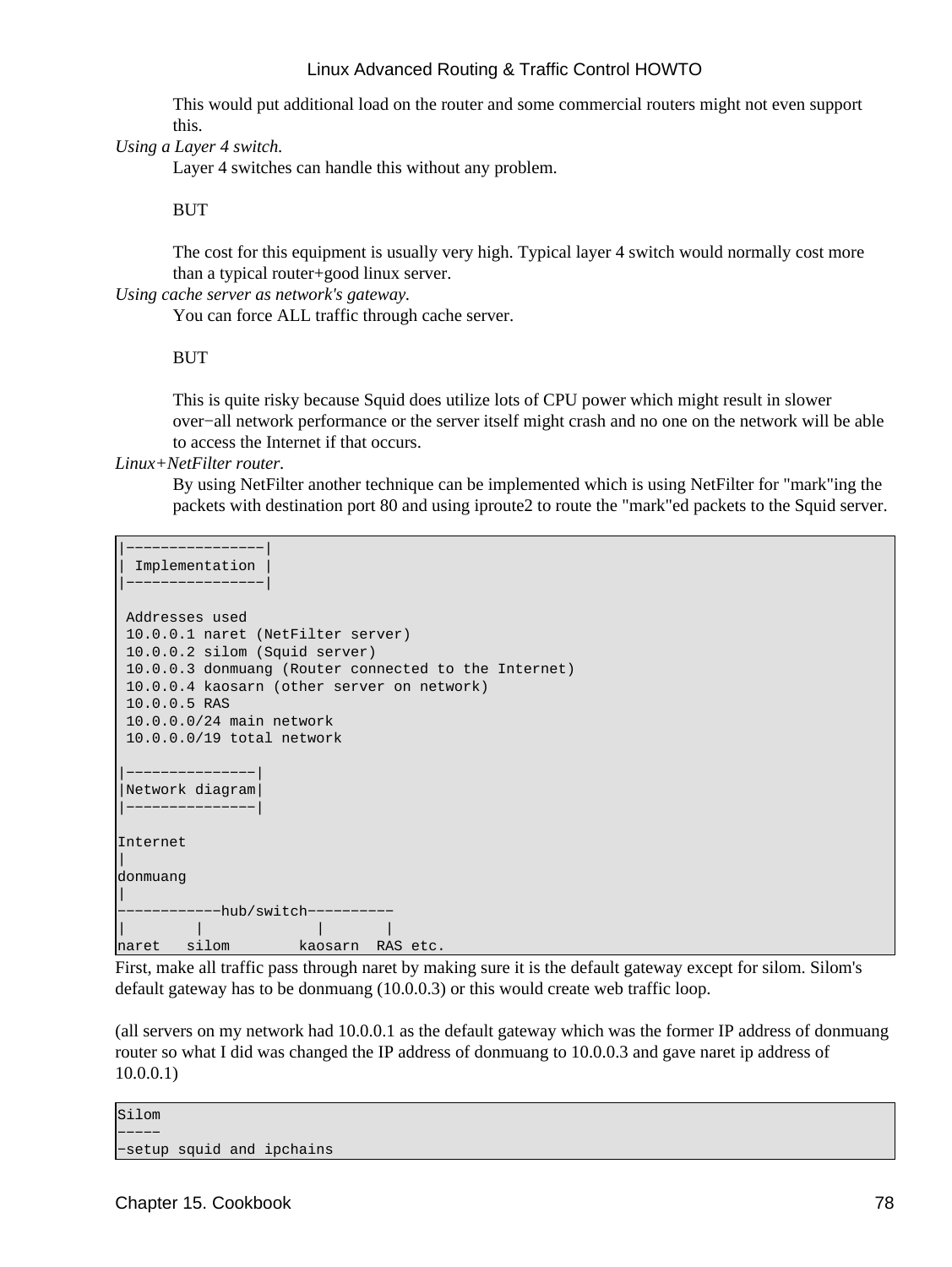Setup Squid server on silom, make sure it does support transparent caching/proxying, the default port is usually 3128, so all traffic for port 80 has to be redirected to port 3128 locally. This can be done by using ipchains with the following:

```
silom# ipchains −N allow1
silom# ipchains −A allow1 −p TCP −s 10.0.0.0/19 −d 0/0 80 −j REDIRECT 3128
silom# ipchains −I input −j allow1
```
Or, in netfilter lingo:

silom# iptables −t nat −A PREROUTING −i eth0 −p tcp −−dport 80 −j REDIRECT −−to−port 3128

(note: you might have other entries as well)

For more information on setting Squid server please refer to Squid FAQ page on<http://squid.nlanr.net>).

Make sure ip forwarding is enabled on this server and the default gateway for this server is donmuang router (NOT naret).

Naret

```
−−−−−
−setup iptables and iproute2
−disable icmp REDIRECT messages (if needed)
```
1. "Mark" packets of destination port 80 with value 2

```
naret# iptables −A PREROUTING −i eth0 −t mangle −p tcp −−dport 80 \
 −j MARK −−set−mark 2
```
2. Setup iproute2 so it will route packets with "mark" 2 to silom

```
naret# echo 202 www.out >> /etc/iproute2/rt_tables
naret# ip rule add fwmark 2 table www.out
naret# ip route add default via 10.0.0.2 dev eth0 table www.out
naret# ip route flush cache
```
If donmuang and naret is on the same subnet then naret should not send out icmp REDIRECT messages. In this case it is, so icmp REDIRECTs has to be disabled by:

```
naret# echo 0 > /proc/sys/net/ipv4/conf/all/send_redirects
naret# echo 0 > /proc/sys/net/ipv4/conf/default/send_redirects
naret# echo 0 > /proc/sys/net/ipv4/conf/eth0/send_redirects
```
The setup is complete, check the configuration

```
On naret:
naret# iptables −t mangle −L
Chain PREROUTING (policy ACCEPT)
target prot opt source in the destination
MARK tcp −− anywhere anywhere tcp dpt:www MARK set 0x2
Chain OUTPUT (policy ACCEPT)
target prot opt source destination 
naret# ip rule ls
0: from all lookup local<br>32765: from all fwmark 2 lookup www.out
32765: from all fwmark
32766: from all lookup main
```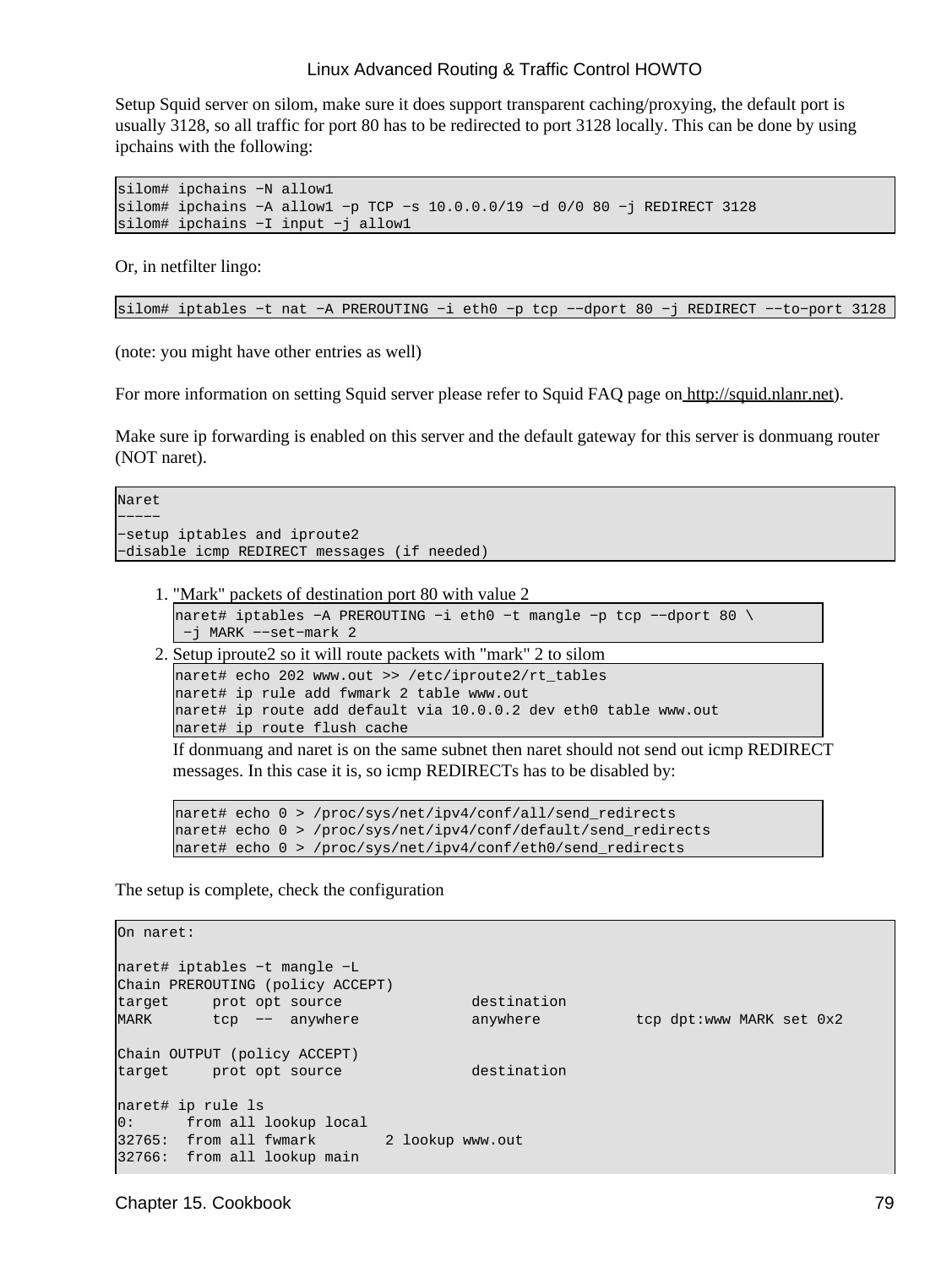```
32767: from all lookup default 
naret# ip route list table www.out
default via 203.114.224.8 dev eth0 
naret# ip route 
10.0.0.1 dev eth0 scope link 
10.0.0.0/24 dev eth0 proto kernel scope link src 10.0.0.1
127.0.0.0/8 dev lo scope link 
default via 10.0.0.3 dev eth0 
(make sure silom belongs to one of the above lines, in this case
it's the line with 10.0.0.0/24)
|−−−−−−|
|−DONE−|
 |−−−−−−|
```
### **15.5.1. Traffic flow diagram after implementation**



Note that the network is asymmetric as there is one extra hop on general outgoing path.

```
Here is run down for packet traversing the network from kaosarn
to and from the Internet.
For web/http traffic:
kaosarn http request−>naret−>silom−>donmuang−>internet
http replies from Internet−>donmuang−>silom−>kaosarn
For non−web/http requests(eg. telnet):
kaosarn outgoing data−>naret−>donmuang−>internet
incoming data from Internet−>donmuang−>kaosarn
```
# **15.6. Circumventing Path MTU Discovery issues with per route MTU settings**

For sending bulk data, the Internet generally works better when using larger packets. Each packet implies a routing decision, when sending a 1 megabyte file, this can either mean around 700 packets when using packets that are as large as possible, or 4000 if using the smallest default.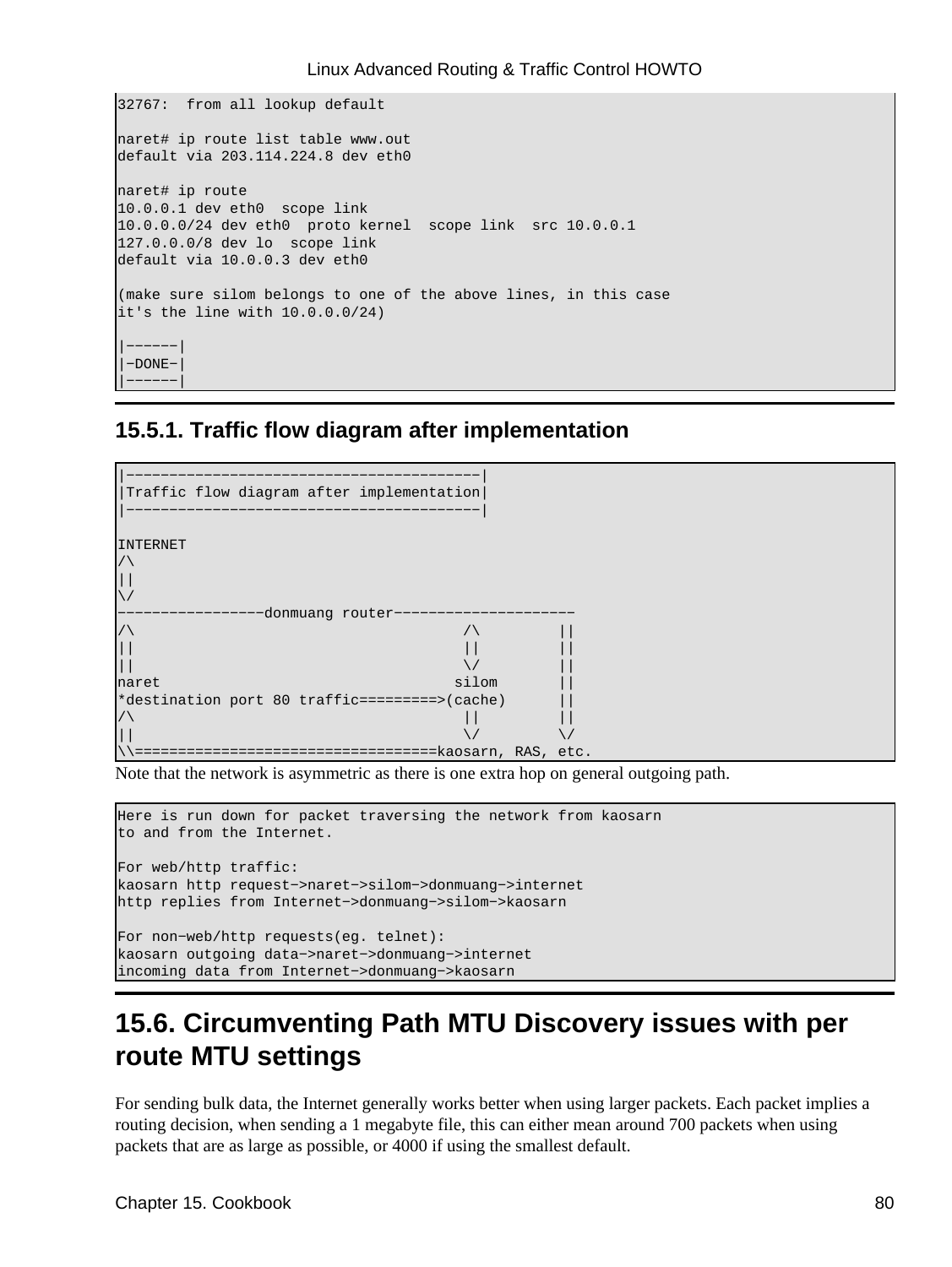However, not all parts of the Internet support full 1460 bytes of payload per packet. It is therefore necessary to try and find the largest packet that will 'fit', in order to optimize a connection.

This process is called 'Path MTU Discovery', where MTU stands for 'Maximum Transfer Unit.'

When a router encounters a packet that's too big too send in one piece, AND it has been flagged with the "Don't Fragment" bit, it returns an ICMP message stating that it was forced to drop a packet because of this. The sending host acts on this hint by sending smaller packets, and by iterating it can find the optimum packet size for a connection over a certain path.

This used to work well until the Internet was discovered by hooligans who do their best to disrupt communications. This in turn lead administrators to either block or shape ICMP traffic in a misguided attempt to improve security or robustness of their Internet service.

What has happened now is that Path MTU Discovery is working less and less well and fails for certain routes, which leads to strange TCP/IP sessions which die after a while.

Although I have no proof for this, two sites who I used to have this problem with both run Alteon Acedirectors before the affected systems − perhaps somebody more knowledgeable can provide clues as to why this happens.

### **15.6.1. Solution**

When you encounter sites that suffer from this problem, you can disable Path MTU discovery by setting it manually. Koos van den Hout, slightly edited, writes:

The following problem: I set the mtu/mru of my leased line running ppp to 296 because it's only 33k6 and I cannot influence the queueing on the other side. At 296, the response to a key press is within a reasonable time frame.

And, on my side I have a masqrouter running (of course) Linux.

Recently I split 'server' and 'router' so most applications are run on a different machine than the routing happens on.

I then had trouble logging into irc. Big panic! Some digging did find out that I got connected to irc, even showed up as 'connected' on irc but I did not receive the motd from irc. I checked what could be wrong and noted that I already had some previous trouble reaching certain websites related to the MTU, since I had no trouble reaching them when the MTU was 1500, the problem just showed when the MTU was set to 296. Since irc servers block about every kind of traffic not needed for their immediate operation, they also block icmp.

I managed to convince the operators of a webserver that this was the cause of a problem, but the irc server operators were not going to fix this.

So, I had to make sure outgoing masqueraded traffic started with the lower mtu of the outside link. But I want local ethernet traffic to have the normal mtu (for things like nfs traffic).

Solution: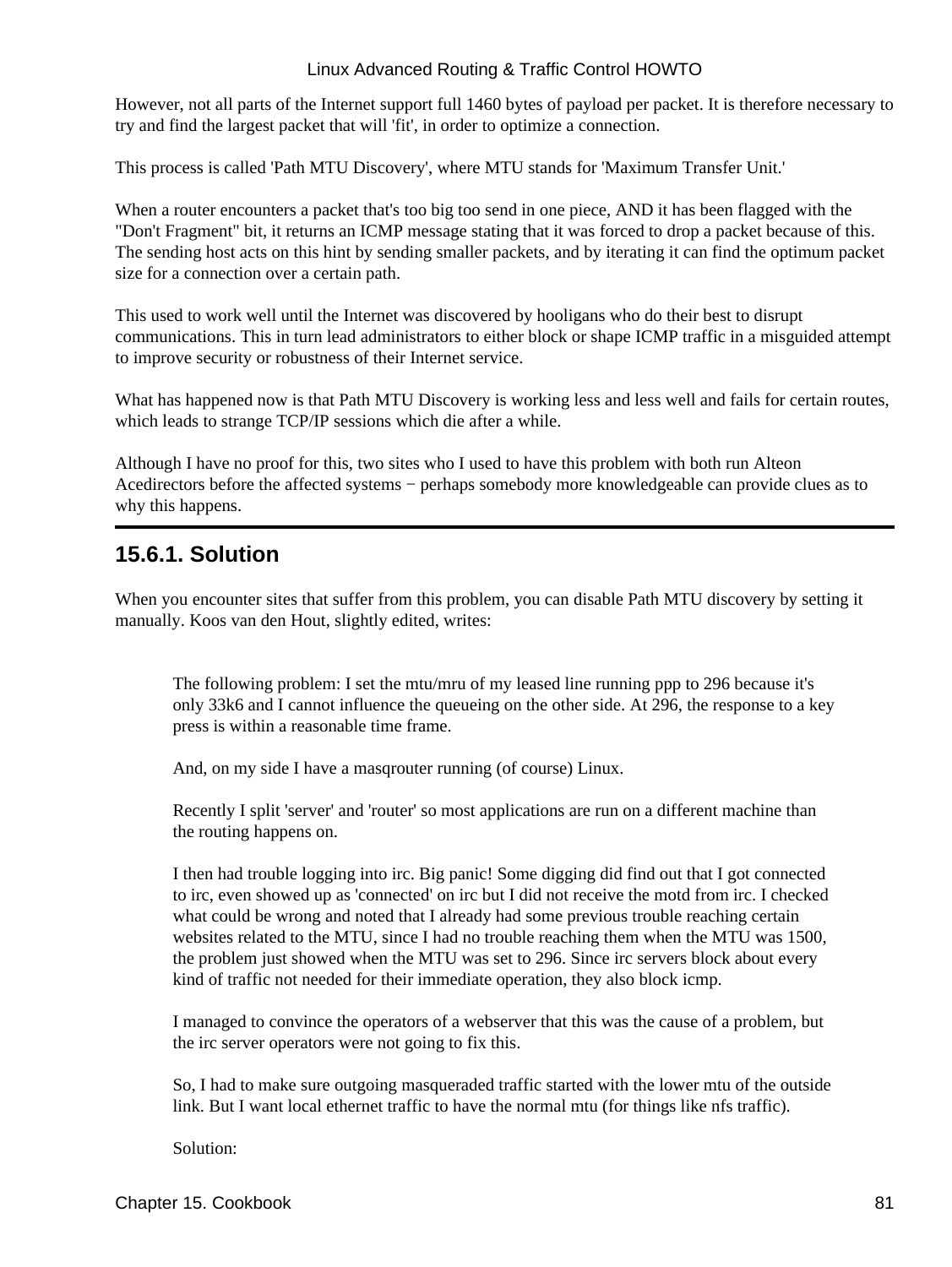ip route add default via 10.0.0.1 mtu 296

(10.0.0.1 being the default gateway, the inside address of the masquerading router)

In general, it is possible to override PMTU Discovery by setting specific routes. For example, if only a certain subnet is giving problems, this should help:

ip route add 195.96.96.0/24 via 10.0.0.1 mtu 1000

# **15.7. Circumventing Path MTU Discovery issues with MSS Clamping (for ADSL, cable, PPPoE & PPtP users)**

As explained above, Path MTU Discovery doesn't work as well as it should anymore. If you know for a fact that a hop somewhere in your network has a limited (<1500) MTU, you cannot rely on PMTU Discovery finding this out.

Besides MTU, there is yet another way to set the maximum packet size, the so called Maximum Segment Size. This is a field in the TCP Options part of a SYN packet.

Recent Linux kernels, and a few PPPoE drivers (notably, the excellent Roaring Penguin one), feature the possibility to 'clamp the MSS'.

The good thing about this is that by setting the MSS value, you are telling the remote side unequivocally 'do not ever try to send me packets bigger than this value'. No ICMP traffic is needed to get this to work.

The bad thing is that it's an obvious hack − it breaks 'end to end' by modifying packets. Having said that, we use this trick in many places and it works like a charm.

In order for this to work you need at least iptables−1.2.1a and Linux 2.4.3 or higher. The basic command line is:

# iptables −A FORWARD −p tcp −−tcp−flags SYN,RST SYN −j TCPMSS −−clamp−mss−to−pmtu

This calculates the proper MSS for your link. If you are feeling brave, or think that you know best, you can also do something like this:

# iptables −A FORWARD −p tcp −−tcp−flags SYN,RST SYN −j TCPMSS −−set−mss 128

This sets the MSS of passing SYN packets to 128. Use this if you have VoIP with tiny packets, and huge http packets which are causing chopping in your voice calls.

## **15.8. The Ultimate Traffic Conditioner: Low Latency, Fast Up & Downloads**

Note: This script has recently been upgraded and previously only worked for Linux clients in your network! So you might want to update if you have Windows machines or Macs in your network and noticed that they were not able to download faster while others were uploading.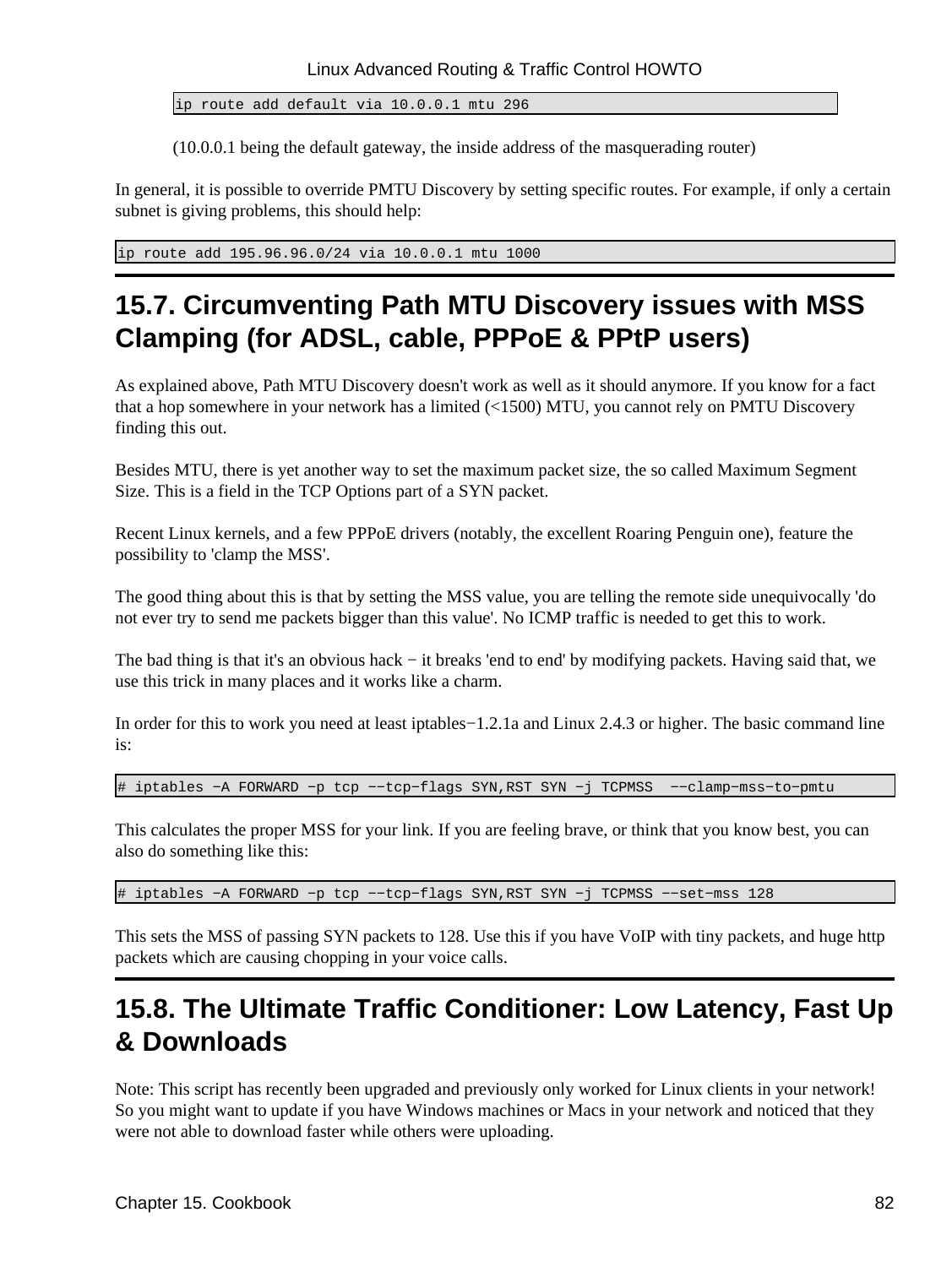I attempted to create the holy grail:

*Maintain low latency for interactive traffic at all times*

This means that downloading or uploading files should not disturb SSH or even telnet. These are the most important things, even 200ms latency is sluggish to work over.

*Allow 'surfing' at reasonable speeds while up or downloading*

Even though http is 'bulk' traffic, other traffic should not drown it out too much.

*Make sure uploads don't harm downloads, and the other way around*

This is a much observed phenomenon where upstream traffic simply destroys download speed.

It turns out that all this is possible, at the cost of a tiny bit of bandwidth. The reason that uploads, downloads and ssh hurt each other is the presence of large queues in many domestic access devices like cable or DSL modems.

The next section explains in depth what causes the delays, and how we can fix them. You can safely skip it and head straight for the script if you don't care how the magic is performed.

### **15.8.1. Why it doesn't work well by default**

ISPs know that they are benchmarked solely on how fast people can download. Besides available bandwidth, download speed is influenced heavily by packet loss, which seriously hampers TCP/IP performance. Large queues can help prevent packet loss, and speed up downloads. So ISPs configure large queues.

These large queues however damage interactivity. A keystroke must first travel the upstream queue, which may be seconds (!) long and go to your remote host. It is then displayed, which leads to a packet coming back, which must then traverse the downstream queue, located at your ISP, before it appears on your screen.

This HOWTO teaches you how to mangle and process the queue in many ways, but sadly, not all queues are accessible to us. The queue over at the ISP is completely off−limits, whereas the upstream queue probably lives inside your cable modem or DSL device. You may or may not be able to configure it. Most probably not.

So, what next? As we can't control either of those queues, they must be eliminated, and moved to your Linux router. Luckily this is possible.

#### *Limit upload speed*

By limiting our upload speed to slightly less than the truly available rate, no queues are built up in our modem. The queue is now moved to Linux.

*Limit download speed*

This is slightly trickier as we can't really influence how fast the internet ships us data. We can however drop packets that are coming in too fast, which causes TCP/IP to slow down to just the rate we want. Because we don't want to drop traffic unnecessarily, we configure a 'burst' size we allow at higher speed.

Now, once we have done this, we have eliminated the downstream queue totally (except for short bursts), and gain the ability to manage the upstream queue with all the power Linux offers.

What remains to be done is to make sure interactive traffic jumps to the front of the upstream queue. To make sure that uploads don't hurt downloads, we also move ACK packets to the front of the queue. This is what normally causes the huge slowdown observed when generating bulk traffic both ways. The ACKnowledgements for downstream traffic must compete with upstream traffic, and get delayed in the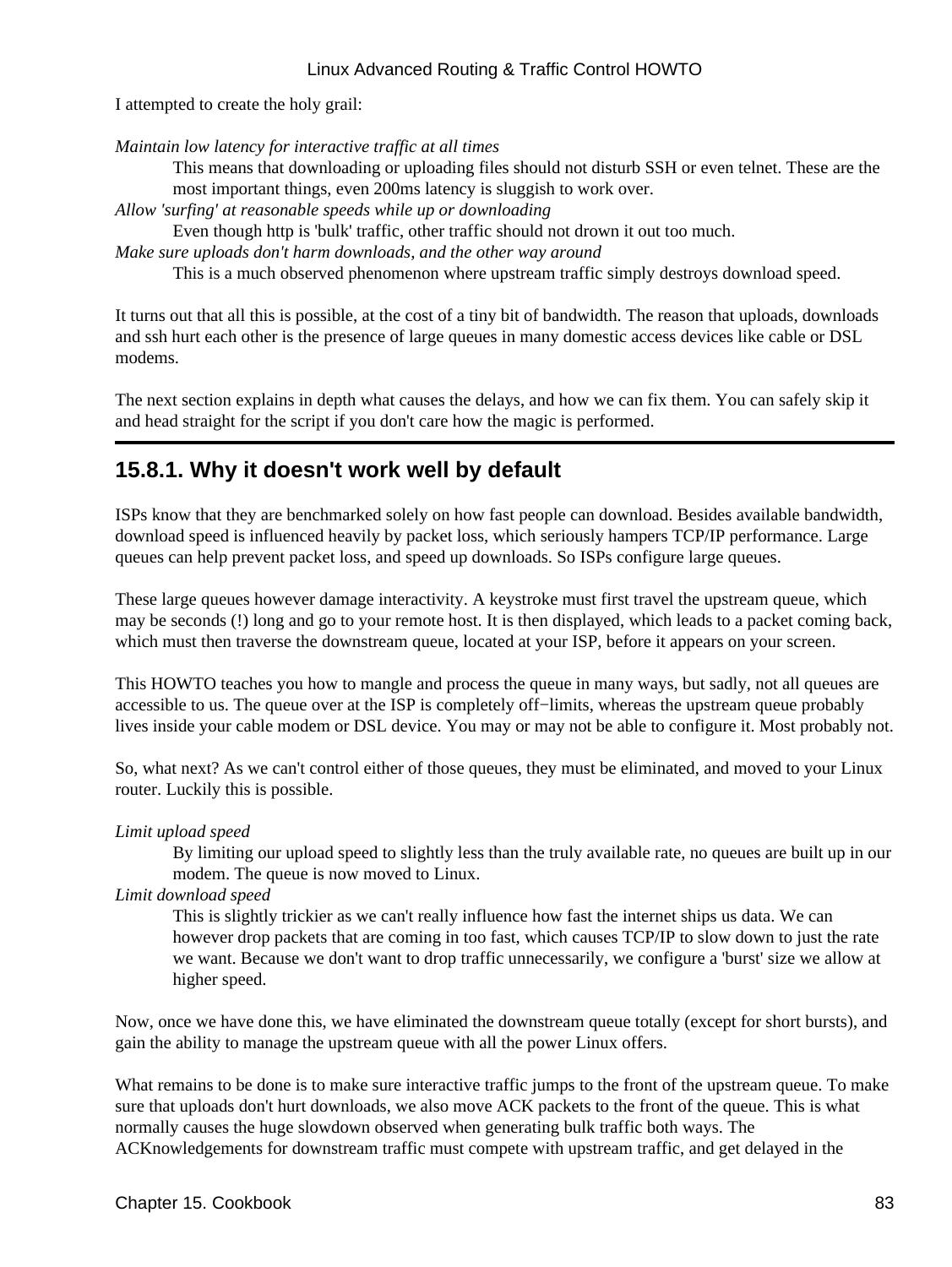#### process.

If we do all this we get the following measurements using an excellent ADSL connection from xs4all in the Netherlands:

```
Baseline latency:
round−trip min/avg/max = 14.4/17.1/21.7 ms
Without traffic conditioner, while downloading:
round−trip min/avg/max = 560.9/573.6/586.4 ms
Without traffic conditioner, while uploading:
round−trip min/avg/max = 2041.4/2332.1/2427.6 ms
With conditioner, during 220kbit/s upload:
round−trip min/avg/max = 15.7/51.8/79.9 ms
With conditioner, during 850kbit/s download:
round−trip min/avg/max = 20.4/46.9/74.0 ms
When uploading, downloads proceed at ~80% of the available speed. Uploads
at around 90%. Latency then jumps to 850 ms, still figuring out why.
```
What you can expect from this script depends a lot on your actual uplink speed. When uploading at full speed, there will always be a single packet ahead of your keystroke. That is the lower limit to the latency you can achieve − divide your MTU by your upstream speed to calculate. Typical values will be somewhat higher than that. Lower your MTU for better effects!

Next, two versions of this script, one with Devik's excellent HTB, the other with CBQ which is in each Linux kernel, unlike HTB. Both are tested and work well.

### **15.8.2. The actual script (CBQ)**

Works on all kernels. Within the CBQ qdisc we place two Stochastic Fairness Queues that make sure that multiple bulk streams don't drown each other out.

Downstream traffic is policed using a tc filter containing a Token Bucket Filter.

You might improve on this script by adding 'bounded' to the line that starts with 'tc class add .. classid 1:20'. If you lowered your MTU, also lower the allot & avpkt numbers!

```
#!/bin/bash 
# The Ultimate Setup For Your Internet Connection At Home
# 
#
# Set the following values to somewhat less than your actual download
# and uplink speed. In kilobits
DOWNLINK=800
UPLINK=220
DEV=ppp0
# clean existing down− and uplink qdiscs, hide errors
tc qdisc del dev $DEV root 2> /dev/null > /dev/null
tc qdisc del dev $DEV ingress 2> /dev/null > /dev/null
```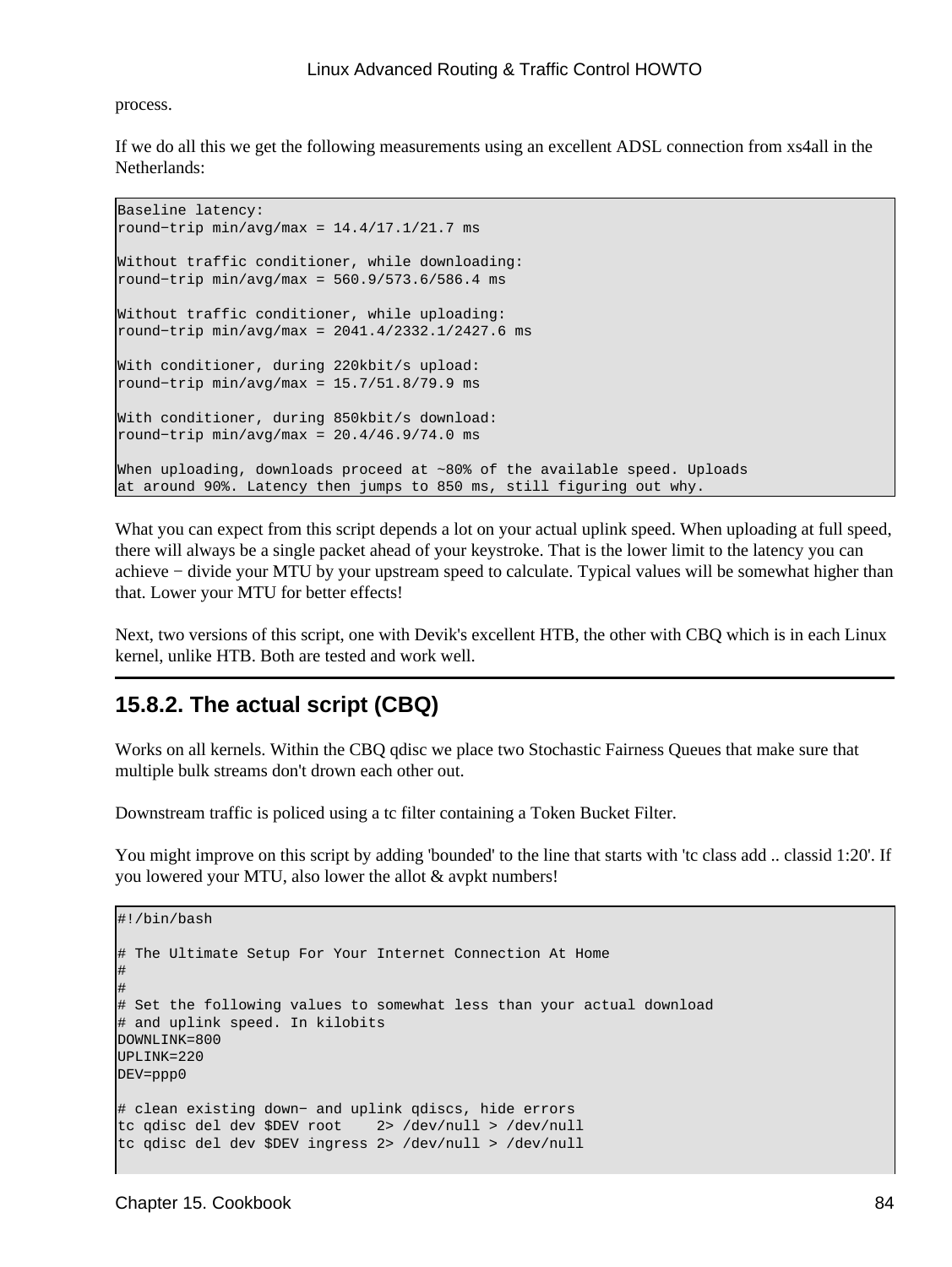###### uplink # install root CBQ tc qdisc add dev \$DEV root handle 1: cbq avpkt 1000 bandwidth 10mbit # shape everything at \$UPLINK speed − this prevents huge queues in your # DSL modem which destroy latency: # main class tc class add dev \$DEV parent 1: classid 1:1 cbq rate \${UPLINK}kbit \ allot 1500 prio 5 bounded isolated # high prio class 1:10: tc class add dev \$DEV parent 1:1 classid 1:10 cbq rate  $$$ {UPLINK}kbit \ allot 1600 prio 1 avpkt 1000 # bulk and default class 1:20 − gets slightly less traffic, # and a lower priority: tc class add dev \$DEV parent 1:1 classid 1:20 cbq rate \$[9\*\$UPLINK/10]kbit \ allot 1600 prio 2 avpkt 1000 # both get Stochastic Fairness: tc qdisc add dev \$DEV parent 1:10 handle 10: sfq perturb 10 tc qdisc add dev \$DEV parent 1:20 handle 20: sfq perturb 10 # start filters # TOS Minimum Delay (ssh, NOT scp) in 1:10: tc filter add dev \$DEV parent 1:0 protocol ip prio 10 u32 \ match ip tos 0x10 0xff flowid 1:10 # ICMP (ip protocol 1) in the interactive class 1:10 so we # can do measurements & impress our friends: tc filter add dev \$DEV parent 1:0 protocol ip prio 11 u32 \ match ip protocol 1 0xff flowid 1:10 # To speed up downloads while an upload is going on, put ACK packets in # the interactive class: tc filter add dev \$DEV parent 1: protocol ip prio 12 u32 \ match ip protocol 6 0xff  $\setminus$ match u8  $0x05$   $0x0f$  at  $0 \setminus$ match u16  $0x000000x$ ffc0 at 2 \ match u8  $0x10$   $0xff$  at 33 \ flowid 1:10 # rest is 'non−interactive' ie 'bulk' and ends up in 1:20 tc filter add dev \$DEV parent 1: protocol ip prio 13 u32 \ match ip dst 0.0.0.0/0 flowid 1:20 ########## downlink ############# # slow downloads down to somewhat less than the real speed to prevent # queuing at our ISP. Tune to see how high you can set it. # ISPs tend to have \*huge\* queues to make sure big downloads are fast # # attach ingress policer: tc qdisc add dev \$DEV handle ffff: ingress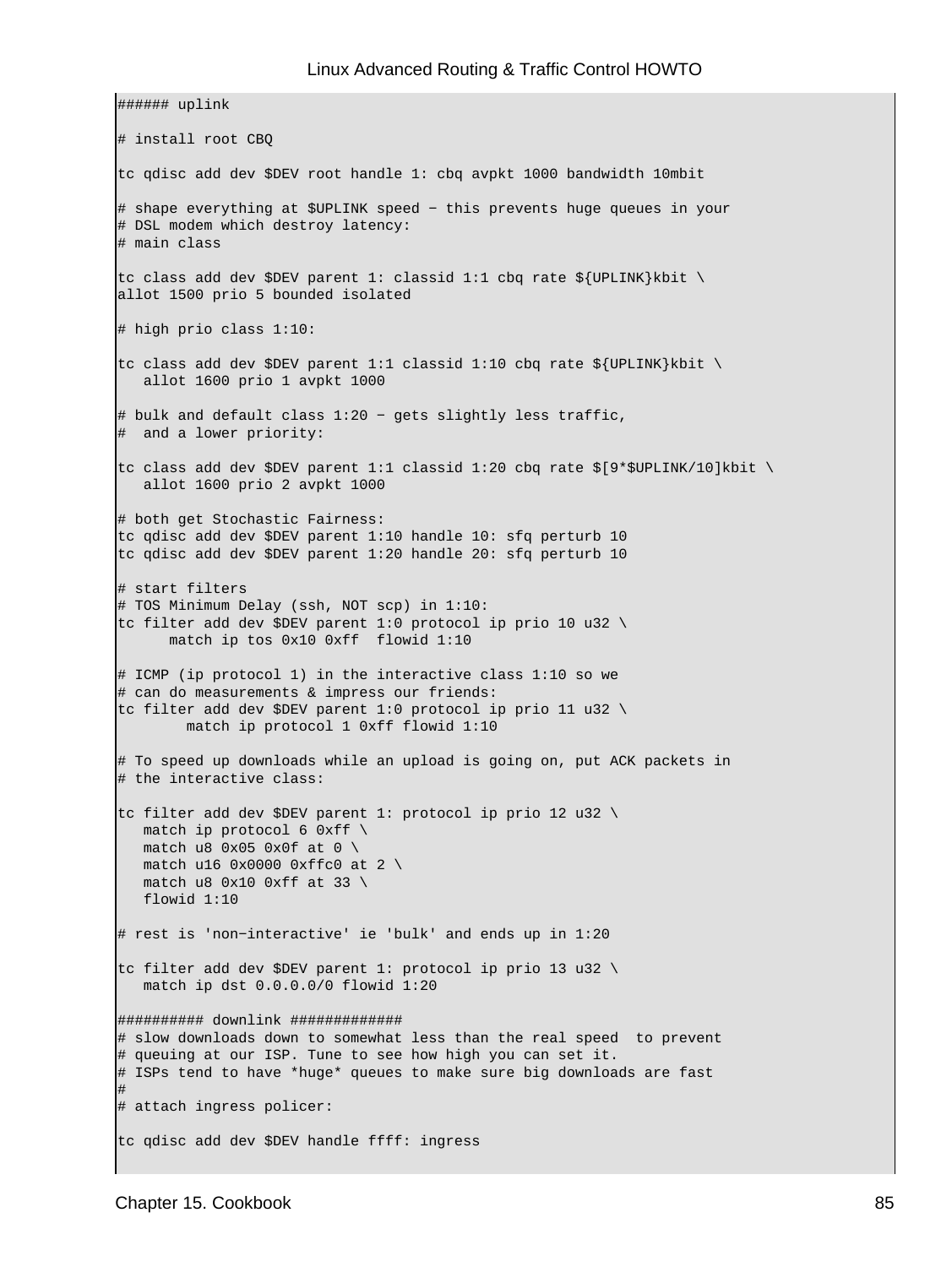```
# filter *everything* to it (0.0.0.0/0), drop everything that's
# coming in too fast:
tc filter add dev $DEV parent ffff: protocol ip prio 50 u32 match ip src \
   0.0.0.0/0 police rate ${DOWNLINK}kbit burst 10k drop flowid :1
```
If you want this script to be run by ppp on connect, copy it to /etc/ppp/ip−up.d.

If the last two lines give an error, update your tc tool to a newer version!

#### **15.8.3. The actual script (HTB)**

The following script achieves all goals using the wonderful HTB queue, see the relevant chapter. Well worth patching your kernel for!

```
#!/bin/bash
# The Ultimate Setup For Your Internet Connection At Home
# 
#
# Set the following values to somewhat less than your actual download
# and uplink speed. In kilobits
DOWNLINK=800
UPLINK=220
DEV=ppp0
# clean existing down− and uplink qdiscs, hide errors
tc qdisc del dev $DEV root 2> /dev/null > /dev/null
tc qdisc del dev $DEV ingress 2> /dev/null > /dev/null
###### uplink
# install root HTB, point default traffic to 1:20:
tc qdisc add dev $DEV root handle 1: htb default 20
# shape everything at $UPLINK speed − this prevents huge queues in your
# DSL modem which destroy latency:
tc class add dev $DEV parent 1: classid 1:1 htb rate ${UPLINK}kbit burst 6k
# high prio class 1:10:
tc class add dev $DEV parent 1:1 classid 1:10 htb rate ${UPLINK}kbit \
   burst 6k prio 1
# bulk & default class 1:20 − gets slightly less traffic, 
# and a lower priority:
tc class add dev $DEV parent 1:1 classid 1:20 htb rate $[9*$UPLINK/10]kbit \
    burst 6k prio 2
# both get Stochastic Fairness:
tc qdisc add dev $DEV parent 1:10 handle 10: sfq perturb 10
tc qdisc add dev $DEV parent 1:20 handle 20: sfq perturb 10
# TOS Minimum Delay (ssh, NOT scp) in 1:10:
tc filter add dev $DEV parent 1:0 protocol ip prio 10 u32 \
       match ip tos 0x10 0xff flowid 1:10
```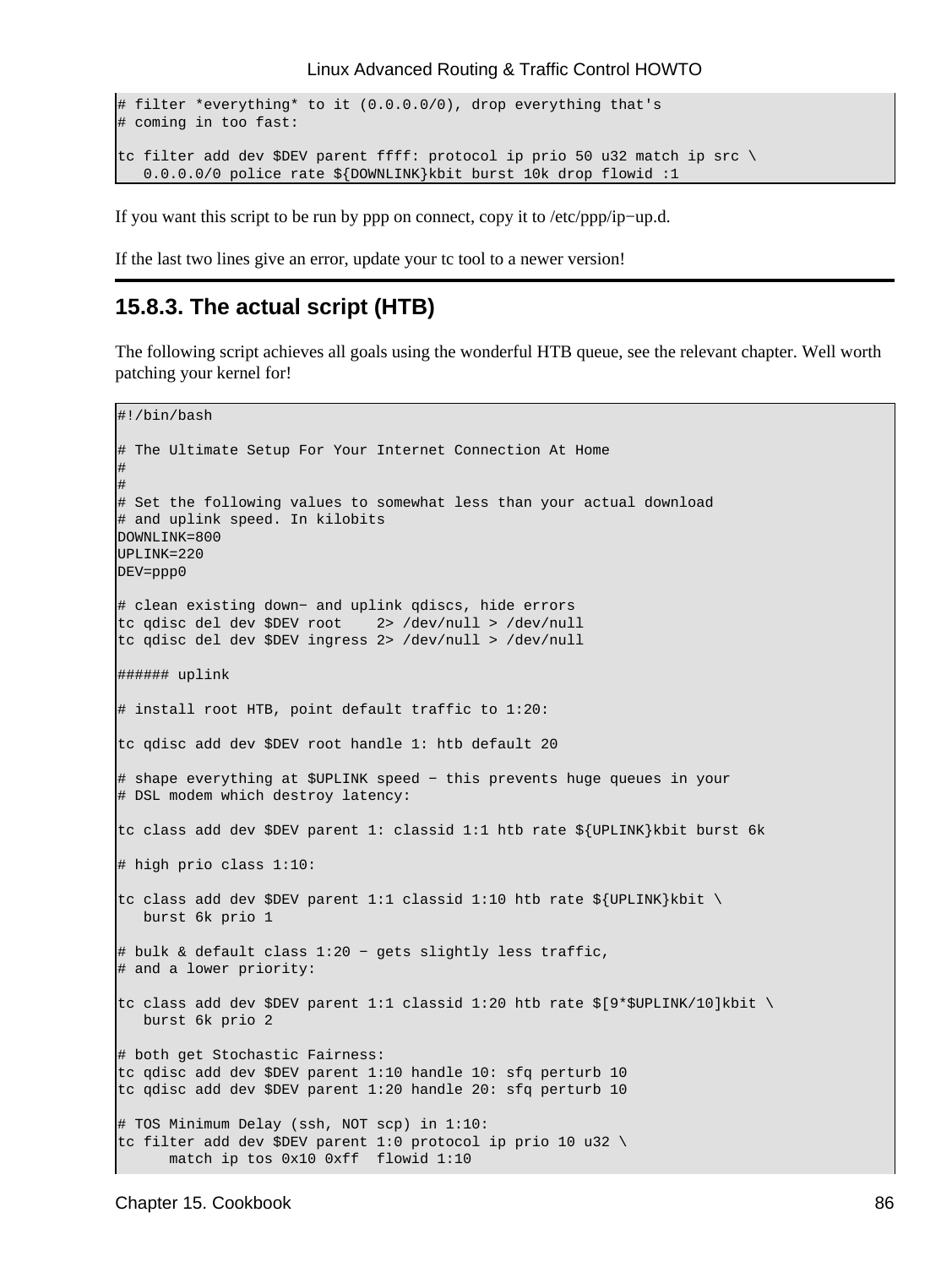```
# ICMP (ip protocol 1) in the interactive class 1:10 so we 
# can do measurements & impress our friends:
tc filter add dev $DEV parent 1:0 protocol ip prio 10 u32 \
         match ip protocol 1 0xff flowid 1:10
# To speed up downloads while an upload is going on, put ACK packets in
# the interactive class:
tc filter add dev $DEV parent 1: protocol ip prio 10 u32 \
  match ip protocol 6 0xff \setminusmatch u8 0x05 0x0f at 0 \setminusmatch u16 0x0000 0xffc0 at 2 \setminusmatch u8 0x10 0xff at 33 \
    flowid 1:10
# rest is 'non−interactive' ie 'bulk' and ends up in 1:20
########## downlink #############
# slow downloads down to somewhat less than the real speed to prevent 
# queuing at our ISP. Tune to see how high you can set it.
# ISPs tend to have *huge* queues to make sure big downloads are fast
#
# attach ingress policer:
tc qdisc add dev $DEV handle ffff: ingress
# filter *everything* to it (0.0.0.0/0), drop everything that's
# coming in too fast:
tc filter add dev $DEV parent ffff: protocol ip prio 50 u32 match ip src \
    0.0.0.0/0 police rate ${DOWNLINK}kbit burst 10k drop flowid :1
```
If you want this script to be run by ppp on connect, copy it to /etc/ppp/ip−up.d.

If the last two lines give an error, update your tc tool to a newer version!

### **15.9. Rate limiting a single host or netmask**

Although this is described in stupendous details elsewhere and in our manpages, this question gets asked a lot and happily there is a simple answer that does not need full comprehension of traffic control.

This three line script does the trick:

```
 tc qdisc add dev $DEV root handle 1: cbq avpkt 1000 bandwidth 10mbit 
 tc class add dev $DEV parent 1: classid 1:1 cbq rate 512kbit \
 allot 1500 prio 5 bounded isolated 
 tc filter add dev $DEV parent 1: protocol ip prio 16 u32 \
 match ip dst 195.96.96.97 flowid 1:1
```
The first line installs a class based queue on your interface, and tells the kernel that for calculations, it can be assumed to be a 10mbit interface. If you get this wrong, no real harm is done. But getting it right will make everything more precise.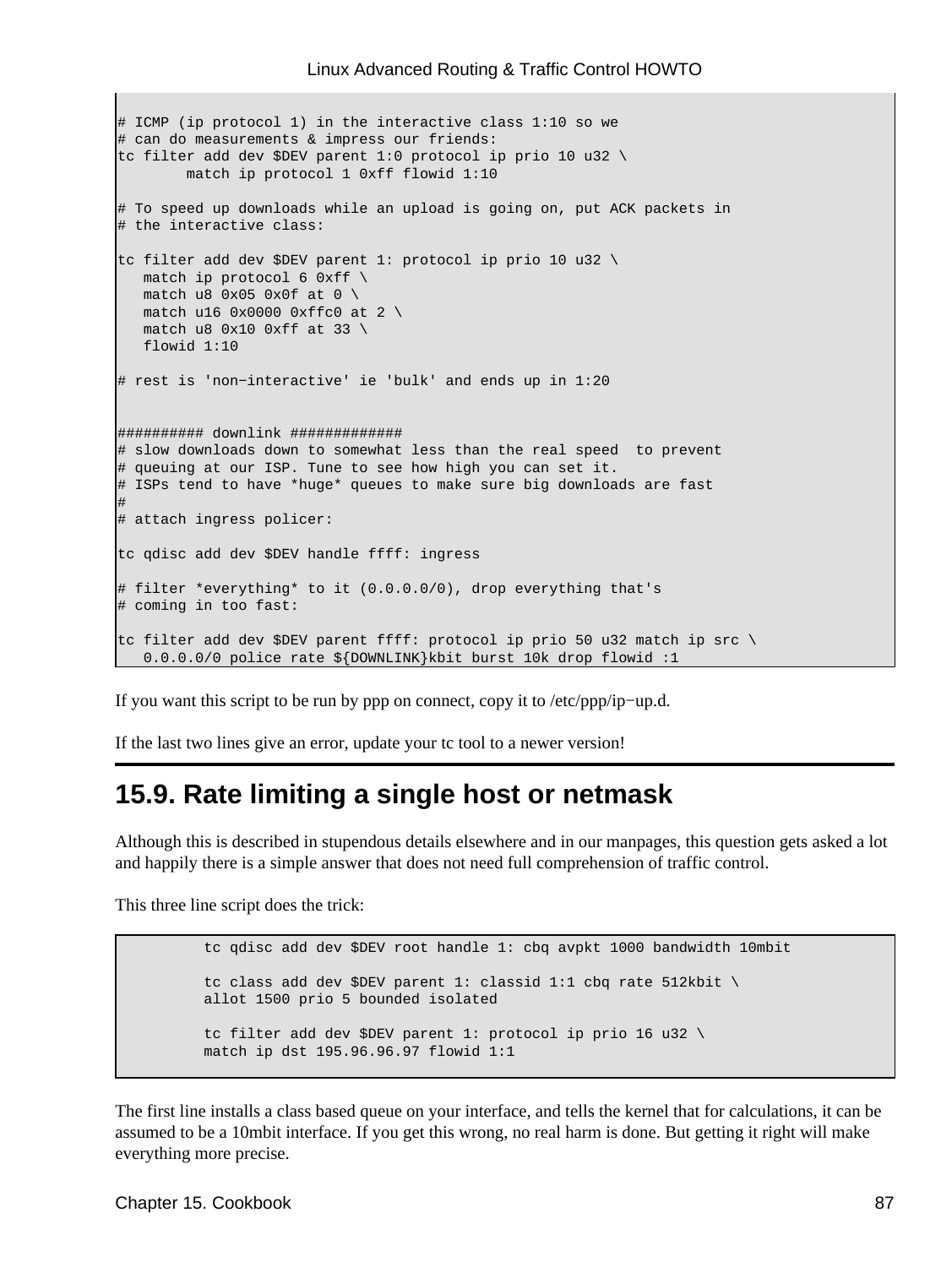The second line creates a 512kbit class with some reasonable defaults. For details, see the cbq manpages and [Chapter 9](#page-27-0).

The last line tells which traffic should go to the shaped class. Traffic not matched by this rule is NOT shaped. To make more complicated matches (subnets, source ports, destination ports), see [Section 9.6.2](#page-47-0).

If you changed anything and want to reload the script, execute 'tc qdisc del dev \$DEV root' to clean up your existing configuration.

The script can further be improved by adding a last optional line 'tc qdisc add dev \$DEV parent 1:1 sfq perturb 10'. See [Section 9.2.3](#page-32-0) for details on what this does.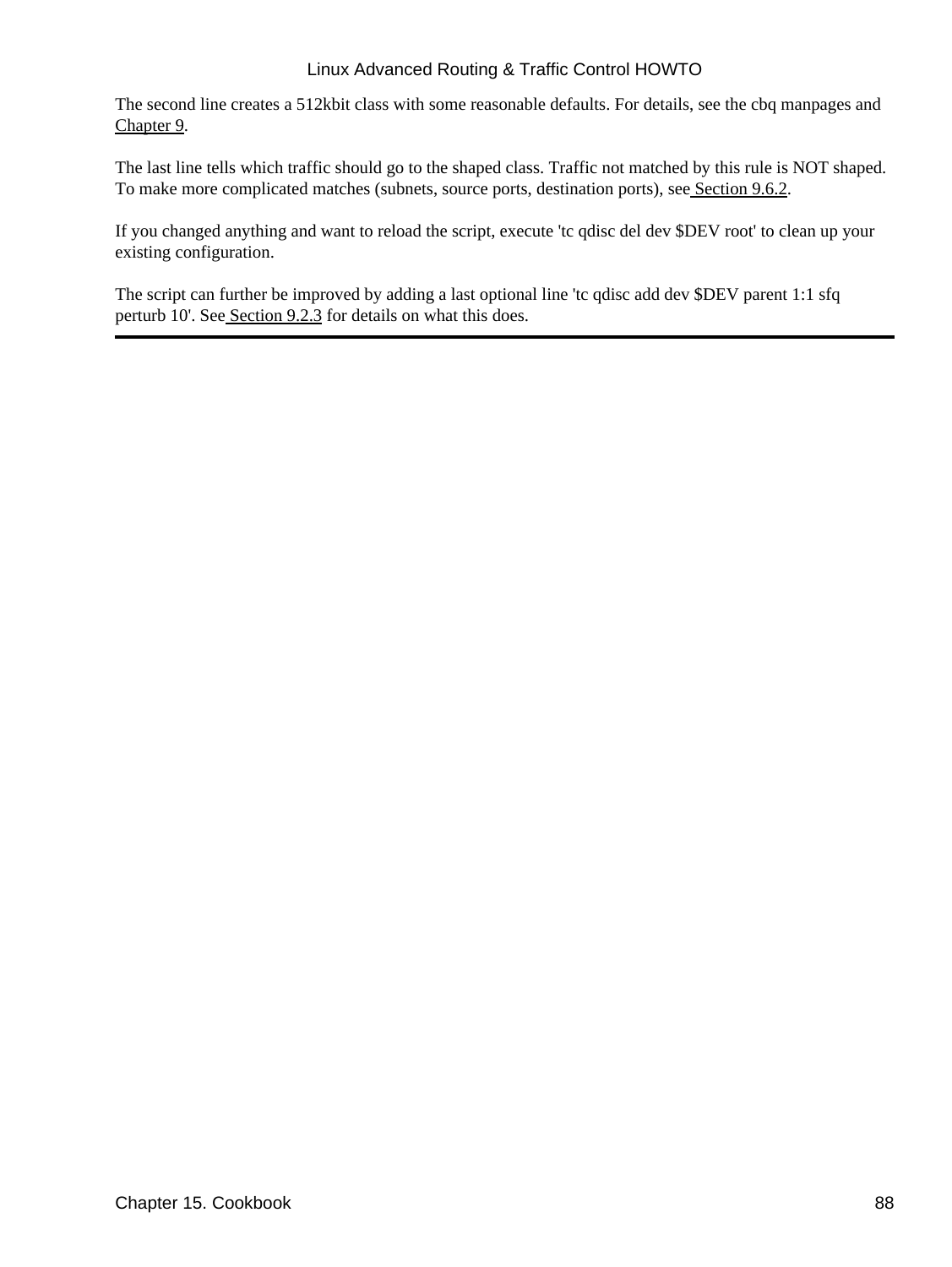# **Chapter 16. Building bridges, and pseudo−bridges with Proxy ARP**

Bridges are devices which can be installed in a network without any reconfiguration. A network switch is basically a many−port bridge. A bridge is often a 2−port switch. Linux does however support multiple interfaces in a bridge, making it a true switch.

Bridges are often deployed when confronted with a broken network that needs to be fixed without any alterations. Because the bridge is a layer−2 device, one layer below IP, routers and servers are not aware of its existence. This means that you can transparently block or modify certain packets, or do shaping.

Another good thing is that a bridge can often be replaced by a cross cable or a hub, should it break down.

The bad news is that a bridge can cause great confusion unless it is very well documented. It does not appear in traceroutes, but somehow packets disappear or get changed from point A to point B ('this network is HAUNTED!'). You should also wonder if an organization that 'does not want to change anything' is doing the right thing.

The Linux 2.4/2.5 bridge is documented on this page.

## **16.1. State of bridging and iptables**

As of Linux 2.4.14, bridging and iptables do not 'see' each other without help. If you bridge packets from eth0 to eth1, they do not 'pass' by iptables. This means that you cannot do filtering, or NAT or mangling or whatever.

There are several projects going on to fix this, the truly right one is by the author of the Linux 2.4 bridging code, Lennert Buytenhek. He recently informed us that as of bridge−nf 0.0.2 (see the url above), the code is stable and usable in production environments. He is now asking the kernel people if and how the patch can be merged, stay tuned!

## **16.2. Bridging and shaping**

This does work as advertised. Be sure to figure out which side each interface is on, otherwise you might be shaping outbound traffic in your internal interface, which won't work. Use tcpdump if needed.

## **16.3. Pseudo−bridges with Proxy−ARP**

If you just want to implement a Pseudo−bridge, skip down a few sections to 'Implementing it', but it is wise to read a bit about how it works in practice.

A Pseudo−bridge works a bit differently. By default, a bridge passes packets unaltered from one interface to the other. It only looks at the hardware address of packets to determine what goes where. This in turn means that you can bridge traffic that Linux does not understand, as long as it has an hardware address it does.

A 'Pseudo−bridge' works differently and looks more like a hidden router than a bridge, but like a bridge, it has little impact on network design.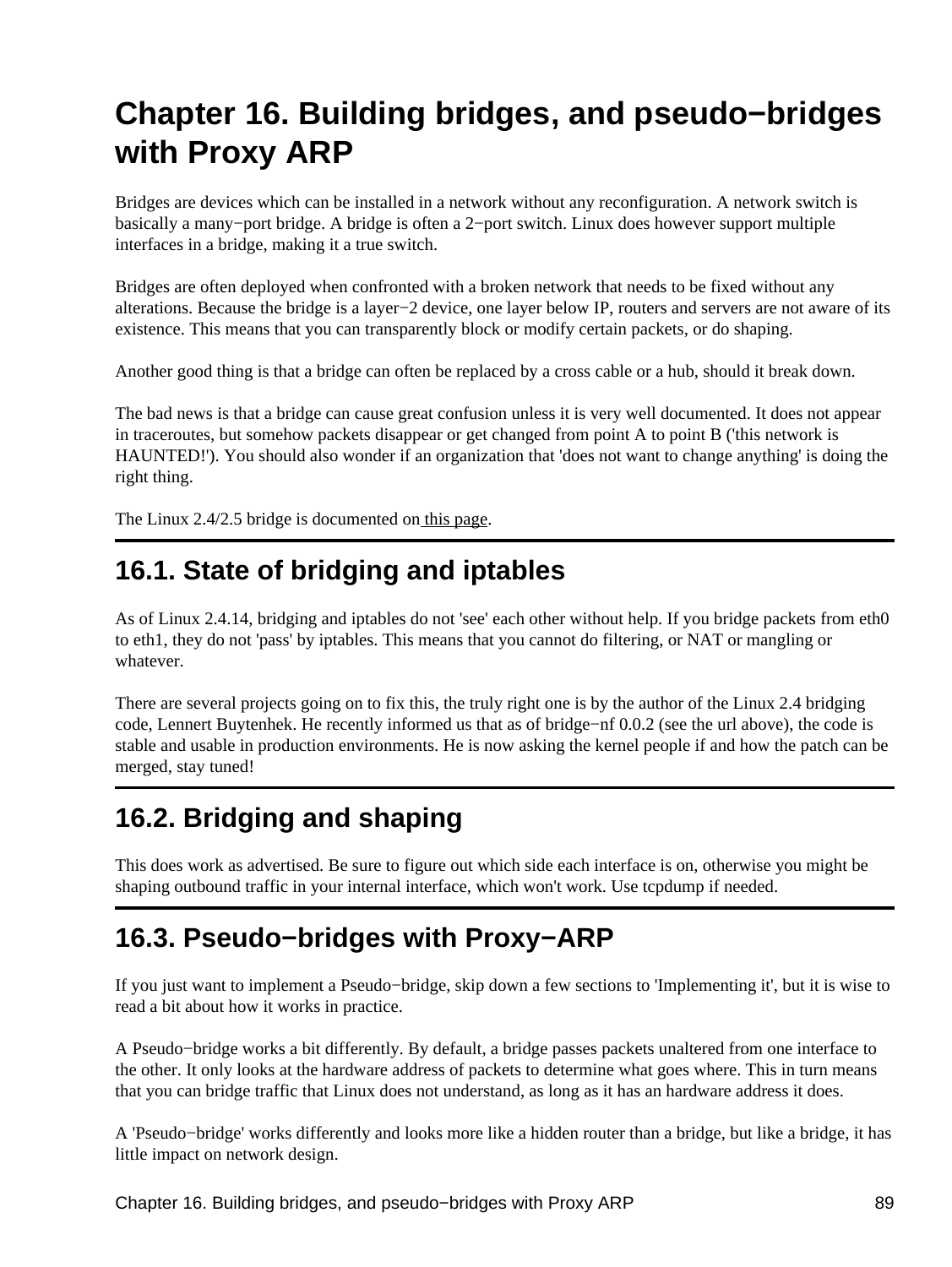An advantage of the fact that it is not a bridge lies in the fact that packets really pass through the kernel, and can be filtered, changed, redirected or rerouted.

A real bridge can also be made to perform these feats, but it needs special code, like the Ethernet Frame Diverter, or the above mentioned patch.

Another advantage of a pseudo−bridge is that it does not pass packets it does not understand − thus cleaning your network of a lot of cruft. In cases where you need this cruft (like SAP packets, or Netbeui), use a real bridge.

### **16.3.1. ARP & Proxy−ARP**

When a host wants to talk to another host on the same physical network segment, it sends out an Address Resolution Protocol packet, which, somewhat simplified, reads like this 'who has 10.0.0.1, tell 10.0.0.7'. In response to this, 10.0.0.1 replies with a short 'here' packet.

10.0.0.7 then sends packets to the hardware address mentioned in the 'here' packet. It caches this hardware address for a relatively long time, and after the cache expires, it re−asks the question.

When building a Pseudo−bridge, we instruct the bridge to reply to these ARP packets, which causes the hosts in the network to send its packets to the bridge. The bridge then processes these packets, and sends them to the relevant interface.

So, in short, whenever a host on one side of the bridge asks for the hardware address of a host on the other, the bridge replies with a packet that says 'hand it to me'.

This way, all data traffic gets transmitted to the right place, and always passes through the bridge.

### **16.3.2. Implementing it**

In the bad old days, it used to be possible to instruct the Linux Kernel to perform 'proxy−ARP' for just any subnet. So, to configure a pseudo−bridge, you would have to specify both the proper routes to both sides of the bridge AND create matching proxy−ARP rules. This is bad in that it requires a lot of typing, but also because it easily allows you to make mistakes which make your bridge respond to ARP queries for networks it does not know how to route.

With Linux 2.4/2.5 (and possibly 2.2), this possibility has been withdrawn and has been replaced by a flag in the /proc directory, called 'proxy\_arp'. The procedure for building a pseudo−bridge is then:

- 1. Assign an IP address to both interfaces, the 'left' and the 'right' one
- 2. Create routes so your machine knows which hosts reside on the left, and which on the right
- Turn on proxy−ARP on both interfaces, echo 1 > /proc/sys/net/ipv4/conf/ethL/proxy\_arp, echo 1 > 3. /proc/sys/net/ipv4/conf/ethR/proxy\_arp, where L and R stand for the numbers of your interfaces on the left and on the right side

Also, do not forget to turn on the ip\_forwarding flag! When converting from a true bridge, you may find that this flag was turned off as it is not needed when bridging.

Another thing you might note when converting is that you need to clear the arp cache of computers in the network − the arp cache might contain old pre−bridge hardware addresses which are no longer correct.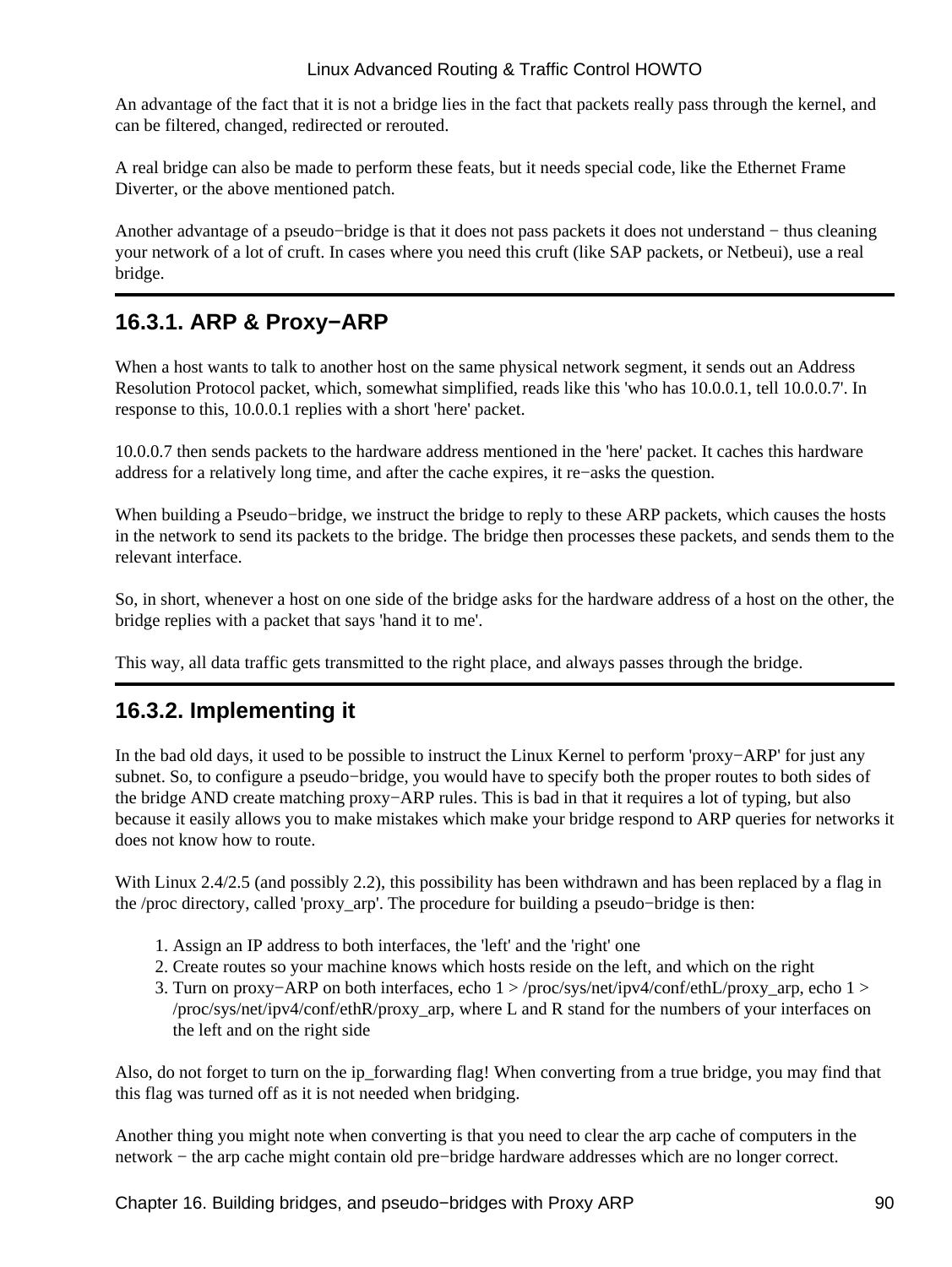On a Cisco, this is done using the command 'clear arp−cache', under Linux, use 'arp −d ip.address'. You can also wait for the cache to expire manually, which can take rather long.

You can speed this up using the wonderful 'arping' tool, which on many distributions is part of the 'iputils' package. Using 'arping' you can send out unsolicited ARP messages so as to update remote arp caches.

This is a very powerful technique that is also used by 'black hats' to subvert your routing!

On Linux 2.4, you may need to execute 'echo 1 > /proc/sys/net/ipv4/ip\_nonlocal\_bind' before being able to send out unsolicited ARP messages!

You may also discover that your network was misconfigured if you are/were of the habit of specifying routes without netmasks. To explain, some versions of route may have guessed your netmask right in the past, or guessed wrong without you noticing. When doing surgical routing like described above, it is \*vital\* that you check your netmasks!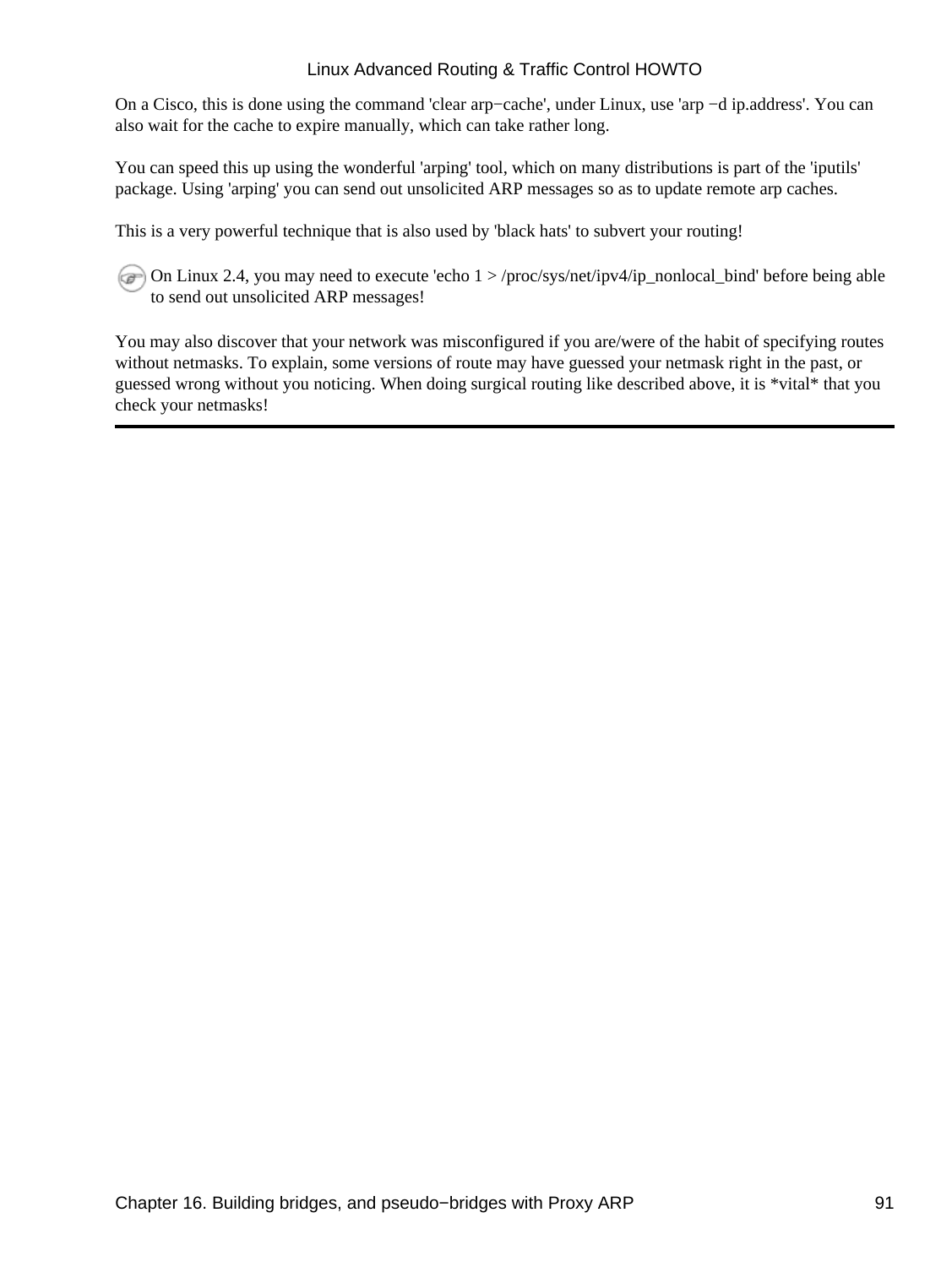# **Chapter 17. Dynamic routing − OSPF and BGP**

Once your network starts to get really big, or you start to consider 'the internet' as your network, you need tools which dynamically route your data. Sites are often connected to each other with multiple links, and more are popping up all the time.

The Internet has mostly standardized on OSPF and BGP4 (rfc1771). Linux supports both, by way of gated and zebra

While currently not within the scope of this document, we would like to point you to the definitive works:

Overview:

Cisco System[s Designing large−scale IP Internetworks](http://www.cisco.com/univercd/cc/td/doc/cisintwk/idg4/nd2003.htm)

For OSPF:

Moy, John T. "OSPF. The anatomy of an Internet routing protocol" Addison Wesley. Reading, MA. 1998.

Halabi has also written a good guide to OSPF routing design, but this appears to have been dropped from the Cisco web site.

For BGP:

Halabi, Bassam "Internet routing architectures" Cisco Press (New Riders Publishing). Indianapolis, IN. 1997.

also

Cisco Systems

[Using the Border Gateway Protocol for interdomain routing](http://www.cisco.com/univercd/cc/td/doc/cisintwk/ics/icsbgp4.htm)

Although the examples are Cisco−specific, they are remarkably similar to the configuration language in Zebra :−)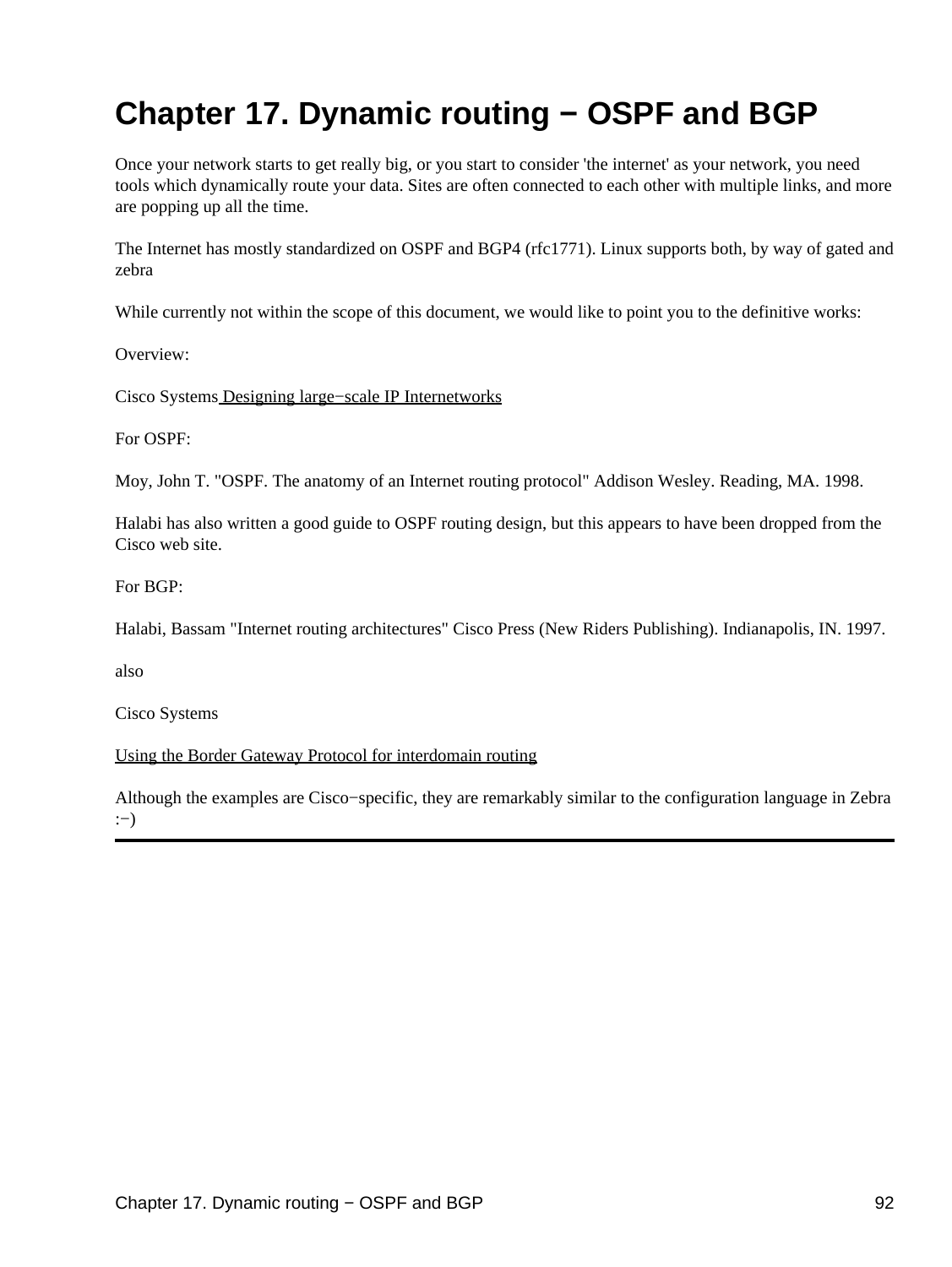# **Chapter 18. Other possibilities**

This chapter is a list of projects having to do with advanced Linux routing & traffic shaping. Some of these links may deserve chapters of their own, some are documented very well of themselves, and don't need more HOWTO.

#### *802.1Q VLAN Implementation for Linux [\(site\)](http://scry.wanfear.com/~greear/vlan.html)*

VLANs are a very cool way to segregate your networks in a more virtual than physical way. Good information on VLANs can be found [here](ftp://ftp.netlab.ohio-state.edu/pub/jain/courses/cis788-97/virtual_lans/index.htm). With this implementation, you can have your Linux box talk VLANs with machines like Cisco Catalyst, 3Com: {Corebuilder, Netbuilder II, SuperStack II switch 630}, Extreme Ntwks Summit 48, Foundry: {ServerIronXL, FastIron}.

A great HOWTO about VLANs can be found [here](http://scry.wanfear.com/~greear/vlan/cisco_howto.html).

Update: has been included in the kernel as of 2.4.14 (perhaps 13).

*Alternate 802.1Q VLAN Implementation for Linu[x \(site\)](http://vlan.sourceforge.net )*

Alternative VLAN implementation for linux. This project was started out of disagreement with the 'established' VLAN project's architecture and coding style, resulting in a cleaner overall design. *Linux Virtual Serve[r \(site\)](http://www.LinuxVirtualServer.org/)*

These people are brilliant. The Linux Virtual Server is a highly scalable and highly available server built on a cluster of real servers, with the load balancer running on the Linux operating system. The architecture of the cluster is transparent to end users. End users only see a single virtual server.

In short whatever you need to load balance, at whatever level of traffic, LVS will have a way of doing it. Some of their techniques are positively evil! For example, they let several machines have the same IP address on a segment, but turn off ARP on them. Only the LVS machine does ARP − it then decides which of the backend hosts should handle an incoming packet, and sends it directly to the right MAC address of the backend server. Outgoing traffic will flow directly to the router, and not via the LVS machine, which does therefor not need to see your 5Gbit/s of content flowing to the world, and cannot be a bottleneck.

The LVS is implemented as a kernel patch in Linux 2.0 and 2.2, but as a Netfilter module in 2.4/2.5, so it does not need kernel patches! Their 2.4 support is still in early development, so beat on it and give feedback or send patches.

*CBQ.ini[t \(site\)](ftp://ftp.equinox.gu.net/pub/linux/cbq/)*

Configuring CBQ can be a bit daunting, especially if all you want to do is shape some computers behind a router. CBQ.init can help you configure Linux with a simplified syntax.

For example, if you want all computers in your 192.168.1.0/24 subnet (on 10mbit eth1) to be limited to 28kbit/s download speed, put this in the CBQ.init configuration file:

```
DEVICE=eth1,10Mbit,1Mbit
RATE=28Kbit
WEIGHT=2Kbit
PRTO=5RULE=192.168.1.0/24
```
By all means use this program if the 'how and why' don't interest you. We're using CBQ.init in production and it works very well. It can even do some more advanced things, like time dependent shaping. The documentation is embedded in the script, which explains why you can't find a README.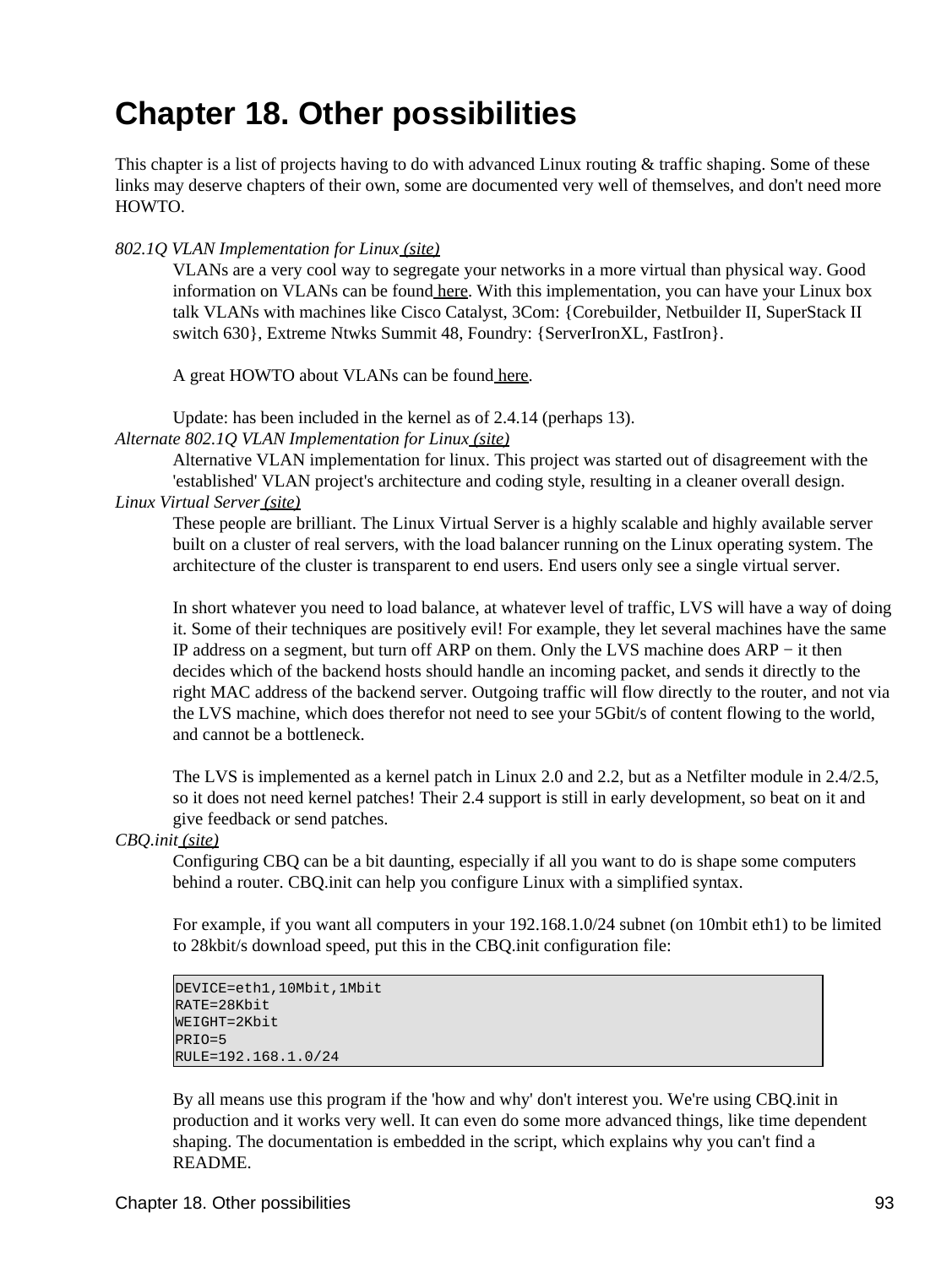*Chronox easy shaping script[s \(site\)](http://www.chronox.de)*

Stephan Mueller (smueller@chronox.de) wrote two useful scripts, 'limit.conn' and 'shaper'. The first one allows you to easily throttle a single download session, like this:

# limit.conn −s SERVERIP −p SERVERPORT −l LIMIT

It works on Linux 2.2 and 2.4/2.5.

The second script is more complicated, and can be used to make lots of different queues based on iptables rules, which are used to mark packets which are then shaped.

*Virtual Router Redundancy Protocol implementatio[n \(site\)](http://w3.arobas.net/~jetienne/vrrpd/index.html)*

This is purely for redundancy. Two machines with their own IP address and MAC Address together create a third IP Address and MAC Address, which is virtual. Originally intended purely for routers, which need constant MAC addresses, it also works for other servers.

The beauty of this approach is the incredibly easy configuration. No kernel compiling or patching required, all userspace.

Just run this on all machines participating in a service:

```
# vrrpd −i eth0 −v 50 10.0.0.22
```
And you are in business! 10.0.0.22 is now carried by one of your servers, probably the first one to run the vrrp daemon. Now disconnect that computer from the network and very rapidly one of the other computers will assume the 10.0.0.22 address, as well as the MAC address.

I tried this over here and had it up and running in 1 minute. For some strange reason it decided to drop my default gateway, but the −n flag prevented that.

This is a 'live' fail over:

64 bytes from 10.0.0.22: icmp\_seq=3 ttl=255 time=0.2 ms 64 bytes from  $10.0.0.22$ : icmp seq=4 ttl=255 time=0.2 ms 64 bytes from 10.0.0.22: icmp\_seq=5 ttl=255 time=16.8 ms 64 bytes from 10.0.0.22: icmp\_seq=6 ttl=255 time=1.8 ms 64 bytes from 10.0.0.22: icmp\_seq=7 ttl=255 time=1.7 ms

Not \*one\* ping packet was lost! Just after packet 4, I disconnected my P200 from the network, and my 486 took over, which you can see from the higher latency.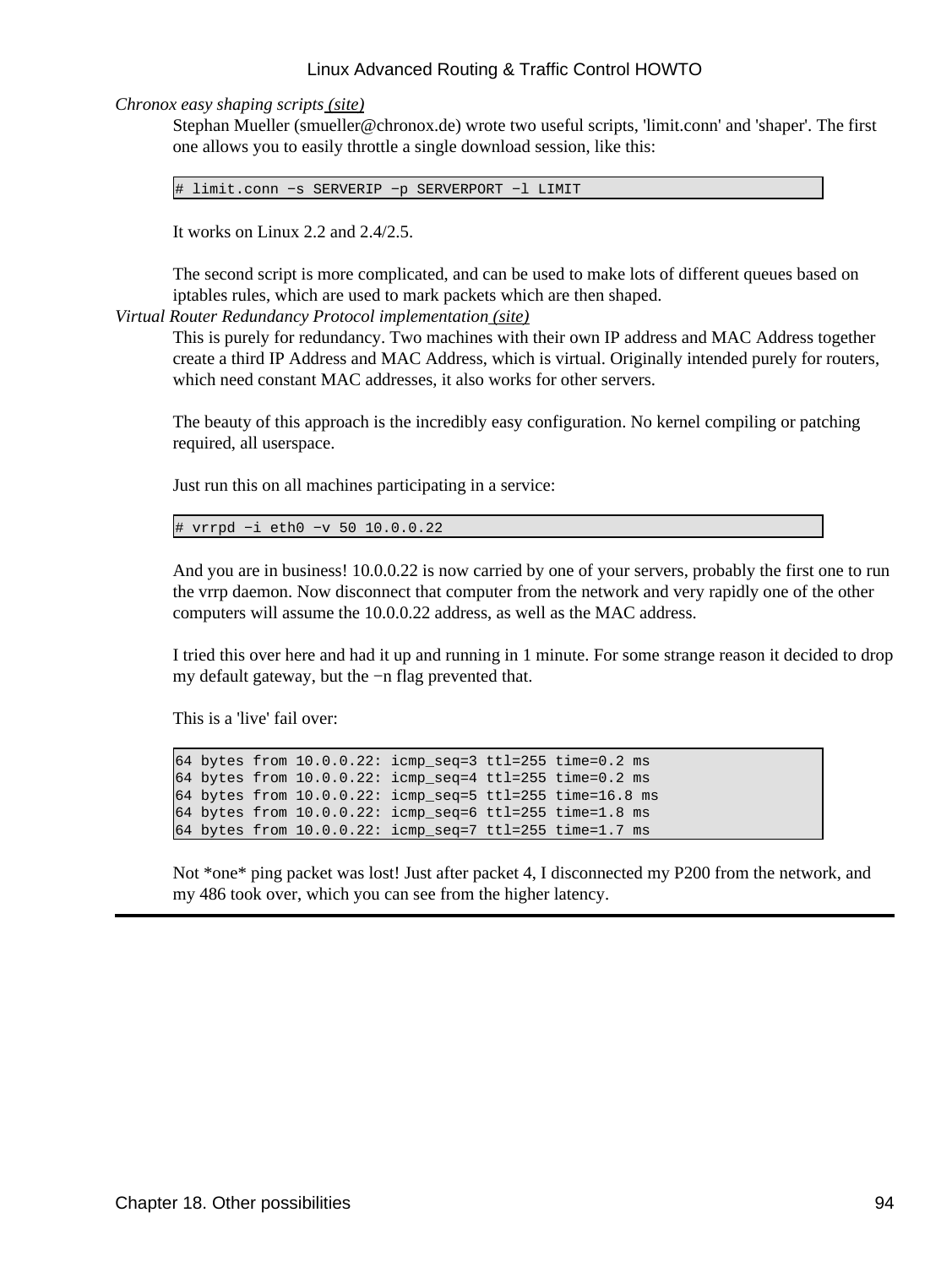# **Chapter 19. Further reading**

*[http://snafu.freedom.org/linux2.2/iproute−notes.html](http://snafu.freedom.org/linux2.2/iproute-notes.html)*

Contains lots of technical information, comments from the kernel

*<http://www.davin.ottawa.on.ca/ols/>*

Slides by Jamal Hadi Salim, one of the authors of Linux traffic control

#### *[http://defiant.coinet.com/iproute2/ip−cref/](http://defiant.coinet.com/iproute2/ip-cref/)*

HTML version of Alexeys LaTeX documentation − explains part of iproute2 in great detail *<http://www.aciri.org/floyd/cbq.html>*

Sally Floyd has a good page on CBQ, including her original papers. None of it is Linux specific, but it does a fair job discussing the theory and uses of CBQ. Very technical stuff, but good reading for those so inclined.

*Differentiated Services on Linux*

This [document](ftp://icaftp.epfl.ch/pub/linux/diffserv/misc/dsid-01.txt.gz) by Werner Almesberger, Jamal Hadi Salim and Alexey Kuznetsov describes DiffServ facilities in the Linux kernel, amongst which are TBF, GRED, the DSMARK qdisc and the tcindex classifier.

#### *[http://ceti.pl/~kravietz/cbq/NET4\\_tc.html](http://ceti.pl/~kravietz/cbq/NET4_tc.html)*

Yet another HOWTO, this time in Polish! You can copy/paste command lines however, they work just the same in every language. The author is cooperating with us and may soon author sections of this HOWTO.

#### *[IOS Committed Access Rate](http://www.cisco.com/univercd/cc/td/doc/product/software/ios111/cc111/car.htm)*

>From the helpful folks of Cisco who have the laudable habit of putting their documentation online. Cisco syntax is different but the concepts are the same, except that we can do more and do it without routers the price of cars :−)

#### *Docum experimental site[\(site\)](http://www.docum.org)*

Stef Coene is busy convincing his boss to sell Linux support, and so he is experimenting a lot, especially with managing bandwidth. His site has a lot of practical information, examples, tests and also points out some CBQ/tc bugs.

*TCP/IP Illustrated, volume 1, W. Richard Stevens, ISBN 0−201−63346−9*

Required reading if you truly want to understand TCP/IP. Entertaining as well.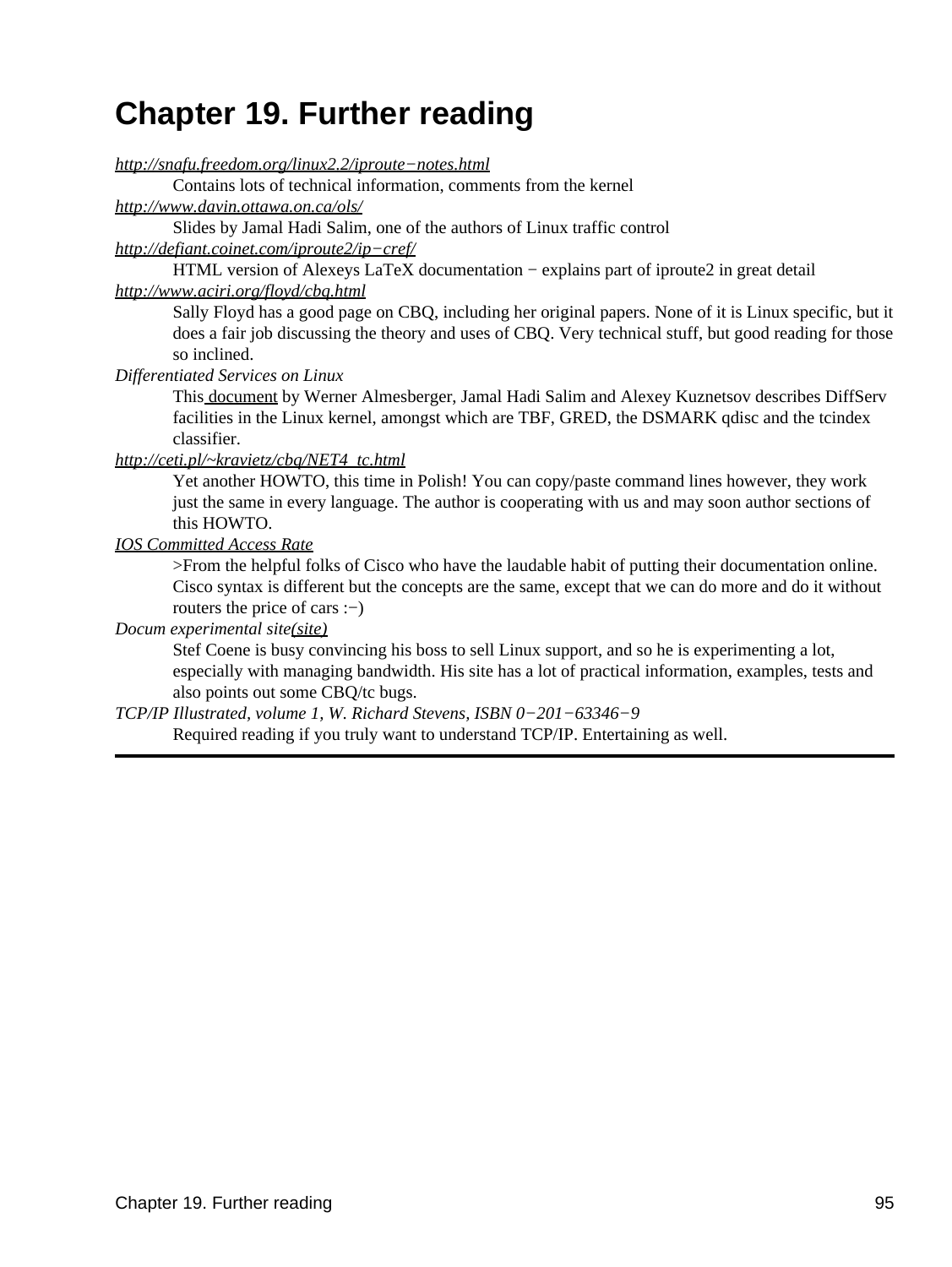# **Chapter 20. Acknowledgements**

It is our goal to list everybody who has contributed to this HOWTO, or helped us demystify how things work. While there are currently no plans for a Netfilter type scoreboard, we do like to recognize the people who are helping.

#### Junk Alins •

- <[juanjo@mat.upc.es>](mailto:juanjo@mat.upc.es)
- Joe Van Andel
- Michael T. Babcock •

<[mbabcock@fibrespeed.net](mailto:mbabcock@fibrespeed.net)>

Christopher Barton •

<[cpbarton%uiuc.edu>](mailto:cpbarton%uiuc.edu)

Ard van Breemen •

<[ard%kwaak.net](mailto:ard%kwaak.net)>

Ron Brinker •

<[service%emcis.com>](mailto:service%emcis.com)

?ukasz Bromirski •

<[L.Bromirski@prosys.com.pl>](mailto:L.Bromirski@prosys.com.pl)

Lennert Buytenhek •

<[buytenh@gnu.org>](mailto:buytenh@gnu.org)

Esteve Camps •

<[esteve@hades.udg.es>](mailto:esteve@hades.udg.es)

Stef Coene •

<[stef.coene@docum.org>](mailto:stef.coene@docum.org)

Don Cohen •

<[don−lartc%isis.cs3−inc.com](mailto:don-lartc%isis.cs3-inc.com)>

Jonathan Corbet •

<[lwn%lwn.net](mailto:lwn%lwn.net)>

Gerry N5JXS Creager •

<[gerry%cs.tamu.edu>](mailto:gerry%cs.tamu.edu)

• Marco Davids

<[marco@sara.nl](mailto:marco@sara.nl)>

Jonathan Day •

<[jd9812@my−deja.com](mailto:jd9812@my-deja.com)>

• Martin aka devik Devera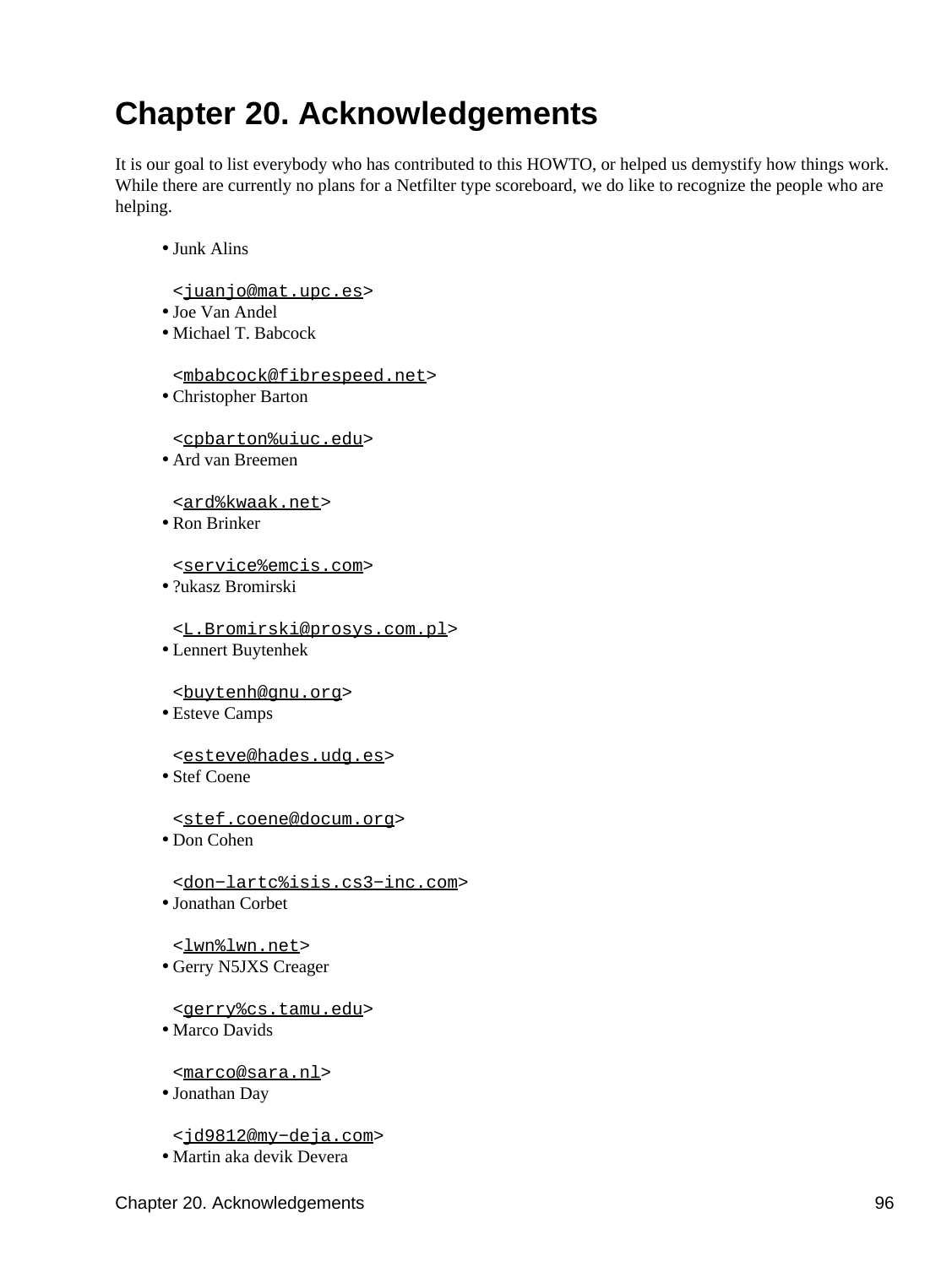<[devik@cdi.cz>](mailto:devik@cdi.cz)

Stephan "Kobold" Gehring •

<[Stephan.Gehring@bechtle.de](mailto:Stephan.Gehring@bechtle.de)>

Jacek Glinkowski •

<[jglinkow%hns.com](mailto:jglinkow%hns.com)>

Andrea Glorioso •

<[sama%perchetopi.org>](mailto:sama%perchetopi.org)

Nadeem Hasan •

<[nhasan@usa.net>](mailto:nhasan@usa.net)

Erik Hensema •

<[erik%hensema.xs4all.nl>](mailto:erik%hensema.xs4all.nl)

• Vik Heyndrickx

<[vik.heyndrickx@edchq.com](mailto:vik.heyndrickx@edchq.com)>

Spauldo Da Hippie •

<[spauldo%usa.net>](mailto:spauldo%usa.net)

Koos van den Hout •

<[koos@kzdoos.xs4all.nl](mailto:koos@kzdoos.xs4all.nl)>

- Stefan Huelbrock <shuelbrock%datasystems.de>
- Alexander W. Janssen <yalla%ynfonatic.de>
- Gareth John <gdjohn%zepler.org>
- Martin Josefsson <gandalf%wlug.westbo.se>
- Andi Kleen  $\langle a \times \rangle$ suse.de $>$
- Andreas J. Koenig <andreas.koenig%anima.de>
- Pawel Krawczyk <kravietz%alfa.ceti.pl>
- Amit Kucheria <amitk@ittc.ku.edu>
- Edmund Lau <edlau%ucf.ics.uci.edu>
- Philippe Latu <philippe.latu%linux−france.org>
- Arthur van Leeuwen <arthurvl%sci.kun.nl>
- Jason Lunz  $\langle i \otimes c$  gatech.edu>
- Stuart Lynne <sl@fireplug.net>
- Alexey Mahotkin  $\langle$ alexm@formulabez.ru $>$
- Predrag Malicevic <pmalic@ieee.org>
- Patrick McHardy <kaber@trash.net>
- Andreas Mohr <andi%lisas.de>
- Andrew Morton  $\langle \text{akpm@zip.com.au} \rangle$
- Wim van der Most
- Stephan Mueller <smueller@chronox.de>
- Togan Muftuoglu <toganm%yahoo.com>
- Chris Murray <cmurray@stargate.ca>
- Patrick Nagelschmidt <dto%gmx.net>
- Ram Narula <ram@princess1.net>
- Jorge Novo <jnovo@educanet.net>
- Patrik <ph@kurd.nu>